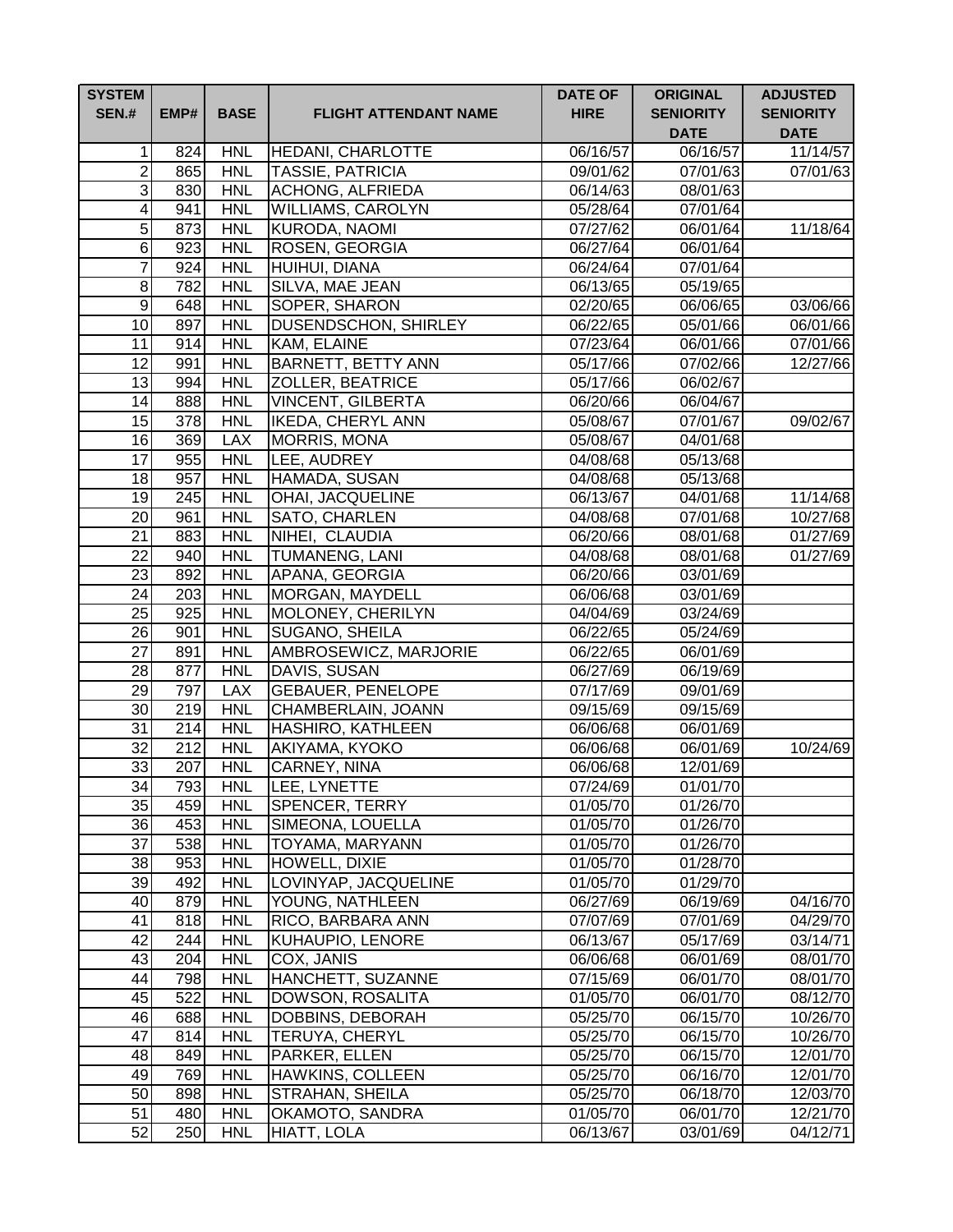| <b>SYSTEM</b><br><b>SEN.#</b> | EMP# | <b>BASE</b> | <b>FLIGHT ATTENDANT NAME</b> | <b>DATE OF</b><br><b>HIRE</b> | <b>ORIGINAL</b><br><b>SENIORITY</b><br><b>DATE</b> | <b>ADJUSTED</b><br><b>SENIORITY</b><br><b>DATE</b> |
|-------------------------------|------|-------------|------------------------------|-------------------------------|----------------------------------------------------|----------------------------------------------------|
| 53                            | 450  | <b>HNL</b>  | <b>IMAI, SANDRA</b>          | 01/05/70                      | 06/01/70                                           | 12/21/70                                           |
| 54                            | 812  | <b>HNL</b>  | KOMORI, JOANN                | 07/17/69                      | 01/01/70                                           | 01/02/71                                           |
| 55                            | 795  | <b>HNL</b>  | <b>KWOK, AUDREY</b>          | 07/19/69                      | 03/30/71                                           |                                                    |
| 56                            | 541  | <b>HNL</b>  | KAMAURA, CHERYL              | 01/05/70                      | 03/30/71                                           |                                                    |
| $\overline{57}$               | 482  | <b>HNL</b>  | LINDSEY, BARBARA JEAN        | 01/05/70                      | 03/30/71                                           |                                                    |
| $\overline{58}$               | 799  | <b>HNL</b>  | YAMAGATA, CHARLENE           | 07/14/69                      | 07/07/69                                           | 04/15/71                                           |
| 59                            | 474  | <b>HNL</b>  | NOBORIKAWA, DOREEN           | 01/05/70                      | 06/01/70                                           | 04/15/71                                           |
| 60                            | 509  | <b>HNL</b>  | WING, JUDINE                 | 01/05/70                      | 03/30/71                                           | 06/22/71                                           |
| 61                            | 670  | <b>HNL</b>  | YOSHIOKA, NANCY              | 05/25/70                      | 03/30/71                                           | 06/22/71                                           |
| 62                            | 738  | <b>HNL</b>  | <b>CONNELLY, JANYCE</b>      | 05/25/70                      | 03/30/71                                           | 07/23/71                                           |
| 63                            | 223  | <b>HNL</b>  | LAMSE, CAROL                 | 05/10/71                      | 06/02/71                                           | 08/25/71                                           |
| 64                            | 152  | <b>HNL</b>  | <b>HORIUCHI, ROBERTA</b>     | 05/10/71                      | 06/02/71                                           | 08/25/71                                           |
| 65                            | 834  | <b>HNL</b>  | TATEISHI, JANE               | 05/25/70                      | 06/15/70                                           | 06/12/74                                           |
| 66                            | 778  | <b>HNL</b>  | OTOSHI, LYNN                 | $\overline{0}5/25/70$         | 03/30/71                                           | 09/24/71                                           |
| 67                            | 872  | <b>HNL</b>  | <b>WONG, SANDRA</b>          | 05/25/70                      | 03/30/71                                           | 09/24/71                                           |
| 68                            | 202  | <b>HNL</b>  | MORGADO, SHEILA              | 05/10/71                      | 06/03/71                                           | 09/26/71                                           |
| 69                            | 135  | <b>HNL</b>  | CHING, LEORA                 | 05/10/71                      | 06/04/71                                           | 09/27/71                                           |
| 70                            | 140  | <b>HNL</b>  | <b>EDWARDS, LINDA</b>        | 05/10/71                      | 06/15/71                                           | 09/27/71                                           |
| $\overline{71}$               | 179  | <b>HNL</b>  | MC BRIDE, LAUREN             | 05/10/71                      | 06/08/71                                           | 10/01/71                                           |
| $\overline{72}$               | 174  | <b>HNL</b>  | <b>MEYER, KATHLEEN</b>       | 05/10/71                      | 06/09/71                                           | 10/02/71                                           |
| $\overline{73}$               | 162  | <b>HNL</b>  | PICKERING, KATHLEEN          | 05/10/71                      | 06/11/71                                           | 10/04/71                                           |
| $\overline{74}$               | 756  | <b>HNL</b>  | PETRANEK, LIANA              | 05/25/70                      | 03/30/71                                           | 10/21/71                                           |
| $\overline{75}$               | 451  | <b>HNL</b>  | <b>HASUIKE, SHIRLEY</b>      | 01/05/70                      | 03/30/71                                           | 01/17/72                                           |
| 76                            | 599  | <b>HNL</b>  | <b>UEHARA, JENERL</b>        | 06/07/71                      | 07/12/71                                           | 01/31/72                                           |
| 77                            | 264  | <b>HNL</b>  | <b>FONG, SHIRLEY</b>         | 06/07/71                      | 06/28/71                                           | 03/02/73                                           |
| $\overline{78}$               | 311  | <b>HNL</b>  | JINBO, DIANNE                | 06/07/71                      | 07/08/71                                           | 03/03/73                                           |
| 79                            | 502  | <b>HNL</b>  | <b>TANJI, MEGUMI</b>         | 06/07/71                      | 06/28/71                                           | 12/28/73                                           |
| 80                            | 320  | <b>HNL</b>  | HARRIS, CAROLYN              | 06/07/71                      | $\frac{1}{07}/08/71$                               | 03/03/73                                           |
| 81                            | 308  | <b>HNL</b>  | PARK, ELAINE                 | 05/19/72                      | 06/12/72                                           | 03/31/73                                           |
| 82                            | 350  | <b>HNL</b>  | ABE, KAY                     | 05/19/72                      | 06/13/72                                           | 03/31/73                                           |
| 83                            | 319  | <b>HNL</b>  | KOBAYASHI, GALE              | 05/19/72                      | 06/13/72                                           | 03/31/73                                           |
| 84                            | 327  | <b>HNL</b>  | <b>WICKSTROM, BETSY</b>      | 05/19/72                      | 06/16/72                                           | 03/31/73                                           |
| 85                            | 649  | <b>HNL</b>  | KAULULAAU GERWIEN, JANIS     | 05/28/74                      | 06/03/74                                           |                                                    |
| 86                            | 631  | LAX         | LAM GENOVA, CYNTHIA          | 05/28/74                      | 06/03/74                                           |                                                    |
| 87                            | 615  | <b>HNL</b>  | LEE, CHERYL                  | 05/28/74                      | 06/03/74                                           |                                                    |
| 88                            | 603  | <b>HNL</b>  | NARUSAWA, WINNIE             | 05/28/74                      | 06/03/74                                           |                                                    |
| 89                            | 605  | <b>HNL</b>  | MACKENZIE, LORETTA           | 05/28/74                      | 06/03/74                                           |                                                    |
| 90                            | 633  | <b>HNL</b>  | <b>EBATA, NELLENE</b>        | 05/28/74                      | 06/03/74                                           |                                                    |
| 91                            | 667  | <b>HNL</b>  | REINDOLLAR, BEVERLY          | 05/28/74                      | 06/03/74                                           |                                                    |
| 92                            | 601  | <b>HNL</b>  | DOAR, GLENDA                 | 05/28/74                      | 06/03/74                                           | 02/04/75                                           |
| 93                            | 616  | <b>HNL</b>  | HIRAM MACDONALD, ROYLEEN     | 05/28/74                      | 06/03/74                                           | 02/04/75                                           |
| 94                            | 634  | <b>HNL</b>  | MELEMAI, DONNA               | 05/28/74                      | 06/03/74                                           | 03/04/75                                           |
| 95                            | 639  | <b>HNL</b>  | SILVA, BEVERLY               | 05/28/74                      | 06/03/74                                           | 03/04/75                                           |
| 96                            | 641  | <b>HNL</b>  | HINTZ, SANDRA                | 05/28/74                      | 06/03/74                                           | 03/04/75                                           |
| 97                            | 990  | <b>LAX</b>  | MOLINA, PEDRO                | 03/17/76                      | 03/23/76                                           |                                                    |
| 98                            | 735  | <b>HNL</b>  | OAKLAND, SUSAN               | 11/25/77                      | 12/11/77                                           |                                                    |
| 99                            | 730  | <b>HNL</b>  | ROOT, FELIPE                 | 11/25/77                      | 12/11/77                                           |                                                    |
| 100                           | 1532 | <b>HNL</b>  | <b>GOLDEN, CANDACE</b>       | 08/16/76                      | 12/13/77                                           |                                                    |
| 101                           | 729  | <b>HNL</b>  | <b>STEVENS, CHRISTOPHER</b>  | 11/25/77                      | 12/15/77                                           |                                                    |
| 102                           | 740  | <b>HNL</b>  | FURTADO, TANYA               | 11/25/77                      | 12/15/77                                           |                                                    |
| 103                           | 708  | <b>LAX</b>  | THOMAS, PETER                | 03/01/78                      | 03/20/78                                           |                                                    |
| 104                           | 893  | <b>HNL</b>  | AWAKUNI, GLENN               | 03/01/78                      | 03/20/78                                           |                                                    |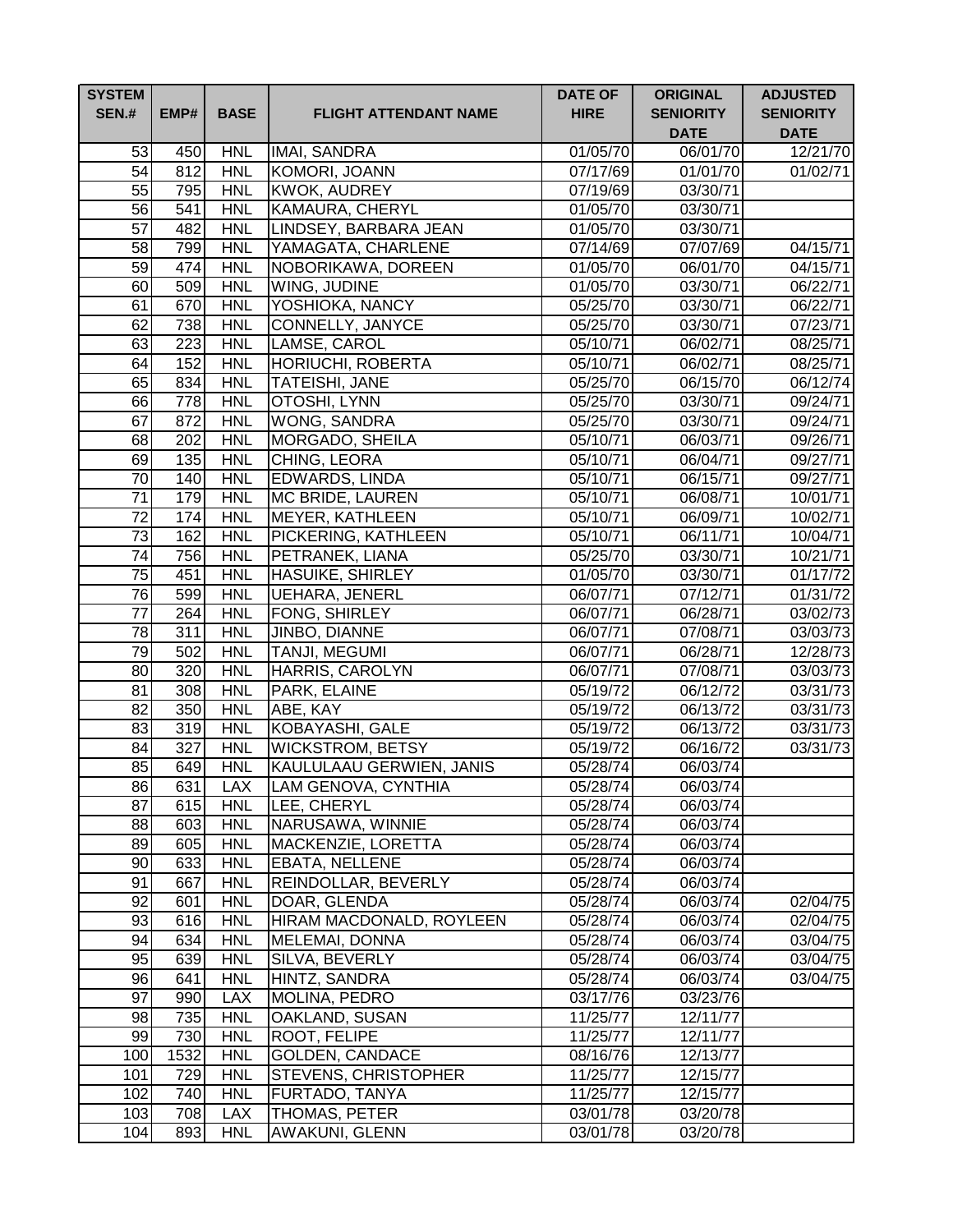| <b>SYSTEM</b><br><b>SEN.#</b> | EMP#        | <b>BASE</b>              | <b>FLIGHT ATTENDANT NAME</b>                         | <b>DATE OF</b><br><b>HIRE</b> | <b>ORIGINAL</b><br><b>SENIORITY</b><br><b>DATE</b> | <b>ADJUSTED</b><br><b>SENIORITY</b><br><b>DATE</b> |
|-------------------------------|-------------|--------------------------|------------------------------------------------------|-------------------------------|----------------------------------------------------|----------------------------------------------------|
| 105                           | 1438        | <b>HNL</b>               | <b>GARZA MAGUIRE, CHELO</b>                          | 08/23/76                      | 03/20/78                                           |                                                    |
| 106                           | 709         | <b>HNL</b>               | <b>TALLO, CHRISTINE</b>                              | 03/01/78                      | 03/20/78                                           |                                                    |
| 107                           | 965         | <b>HNL</b>               | <b>BARGAMENTO, BRENT</b>                             | 03/01/78                      | 03/21/78                                           |                                                    |
| 108                           | 1687        | <b>HNL</b>               | LUKE, LESLIE                                         | 12/19/77                      | 03/22/78                                           |                                                    |
| 109                           | 728         | <b>HNL</b>               | LENCHANKO, ANTHONY                                   | 03/01/78                      | 03/23/78                                           |                                                    |
| 110                           | 1771        | <b>HNL</b>               | HANOHANO, NOLAN                                      | 11/09/74                      | 03/24/78                                           |                                                    |
| 111                           | 721         | <b>HNL</b>               | <b>SAKUMA, DEDRICK</b>                               | 03/01/78                      | 03/26/78                                           |                                                    |
| 112                           | 722         | <b>HNL</b>               | CRABBE, CYNTHIA                                      | 03/01/78                      | 03/28/78                                           |                                                    |
| 113                           | 908         | <b>HNL</b>               | LEONG, RICKY                                         | 03/01/78                      | 03/28/78                                           |                                                    |
| $\overline{114}$              | 829         | <b>HNL</b>               | MEDEIROS, LINC                                       | 03/01/78                      | 03/29/78                                           |                                                    |
| 115                           | 973         | <b>HNL</b>               | <b>ASADA, TRUDE</b>                                  | 03/01/78                      | 03/29/78                                           |                                                    |
| 116                           | 673         | <b>LAX</b>               | HANSEN, FRED                                         | 06/15/78                      | 07/06/78                                           |                                                    |
| 117                           | 674         | <b>HNL</b>               | KUWAHARA, ROGER                                      | 06/15/78                      | 07/06/78                                           |                                                    |
| 118                           | 886         | <b>HNL</b>               | <b>IKEHARA, JEAN</b>                                 | 06/15/78                      | 07/07/78                                           |                                                    |
| 119                           | 875         | <b>HNL</b>               | MATSUDA, RODNEY                                      | 06/15/78                      | 07/08/78                                           |                                                    |
| 120                           | 943         | <b>HNL</b>               | MOTONAGA, CANDACE                                    | 06/15/78                      | 07/09/78                                           |                                                    |
| 121                           | 885         | <b>HNL</b>               | <b>ISHIBASHI, STEVE</b>                              | 06/15/78                      | 07/10/78                                           |                                                    |
| 122                           | 686         | <b>HNL</b>               | KAAA, SANDRA                                         | 06/15/78                      | 07/11/78                                           |                                                    |
| 123                           | 913         | <b>HNL</b>               | <b>KELIIAA, BERNADETTE</b>                           | 06/15/78                      | 07/11/78                                           |                                                    |
| 124                           | 907         | <b>HNL</b>               | <b>BIRD, WAYNETTE</b>                                | 06/15/78                      | 07/12/78                                           |                                                    |
| 125                           | 916         | <b>HNL</b>               | DONAHUE, SHANNON                                     | 06/15/78                      | 07/12/78                                           |                                                    |
| 126                           | 1454        | <b>HNL</b>               | ANDRUS, NALANI                                       | 12/19/77                      | 12/15/78                                           |                                                    |
| 127                           | 438         | <b>HNL</b>               | YONEOKA, DENNIS                                      | 11/22/78                      | 12/16/78<br>12/18/78                               |                                                    |
| 128<br>129                    | 1264<br>470 | <b>HNL</b><br><b>HNL</b> | <b>VICARI COITO, CHRISTY</b><br>MARLIAVE KRUSE, JOAN | 11/22/78<br>11/22/78          | 12/19/78                                           |                                                    |
| 130                           | 2276        | <b>HNL</b>               | <b>GENOVIA, KLENDON</b>                              | 05/24/84                      | 05/24/84                                           |                                                    |
| 131                           | 2286        | <b>HNL</b>               | RICHARDS, BARBARA                                    | 05/24/84                      | 05/24/84                                           |                                                    |
| 132                           | 2285        | <b>LAX</b>               | <b>SCHENK, KATHLEEN</b>                              | 05/24/84                      | 05/24/84                                           |                                                    |
| 133                           | 2283        | <b>HNL</b>               | RESPICIO, RANDALL                                    | 05/24/84                      | 05/24/84                                           |                                                    |
| 134                           | 2290        | <b>HNL</b>               | <b>WICKSTROM, GREGORY</b>                            | 05/24/84                      | 05/24/84                                           |                                                    |
| 135                           | 2279        | <b>HNL</b>               | PHILLIPS, DEBORAH                                    | 05/24/84                      | 05/24/84                                           |                                                    |
| 136                           | 2330        | <b>HNL</b>               | TAPPY HIGA, DOROTHY                                  | 06/14/84                      | 06/14/84                                           |                                                    |
| 137                           | 2320        | <b>HNL</b>               | FINN, BLAINE                                         | 06/14/84                      | 06/14/84                                           |                                                    |
| 138                           | 2316        | <b>HNL</b>               | AINA, JAMES                                          | 06/14/84                      | 06/14/84                                           |                                                    |
| 139                           | 1933        | <b>HNL</b>               | <b>SAIKI, GINGER</b>                                 | 03/17/75                      | 06/14/84                                           |                                                    |
| 140                           | 2322        | <b>LAX</b>               | LEE, KAIMI                                           | 06/14/84                      | 06/14/84                                           |                                                    |
| 141                           | 2321        | <b>HNL</b>               | KAMAHELE, TERRI LEE                                  | 06/14/84                      | 06/14/84                                           |                                                    |
| 142                           | 2329        | <b>LAX</b>               | SUNDERLAND, KIRA                                     | 06/14/84                      | 06/14/84                                           |                                                    |
| 143                           | 367         | <b>HNL</b>               | AKAHANE PARK, KUULEIALOHA                            | 02/01/84                      | 06/14/84                                           |                                                    |
| 144                           | 2629        | <b>HNL</b>               | LEE, HENRY                                           | 04/10/85                      | 05/14/85                                           |                                                    |
| 145                           | 2642        | <b>LAX</b>               | TANAKA, JON                                          | 04/10/85                      | 05/14/85                                           |                                                    |
| 146                           | 2611        | <b>HNL</b>               | LEE, ROME MARIE                                      | 04/10/85                      | 05/14/85                                           |                                                    |
| 147                           | 2645        | <b>HNL</b>               | TOM, JAYSON                                          | 04/10/85                      | 05/14/85                                           |                                                    |
| 148                           | 2619        | <b>HNL</b>               | FERNANDEZ, TERESA                                    | 04/10/85                      | 05/14/85                                           |                                                    |
| 149                           | 2630        | <b>HNL</b>               | LEE, JAMES                                           | 04/10/85                      | 05/14/85                                           |                                                    |
| 150                           | 2644        | <b>HNL</b>               | UCHIMA, LORNA                                        | 04/10/85                      | 05/14/85                                           |                                                    |
| 151                           | 2635        | <b>HNL</b>               | MITO, ALISON                                         | 04/10/85                      | 05/14/85                                           |                                                    |
| 152                           | 2609        | <b>HNL</b>               | ABRAHAM, JANDEE                                      | 04/10/85                      | 05/14/85                                           |                                                    |
| 153                           | 2638        | <b>HNL</b>               | PUNUA, JOHN                                          | 04/10/85                      | 05/14/85                                           |                                                    |
| 154                           | 2641        | <b>HNL</b>               | TAHARA, LEANNE                                       | 04/10/85                      | 05/15/85                                           |                                                    |
| 155                           | 2615        | <b>LAX</b>               | CHRISTENSON, LARRY                                   | 04/10/85                      | 05/15/85                                           |                                                    |
| 156                           | 2626        | <b>LAX</b>               | LALIBERTE, MARK                                      | 04/10/85                      | 05/15/85                                           |                                                    |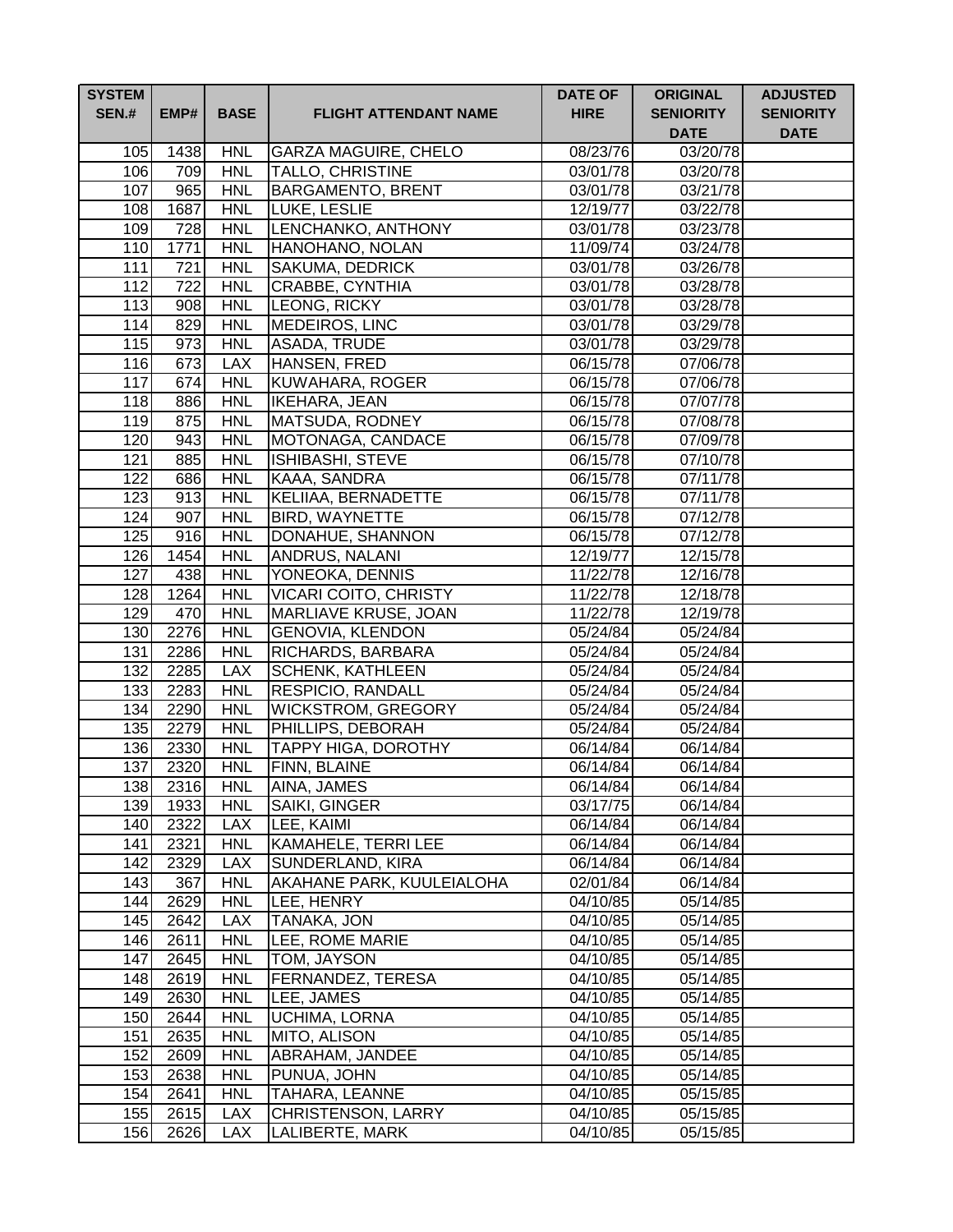| <b>SYSTEM</b><br><b>SEN.#</b> | EMP#         | <b>BASE</b>              | <b>FLIGHT ATTENDANT NAME</b>             | <b>DATE OF</b><br><b>HIRE</b> | <b>ORIGINAL</b><br><b>SENIORITY</b><br><b>DATE</b> | <b>ADJUSTED</b><br><b>SENIORITY</b><br><b>DATE</b> |
|-------------------------------|--------------|--------------------------|------------------------------------------|-------------------------------|----------------------------------------------------|----------------------------------------------------|
| 157                           | 2646         | <b>LAX</b>               | <b>WELSH, RICHARD</b>                    | 04/10/85                      | 05/15/85                                           |                                                    |
| 158                           | 2377         | <b>HNL</b>               | SHIMADA, JEFFREY                         | 07/19/84                      | 05/15/85                                           |                                                    |
| 159                           | 2625         | <b>HNL</b>               | KOON, ROXANE                             | 04/10/85                      | 05/15/85                                           |                                                    |
| 160                           | 2621         | <b>HNL</b>               | <b>DERBY, PATRICIA</b>                   | 04/10/85                      | 05/15/85                                           |                                                    |
| 161                           | 2636         | <b>HNL</b>               | NAEHU, JONATHAN                          | 04/10/85                      | 05/15/85                                           |                                                    |
| 162                           | 2693         | <b>HNL</b>               | <b>BEHRENS, JAY</b>                      | 05/14/85                      | 06/10/85                                           |                                                    |
| 163                           | 2692         | <b>HNL</b>               | <b>THIIM, LISA</b>                       | 05/14/85                      | 06/10/85                                           |                                                    |
| 164                           | 2711         | <b>LAX</b>               | ZOTTI, JAMES                             | 05/14/85                      | 06/10/85                                           |                                                    |
| 165                           | 2698         | <b>HNL</b>               | PELLECCHIA, PAULA                        | 05/14/85                      | 06/10/85                                           |                                                    |
| 166                           | 2699         | <b>HNL</b>               | <b>VASCONCELLOS, ERIN</b>                | 05/14/85                      | 06/10/85                                           |                                                    |
| 167                           | 2712         | <b>HNL</b>               | <b>CAMACHO, MICHAEL</b>                  | 05/14/85                      | 06/10/85                                           |                                                    |
| 168                           | 1288         | <b>HNL</b>               | MANUMA, LOXLEY ROBIN                     | 07/17/78                      | 06/10/85                                           |                                                    |
| 169                           | 2774         | <b>HNL</b>               | LEE, WYATT                               | 06/17/85                      | 07/03/85                                           |                                                    |
| 170                           | 2764         | <b>LAX</b>               | <b>THOMPSON, TRACY</b>                   | 06/17/85                      | 07/03/85                                           |                                                    |
| 171                           | 2769         | <b>HNL</b>               | NAKAMURA, DAVID                          | 06/17/85                      | 07/03/85                                           |                                                    |
| 172                           | 2763         | <b>HNL</b>               | KAANANA, MARY                            | 06/17/85                      | 07/03/85                                           |                                                    |
| 173                           | 2752         | <b>HNL</b>               | DEKKO, PATRICE                           | 06/17/85                      | 07/03/85                                           |                                                    |
| 174                           | 2404         | <b>HNL</b>               | LUM, KENDALL                             | 08/06/84                      | $\overline{07/03/85}$                              |                                                    |
| 175                           | 2754         | <b>LAX</b>               | <b>DUNHAM, SUSAN</b>                     | 06/17/85                      | 07/08/85                                           |                                                    |
| 176                           | 2767         | <b>HNL</b>               | <b>KUBOTA, CASEY</b>                     | 06/17/85                      | 07/08/85                                           |                                                    |
| 177                           | 2759         | <b>HNL</b>               | ORTIZ, SUEYEN                            | 06/17/85                      | 07/08/85                                           |                                                    |
| 178<br>179                    | 2772         | <b>HNL</b>               | KAHIKINA, CASEY                          | 06/17/85                      | 07/08/85                                           |                                                    |
|                               | 2775         | <b>HNL</b>               | NAHALE, JOHN                             | 06/17/85                      | 07/08/85                                           |                                                    |
| 180<br>$\overline{181}$       | 2771<br>2751 | <b>HNL</b><br><b>HNL</b> | SNIFFEN, ROGER<br><b>TALAMOA, YVONNE</b> | 06/17/85<br>06/17/85          | 07/08/85<br>07/08/85                               |                                                    |
| 182                           | 2753         | <b>HNL</b>               | NICOLAI, BRENDA                          | 06/17/85                      | 07/08/85                                           |                                                    |
| 183                           | 2777         | <b>HNL</b>               | GIBO, DONNA                              | 06/17/85                      | 07/08/85                                           |                                                    |
| 184                           | 2995         | <b>HNL</b>               | QUINN, A J                               | 10/14/85                      | 11/15/85                                           |                                                    |
| 185                           | 2991         | <b>HNL</b>               | DEVOS, RAQUEL                            | 10/14/85                      | 11/15/85                                           |                                                    |
| 186                           | 2973         | <b>HNL</b>               | LEE, CHERYL                              | 10/14/85                      | 11/15/85                                           |                                                    |
| 187                           | 2983         | <b>HNL</b>               | SAITO, SCOTT                             | 10/14/85                      | 11/15/85                                           |                                                    |
| 188                           | 3007         | <b>HNL</b>               | <b>TOM, KAREN</b>                        | 10/14/85                      | 11/15/85                                           |                                                    |
| 189                           | 2986         | <b>HNL</b>               | KUROSAWA, NATHAN                         | 10/14/85                      | $\overline{11/15/85}$                              |                                                    |
| 190                           | 2982         | <b>HNL</b>               | MITCHELL, MATTHEW                        | 10/14/85                      | 11/15/85                                           |                                                    |
| 191                           | 2981         | <b>HNL</b>               | MINCHEW, STUART                          | 10/14/85                      | 11/15/85                                           |                                                    |
| 192                           | 2990         | <b>HNL</b>               | <b>MATTOS, LINDA</b>                     | 10/14/85                      | 11/15/85                                           |                                                    |
| 193                           | 2992         | <b>LAX</b>               | <b>KASHIWAI, JONI</b>                    | 10/14/85                      | 11/15/85                                           |                                                    |
| 194                           | 2985         | <b>HNL</b>               | SCHWABAUER, RICHARD                      | 10/14/85                      | 11/15/85                                           |                                                    |
| 195                           | 3076         | <b>HNL</b>               | PAKELE, BRYAN                            | 11/18/85                      | 12/13/85                                           |                                                    |
| 196                           | 3073         | <b>HNL</b>               | LUIKWAN, ALEXANDER                       | 11/18/85                      | 12/13/85                                           |                                                    |
| 197                           | 3062         | <b>HNL</b>               | AYDELL, NANCY                            | 11/18/85                      | 12/13/85                                           |                                                    |
| 198                           | 3078         | <b>HNL</b>               | RABE, JOHN                               | 11/18/85                      | 12/13/85                                           |                                                    |
| 199                           | 3079         | <b>HNL</b>               | RODRIGUEZ, MARIA                         | 11/18/85                      | 12/13/85                                           |                                                    |
| 200                           | 3084         | <b>HNL</b>               | <b>BAKER, LORI</b>                       | 11/18/85                      | 12/13/85                                           |                                                    |
| 201                           | 3085         | <b>LAX</b>               | WOODS, DIANNE                            | 11/18/85                      | 12/13/85                                           |                                                    |
| 202                           | 3081         | <b>HNL</b>               | SONODA, JOHN                             | 11/18/85                      | 12/13/85                                           |                                                    |
| 203                           | 3061         | <b>HNL</b>               | RICHARDSON, MARLA RAE                    | 11/18/85                      | 12/13/85                                           |                                                    |
| 204                           | 3074         | <b>HNL</b>               | MC CABE, MARK                            | 11/18/85                      | 12/13/85                                           |                                                    |
| 205                           | 3067         | <b>HNL</b>               | HURLBURT, KENNETH                        | 11/18/85                      | 12/13/85                                           |                                                    |
| 206                           | 3082         | <b>HNL</b>               | <b>URATA, KELLIE</b>                     | 11/18/85                      | 12/13/85                                           |                                                    |
| 207                           | 3087         | <b>HNL</b>               | MURDOCK, JACQUELIN                       | 11/18/85                      | 12/13/85                                           |                                                    |
| 208                           | 2367         | <b>HNL</b>               | GARDUQUE, STANTON                        | 01/29/85                      | 12/13/85                                           |                                                    |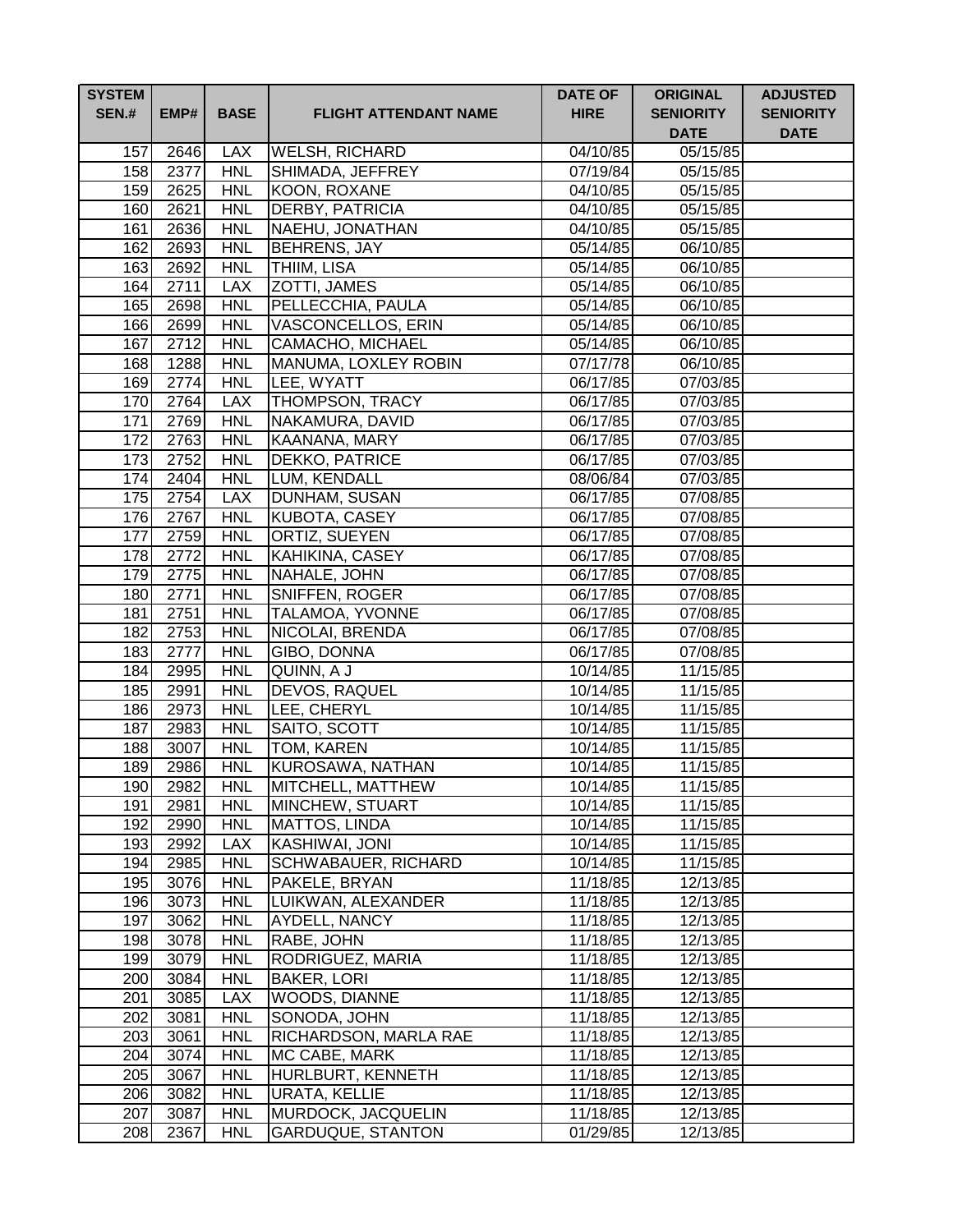| <b>SYSTEM</b><br><b>SEN.#</b> | EMP#         | <b>BASE</b>              | <b>FLIGHT ATTENDANT NAME</b> | <b>DATE OF</b><br><b>HIRE</b> | <b>ORIGINAL</b><br><b>SENIORITY</b><br><b>DATE</b> | <b>ADJUSTED</b><br><b>SENIORITY</b><br><b>DATE</b> |
|-------------------------------|--------------|--------------------------|------------------------------|-------------------------------|----------------------------------------------------|----------------------------------------------------|
| 209                           | 3209         | <b>HNL</b>               | KEALOHA, APATI               | 12/30/85                      | 01/29/86                                           |                                                    |
| 210                           | 3220         | <b>LAX</b>               | MC DOWELL, RUSSELL           | 12/30/85                      | 01/29/86                                           |                                                    |
| 211                           | 3216         | <b>HNL</b>               | PAKELE, PATRICIA             | 12/30/85                      | 01/29/86                                           |                                                    |
| 212                           | 3231         | <b>HNL</b>               | <b>BEIRNE, SHAWN</b>         | 12/30/85                      | 01/29/86                                           |                                                    |
| 213                           | 3217         | <b>LAX</b>               | <b>FABRO, HENRY</b>          | 12/30/85                      | 01/29/86                                           |                                                    |
| 214                           | 3235         | <b>HNL</b>               | <b>UKAUKA, JAMIE</b>         | 12/30/85                      | 01/29/86                                           |                                                    |
| 215                           | 3225         | <b>HNL</b>               | CHRYN BEAN, JACQUELYN        | 12/30/85                      | $\overline{01}/29/86$                              |                                                    |
| 216                           | 3214         | <b>LAX</b>               | <b>JOHNSON, MARK</b>         | 12/30/85                      | 01/29/86                                           |                                                    |
| 217                           | 3364         | <b>HNL</b>               | ALABANZA, CHARLOTTE          | 05/05/86                      | 06/04/86                                           |                                                    |
| 218                           | 3373         | <b>HNL</b>               | <b>SWEET, KATHLEEN</b>       | 05/05/86                      | 06/04/86                                           |                                                    |
| 219                           | 3353         | <b>HNL</b>               | OKAMOTO, DEL                 | 05/05/86                      | 06/04/86                                           |                                                    |
| 220                           | 3376         | <b>HNL</b>               | CHILD, KYMBERLY              | 05/05/86                      | 06/04/86                                           |                                                    |
| 221                           | 2387         | <b>LAX</b>               | ISHIHARA, DANIEL             | 07/25/84                      | 06/04/86                                           |                                                    |
| 222                           | 3347         | <b>HNL</b>               | MITSUOKA, RANDAL             | 05/05/86                      | 06/04/86                                           |                                                    |
| 223                           | 3372         | <b>HNL</b>               | <b>IWANAGA, RHANDA</b>       | 05/05/86                      | 06/04/86                                           |                                                    |
| 224                           | 3365         | <b>HNL</b>               | SUZUMOTO, JAN                | 05/05/86                      | 06/04/86                                           |                                                    |
| 225                           | 3343         | <b>HNL</b>               | AKAU, SCOTT                  | 05/05/86                      | 06/04/86                                           |                                                    |
| 226                           | 3370         | <b>HNL</b>               | DANON, CYNTHIA               | 05/05/86                      | 06/04/86                                           |                                                    |
| 227                           | 3374         | <b>HNL</b>               | CIPRES, LISA                 | 05/05/86                      | 06/04/86                                           |                                                    |
| 228                           | 3375         | <b>HNL</b>               | KAM, ROBYN                   | 05/05/86                      | 06/04/86                                           |                                                    |
| 229                           | 3377         | <b>HNL</b>               | HEWETT AULD, AUDREY          | 05/05/86                      | 06/04/86                                           |                                                    |
| 230                           | 3358         | <b>HNL</b>               | MILLER, NALANI               | 05/05/86                      | 06/04/86                                           |                                                    |
| 231                           | 3355         | <b>HNL</b>               | LEONG, JOSEPH                | 05/05/86                      | 06/04/86                                           |                                                    |
| 232                           | 3367         | <b>HNL</b>               | <b>NISHII, TERI</b>          | 05/05/86                      | 06/04/86                                           |                                                    |
| 233                           | 3342         | <b>HNL</b>               | MATSUNO, DARIN               | 05/05/86                      | 06/04/86                                           |                                                    |
| 234                           | 3350         | <b>HNL</b>               | LOPES, CAMERON               | 05/05/86                      | 06/04/86                                           |                                                    |
| 235                           | 3467         | <b>HNL</b>               | TYAU, ARTHUR                 | 06/04/86                      | 06/30/86                                           |                                                    |
| 236                           | 3441         | <b>HNL</b>               | NADAMOTO, JUDITH             | 06/04/86                      | 06/30/86                                           |                                                    |
| 237<br>238                    | 3465         | <b>HNL</b>               | <b>SCHAEFER, RICHARD</b>     | 06/04/86                      | 06/30/86                                           |                                                    |
|                               | 2860         | <b>HNL</b>               | <b>GAESSNER, LESLIE</b>      | 07/29/85                      | 06/30/86                                           |                                                    |
| 239<br>240                    | 3444<br>3457 | <b>LAX</b><br><b>HNL</b> | LE BAS, JILL<br>KONIA, DEAN  | 06/04/86                      | 06/30/86                                           |                                                    |
| 241                           | 3456         | <b>HNL</b>               | KIM, WARRICK                 | 06/04/86<br>06/04/86          | 06/30/86<br>06/30/86                               |                                                    |
| 242                           | 2253         | <b>HNL</b>               | NAGATA, ROSS                 | 04/12/84                      | 06/30/86                                           |                                                    |
| 243                           | 3431         | <b>HNL</b>               | <b>CAMARA, KRIS</b>          | 06/04/86                      | 06/30/86                                           |                                                    |
| 244                           | 3437         | <b>HNL</b>               | <b>BORN, TAMMY</b>           | 06/04/86                      | 06/30/86                                           |                                                    |
| 245                           | 3466         | <b>HNL</b>               | <b>STEVENSON, FRANK</b>      | 06/04/86                      | 06/30/86                                           |                                                    |
| 246                           | 3460         | <b>HNL</b>               | MAHONEY, DANIEL              | 06/04/86                      | 06/30/86                                           |                                                    |
| 247                           | 3528         | <b>HNL</b>               | PEDRO, IRENE                 | 06/18/86                      | 07/15/86                                           |                                                    |
| 248                           | 3543         | <b>HNL</b>               | KOP, GUIDAN                  | 06/18/86                      | 07/15/86                                           |                                                    |
| 249                           | 3511         | <b>HNL</b>               | FUSHIKOSHI, JOHN             | 06/18/86                      | 07/15/86                                           |                                                    |
| 250                           | 3509         | <b>LAX</b>               | AKEE, ADRIAN                 | 06/18/86                      | 07/15/86                                           |                                                    |
| 251                           | 3521         | <b>HNL</b>               | STEVENS, LISA                | 06/18/86                      | 07/15/86                                           |                                                    |
| 252                           | 3508         | <b>HNL</b>               | CHAR, EMIKO                  | 06/18/86                      | 07/15/86                                           |                                                    |
| 253                           | 3567         | <b>HNL</b>               | <b>BURKHART, DARLENE</b>     | 06/18/86                      | 07/15/86                                           |                                                    |
| 254                           | 3533         | <b>LAX</b>               | KANNO, DAWYN                 | 06/18/86                      | 07/15/86                                           |                                                    |
| 255                           | 3564         | <b>HNL</b>               | TAJIRI, DARLENE              | 06/18/86                      | 07/15/86                                           |                                                    |
| 256                           | 3516         | <b>HNL</b>               | MACHADO, IVY                 | 06/18/86                      | 07/15/86                                           |                                                    |
| 257                           | 3510         | <b>HNL</b>               | <b>BACLAAN, BYRON</b>        | 06/18/86                      | 07/15/86                                           |                                                    |
| 258                           | 3517         | <b>HNL</b>               | <b>SUR, KATHRYN</b>          | 06/18/86                      | 07/15/86                                           |                                                    |
| 259                           | 3657         | <b>HNL</b>               | TEITI, IDA                   | 07/09/86                      | 08/07/86                                           |                                                    |
| 260                           | 3646         | <b>HNL</b>               | COBB, SHELLY                 | 07/09/86                      | 08/07/86                                           |                                                    |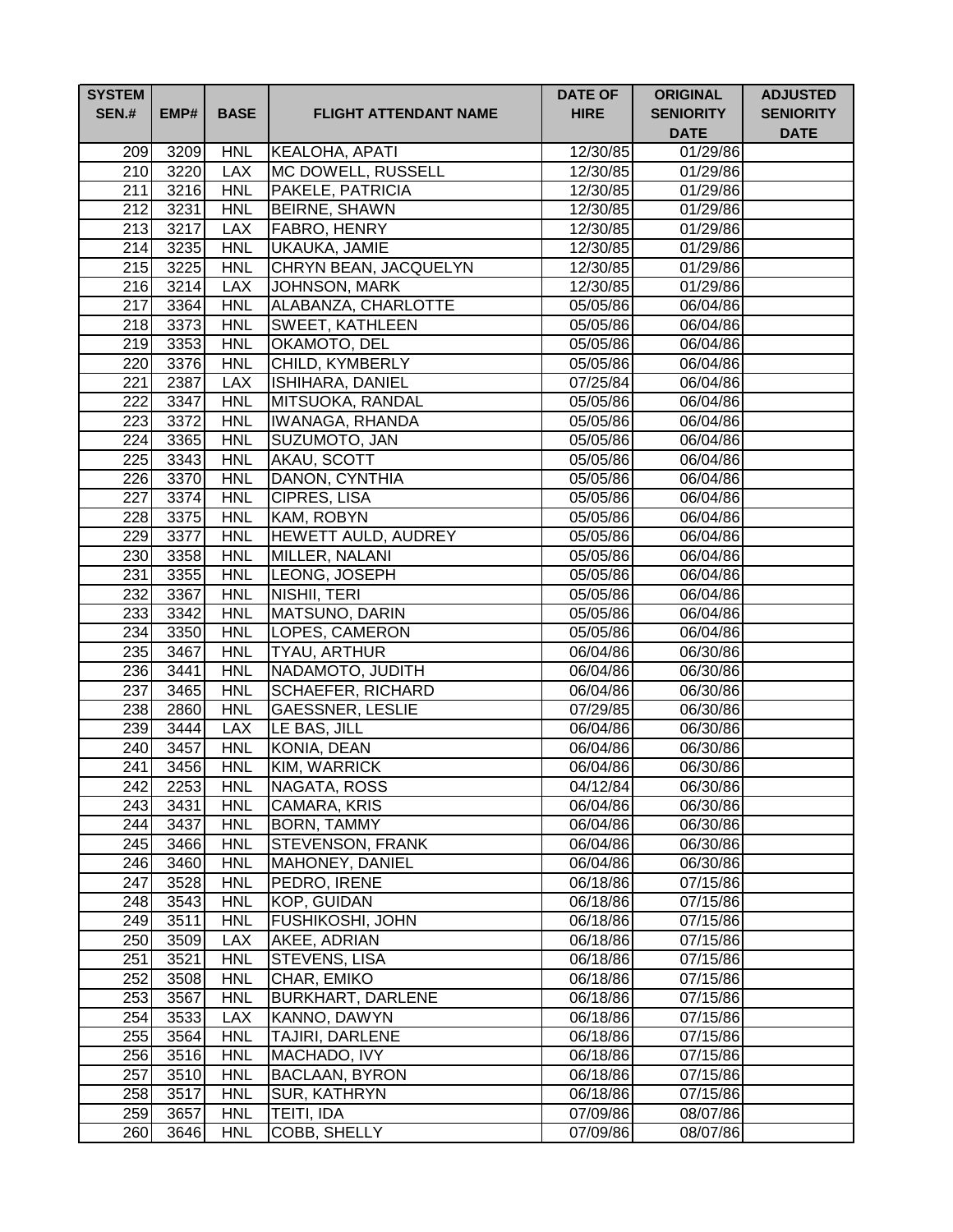| <b>SYSTEM</b><br><b>SEN.#</b> | EMP#         | <b>BASE</b>              | <b>FLIGHT ATTENDANT NAME</b>             | <b>DATE OF</b><br><b>HIRE</b> | <b>ORIGINAL</b><br><b>SENIORITY</b><br><b>DATE</b> | <b>ADJUSTED</b><br><b>SENIORITY</b><br><b>DATE</b> |
|-------------------------------|--------------|--------------------------|------------------------------------------|-------------------------------|----------------------------------------------------|----------------------------------------------------|
| 261                           | 3655         | <b>HNL</b>               | <b>STEVENS, SHARLYNE</b>                 | 07/09/86                      | 08/07/86                                           |                                                    |
| 262                           | 3648         | <b>HNL</b>               | NAGAISHI, LISA                           | 07/09/86                      | 08/07/86                                           |                                                    |
| 263                           | 3652         | <b>LAX</b>               | KURTZMAN, JEFFREY                        | 07/09/86                      | 08/07/86                                           |                                                    |
| 264                           | 3650         | <b>HNL</b>               | LEE, MAILE LADY                          | 07/09/86                      | 08/07/86                                           |                                                    |
| 265                           | 2943         | <b>LAX</b>               | <b>SCHUGEL, CLARE</b>                    | 09/01/85                      | 08/07/86                                           |                                                    |
| 266                           | 3670         | <b>LAX</b>               | YAMAMOTO, KEKONA                         | 07/09/86                      | 08/07/86                                           |                                                    |
| 267                           | 3834         | <b>LAX</b>               | LUM, SPENCER                             | 10/21/86                      | 11/24/86                                           |                                                    |
| 268                           | 3830         | <b>HNL</b>               | YOUNGE, MARYLU                           | 10/21/86                      | 11/24/86                                           |                                                    |
| 269                           | 3847         | <b>HNL</b>               | <b>VIRDEN, MARLA</b>                     | 10/21/86                      | 11/24/86                                           |                                                    |
| 270                           | 3848         | <b>HNL</b>               | MOCARSKI, JODY                           | 10/21/86                      | 11/24/86                                           |                                                    |
| $\overline{271}$              | 2872         | <b>HNL</b>               | NAKAMA, DEDRIE                           | 08/05/85                      | 11/24/86                                           |                                                    |
| $\overline{272}$              | 3846         | <b>HNL</b>               | TOMASZEK, YVONNE                         | 10/21/86                      | 11/24/86                                           |                                                    |
| 273                           | 3181         | <b>HNL</b>               | FLYNN, JOSEPH                            | 12/11/85                      | 11/24/86                                           |                                                    |
| 274                           | 3823         | <b>HNL</b>               | KIM, JANICE                              | 10/21/86                      | 11/24/86                                           |                                                    |
| 275                           | 3841         | <b>HNL</b>               | <b>ROJAS, PATRICK</b>                    | 10/21/86                      | 11/24/86                                           |                                                    |
| 276                           | 3836         | <b>HNL</b>               | NAKAMURA, GARRET                         | 10/21/86                      | 11/24/86                                           |                                                    |
| 277                           | 3832         | <b>HNL</b>               | <b>SNIDER, MARI ANN</b>                  | 10/21/86                      | 11/24/86                                           |                                                    |
| 278                           | 2300         | <b>HNL</b>               | <b>ORTIZ, MARK HANALEI</b>               | 05/29/84                      | 11/24/86                                           |                                                    |
| 279                           | 3833         | <b>HNL</b>               | <b>LINDSEY, LANCE</b>                    | 10/21/86                      | 11/24/86                                           |                                                    |
| 280                           | 3827         | <b>HNL</b>               | <b>GENOVIA, KATHY</b>                    | 10/21/86                      | 11/24/86                                           |                                                    |
| 281                           | 3839         | <b>LAX</b>               | RAWSON, GUY                              | 10/21/86                      | 11/24/86                                           |                                                    |
| 282                           | 3398         | <b>HNL</b>               | <b>FERNANDEZ, STEVEN</b>                 | 05/09/86                      | 11/24/86                                           |                                                    |
| 283                           | 3845         | <b>HNL</b>               | TAM, JOANN                               | 10/21/86                      | 11/24/86                                           |                                                    |
| 284                           | 3820         | <b>HNL</b>               | BARCELONA, EDWARD                        | 10/21/86                      | 11/24/86                                           |                                                    |
| 285                           | 3825         | <b>HNL</b>               | <b>GUSMAN, MARTIN</b>                    | 10/21/86                      | 11/24/86                                           |                                                    |
| 286                           | 3840         | <b>HNL</b>               | RIVERA, RANDY                            | 10/21/86                      | 11/24/86                                           |                                                    |
| 287                           | 3979         | <b>HNL</b>               | <b>GENOVIA, KRAIG</b>                    | 12/23/86                      | 01/20/87                                           |                                                    |
| 288                           | 3987         | <b>HNL</b>               | <b>SAMSON JR, ROBERT</b>                 | 12/23/86                      | 01/20/87                                           |                                                    |
| 289                           | 3982         | <b>HNL</b>               | HIGHWOOD, RICKY                          | 12/23/86                      | 01/20/87                                           |                                                    |
| 290                           | 3958         | <b>HNL</b>               | LUM, APRIL                               | 12/23/86                      | 01/20/87                                           |                                                    |
| 291                           | 3970         | <b>HNL</b>               | <b>GUTIERREZ, CANDACE</b>                | 12/23/86                      | 01/20/87                                           |                                                    |
| 292                           | 3972         | <b>HNL</b>               | ARCIBAL, JEFFREY                         | 12/23/86                      | 01/20/87                                           |                                                    |
| 293                           | 3969         | <b>HNL</b>               | HANCHETT, JACQUELINE                     | 12/23/86                      | 01/20/87                                           |                                                    |
| 294                           | 3957         | <b>HNL</b><br><b>HNL</b> | <b>YEN, RO ANN</b><br><b>ANDRUS, JAY</b> | 12/23/86                      | 01/20/87                                           |                                                    |
| 295<br>296                    | 3971         | <b>HNL</b>               | <b>WEISS, MARGARET</b>                   | 12/23/86<br>12/23/86          | 01/20/87                                           |                                                    |
| 297                           | 3960<br>3952 | <b>HNL</b>               | <b>BOUC, EDITH</b>                       | 12/23/86                      | 01/20/87<br>01/20/87                               |                                                    |
| 298                           | 4250         | <b>HNL</b>               | DEAN SARIBAY, JANA                       | 04/06/87                      | 05/05/87                                           |                                                    |
| 299                           | 3615         | <b>HNL</b>               | MEDEIROS ANDERSON, MARIA IS              | 07/01/86                      | 05/05/87                                           |                                                    |
| 300                           | 4249         | <b>HNL</b>               | KAEO, KIMI                               | 04/06/87                      | 05/05/87                                           |                                                    |
| 301                           | 4238         | <b>HNL</b>               | NAGATA, STACEY                           | 04/06/87                      | 05/05/87                                           |                                                    |
| 302                           | 4227         | <b>HNL</b>               | HAYES, MITCH                             | 04/06/87                      | 05/05/87                                           |                                                    |
| 303                           | 4228         | <b>HNL</b>               | OYAPE JR, GEORGE                         | 04/06/87                      | 05/05/87                                           |                                                    |
| 304                           | 4244         | <b>HNL</b>               | <b>BURT, CINDY</b>                       | 04/06/87                      | 05/05/87                                           |                                                    |
| 305                           | 4219         | <b>HNL</b>               | <b>MORAN, MITCHELL</b>                   | 04/06/87                      | 05/05/87                                           |                                                    |
| 306                           | 4217         | <b>HNL</b>               | <b>WILLES, MICHAEL</b>                   | 04/06/87                      | 05/05/87                                           |                                                    |
| 307                           | 4242         | <b>HNL</b>               | CRAIG, LAUREL                            | 04/06/87                      | 05/05/87                                           |                                                    |
| 308                           | 4218         | <b>HNL</b>               | AMONG, WILLIAM                           | 04/06/87                      | 05/05/87                                           |                                                    |
| 309                           | 4243         | <b>HNL</b>               | KUBO HOKAMA, DENISE                      | 04/06/87                      | 05/05/87                                           |                                                    |
| 310                           | 4237         | <b>LAX</b>               | SANDEFUR, ILYSSA                         | 04/06/87                      | 05/05/87                                           |                                                    |
| 311                           | 4231         | <b>HNL</b>               | FARINAS, LAWRENCE                        | 04/06/87                      | 05/05/87                                           |                                                    |
| 312                           | 4230         | <b>HNL</b>               | <b>GRIFFITH, EMILE</b>                   | 04/06/87                      | 05/05/87                                           |                                                    |
|                               |              |                          |                                          |                               |                                                    |                                                    |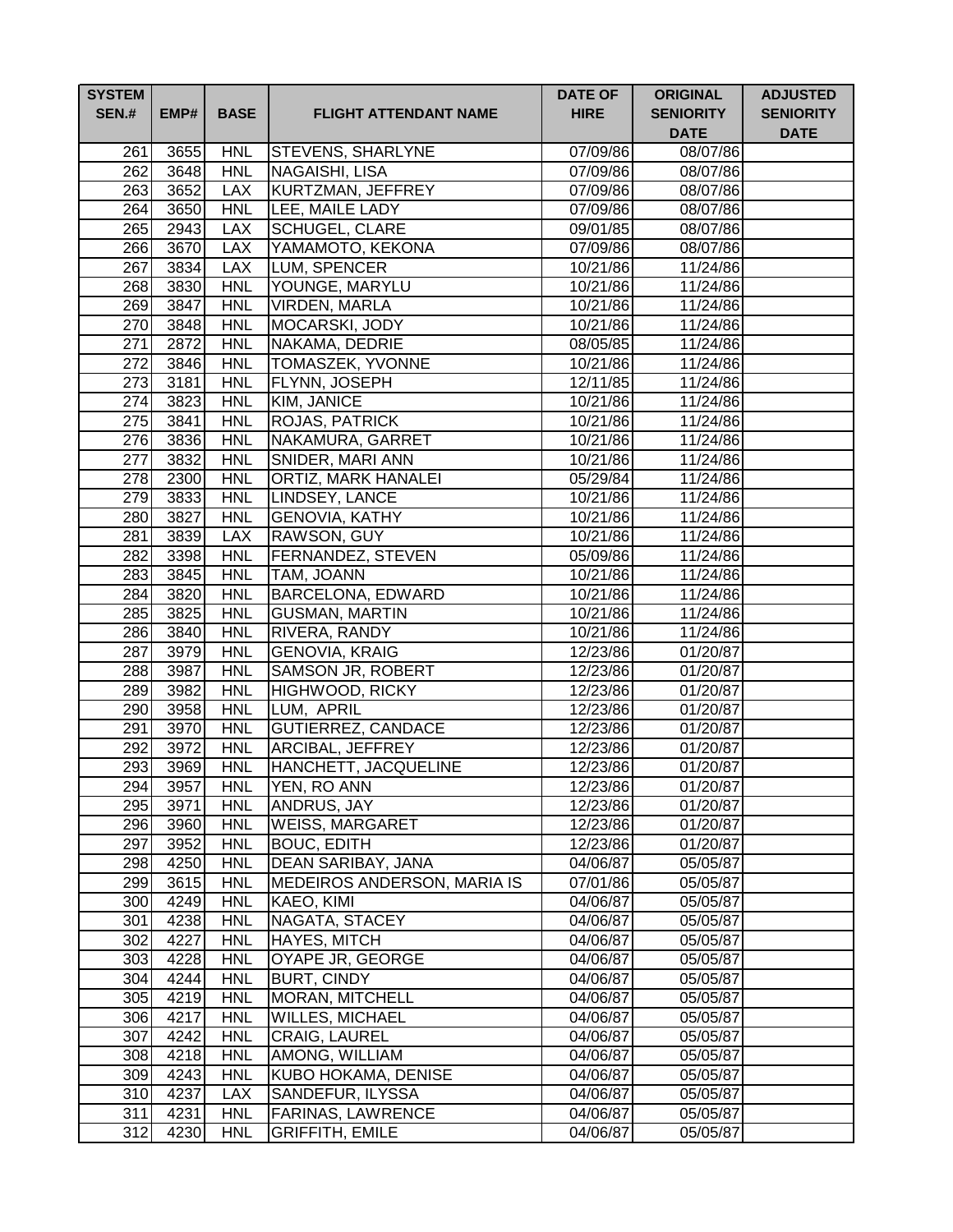| <b>SYSTEM</b><br><b>SEN.#</b> | EMP#         | <b>BASE</b>              | <b>FLIGHT ATTENDANT NAME</b>                 | <b>DATE OF</b><br><b>HIRE</b> | <b>ORIGINAL</b><br><b>SENIORITY</b><br><b>DATE</b> | <b>ADJUSTED</b><br><b>SENIORITY</b><br><b>DATE</b> |
|-------------------------------|--------------|--------------------------|----------------------------------------------|-------------------------------|----------------------------------------------------|----------------------------------------------------|
| 313                           | 4370         | <b>HNL</b>               | <b>CORREALE, MICHAEL</b>                     | 05/18/87                      | 06/16/87                                           |                                                    |
| 314                           | 4386         | <b>HNL</b>               | <b>BROAD KELA, RAELYNN</b>                   | 05/18/87                      | 06/16/87                                           |                                                    |
| 315                           | 4400         | <b>HNL</b>               | SALES, MARILYN                               | 05/18/87                      | 06/16/87                                           |                                                    |
| 316                           | 3889         | <b>HNL</b>               | MALEK, MOODIE                                | 10/29/86                      | 06/16/87                                           |                                                    |
| 317                           | 4383         | <b>HNL</b>               | THIIM, BURRELLE                              | 05/18/87                      | 06/16/87                                           |                                                    |
| 318                           | 4374         | <b>HNL</b>               | <b>HEILBRON, ERIC</b>                        | 05/18/87                      | 06/16/87                                           |                                                    |
| 319                           | 4389         | <b>HNL</b>               | <b>TANNER, DENISE</b>                        | 05/18/87                      | 06/16/87                                           |                                                    |
| 320                           | 4402         | <b>HNL</b>               | STODDARD, ELFRIEDE                           | 05/18/87                      | 06/16/87                                           |                                                    |
| $\overline{321}$              | 4381         | <b>HNL</b>               | SALVANI, JAMES                               | 05/18/87                      | 06/16/87                                           |                                                    |
| 322                           | 4403         | <b>HNL</b>               | <b>TOMITAKA, ANNETTE</b>                     | 05/18/87                      | 06/16/87                                           |                                                    |
| $\overline{323}$              | 4387         | <b>HNL</b>               | HUBER, ALISA                                 | 05/18/87                      | 06/16/87                                           |                                                    |
| 324                           | 4397         | <b>HNL</b>               | <b>BEAN, TRACY</b>                           | 05/18/87                      | 06/16/87                                           |                                                    |
| 325                           | 3625         | <b>HNL</b>               | <b>BARNEY, BRIAN</b>                         | 06/30/86                      | 06/16/87                                           |                                                    |
| 326                           | 4406         | <b>LAX</b>               | LUCAS, NOLAND                                | 05/18/87                      | 06/16/87                                           |                                                    |
| 327                           | 4392         | <b>HNL</b>               | <b>REDMOND, STEPHANIE</b>                    | 05/18/87                      | 06/16/87                                           |                                                    |
| 328                           | 4598         | <b>HNL</b>               | <b>KEAMA MEDEIROS, MARVALYNN</b>             | 07/06/87                      | 08/05/87                                           |                                                    |
| 329                           | 4625         | <b>HNL</b>               | <b>STEELE, MARC</b>                          | 07/06/87                      | 08/05/87                                           |                                                    |
| 330                           | 4613         | <b>HNL</b>               | MARUYAMA, TERRY                              | 07/06/87                      | 08/05/87                                           |                                                    |
| 331                           | 2463         | <b>LAX</b>               | JANSEN, PAULA                                | 11/16/84                      | 06/16/87                                           |                                                    |
| 332                           | 4597         | <b>HNL</b>               | <b>KRAININ, CAMERON</b>                      | 07/06/87                      | 08/05/87                                           |                                                    |
| 333                           | 4614         | <b>HNL</b>               | <b>WEISS, GREGORY</b>                        | 07/06/87                      | 08/05/87                                           |                                                    |
| 334                           | 4599         | <b>HNL</b>               | GASPAR, JEFFERY                              | 07/06/87                      | 08/05/87                                           |                                                    |
| 335                           | 4622         | <b>HNL</b>               | CHIN, ROBERT                                 | 07/06/87                      | 08/05/87                                           |                                                    |
| 336                           | 4605         | <b>HNL</b>               | HAHNEN, GABRIELE                             | 07/06/87                      | 08/05/87                                           |                                                    |
| 337                           | 4615         | <b>HNL</b>               | MAU, COLLEEN                                 | 07/06/87                      | 08/05/87                                           |                                                    |
| 338                           | 4618         | <b>HNL</b>               | NORRIS, KATHY                                | 07/06/87                      | 08/05/87                                           |                                                    |
| 339                           | 4595         | <b>HNL</b>               | <b>HENTON, SCOTT</b>                         | 07/06/87                      | 08/05/87                                           |                                                    |
| 340                           | 4939         | <b>LAX</b>               | <b>HEWETT, JOSEPH</b>                        | 04/18/88                      | 05/21/88                                           |                                                    |
| 341                           | 4954         | <b>LAX</b>               | OSHITA, COLLINE JADE                         | 04/18/88                      | 05/21/88                                           |                                                    |
| 342                           | 4943         | <b>HNL</b>               | KAHIKINA, VALERIE                            | 04/18/88                      | 05/21/88                                           |                                                    |
| 343<br>344                    | 4662         | <b>HNL</b><br><b>HNL</b> | COSTA, SALAALII<br>TAUILIILI GARDNER, PALEPA | 08/01/87                      | 05/21/88                                           |                                                    |
| 345                           | 3679<br>4936 | <b>HNL</b>               | CASTILLO, ETHAN                              | 07/08/86<br>04/18/88          | 05/21/88<br>05/21/88                               |                                                    |
| 346 <sub>l</sub>              | 4942         | <b>HNL</b>               | <b>SHIGETA, ROCKNEY</b>                      | 04/18/88                      | 05/21/88                                           |                                                    |
| 347                           | 4948         | <b>HNL</b>               | SILVA, CYNTHIA                               | 04/18/88                      | 05/21/88                                           |                                                    |
| 348                           | 4940         | <b>HNL</b>               | KAM, MARK                                    | 04/18/88                      | 05/21/88                                           |                                                    |
| 349                           | 4935         | <b>HNL</b>               | APLACA, STEVE                                | 04/18/88                      | 05/21/88                                           |                                                    |
| 350                           | 5124         | <b>HNL</b>               | CALISTRO, DEAN                               | 06/13/88                      | 07/11/88                                           |                                                    |
| 351                           | 5125         | <b>HNL</b>               | CHANG, DARRYL                                | 06/13/88                      | 07/11/88                                           |                                                    |
| 352                           | 5138         | <b>HNL</b>               | <b>TRIPOLI, LOREN</b>                        | 06/13/88                      | 07/11/88                                           |                                                    |
| 353                           | 5141         | <b>LAX</b>               | HAYES, BETH                                  | 06/13/88                      | 07/11/88                                           |                                                    |
| 354                           | 5147         | <b>HNL</b>               | MIYASHIRO, DENISE                            | 06/13/88                      | 07/11/88                                           |                                                    |
| 355                           | 5152         | <b>HNL</b>               | <b>SEAMSTER, LOTUS</b>                       | 06/13/88                      | 07/11/88                                           |                                                    |
| 356                           | 5132         | <b>HNL</b>               | TUZON, DWAYNE                                | 06/13/88                      | 07/11/88                                           |                                                    |
| 357                           | 5140         | <b>LAX</b>               | ESTIAMBA, CARLA                              | 06/13/88                      | 07/11/88                                           |                                                    |
| 358                           | 5145         | <b>HNL</b>               | KOKOO, CAROLYN                               | 06/13/88                      | 07/11/88                                           |                                                    |
| 359                           | 5136         | <b>HNL</b>               | <b>BRIGHT CAMARA, SHERI</b>                  | 06/04/86                      | 07/11/88                                           |                                                    |
| 360                           | 5131         | <b>HNL</b>               | TRIPOLI, JAYME                               | 06/13/88                      | 07/11/88                                           |                                                    |
| 361                           | 5151         | <b>HNL</b>               | PANG, JANE ANN                               | 06/13/88                      | 07/11/88                                           |                                                    |
| 362                           | 5129         | <b>HNL</b>               | KANIHO, THOMAS                               | 06/13/88                      | 07/11/88                                           |                                                    |
| 363                           | 3682         | <b>HNL</b>               | KAWAI, JO ANN                                | 07/09/86                      | 07/11/88                                           |                                                    |
| 364                           | 5126         | <b>HNL</b>               | <b>COLEMAN, HUGH</b>                         | 06/13/88                      | 07/11/88                                           |                                                    |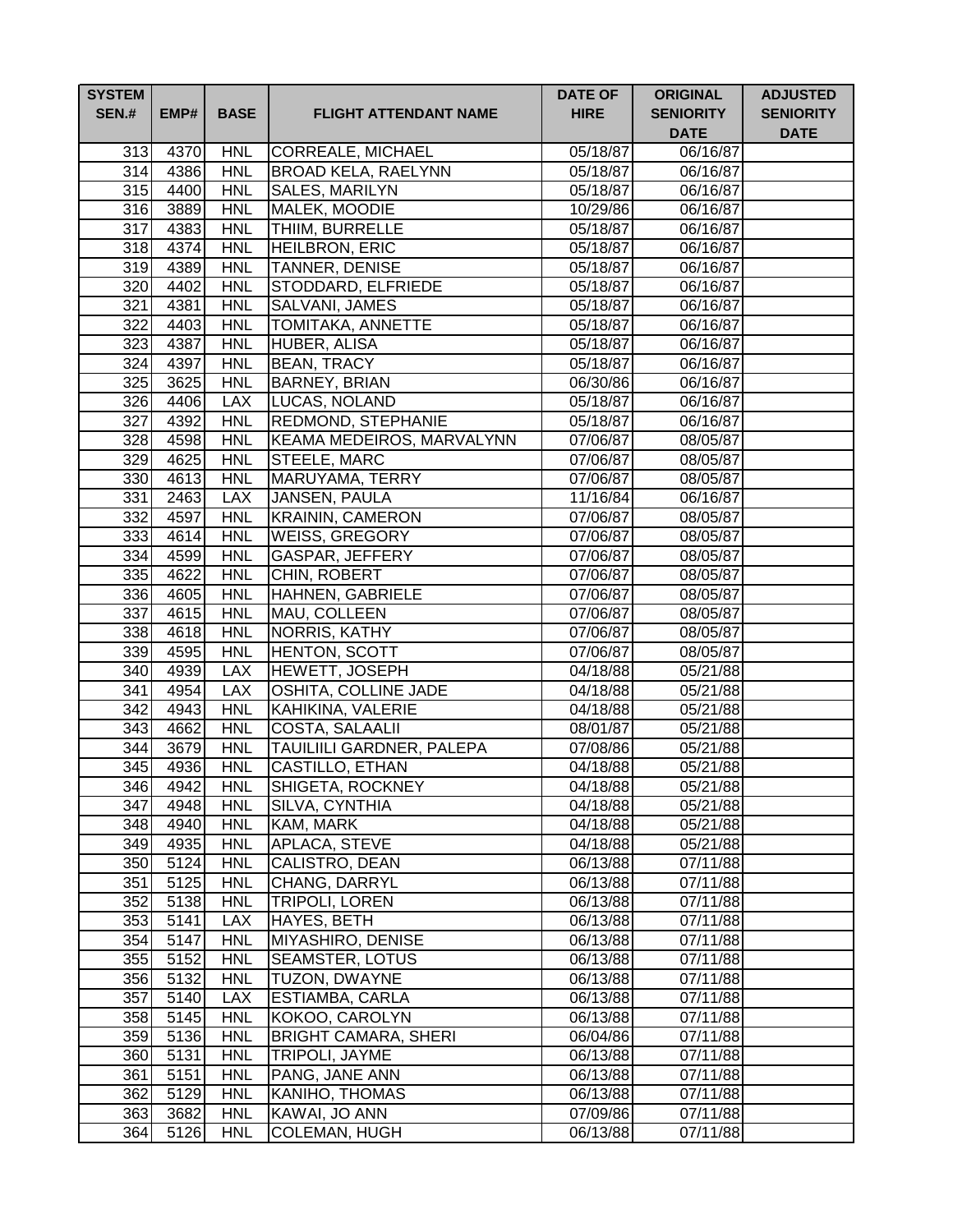| <b>SYSTEM</b><br><b>SEN.#</b> | EMP#         | <b>BASE</b>              | <b>FLIGHT ATTENDANT NAME</b>                 | <b>DATE OF</b><br><b>HIRE</b> | <b>ORIGINAL</b><br><b>SENIORITY</b><br><b>DATE</b> | <b>ADJUSTED</b><br><b>SENIORITY</b><br><b>DATE</b> |
|-------------------------------|--------------|--------------------------|----------------------------------------------|-------------------------------|----------------------------------------------------|----------------------------------------------------|
| 365                           | 5623         | <b>HNL</b>               | CARVER, MISTY                                | 04/01/91                      | 05/04/91                                           |                                                    |
| 366                           | 6109         | <b>HNL</b>               | LANCASTER, CHRISTINE                         | 07/16/90                      | 05/04/91                                           |                                                    |
| 367                           | 3777         | <b>HNL</b>               | LANGSI, NALANI                               | 08/01/86                      | 05/04/91                                           |                                                    |
| 368                           | 6273         | <b>HNL</b>               | LO BUSTA, RAQUEL                             | 04/01/91                      | 05/04/91                                           |                                                    |
| 369                           | 6261         | <b>HNL</b>               | <b>VENTIMIGLIA, DIANE</b>                    | 04/01/91                      | 05/04/91                                           |                                                    |
| 370                           | 5520         | <b>HNL</b>               | POOI, SITIVENI                               | 02/01/89                      | 05/05/91                                           |                                                    |
| 371                           | 4365         | <b>HNL</b>               | GAYAGAS, BOYD                                | 05/09/87                      | 05/05/91                                           |                                                    |
| $\overline{372}$              | 6268         | <b>HNL</b>               | PANG CHING, JONATHAN                         | 04/01/91                      | 05/06/91                                           |                                                    |
| $\overline{373}$              | 6111         | <b>HNL</b>               | <b>THURSTON, BRYNN</b>                       | 07/16/90                      | 05/06/91                                           |                                                    |
| $\overline{374}$              | 6262         | <b>HNL</b>               | <b>COHEN, LILIETA</b>                        | 04/01/91                      | 05/06/91                                           |                                                    |
| $\overline{375}$              | 6270         | <b>HNL</b>               | <b>BURKE, STACIE</b>                         | 04/01/91                      | 05/07/91                                           |                                                    |
| 376                           | 6267         | <b>HNL</b>               | <b>WONG, MICHELLE</b>                        | 04/01/91                      | 05/07/91                                           |                                                    |
| 377                           | 6274         | <b>HNL</b>               | KAUIHOU, ROSS                                | 04/01/91                      | 05/08/91                                           |                                                    |
| 378                           | 6362         | <b>HNL</b>               | SALVANI, HELEN                               | 05/20/91                      | 06/21/91                                           |                                                    |
| 379                           | 3948         | <b>HNL</b>               | <b>BARTOLOME, TINA</b>                       | 12/10/86                      | 06/21/91                                           |                                                    |
| 380                           | 4866         | <b>HNL</b>               | <b>MEDEIROS, TERRI</b>                       | 01/23/88                      | 06/21/91                                           |                                                    |
| 381                           | 5436         | <b>HNL</b>               | SHIM, AUDREA                                 | 12/14/88                      | 06/21/91                                           |                                                    |
| 382                           | 6372         | <b>HNL</b>               | POOI, TUITAMAI                               | 05/20/91                      | 06/21/91                                           |                                                    |
| 383                           | 6366         | <b>HNL</b>               | MURAGIN, KELLY                               | 05/20/91                      | 06/21/91                                           |                                                    |
| 384                           | 5912         | <b>HNL</b>               | <b>TUZON, KIMBERLY</b>                       | 11/24/89                      | 06/21/91                                           |                                                    |
| 385<br>386                    | 6360         | <b>HNL</b><br><b>HNL</b> | <b>BLOMFIELD, IVY</b><br>CABILIN JR, MICHAEL | 05/20/91                      | 06/21/91                                           |                                                    |
| 387                           | 6361<br>6368 | <b>HNL</b>               | CHIQUITA, RAEJEAN                            | 05/20/91<br>05/20/91          | 06/21/91<br>06/22/91                               |                                                    |
| 388                           | 6369         | <b>HNL</b>               | <b>VEGAS, JOSEPHINE</b>                      | 05/20/91                      | 06/22/91                                           |                                                    |
| 389                           | 6355         | <b>HNL</b>               | <b>RYAN, TRACIE</b>                          | 05/20/91                      | 06/22/91                                           |                                                    |
| 390                           | 6365         | <b>HNL</b>               | MIDAY, MARY BETH                             | 05/20/91                      | 06/22/91                                           |                                                    |
| 391                           | 6358         | <b>HNL</b>               | <b>BLOMFIELD, LYNN</b>                       | 05/20/91                      | 06/22/91                                           |                                                    |
| 392                           | 6364         | <b>HNL</b>               | TOM, CHRISTINA                               | 05/20/91                      | 06/22/91                                           |                                                    |
| 393                           | 6383         | <b>HNL</b>               | <b>TSURUDA, DORIS</b>                        | 06/04/91                      | 07/07/91                                           |                                                    |
| 394                           | 6386         | <b>HNL</b>               | <b>BARNEY, VERONICA</b>                      | 06/04/91                      | 07/07/91                                           |                                                    |
| 395                           | 6271         | <b>HNL</b>               | CHO, LYNDA                                   | 06/04/91                      | 07/07/91                                           |                                                    |
| 396                           | 5302         | <b>HNL</b>               | <b>AWAFAUROT, MELODY</b>                     | 08/30/88                      | 07/07/91                                           |                                                    |
| 397                           | 6076         | <b>HNL</b>               | <b>ESELU, TAMMY</b>                          | 06/04/91                      | 07/07/91                                           |                                                    |
| 398                           | 6263         | <b>HNL</b>               | <b>FO, SILVIE</b>                            | 06/04/91                      | 07/07/91                                           |                                                    |
| 399                           | 6795         | <b>HNL</b>               | MEYER, KIMBERLY                              | 04/20/92                      | 05/24/92                                           |                                                    |
| 400                           | 6789         | <b>HNL</b>               | LEE, LENETTE                                 | 04/20/92                      | 05/24/92                                           |                                                    |
| 401                           | 6806         | <b>HNL</b>               | <b>ARASAKI, RANDALL</b>                      | 04/20/92                      | 05/24/92                                           |                                                    |
| 402                           | 6349         | <b>HNL</b>               | WATANABE, JEAN                               | 05/13/91                      | 05/24/92                                           |                                                    |
| 403                           | 6794         | <b>HNL</b>               | <b>BRASHEARS, VALERIE</b>                    | 04/20/92                      | 05/24/92                                           |                                                    |
| 404                           | 5188         | <b>HNL</b>               | KAOPUA, KAVETT                               | 06/21/88                      | 05/25/92                                           |                                                    |
| 405                           | 6788         | <b>HNL</b>               | FERGUSON, JERRY                              | 04/20/92                      | 05/26/92                                           |                                                    |
| 406                           | 6859         | <b>HNL</b>               | FARIAS, YONNELL                              | 05/18/92                      | 06/21/92                                           |                                                    |
| 407                           | 6879         | <b>HNL</b>               | MARAMA, MARITA                               | 05/18/92                      | 06/21/92                                           |                                                    |
| 408                           | 6860         | <b>HNL</b>               | KAMOE, TARA                                  | 05/18/92                      | 06/21/92                                           |                                                    |
| 409                           | 4593         | <b>HNL</b>               | AIWOHI, JOHN                                 | 07/20/92                      | 07/31/92                                           |                                                    |
| 410                           | 6819         | <b>HNL</b>               | TYAU, BERYL                                  | 04/20/92                      | 08/14/92                                           |                                                    |
| 411                           | 6903         | <b>HNL</b>               | FARM JR, HERBERT                             | 06/01/92                      | 08/14/92                                           |                                                    |
| 412                           | 7056         | <b>HNL</b>               | RYAN, SUZAN                                  | 07/21/92                      | 08/14/92                                           |                                                    |
| 413                           | 7048         | <b>HNL</b>               | <b>HEATHERLY, LISA</b>                       | 07/21/92                      | 08/14/92                                           |                                                    |
| 414                           | 7050         | <b>HNL</b>               | HANSON, MONICA                               | 07/21/92                      | 08/14/92                                           |                                                    |
| 415                           | 7054         | <b>HNL</b>               | MIZUTANI, PAIGE                              | 07/21/92                      | 08/14/92                                           |                                                    |
| 416                           | 5691         | <b>HNL</b>               | ANTONIO, MICHELLE                            | 06/07/89                      | 08/16/92                                           |                                                    |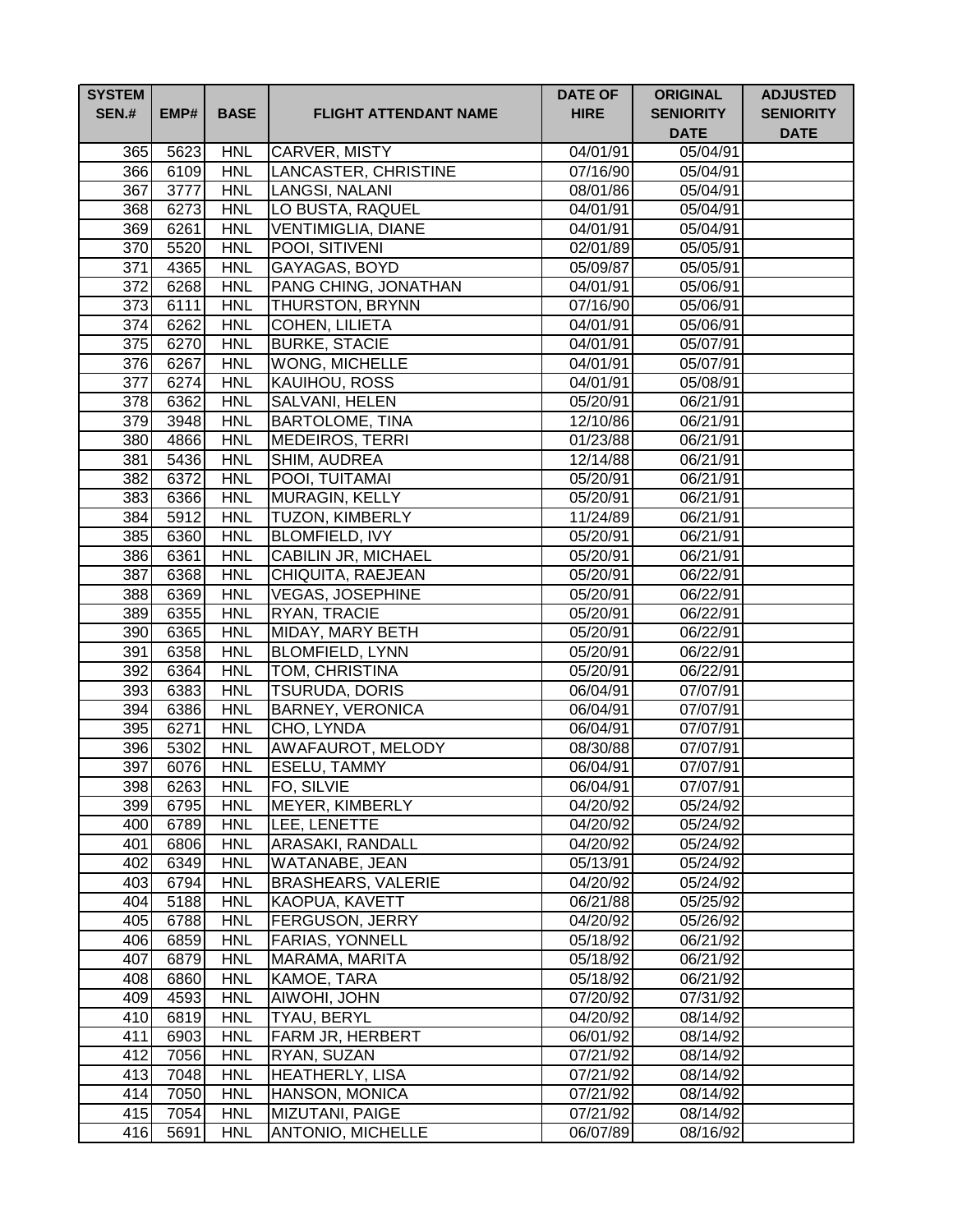| <b>SYSTEM</b><br><b>SEN.#</b> | EMP# | <b>BASE</b> | <b>FLIGHT ATTENDANT NAME</b> | <b>DATE OF</b><br><b>HIRE</b> | <b>ORIGINAL</b><br><b>SENIORITY</b><br><b>DATE</b> | <b>ADJUSTED</b><br><b>SENIORITY</b><br><b>DATE</b> |
|-------------------------------|------|-------------|------------------------------|-------------------------------|----------------------------------------------------|----------------------------------------------------|
| 417                           | 7532 | <b>HNL</b>  | DIAS WONG, KARLA             | 12/12/94                      | 01/16/95                                           |                                                    |
| 418                           | 7328 | <b>HNL</b>  | MATSUMOTO, SUSAN             | 04/21/94                      | 01/16/95                                           |                                                    |
| 419                           | 7529 | <b>HNL</b>  | <b>AWAYA, SHELLY</b>         | 12/12/94                      | 01/16/95                                           |                                                    |
| 420                           | 7533 | <b>HNL</b>  | LEE, ROCKNE                  | 12/12/94                      | 01/16/95                                           |                                                    |
| 421                           | 7194 | <b>HNL</b>  | LOOK PACHECO, LOUANNA        | 06/07/93                      | 01/16/95                                           |                                                    |
| 422                           | 7536 | <b>HNL</b>  | <b>TAMANAHA, DENISE</b>      | 12/12/94                      | 01/16/95                                           |                                                    |
| 423                           | 4380 | <b>HNL</b>  | <b>REINDOLLAR, SEAN</b>      | 05/18/92                      | 06/21/92                                           |                                                    |
| 424                           | 7527 | <b>HNL</b>  | <b>BALETE, BENJAMIN</b>      | 12/12/94                      | 01/16/95                                           |                                                    |
| 425                           | 7526 | <b>HNL</b>  | <b>THOMPSON, TAINA</b>       | 12/12/94                      | 01/16/95                                           |                                                    |
| 426                           | 7537 | <b>HNL</b>  | <b>LEE, ELISSE</b>           | 12/12/94                      | 01/16/95                                           |                                                    |
| 427                           | 7255 | <b>HNL</b>  | COTNER, KEAKA                | 12/02/93                      | 01/16/95                                           |                                                    |
| 428                           | 7531 | <b>HNL</b>  | CHANDLER, CONRAD             | 12/12/94                      | 01/16/95                                           |                                                    |
| 429                           | 7523 | <b>HNL</b>  | SNIFFEN, JARROD              | 12/12/94                      | 01/16/95                                           |                                                    |
| 430                           | 7539 | <b>HNL</b>  | GENOVIA, JENNIFER            | 12/12/94                      | 01/16/95                                           |                                                    |
| 431                           | 6243 | <b>HNL</b>  | SNOOPS, TRACY                | 03/18/91                      | 01/16/95                                           |                                                    |
| $43\overline{2}$              | 7330 | <b>HNL</b>  | NOLAND, DENISE               | 04/21/94                      | 01/16/95                                           |                                                    |
| 433                           | 7575 | <b>HNL</b>  | <b>RUSHFORTH, AUDREY</b>     | 05/15/94                      | 05/15/95                                           |                                                    |
| 434                           | 6955 | <b>HNL</b>  | OLIVER, KEKAIKAHEELA         | 06/07/92                      | 05/15/95                                           |                                                    |
| 435                           | 7566 | <b>HNL</b>  | <b>MORRILL, GAELYN</b>       | 05/15/95                      | 05/15/95                                           |                                                    |
| 436                           | 7571 | <b>HNL</b>  | NISHII, KRISTEN              | 05/15/95                      | 05/15/95                                           |                                                    |
| 437                           | 7557 | <b>HNL</b>  | <b>HARDIN, CAROLINE</b>      | 05/15/95                      | 05/15/95                                           |                                                    |
| 438                           | 7579 | <b>HNL</b>  | YANAGIMOTO TSUJI, TRACY      | 05/15/95                      | 05/15/95                                           |                                                    |
| 439                           | 7581 | <b>HNL</b>  | <b>WATANABE, VINCE</b>       | 05/15/95                      | 05/15/95                                           |                                                    |
| 440                           | 7576 | <b>HNL</b>  | SAKAE KAUFFMAN, ALLISON      | 05/15/95                      | 05/15/95                                           |                                                    |
| 441                           | 7584 | <b>HNL</b>  | WOOD, DWAYNE                 | 05/15/95                      | 05/15/95                                           |                                                    |
| 442                           | 7570 | <b>LAX</b>  | RAPOZA, MELANIE              | 05/15/95                      | 05/15/95                                           |                                                    |
| 443                           | 7558 | <b>HNL</b>  | CHUN, JON DAVID              | 05/15/95                      | 05/15/95                                           |                                                    |
| 444                           | 7573 | <b>HNL</b>  | OSUMI, KOREN                 | 05/15/95                      | 05/15/95                                           |                                                    |
| 445                           | 7572 | <b>HNL</b>  | OKITA, MIDORI                | 05/15/95                      | 05/15/95                                           |                                                    |
| 446                           | 7567 | <b>HNL</b>  | KAMAKA, PAULA ANNE           | 05/15/95                      | 05/15/95                                           |                                                    |
| 447                           | 7583 | <b>HNL</b>  | WOO, ALAN                    | 05/15/95                      | 05/15/95                                           |                                                    |
| 448                           | 7562 | <b>HNL</b>  | GERONA, JOHANNAH             | 05/15/95                      | 05/15/95                                           |                                                    |
| 449                           | 4717 | <b>HNL</b>  | SHINMON, REX                 | 08/27/87                      | 05/15/95                                           |                                                    |
| 450                           | 7580 | <b>HNL</b>  | <b>WAI, HENRY</b>            | 05/15/95                      | 05/15/95                                           |                                                    |
| 451                           | 7604 | <b>HNL</b>  | HAILI, RENEE                 | 05/29/95                      | 05/13/96                                           |                                                    |
| 452                           | 7805 | <b>HNL</b>  | PLEMER, SELAH                | 05/13/96                      | 05/13/96                                           |                                                    |
| 453                           | 7815 | <b>HNL</b>  | SAGAPOLUTELE, SETEMA         | 05/13/96                      | 05/13/96                                           |                                                    |
| 454                           | 7729 | <b>HNL</b>  | <b>STEVENS, BRANDON</b>      | 12/20/95                      | 05/13/96                                           |                                                    |
| 455                           | 6612 | <b>HNL</b>  | <b>HOPKINS CHUN, HEATHER</b> | 01/13/92                      | 05/13/96                                           |                                                    |
| 456                           | 7600 | <b>HNL</b>  | <b>SUNDBORG, CHRISTINE</b>   | 05/29/95                      | 05/13/96                                           |                                                    |
| 457                           | 6533 | <b>HNL</b>  | GOYA, TAMMY                  | 09/30/91                      | 05/13/96                                           |                                                    |
| 458                           | 7720 | <b>HNL</b>  | <b>TEVES, KARL</b>           | 11/28/95                      | 05/13/96                                           |                                                    |
| 459                           | 7811 | <b>HNL</b>  | MIYASHIRO, KAL               | 05/13/96                      | 05/13/96                                           |                                                    |
| 460                           | 7802 | <b>HNL</b>  | MURRAY, SUMMER               | 05/13/96                      | 05/13/96                                           |                                                    |
| 461                           | 7807 | <b>HNL</b>  | APO, ELENA                   | 05/13/96                      | 05/13/96                                           |                                                    |
| 462                           | 7232 | <b>HNL</b>  | MACALAM, JEFFREY             | 07/19/93                      | 05/13/96                                           |                                                    |
| 463                           | 6624 | <b>HNL</b>  | KANAE, CATHLEEN              | 01/13/92                      | 05/13/96                                           |                                                    |
| 464                           | 6777 | <b>HNL</b>  | VIVAS, JOCELYN               | 04/12/92                      | 05/13/96                                           |                                                    |
| 465                           | 7801 | <b>HNL</b>  | MC GUIRK, SONYA              | 05/13/96                      | 05/13/96                                           |                                                    |
| 466                           | 7602 | <b>HNL</b>  | CRUZ, ANGELA                 | 05/29/95                      | 05/13/96                                           |                                                    |
| 467                           | 7808 | <b>HNL</b>  | <b>AUKAI, BRANDEE</b>        | 05/13/96                      | 05/13/96                                           |                                                    |
| 468                           | 7812 | <b>HNL</b>  | TEJADA, KARA                 | 05/13/96                      | 05/13/96                                           |                                                    |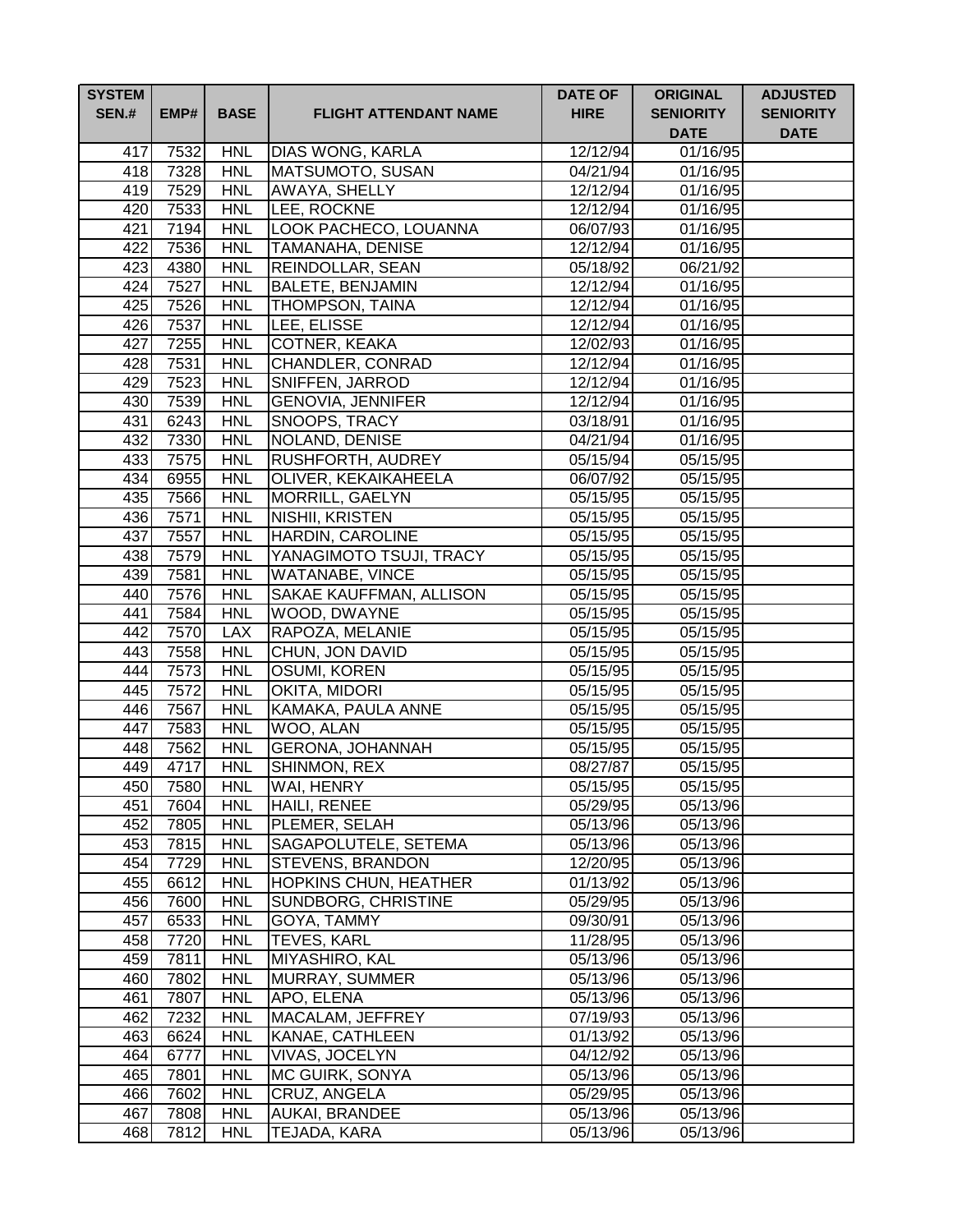| <b>SYSTEM</b><br><b>SEN.#</b> | EMP#         | <b>BASE</b>              | <b>FLIGHT ATTENDANT NAME</b>          | <b>DATE OF</b><br><b>HIRE</b> | <b>ORIGINAL</b><br><b>SENIORITY</b><br><b>DATE</b> | <b>ADJUSTED</b><br><b>SENIORITY</b><br><b>DATE</b> |
|-------------------------------|--------------|--------------------------|---------------------------------------|-------------------------------|----------------------------------------------------|----------------------------------------------------|
| 469                           | 6887         | <b>HNL</b>               | <b>BEDFORD, CHARELLE</b>              | $\overline{05/18/92}$         | 05/13/96                                           |                                                    |
| 470                           | 7806         | <b>HNL</b>               | JACANG, KEVIN                         | 05/13/96                      | 05/13/96                                           |                                                    |
| 471                           | 7719         | <b>HNL</b>               | <b>HASHIZUME, SEAN</b>                | 11/29/95                      | 05/13/96                                           |                                                    |
| 472                           | 7804         | <b>HNL</b>               | <b>HOLIBAUGH, LISA ANN</b>            | 05/13/96                      | 05/13/96                                           |                                                    |
| 473                           | 7596         | <b>HNL</b>               | AMAZAKI, KERRI                        | 05/29/95                      | 05/13/96                                           |                                                    |
| 474                           | 7809         | <b>HNL</b>               | HARTLEY, MARSHA                       | 05/13/96                      | 05/13/96                                           |                                                    |
| 475                           | 7963         | <b>HNL</b>               | <b>BENTO, SHANNON</b>                 | 12/09/96                      | 12/09/96                                           |                                                    |
| 476                           | 7954         | <b>HNL</b>               | NOUCHI, AKIKO                         | 12/09/96                      | 12/09/96                                           |                                                    |
| 477                           | 7947         | <b>HNL</b>               | <b>WEHRSIG, RHONA</b>                 | 12/09/96                      | 12/09/96                                           |                                                    |
| 478                           | 7953         | <b>HNL</b>               | <b>CHING, NADENE</b>                  | 12/09/96                      | 12/09/96                                           |                                                    |
| 479                           | 7943         | <b>HNL</b>               | <b>TAKAMINE, CAROLINE</b>             | 12/09/96                      | 12/09/96                                           |                                                    |
| 480                           | 6555         | <b>HNL</b>               | ALIMOOT, ZELDA                        | 11/20/91                      | 12/09/96                                           |                                                    |
| 481                           | 7354         | <b>HNL</b>               | OCHOCO, CARISA ANN                    | 05/09/94                      | 12/09/96                                           |                                                    |
| 482                           | 7948         | <b>HNL</b>               | PANGILINAN, TARA                      | 12/09/96                      | 12/09/96                                           |                                                    |
| 483                           | 7939         | <b>HNL</b>               | SANTANA, TRACY MALIA                  | 12/09/96                      | 12/09/96                                           |                                                    |
| 484                           | 7958         | <b>HNL</b>               | <b>TAYLOR, MONIQUE</b>                | 12/09/96                      | 12/09/96                                           |                                                    |
| 485                           | 7941         | <b>HNL</b>               | WAN, RAYMOND                          | 12/09/96                      | 12/09/96                                           |                                                    |
| 486                           | 7956         | <b>HNL</b>               | <b>SUTER, SHANNON</b>                 | 12/09/96                      | 12/09/96                                           |                                                    |
| 487                           | 7730         | <b>HNL</b>               | ITO, EDWINA                           | 01/04/96                      | 12/09/96                                           |                                                    |
| 488                           | 7966         | <b>HNL</b>               | <b>WOLFE, LIA</b>                     | 12/09/96                      | 12/09/96                                           |                                                    |
| 489                           | 7946         | <b>HNL</b>               | BERTELMANN, DONNICA                   | 12/09/96                      | 12/09/96                                           |                                                    |
| 490                           | 420          | <b>HNL</b>               | <b>TOGUCHI, KELLY</b>                 | 01/18/84                      | 12/09/96                                           |                                                    |
| 491                           | 6585         | <b>HNL</b>               | DIAS, DONETTA                         | 12/23/91                      | 12/09/96                                           |                                                    |
| 492                           | 7290         | <b>HNL</b><br><b>HNL</b> | <b>KEOHO, TERESA</b>                  | 02/08/94                      | 12/09/96                                           |                                                    |
| 493<br>494                    | 7955<br>7951 | <b>HNL</b>               | STOUDT, ELIZABETH<br>KAONOHI, VALERIE | 12/09/96<br>12/09/96          | 12/09/96<br>12/09/96                               |                                                    |
| 495                           | 7949         | <b>HNL</b>               | PAGATPATAN, ALLYNE MAE                | 12/09/96                      | 12/09/96                                           |                                                    |
| 496                           | 7967         | <b>HNL</b>               | FAITHFUL, LORI                        | 12/09/96                      | 12/09/96                                           |                                                    |
| 497                           | 7826         | <b>HNL</b>               | KALEO, LISA                           | 05/20/96                      | 12/09/96                                           |                                                    |
| 498                           | 7964         | <b>HNL</b>               | SHINTANI, SANDRA KAY                  | 12/09/96                      | 12/09/96                                           |                                                    |
| 499                           | 7041         | <b>HNL</b>               | MCNICOLL, DEBRA                       | 12/09/96                      | 12/09/96                                           |                                                    |
| 500                           | 7952         | <b>HNL</b>               | YOUNG, CRYSTAL                        | 12/09/96                      | 12/09/96                                           |                                                    |
| 501                           | 7960         | <b>HNL</b>               | LOTA, ELIZABETH                       | 12/09/96                      | 12/09/96                                           |                                                    |
| 502                           | 7944         | <b>HNL</b>               | LAI, DEANNE                           | 12/09/96                      | 12/09/96                                           |                                                    |
| 503                           | 7977         | <b>LAX</b>               | <b>FURUTA YOGI, KRISTY</b>            | 12/16/96                      | 12/16/96                                           |                                                    |
| 504                           | 7974         | <b>HNL</b>               | <b>HATTORI, CANDACE</b>               | 12/16/96                      | 12/16/96                                           |                                                    |
| 505                           | 7991         | <b>HNL</b>               | <b>CARREIRA, TIFFANY</b>              | 12/16/96                      | 12/16/96                                           |                                                    |
| 506                           | 7973         | <b>HNL</b>               | RIEMER, HOLLY                         | 12/16/96                      | 12/16/96                                           |                                                    |
| 507                           | 7975         | <b>HNL</b>               | PERRY, JENNIFER                       | 12/16/96                      | 12/16/96                                           |                                                    |
| 508                           | 7992         | <b>HNL</b>               | KAPELE, ALMADINE                      | 12/16/96                      | 12/16/96                                           |                                                    |
| 509                           | 7986         | <b>HNL</b>               | <b>ISERI, KANOE</b>                   | 12/16/96                      | 12/16/96                                           |                                                    |
| 510                           | 7996         | <b>HNL</b>               | <b>TOYOFUKU, TONI</b>                 | 12/16/96                      | 12/16/96                                           |                                                    |
| 511                           | 7985         | <b>HNL</b>               | <b>OFOIA, KUATA</b>                   | 12/16/96                      | 12/16/96                                           |                                                    |
| 512                           | 7990         | <b>HNL</b>               | LAM, TOMMY                            | 12/16/96                      | 12/16/96                                           |                                                    |
| 513                           | 7995         | <b>HNL</b>               | HOMALON, PEPPERLYN                    | 12/16/96                      | 12/16/96                                           |                                                    |
| 514                           | 7983         | <b>HNL</b>               | KINO, CATHY                           | 12/16/96                      | 12/16/96                                           |                                                    |
| 515                           | 7982         | <b>HNL</b>               | NATTO, GWEN                           | 12/16/96                      | 12/16/96                                           |                                                    |
| 516                           | 7987         | <b>HNL</b>               | WHITTED, KAHIKULANI                   | 12/16/96                      | 12/16/96                                           |                                                    |
| 517                           | 7972         | <b>HNL</b>               | VIDAD, BERTHA                         | 12/16/96                      | 12/16/96                                           |                                                    |
| 518                           | 7978         | <b>HNL</b>               | PALENCIA, MILA                        | 12/16/96                      | 12/16/96                                           |                                                    |
| 519                           | 8000         | <b>HNL</b>               | SCHAEFFER, VICTORIA                   | 12/16/96                      | 12/16/96                                           |                                                    |
| 520                           | 7980         | <b>HNL</b>               | ASATO, SHARON                         | 12/16/96                      | 12/16/96                                           |                                                    |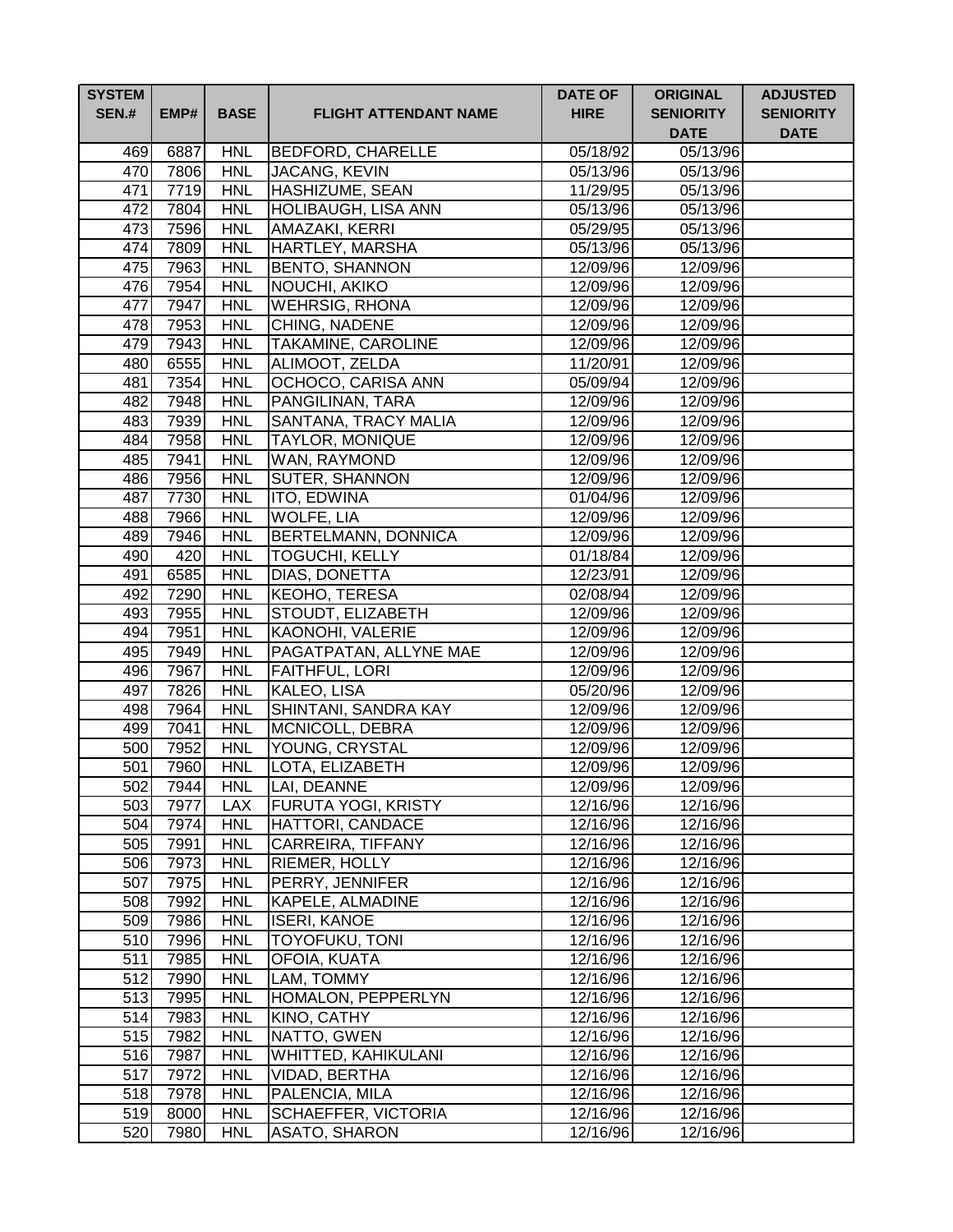| <b>SYSTEM</b><br><b>SEN.#</b> | EMP#         | <b>BASE</b>              | <b>FLIGHT ATTENDANT NAME</b>        | <b>DATE OF</b><br><b>HIRE</b> | <b>ORIGINAL</b><br><b>SENIORITY</b><br><b>DATE</b> | <b>ADJUSTED</b><br><b>SENIORITY</b><br><b>DATE</b> |
|-------------------------------|--------------|--------------------------|-------------------------------------|-------------------------------|----------------------------------------------------|----------------------------------------------------|
| 521                           | 7997         | <b>HNL</b>               | JARDINE NOYES, DORI                 | 12/16/96                      | 12/16/96                                           |                                                    |
| 522                           | 6053         | <b>HNL</b>               | YAMAMOTO MORAN, KENDELLE            | 06/13/90                      | 12/16/96                                           |                                                    |
| 523                           | 7979         | <b>HNL</b>               | LEONG COOVER, AUTUMN                | 12/16/96                      | 12/16/96                                           |                                                    |
| 524                           | 7993         | <b>HNL</b>               | QUIBAN, JAIMEE                      | 12/16/96                      | 12/16/96                                           |                                                    |
| 525                           | 7998         | <b>LAX</b>               | ANGELES, DINA                       | 12/16/96                      | 12/16/96                                           |                                                    |
| 526                           | 7988         | <b>HNL</b>               | YAMADA GILLEN, TERRY                | 12/16/96                      | 12/16/96                                           |                                                    |
| 527                           | 8296         | <b>HNL</b>               | TABATA, DIANNE TAMAE                | 05/22/98                      | 05/22/98                                           |                                                    |
| 528                           | 8282         | <b>HNL</b>               | FAULKNER, MAPUANA                   | 05/22/98                      | 05/22/98                                           |                                                    |
| 529                           | 8288         | <b>HNL</b>               | CHUNG, JACI ANN                     | 05/22/98                      | 05/22/98                                           |                                                    |
| 530                           | 8284         | <b>HNL</b>               | <b>CARPENTER, ANTHONY</b>           | 05/23/98                      | 05/22/98                                           |                                                    |
| 531                           | 8300         | <b>HNL</b>               | <b>UNEBASAMI, TROY</b>              | 05/23/98                      | 05/22/98                                           |                                                    |
| 532                           | 267          | <b>HNL</b>               | CHONG, COLLEEN                      | 05/23/98                      | 05/23/98                                           |                                                    |
| 533                           | 8292         | <b>HNL</b>               | <b>GALISA, NALANI</b>               | 05/23/98                      | 05/23/98                                           |                                                    |
| 534                           | 8287         | <b>HNL</b>               | LEE, KATHLEEN                       | 05/24/98                      | 05/23/98                                           |                                                    |
| 535                           | 8281         | <b>HNL</b>               | <b>WALKER, ALICE</b>                | 05/24/98                      | 05/23/98                                           |                                                    |
| 536                           | 8291         | <b>HNL</b>               | OHAILPIN, RIKI                      | 05/24/98                      | 05/23/98                                           |                                                    |
| 537                           | 8285         | <b>HNL</b>               | CHANG GIBB, FAITH                   | 05/25/98                      | 05/24/98                                           |                                                    |
| 538                           | 8299         | <b>HNL</b>               | <b>UNEBASAMI, DENESE</b>            | 05/25/98                      | 05/25/98                                           |                                                    |
| 539                           | 8103         | <b>HNL</b>               | OHARA, RAENELLE                     | 06/19/97                      | 05/25/98                                           |                                                    |
| 540                           | 8295         | <b>HNL</b>               | <b>ROBERTS, PAUL</b>                | 05/25/98                      | 05/25/98                                           |                                                    |
| 541                           | 7414         | <b>HNL</b>               | LAU, STEVEN                         | 05/26/94                      | 05/25/98                                           |                                                    |
| 542                           | 8187         | <b>HNL</b>               | AKINA, CHEREMIE                     | 01/08/98                      | 05/25/98                                           |                                                    |
| 543                           | 7368         | <b>HNL</b>               | <b>REZANTES, TIMOTHY</b>            | 05/09/94                      | 05/26/98                                           |                                                    |
| 544<br>545                    | 8566         | <b>LAX</b><br><b>HNL</b> | <b>JENIO, RACHELLE</b>              | 02/20/99                      | 05/26/98                                           |                                                    |
| 546                           | 8567<br>8412 | <b>HNL</b>               | <b>WHEELER, KEOLA</b><br>LAU, DEBRA | 02/20/99<br>08/04/98          | 05/26/98<br>02/20/99                               |                                                    |
| 547                           | 8568         | <b>HNL</b>               | SAWHILL, ERICA                      | 02/20/99                      | 02/20/99                                           |                                                    |
| 548                           | 8570         | <b>HNL</b>               | <b>SCULLION, KAMMY</b>              | 02/20/99                      | 02/20/99                                           |                                                    |
| 549                           | 8572         | <b>HNL</b>               | MATSUMURA, SOO                      | 02/21/99                      | 02/20/99                                           |                                                    |
| 550                           | 8184         | <b>HNL</b>               | MARRERO, DARCIE                     | 12/22/97                      | 02/21/99                                           |                                                    |
| 551                           | 8576         | <b>HNL</b>               | SILVA, CORINNE                      | 02/22/99                      | 02/22/99                                           |                                                    |
| 552                           | 8578         | <b>LAX</b>               | AU, LINDA                           | 02/22/99                      | 02/22/99                                           |                                                    |
| 553                           | 8579         | <b>HNL</b>               | <b>BULLER, KAREN</b>                | 02/22/99                      | 02/22/99                                           |                                                    |
| 554                           | 7234         | <b>HNL</b>               | KAMAI, RYAN                         | 06/13/94                      | 02/22/99                                           |                                                    |
| 555                           | 8581         | <b>HNL</b>               | <b>DEL CARMEN, HEATHER</b>          | 02/23/99                      | 02/22/99                                           |                                                    |
| 556                           | 8582         | <b>HNL</b>               | <b>TAM HOY, CHERYL</b>              | 02/23/99                      | 02/23/99                                           |                                                    |
| 557                           | 7599         | <b>HNL</b>               | KAHUNAHANA, DARLENE                 | 05/29/95                      | 02/23/99                                           |                                                    |
| 558                           | 8583         | <b>HNL</b>               | TAA, JENNIFER                       | 02/23/99                      | 02/23/99                                           |                                                    |
| 559                           | 8585         | <b>HNL</b>               | PIMENTAL, KAIHILEI                  | 02/24/99                      | 02/23/99                                           |                                                    |
| 560                           | 7798         | <b>HNL</b>               | TAKAMIYA, TANYA                     | 05/15/96                      | 02/23/99                                           |                                                    |
| 561                           | 8586         | <b>HNL</b>               | DELA CRUZ, CHRISTINA                | 02/24/99                      | 02/24/99                                           |                                                    |
| 562                           | 8589         | <b>HNL</b>               | ANDERSON, ANGELANETTE               | 02/25/99                      | 02/24/99                                           |                                                    |
| 563                           | 8590         | <b>HNL</b>               | CHING KAHAKUI, ROXANNA              | 02/25/99                      | 02/24/99                                           |                                                    |
| 564                           | 8591         | <b>HNL</b>               | CHUN, MARCY                         | 02/25/99                      | 02/25/99                                           |                                                    |
| 565                           | 8592         | <b>HNL</b>               | DYER, KATHLEEN                      | 02/25/99                      | 02/25/99                                           |                                                    |
| 566                           | 8385         | <b>HNL</b>               | <b>BRUEGGEMANN, MICHELLE</b>        | 07/17/98                      | 02/25/99                                           |                                                    |
| 567                           | 8594         | <b>HNL</b>               | MENDIOLA, WINNIE                    | 02/25/99                      | 02/25/99                                           |                                                    |
| 568                           | 8597         | <b>HNL</b>               | KOBAYASHI, MELANIE                  | 02/28/99                      | 02/25/99                                           |                                                    |
| 569                           | 8598         | <b>HNL</b>               | HAHN, LESLEY                        | 02/28/99                      | 02/28/99                                           |                                                    |
| 570                           | 8599         | <b>HNL</b>               | COTNER, ANDREA                      | 02/28/99                      | 02/28/99                                           |                                                    |
| 571                           | 8600         | <b>HNL</b>               | OBRIEN, KRISTIN                     | 02/28/99                      | 02/28/99                                           |                                                    |
| 572                           | 8602         | <b>HNL</b>               | MAKUA, DAMEN                        | 02/28/99                      | 02/28/99                                           |                                                    |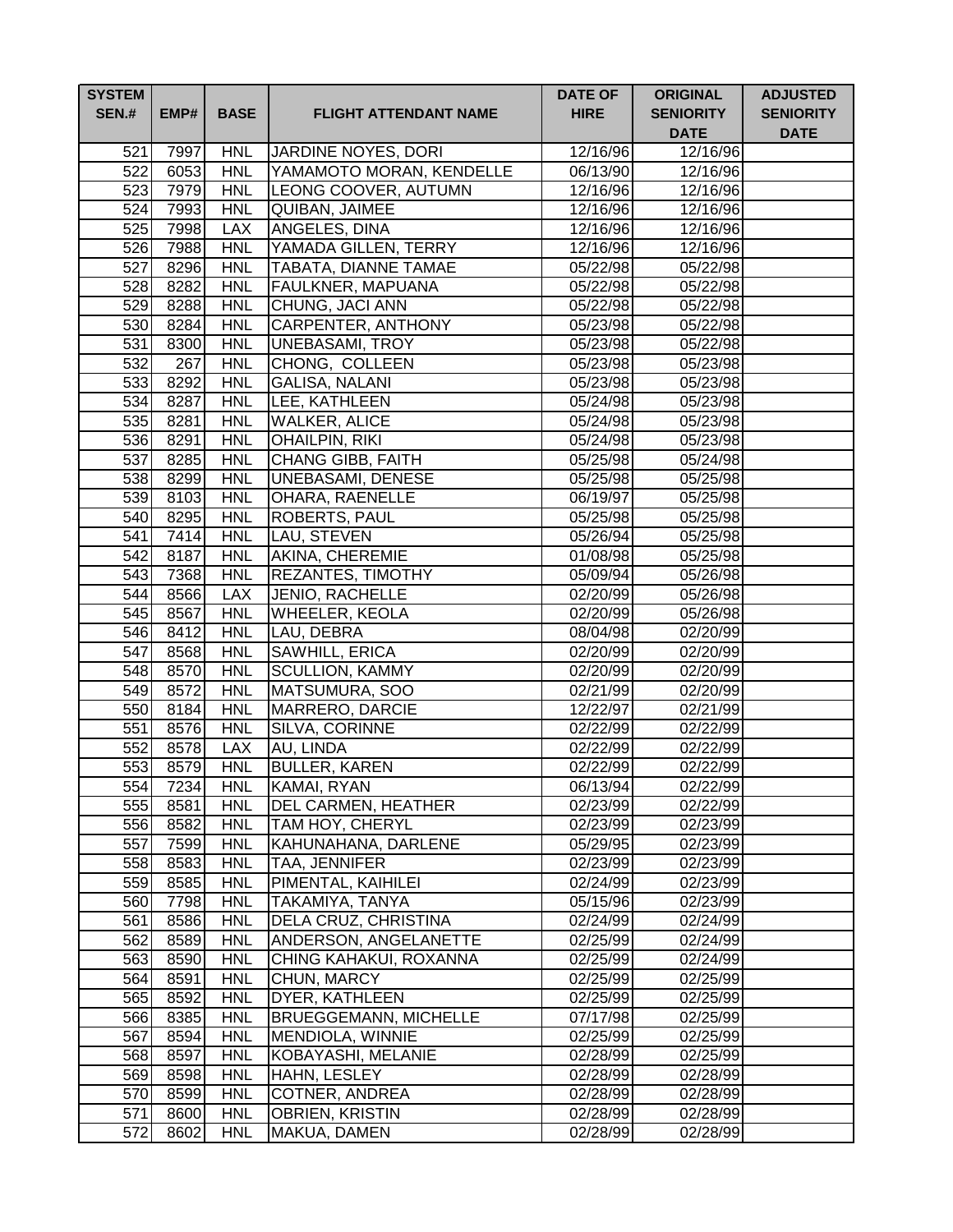| <b>SYSTEM</b><br><b>SEN.#</b> | EMP#         | <b>BASE</b>              | <b>FLIGHT ATTENDANT NAME</b>     | <b>DATE OF</b><br><b>HIRE</b> | <b>ORIGINAL</b><br><b>SENIORITY</b><br><b>DATE</b> | <b>ADJUSTED</b><br><b>SENIORITY</b><br><b>DATE</b> |
|-------------------------------|--------------|--------------------------|----------------------------------|-------------------------------|----------------------------------------------------|----------------------------------------------------|
| 573                           | 5223         | <b>HNL</b>               | DELACRUZ, SHERWIN                | 07/01/88                      | 03/02/99                                           |                                                    |
| 574                           | 8604         | <b>HNL</b>               | <b>FUKUDA, MICHELLE</b>          | 03/03/99                      | 03/02/99                                           |                                                    |
| 575                           | 8605         | <b>HNL</b>               | KEA, LYNDA                       | 03/03/99                      | 03/02/99                                           |                                                    |
| 576                           | 8606         | <b>HNL</b>               | AHU, TIARE                       | 03/03/99                      | 03/03/99                                           |                                                    |
| 577                           | 8607         | <b>HNL</b>               | NAKAMA, KIRKLAND                 | 03/03/99                      | 03/03/99                                           |                                                    |
| 578                           | 8608         | <b>HNL</b>               | <b>GARCIA, PUAMANA</b>           | 03/04/99                      | 03/03/99                                           |                                                    |
| 579                           | 8609         | <b>HNL</b>               | YOUNG, DEBRA                     | 03/04/99                      | 03/03/99                                           |                                                    |
| 580                           | 8611         | <b>HNL</b>               | <b>JONES, JENNIFER</b>           | 03/04/99                      | 03/04/99                                           |                                                    |
| 581                           | 8809         | <b>HNL</b>               | SWINFORD, SYLVIA                 | 05/17/99                      | 03/04/99                                           |                                                    |
| 582                           | 8811         | <b>HNL</b>               | HERNANDEZ, RYAN                  | 05/17/99                      | 05/17/99                                           |                                                    |
| 583                           | 8812         | <b>HNL</b>               | <b>TAYLOR, BROOKE</b>            | 05/17/99                      | 05/17/99                                           |                                                    |
| 584                           | 8813         | <b>HNL</b>               | <b>BENEDICT, TIANNA</b>          | 05/17/99                      | 05/17/99                                           |                                                    |
| 585                           | 8815         | <b>HNL</b>               | KASHIWAMURA, DONN                | 05/17/99                      | 05/17/99                                           |                                                    |
| 586                           | 8816         | <b>LAX</b>               | DUFAY, SHANNON                   | 05/17/99                      | 05/17/99                                           |                                                    |
| 587                           | 8817         | <b>HNL</b>               | PARSONS, NICOLE                  | 05/17/99                      | 05/17/99                                           |                                                    |
| 588                           | 8818         | <b>HNL</b>               | SUKUMARAN, VERNA ANN             | 05/17/99                      | 05/17/99                                           |                                                    |
| 589                           | 8820         | <b>HNL</b>               | <b>CARLL, KASIE</b>              | 05/17/99                      | 05/17/99                                           |                                                    |
| 590                           | 8264         | <b>HNL</b>               | LAI, DANIEL                      | 05/21/98                      | 05/17/99                                           |                                                    |
| 591                           | 8822         | <b>HNL</b>               | MIZUMOTO, MARC                   | 05/17/99                      | 05/17/99                                           |                                                    |
| 592                           | 8095         | <b>HNL</b>               | <b>ODELL LAMBETH, KEVIN</b>      | 06/16/97                      | 05/18/99                                           |                                                    |
| 593                           | 8823         | <b>HNL</b>               | KAHAHAWAI, TARA                  | 05/17/99                      | 05/18/99                                           |                                                    |
| 594                           | 8824         | <b>HNL</b>               | <b>TABLANG, JOANNA</b>           | 05/17/99                      | 05/18/99                                           |                                                    |
| 595                           | 8327         | <b>HNL</b>               | SILVA, STEPHANIE                 | 06/01/98                      | 05/18/99                                           |                                                    |
| 596                           | 8825         | <b>HNL</b>               | CHOW, KERRI                      | 05/17/99                      | 05/18/99                                           |                                                    |
| 597                           | 6895         | <b>HNL</b>               | UYEDA, SHANNON                   | 06/01/92                      | 05/18/99                                           |                                                    |
| 598                           | 9012         | <b>HNL</b>               | <b>COSIER, KRISTIN</b>           | 06/25/99                      | 06/28/99                                           |                                                    |
| 599                           | 9013         | <b>HNL</b>               | OKAMOTO, JON                     | 06/25/99                      | 06/28/99                                           |                                                    |
| 600                           | 8002         | <b>HNL</b>               | LEE, TROY                        | 12/17/96                      | 06/28/99                                           |                                                    |
| 601                           | 9014         | <b>HNL</b>               | MURAKAMI, LESLIE ANN             | 06/25/99                      | 06/28/99                                           |                                                    |
| 602                           | 8040         | <b>HNL</b>               | SILVA, NANETTE                   | 05/05/97                      | 06/28/99                                           |                                                    |
| 603                           | 7605         | <b>HNL</b>               | <b>HOTHAN, MARIE CHRIST</b>      | 05/29/95                      | 06/28/99                                           |                                                    |
| 604                           | 9015         | <b>HNL</b>               | YONAMINE, KYNAN                  | 06/25/99                      | 06/28/99                                           |                                                    |
| 605                           | 8522         | <b>HNL</b>               | LEONG, KEVIN                     | 01/18/99                      | 06/28/99                                           |                                                    |
| 606                           | 9017         | <b>HNL</b>               | RAMOS, DE ANN                    | 06/25/99                      | 06/28/99                                           |                                                    |
| 607                           | 9018         | <b>HNL</b>               | OHAI, KAIULANI                   | 06/25/99                      | 06/28/99                                           |                                                    |
| 608                           | 9019         | <b>HNL</b>               | <b>BARANSKI, ROXANNE</b>         | 06/25/99                      | 06/28/99                                           |                                                    |
| 609<br>610                    | 9020         | <b>HNL</b>               | <b>TORRE, ROCHELLE</b>           | 06/25/99                      | 06/29/99                                           |                                                    |
| 611                           | 9022<br>2587 | <b>HNL</b><br><b>HNL</b> | KAIU, CECILY<br>SHIZURU, CECILIA | 06/25/99<br>06/25/99          | 06/29/99<br>06/29/99                               |                                                    |
| 612                           | 9098         | <b>HNL</b>               | KIM, JEFFREY                     | 08/07/99                      | 06/29/99                                           |                                                    |
| 613                           | 9099         | <b>HNL</b>               | PUTT, KORY                       | 08/07/99                      | 06/29/99                                           |                                                    |
| 614                           | 9101         | <b>HNL</b>               | <b>WORTHINGTON, TAPAARII</b>     | 08/07/99                      | 08/10/99                                           |                                                    |
| 615                           | 9102         | <b>LAX</b>               | <b>SCANLAN, MARJORIE</b>         | 08/07/99                      | 08/10/99                                           |                                                    |
| 616                           | 9103         | <b>HNL</b>               | VIRDEN, DAVID                    | 08/07/99                      | 08/10/99                                           |                                                    |
| 617                           | 9104         | <b>HNL</b>               | KAHOOHANOHANO, GUY               | 08/07/99                      | 08/10/99                                           |                                                    |
| 618                           | 9105         | <b>HNL</b>               | PEDRO, TYPHONEY                  | 08/07/99                      | 08/10/99                                           |                                                    |
| 619                           | 9106         | <b>HNL</b>               | <b>JUAREZ, ROBERT</b>            | 08/07/99                      | 08/10/99                                           |                                                    |
| 620                           | 5178         | <b>HNL</b>               | KIM, LESLIE                      | 08/07/99                      | 08/10/99                                           |                                                    |
| 621                           | 9108         | <b>HNL</b>               | SWIGART, ALISON                  | 08/07/99                      | 08/10/99                                           |                                                    |
| 622                           | 9112         | <b>HNL</b>               | HIAPO, YOLANDA                   | 08/07/99                      | 08/07/99                                           |                                                    |
| 623                           | 9113         | <b>HNL</b>               | JAMES, GREGORY                   | 08/07/99                      | 08/11/99                                           |                                                    |
| 624                           | 9114         | <b>HNL</b>               | KAMAUOHA, JUSTINE                | 08/07/99                      | 08/11/99                                           |                                                    |
|                               |              |                          |                                  |                               |                                                    |                                                    |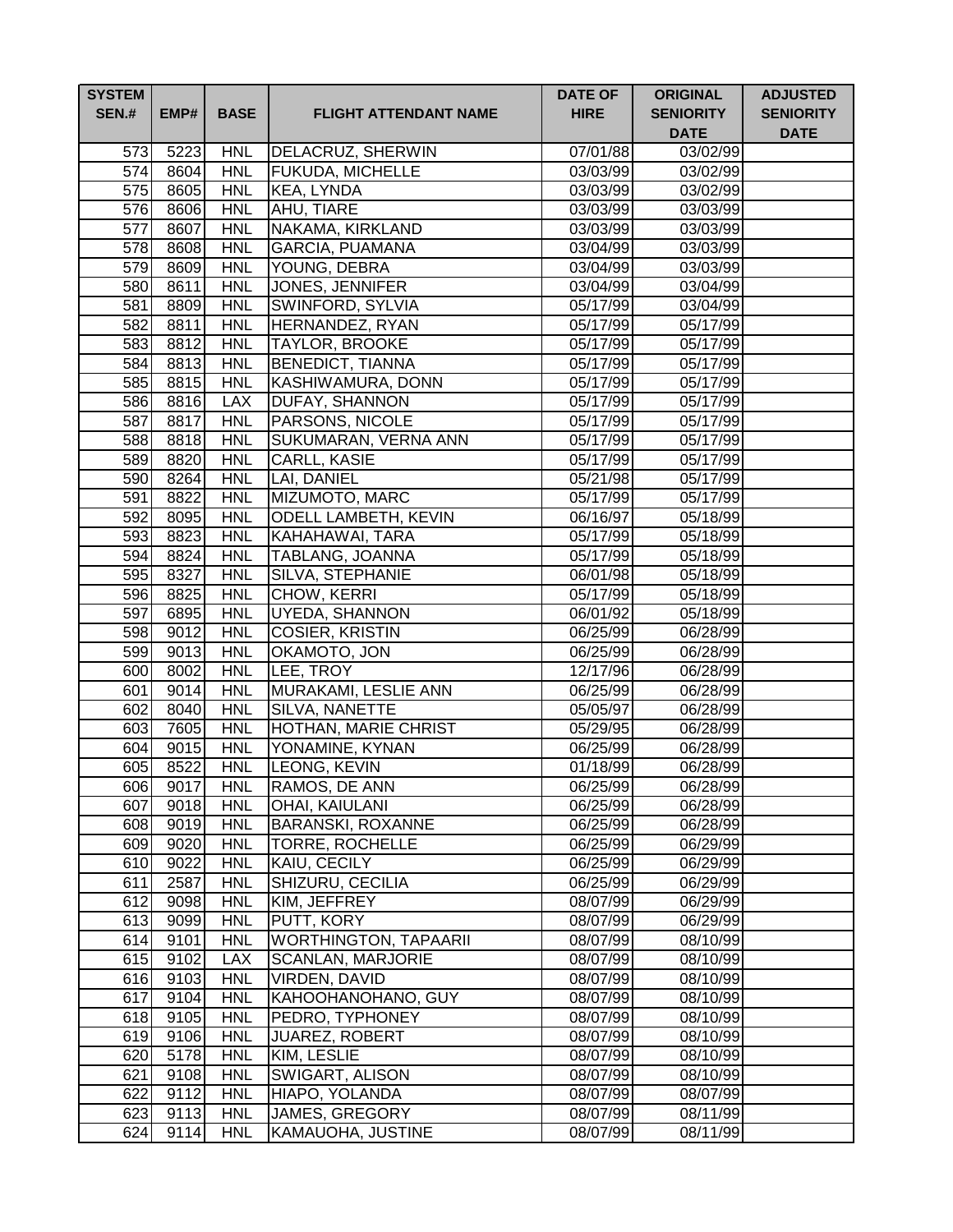| <b>SYSTEM</b><br><b>SEN.#</b> | EMP#         | <b>BASE</b>              | <b>FLIGHT ATTENDANT NAME</b>             | <b>DATE OF</b><br><b>HIRE</b> | <b>ORIGINAL</b><br><b>SENIORITY</b><br><b>DATE</b> | <b>ADJUSTED</b><br><b>SENIORITY</b><br><b>DATE</b> |
|-------------------------------|--------------|--------------------------|------------------------------------------|-------------------------------|----------------------------------------------------|----------------------------------------------------|
| 625                           | 9115         | <b>HNL</b>               | <b>ELARIONOFF, MANUTEA</b>               | 08/07/99                      | 08/11/99                                           |                                                    |
|                               | 626 9118     | <b>HNL</b>               | HO, KAHANUMAIKAL                         | 08/07/99                      | 08/11/99                                           |                                                    |
| 627                           | 9119         | <b>HNL</b>               | NOLTIE, MICHELLE                         | 08/07/99                      | 08/11/99                                           |                                                    |
| 628                           | 9120         | <b>HNL</b>               | <b>IHU, TANYA</b>                        | 08/07/99                      | 08/11/99                                           |                                                    |
| 629                           | 9121         | <b>LAX</b>               | MENDOZA REZZARA, BEVERLY                 | 08/07/99                      | 08/12/99                                           |                                                    |
| 630                           | 9122         | <b>HNL</b>               | SMITH, PATRICK                           | 08/07/99                      | 08/12/99                                           |                                                    |
| 631                           | 9161         | <b>HNL</b>               | RASCO, TERESA                            | 09/17/99                      | 08/12/99                                           |                                                    |
| 632                           | 9163         | <b>LAX</b>               | PARK, JULIE                              | 09/17/99                      | 08/12/99                                           |                                                    |
| 633                           | 9025         | <b>HNL</b>               | RACOMA, RAVEN                            | 06/23/99                      | 09/20/99                                           |                                                    |
| 634                           | 9164         | <b>HNL</b>               | DELA CRUZ LEE, ADELIA                    | 09/17/99                      | 09/20/99                                           |                                                    |
| 635                           | 9165         | <b>LAX</b>               | <b>MATTOS, CHRISTINA</b>                 | 09/17/99                      | 09/20/99                                           |                                                    |
| 636                           | 6335         | <b>HNL</b>               | PURCELL PAIKAI, THERESA                  | 05/13/91                      | 09/20/99                                           |                                                    |
| 637                           | 9171         | <b>HNL</b>               | RABE, SARAH                              | 09/17/99                      | 09/20/99                                           |                                                    |
| 638                           | 9205         | <b>HNL</b>               | MILLER, BEAU                             | 11/01/99                      | 09/21/99                                           |                                                    |
| 639                           | 8012         | <b>HNL</b>               | PONTANILLA, LEE                          | 01/24/97                      | 11/02/99                                           |                                                    |
| 640                           | 9206         | <b>HNL</b>               | <b>TUCKER, LEHUA LYN</b>                 | 11/01/99                      | 11/02/99                                           |                                                    |
| 641                           | 7940         | <b>LAX</b>               | <b>MILLER TRUONG, TRACI</b>              | 11/01/99                      | 11/02/99                                           |                                                    |
| 642                           | 9209         | <b>HNL</b>               | <b>KEMMLER, PEGGY</b>                    | 11/01/99                      | 11/02/99                                           |                                                    |
| 643                           | 9210         | <b>HNL</b>               | <b>CRESANTO, FRED</b>                    | 11/01/99                      | 11/02/99                                           |                                                    |
| 644                           | 9211         | <b>HNL</b>               | <b>STEVENS, RINA</b>                     | 11/01/99                      | 11/02/99                                           |                                                    |
|                               | 645 9212     | <b>LAX</b>               | <b>IWASAKI, CRAIG</b>                    | 11/01/99                      | 11/02/99                                           |                                                    |
|                               | 646 9213     | <b>HNL</b>               | WILLING, SARAH                           | 11/01/99                      | 11/02/99                                           |                                                    |
| 647                           | 9214         | <b>HNL</b>               | LINDEMANN, STEPHANIE                     | 11/01/99                      | 11/02/99                                           |                                                    |
| 648                           | 9215         | <b>HNL</b><br><b>HNL</b> | <b>HAGEMANN, DIONE</b>                   | 11/01/99                      | 11/02/99                                           |                                                    |
| 649<br>650                    | 9217<br>9219 | <b>HNL</b>               | <b>MALALIS, MARK</b><br>SANCHEZ, HEATHER | 11/01/99<br>11/01/99          | 11/02/99<br>$\overline{11}/02/99$                  |                                                    |
| 651                           | 8610         | <b>HNL</b>               | NALUAI, LYNN                             | 11/01/99                      | 11/02/99                                           |                                                    |
| 652                           | 9222         | <b>HNL</b>               | <b>KEHANO, SHELDENE</b>                  | 11/01/99                      | 11/02/99                                           |                                                    |
| 653                           | 9223         | <b>HNL</b>               | <b>HASUIKE, TRACIE</b>                   | 11/01/99                      | 11/01/99                                           |                                                    |
| 654                           | 9224         | <b>HNL</b>               | MIYAMOTO, KRISTY                         | 11/01/99                      | 11/02/99                                           |                                                    |
| 655                           | 9226         | <b>HNL</b>               | COLE, JODI ANN                           | 11/01/99                      | 11/03/99                                           |                                                    |
| 656                           | 9227         | <b>LAX</b>               | <b>TOKUNAGA, TOBY</b>                    | 11/01/99                      | 11/03/99                                           |                                                    |
| 657                           | 9228         | <b>HNL</b>               | <b>NEVES, JENNIFER</b>                   | 11/01/99                      | 11/03/99                                           |                                                    |
| 658                           | 9229         | <b>HNL</b>               | <b>SCANLAN, JESSICA</b>                  | 11/01/99                      | 11/03/99                                           |                                                    |
| 659                           | 9231         | <b>HNL</b>               | HIRATA, TAM QUE                          | 11/01/99                      | 11/03/99                                           |                                                    |
| 660                           | 5190         | <b>HNL</b>               | ANDERSON, JEFFREY                        | 11/01/99                      | 11/03/99                                           |                                                    |
| 661                           | 9235         | <b>HNL</b>               | <b>GRILHO, RITA</b>                      | 11/01/99                      | 11/03/99                                           |                                                    |
| 662                           | 9323         | <b>HNL</b>               | <b>KOKI, KEITH</b>                       | 02/11/00                      | 11/03/99                                           |                                                    |
| 663                           | 8042         | <b>HNL</b>               | SPROAT NAHALE, AZUR DEE                  | 05/05/97                      | 11/03/99                                           |                                                    |
| 664                           | 9327         | <b>HNL</b>               | SHIMABUKU, RICK                          | 02/11/00                      | 02/13/00                                           |                                                    |
| 665                           | 9328         | <b>HNL</b>               | YOUNG, KELLY JEAN                        | 02/11/00                      | 02/13/00                                           |                                                    |
| 666                           | 9331         | <b>HNL</b>               | <b>TSUKAYAMA, FAYE</b>                   | 02/11/00                      | 02/13/00                                           |                                                    |
| 667                           | 9332         | <b>HNL</b>               | KAULU, DENISE                            | 02/11/00                      | 02/13/00                                           |                                                    |
| 668                           | 9335         | <b>HNL</b>               | LUM, WINIFORD                            | 02/11/00                      | 02/13/00                                           |                                                    |
| 669                           | 9336         | <b>HNL</b>               | <b>CASTRO, PATRICIA</b>                  | 02/11/00                      | 02/13/00                                           |                                                    |
| 670                           | 9337         | <b>LAX</b>               | <b>JACKSON, SHANNON</b>                  | 02/11/00                      | 02/14/00                                           |                                                    |
| 671                           | 9338         | <b>HNL</b>               | LEE, JASON                               | 02/11/00                      | 02/14/00                                           |                                                    |
| 672                           | 8125         | <b>HNL</b>               | TABA, JON                                | 07/11/97                      | 02/14/00                                           |                                                    |
| 673                           | 9339         | <b>HNL</b>               | <b>BOURGEOIS, JOHN</b>                   | 02/11/00                      | 02/14/00                                           |                                                    |
| 674                           | 9340         | <b>HNL</b>               | <b>BRODY, SHANAH</b>                     | 02/11/00                      | 02/14/00                                           |                                                    |
| 675                           | 9341         | <b>HNL</b>               | MELNIK, MARY                             | 02/11/00                      | 02/14/00                                           |                                                    |
| 676                           | 3798         | <b>HNL</b>               | YAMADA, LANCE                            | 09/03/86                      | 02/14/00                                           |                                                    |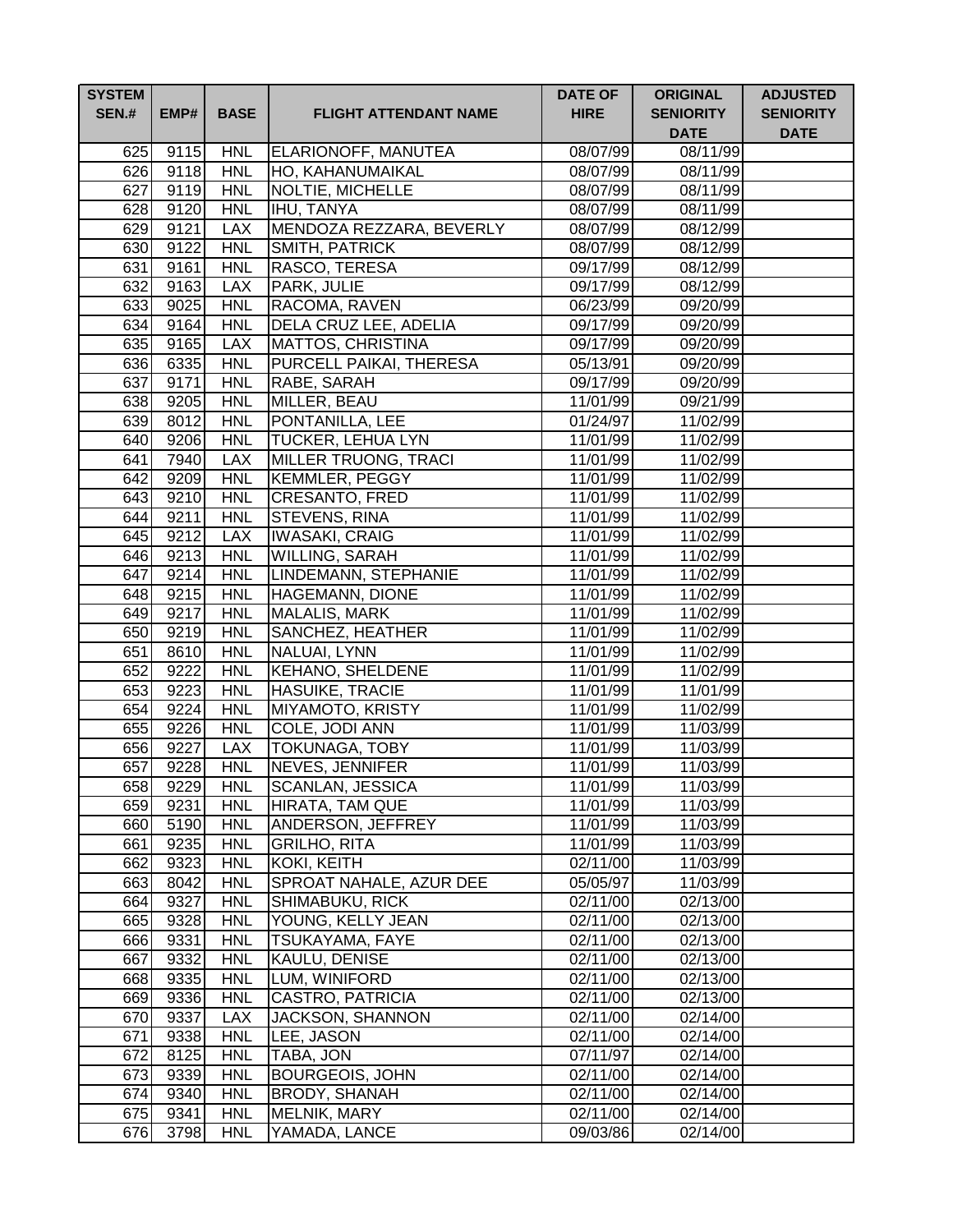| <b>SYSTEM</b><br><b>SEN.#</b> | EMP#         | <b>BASE</b>              | <b>FLIGHT ATTENDANT NAME</b>          | <b>DATE OF</b><br><b>HIRE</b> | <b>ORIGINAL</b><br><b>SENIORITY</b><br><b>DATE</b> | <b>ADJUSTED</b><br><b>SENIORITY</b><br><b>DATE</b> |
|-------------------------------|--------------|--------------------------|---------------------------------------|-------------------------------|----------------------------------------------------|----------------------------------------------------|
| 677                           | 9345         | <b>HNL</b>               | PAIAINA, CELESTE                      | $\overline{02/1}1/00$         | 02/14/00                                           |                                                    |
| 678                           | 9427         | <b>HNL</b>               | <b>VIVEIROS, NATALIE</b>              | 03/31/00                      | 02/15/00                                           |                                                    |
| 679                           | 8927         | <b>HNL</b>               | LEN, NOREEN                           | 05/26/99                      | 02/15/00                                           |                                                    |
| 680                           | 9428         | <b>HNL</b>               | <b>HOUGHTAILING, LANA</b>             | 03/31/00                      | 04/02/00                                           |                                                    |
| 681                           | 8196         | <b>HNL</b>               | SUNAOKA, KAI                          | $\overline{01/1}6/98$         | $\overline{04}/02/00$                              |                                                    |
| 682                           | 9431         | <b>HNL</b>               | <b>ESCOBIDO, CHANTEL</b>              | 03/31/00                      | $\frac{1}{04/02/00}$                               |                                                    |
| 683                           | 9432         | <b>HNL</b>               | PANG, LAURIE ANN                      | 03/31/00                      | 04/02/00                                           |                                                    |
| 684                           | 9433         | <b>HNL</b>               | <b>SWENSON, INGRID</b>                | 03/31/00                      | 04/03/00                                           |                                                    |
| 685                           | 9435         | <b>HNL</b>               | <b>BORLING, CHRISTY</b>               | 03/31/00                      | 04/03/00                                           |                                                    |
| 686                           | 9436         | <b>HNL</b>               | KANOA, MAXWELL                        | 03/31/00                      | 04/03/00                                           |                                                    |
| 687                           | 8657         | <b>HNL</b>               | <b>CERVANTES, KEVIN</b>               | 03/01/99                      | 04/03/00                                           |                                                    |
| 688                           | 9440         | <b>HNL</b>               | AI, CHAD                              | 03/31/00                      | 04/03/00                                           |                                                    |
| 689                           | 9442         | <b>LAX</b>               | HERNANDEZ, MAILE                      | 03/31/00                      | 04/03/00                                           |                                                    |
| 690                           | 9444         | <b>HNL</b>               | SHUBERT, LISA MARIE                   | 03/31/00                      | 04/04/00                                           |                                                    |
| 691                           | 9443         | <b>HNL</b>               | PEDRO, RODNEY                         | 03/31/00                      | 04/05/00                                           |                                                    |
| 692                           | 9482         | <b>LAX</b>               | MOORE MILLER, DEBORAH                 | 05/19/00                      | 04/05/00                                           |                                                    |
| 693                           | 9485         | <b>HNL</b>               | NIELSON, KEHAULANI                    | 05/19/00                      | 05/21/00                                           |                                                    |
| 694                           | 9486         | <b>HNL</b>               | UNUTOA, LEILANI                       | 05/19/00                      | 05/21/00                                           |                                                    |
| 695                           | 9487         | <b>HNL</b>               | CAMBRA, MAILE                         | 05/19/00                      | 05/21/00                                           |                                                    |
| 696                           | 9489         | <b>HNL</b>               | MIDDLESWORTH, DAYNA                   | 05/19/00                      | 05/21/00                                           |                                                    |
| 697                           | 9490         | <b>HNL</b>               | <b>COLEMAN, FRANCES</b>               | 05/19/00                      | 05/21/00                                           |                                                    |
| 698                           | 9491         | <b>HNL</b>               | ROGERS, KIM                           | 05/19/00                      | $\overline{05/21/00}$                              |                                                    |
| 699                           | 9493         | <b>HNL</b>               | STALCUP, SHANA                        | 05/19/00                      | 05/21/00                                           |                                                    |
| 700<br>701                    | 8383<br>8396 | <b>HNL</b><br><b>HNL</b> | <b>AGUSTIN, LEHUA</b><br>SMITH, TONIA | 07/17/98                      | $\overline{05/21/00}$                              |                                                    |
| 702                           | 8334         | <b>HNL</b>               | SCHAUMBURG, KAMUELA                   | 05/19/00<br>06/03/98          | 05/21/00<br>05/22/00                               |                                                    |
| 703                           | 9495         | <b>HNL</b>               | YAMASHITA, JALENE                     | 05/19/00                      | 05/22/00                                           |                                                    |
| 704                           | 9496         | <b>HNL</b>               | MIYASAKI, SEIKO                       | 05/19/00                      | 05/22/00                                           |                                                    |
| 705                           | 7454         | <b>HNL</b>               | PERRY, KAHIKINAOKAL                   | 06/27/94                      | 05/22/00                                           |                                                    |
| 706                           | 9498         | <b>HNL</b>               | LODAHL, ERICA                         | 05/19/00                      | 05/22/00                                           |                                                    |
| 707                           | 9499         | <b>HNL</b>               | WILLING, HOWARD                       | 05/19/00                      | 05/23/00                                           |                                                    |
| 708                           | 9501         | <b>HNL</b>               | HASHIMOTO, TYLER                      | 05/19/00                      | 05/23/00                                           |                                                    |
| 709                           | 9502         | <b>HNL</b>               | THOMAS, TERI                          | 05/19/00                      | 05/23/00                                           |                                                    |
| 710                           | 9503         | <b>HNL</b>               | JACOBS, ANDREA                        | 05/19/00                      | 05/24/00                                           |                                                    |
| 711                           | 9504         | <b>LAX</b>               | BETER, PUALANI                        | 05/19/00                      | 05/24/00                                           |                                                    |
| 712                           | 9505         | <b>HNL</b>               | <b>MORITA, KEN</b>                    | 05/19/00                      | 05/24/00                                           |                                                    |
| 713                           | 8393         | <b>HNL</b>               | KANG, MALIA                           | 07/17/98                      | 05/24/00                                           |                                                    |
| 714                           | 9484         | <b>HNL</b>               | LIFTEE KAU, KEOKI EDWIN               | 05/19/00                      | 05/24/00                                           |                                                    |
| 715                           | 9641         | <b>HNL</b>               | <b>UKAUKA, HEATHER</b>                | 06/26/00                      | 06/27/00                                           |                                                    |
| 716                           | 7023         | <b>LAX</b>               | FATUTOA, LANE                         | 07/13/92                      | 06/27/00                                           |                                                    |
| 717                           | 9631         | <b>HNL</b>               | JAVELLANA, DANIELLE                   | 06/26/00                      | 06/27/00                                           |                                                    |
| 718                           | 9635         | <b>LAX</b>               | PORTEOUS, ALE                         | 06/26/00                      | 06/27/00                                           |                                                    |
| 719                           | 9638         | <b>HNL</b>               | SHIMOKIHARA, KELI                     | 06/26/00                      | 06/30/00                                           |                                                    |
| 720                           | 9629         | <b>HNL</b>               | KIM SEU, KRISTY                       | 06/26/00                      | 06/30/00                                           |                                                    |
| 721                           | 5369         | <b>HNL</b>               | SABOG, BRIAN                          | 10/25/88                      | 07/03/00                                           |                                                    |
| 722                           | 9640         | <b>LAX</b>               | REESE, HOLLY                          | 06/26/00                      | 07/03/00                                           |                                                    |
| 723                           | 9625         | <b>HNL</b>               | <b>IWAMOTO, JOHANNA</b>               | 06/26/00                      | 07/03/00                                           |                                                    |
| 724                           | 7926         | <b>HNL</b>               | HANOA, JON KELLY                      | 10/30/96                      | 07/03/00                                           |                                                    |
| 725                           | 9633         | <b>HNL</b>               | <b>CURRAN, CHRISTINA</b>              | 06/26/00                      | 07/03/00                                           |                                                    |
| 726                           | 9626         | <b>HNL</b>               | CLARABAL, BRANDON                     | 06/26/00                      | 07/05/00                                           |                                                    |
| 727                           | 8931         | <b>HNL</b>               | PAIVA, LAVONNE                        | 12/27/99                      | 07/05/00                                           |                                                    |
| 728                           | 9628         | <b>HNL</b>               | FANO, JOSEPH                          | 06/26/00                      | 07/05/00                                           |                                                    |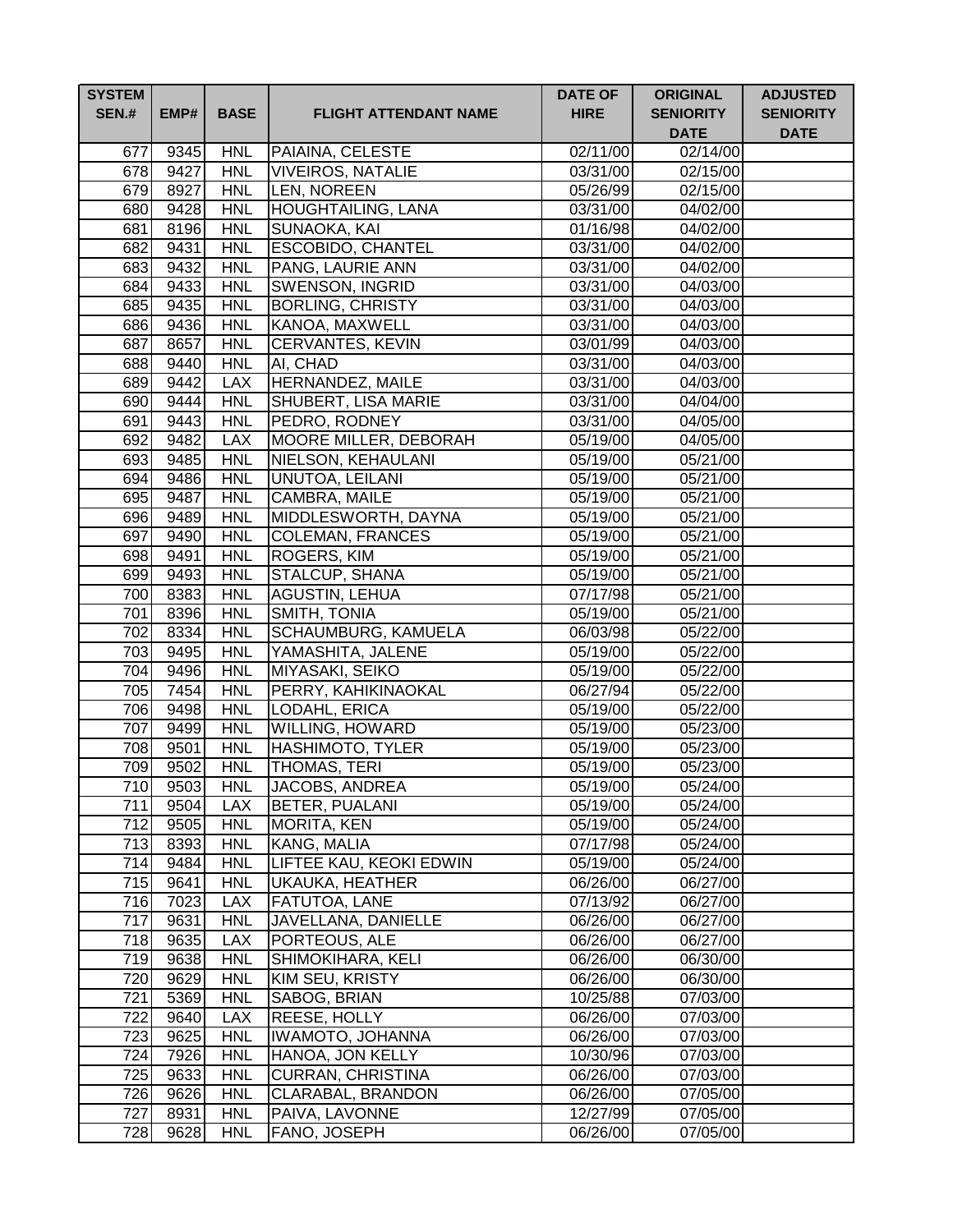| <b>SYSTEM</b><br><b>SEN.#</b> | EMP#              | <b>BASE</b>              | <b>FLIGHT ATTENDANT NAME</b>           | <b>DATE OF</b><br><b>HIRE</b> | <b>ORIGINAL</b><br><b>SENIORITY</b><br><b>DATE</b> | <b>ADJUSTED</b><br><b>SENIORITY</b><br><b>DATE</b> |
|-------------------------------|-------------------|--------------------------|----------------------------------------|-------------------------------|----------------------------------------------------|----------------------------------------------------|
| 729                           | 9749              | <b>HNL</b>               | MAKI, JENNIFER                         | 12/07/00                      | 07/05/00                                           |                                                    |
| 730                           | 9765              | <b>HNL</b>               | <b>STEVENSON, JIANNA</b>               | 12/07/00                      | 11/23/00                                           |                                                    |
| 731                           | 9768              | <b>HNL</b>               | <b>BRUM, RYANN</b>                     | 12/07/00                      | 12/08/00                                           |                                                    |
| 732                           | 9449              | <b>HNL</b>               | <b>SCHMIDT, KERILYN</b>                | 04/03/00                      | 12/08/00                                           |                                                    |
| 733                           | 9758              | <b>HNL</b>               | <b>MARCIEL, VALERIE</b>                | 12/07/00                      | 12/08/00                                           |                                                    |
| 734                           | 9757              | <b>HNL</b>               | SHIMATSU, JENNIFER                     | 12/07/00                      | 12/08/00                                           |                                                    |
| 735                           | 8921              | <b>HNL</b>               | <b>CAGAMPANG, DESMOND</b>              | 05/26/99                      | 12/08/00                                           |                                                    |
| 736                           | 9737              | <b>LAX</b>               | ANDERSON, EDDIE                        | 12/07/00                      | 12/08/00                                           |                                                    |
| 737                           | 9762              | <b>HNL</b>               | <b>TSUNEYOSHI, AMELIA</b>              | 12/07/00                      | 12/08/00                                           |                                                    |
| 738                           | 9746              | <b>HNL</b>               | KAHELE, MARIA                          | 12/07/00                      | 12/08/00                                           |                                                    |
| 739                           | 9722              | <b>HNL</b>               | RAGAMAT, TERESA                        | 09/11/00                      | 12/08/00                                           |                                                    |
| 740                           | 6110              | <b>HNL</b>               | GOYA, BARBARA                          | 07/16/90                      | 12/08/00                                           |                                                    |
| 741                           | 9755              | <b>HNL</b>               | JUDY REEVES, MICHELE                   | 12/07/00                      | 12/08/00                                           |                                                    |
| 742                           | 9741              | <b>HNL</b>               | CHING, KATIE                           | 12/07/00                      | 12/09/00                                           |                                                    |
| 743                           | 9743              | <b>HNL</b>               | COOK, TED                              | 12/07/00                      | $\frac{1}{2}$ /10/00                               |                                                    |
| 744                           | 9748              | <b>HNL</b>               | DRAPER, AUSTIN                         | 12/07/00                      | 12/10/00                                           |                                                    |
| 745                           | 9753              | <b>HNL</b>               | OHAMA, CASSIE                          | 12/07/00                      | $\frac{1}{2}$ /10/00                               |                                                    |
| 746                           | 9760              | <b>HNL</b>               | HIPA, JILL                             | 12/07/00                      | 12/10/00                                           |                                                    |
| 747                           | 8756              | <b>HNL</b>               | AMARAL, RADLYN                         | 04/26/99                      | 12/10/00                                           |                                                    |
| 748                           | 9739              | <b>HNL</b>               | HIRANAKA, KIMBERLY                     | 12/07/00                      | 12/10/00                                           |                                                    |
|                               | 749 9763          | <b>HNL</b>               | PUTT, JOHN WILLIAM                     | 12/07/00                      | 12/10/00                                           |                                                    |
|                               | 750 9750          | <b>HNL</b>               | HAMADA, RENE                           | 12/07/00                      | 12/10/00                                           |                                                    |
|                               | 751 10156         | <b>LAX</b>               | HIRATA, WESLEY                         | 06/23/02                      | 12/10/00                                           |                                                    |
| $\overline{7}$ 53             | 752 10172         | <b>HNL</b>               | REIS, KEHAUNANI                        | 06/23/02                      | 06/24/02                                           |                                                    |
|                               | 8991<br>754 10152 | <b>HNL</b><br><b>HNL</b> | KAUKA, ROBYN<br><b>FURFARO, NICOLE</b> | 06/14/99<br>06/23/02          | 06/24/02<br>06/24/02                               |                                                    |
| 755                           | 9948              | <b>HNL</b>               | KALAMA IV, CHARLES                     | 05/30/01                      | 06/24/02                                           |                                                    |
|                               | 756 10160         | <b>HNL</b>               | KUHLMANN, CHRISTOPHER                  | 06/23/02                      | 06/25/02                                           |                                                    |
| 757                           | 6310              | <b>HNL</b>               | WHEELON, MOANA                         | 06/23/02                      | 06/25/02                                           |                                                    |
|                               | 758 10151         | <b>HNL</b>               | FAITHFUL, WES                          | 06/23/02                      | 06/25/02                                           |                                                    |
|                               | 759 10147         | <b>HNL</b>               | <b>BARTON, URSULA</b>                  | 06/23/02                      | 06/25/02                                           |                                                    |
| 760                           | 9561              | <b>HNL</b>               | <b>BOURGEOIS, JANELL</b>               | 05/25/00                      | 06/25/02                                           |                                                    |
|                               | 761 10141         | <b>HNL</b>               | ALOS, DONNELLE                         | 06/23/02                      | 06/26/02                                           |                                                    |
|                               | 762 10140         | <b>HNL</b>               | LAURIA, AIMEE                          | 06/23/02                      | 06/26/02                                           |                                                    |
|                               | 763 10163         | <b>HNL</b>               | MALANI, LEOLANDER                      | 06/23/02                      | 06/26/02                                           |                                                    |
|                               | 764 10165         | <b>HNL</b>               | KAHAHAWAI, LEIANAH                     | 06/23/02                      | 06/26/02                                           |                                                    |
|                               | 765 10155         | <b>HNL</b>               | HENRY ABAYA, KIANA                     | 06/23/02                      | 06/26/02                                           |                                                    |
|                               | 766 10037         | <b>HNL</b>               | COOPER, JILL                           | 03/18/01                      | 06/26/02                                           |                                                    |
|                               | 767 10168         | <b>HNL</b>               | <b>OJAS, PATRICK</b>                   | 06/23/02                      | 06/26/02                                           |                                                    |
|                               | 768 4880          | <b>HNL</b>               | <b>EBATA, SUSAN</b>                    | 06/01/98                      | 06/26/02                                           |                                                    |
|                               | 769 10149         | <b>HNL</b>               | <b>IZAWA CHELI, YUKO</b>               | 06/23/02                      | 06/27/02                                           |                                                    |
|                               | 770 10159         | <b>HNL</b>               | CURRAN, DAWN                           | 06/23/02                      | 06/27/02                                           |                                                    |
|                               | 771 10042         | <b>HNL</b>               | PAGAN, RONALD                          | 08/13/01                      | 06/27/02                                           |                                                    |
|                               | 772 10144         | <b>HNL</b>               | <b>BARBIETO, KULA</b>                  | 06/23/02                      | 06/27/02                                           |                                                    |
|                               | 773 10145         | <b>HNL</b>               | <b>BARTON, ERIK</b>                    | 06/23/02                      | 06/27/02                                           |                                                    |
|                               | 774 10150         | <b>HNL</b>               | COOPER, PAUL                           | 06/23/02                      | 06/28/02                                           |                                                    |
|                               | 775 10146         | <b>HNL</b>               | <b>BOSGRA, CAMILLE</b>                 | 06/23/02                      | 06/28/02                                           |                                                    |
|                               | 776 11758         | <b>HNL</b>               | CASCO, RYAN                            | 08/12/06                      | 08/12/06                                           |                                                    |
|                               | 777 10900         | <b>LAX</b>               | ESTRELLA BERGONIA, CHABLIS             | 03/20/04                      | 08/12/06                                           |                                                    |
|                               | 778 11768         | <b>LAX</b>               | NOZOE, BRADLEY                         | 08/12/06                      | 08/12/06                                           |                                                    |
|                               | 779 11760         | <b>HNL</b>               | MAKUA, JAMIE                           | 08/12/06                      | 08/12/06                                           |                                                    |
|                               | 780 11766         | <b>HNL</b>               | <b>GOMBIO, GILLETTE</b>                | 08/12/06                      | 08/12/06                                           |                                                    |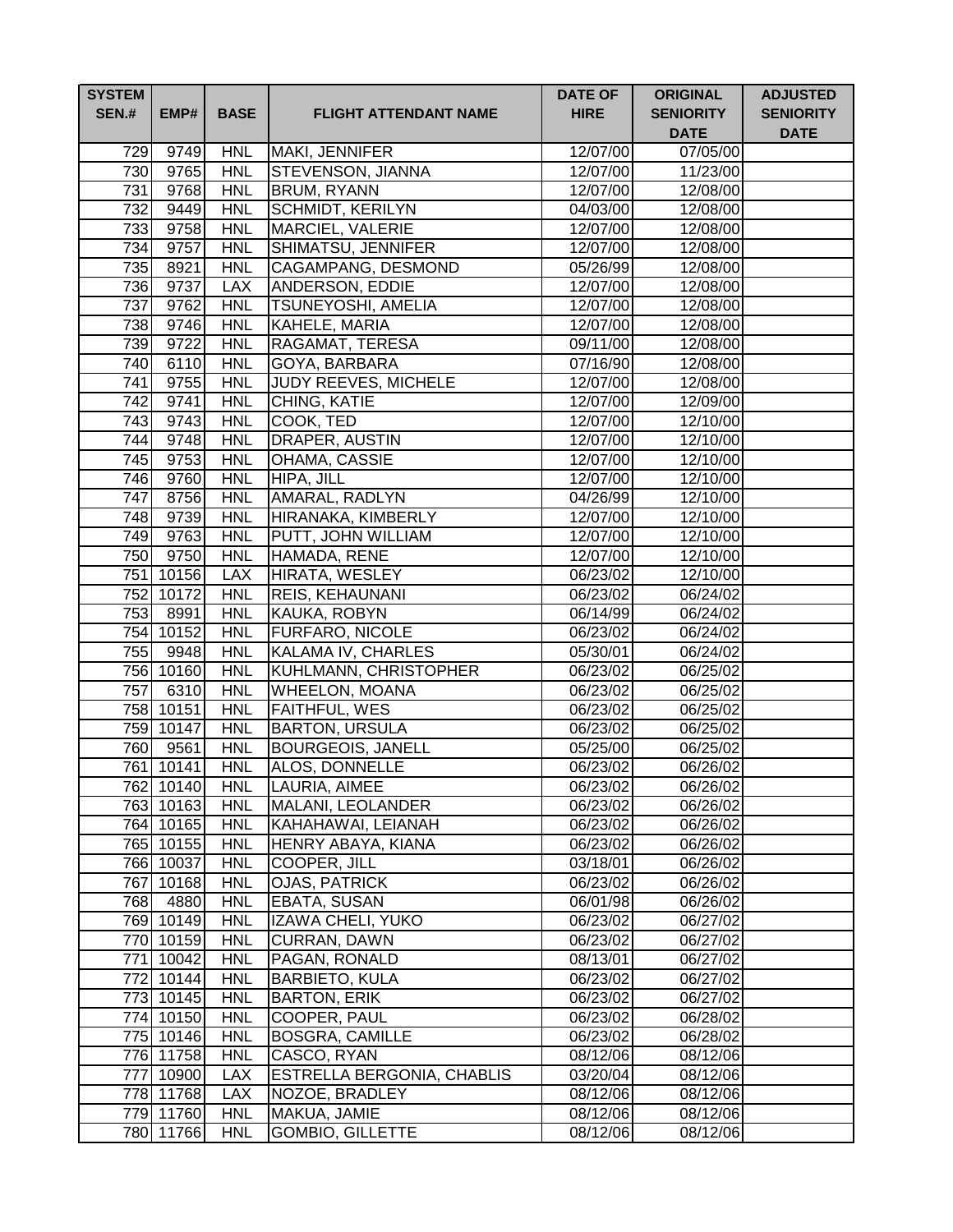| <b>SYSTEM</b><br><b>SEN.#</b> | EMP#                   | <b>BASE</b>              | <b>FLIGHT ATTENDANT NAME</b>                | <b>DATE OF</b><br><b>HIRE</b> | <b>ORIGINAL</b><br><b>SENIORITY</b><br><b>DATE</b> | <b>ADJUSTED</b><br><b>SENIORITY</b><br><b>DATE</b> |
|-------------------------------|------------------------|--------------------------|---------------------------------------------|-------------------------------|----------------------------------------------------|----------------------------------------------------|
|                               | 781 11378              | <b>HNL</b>               | SEKIMOTO, LEA                               | 08/01/05                      | 08/13/06                                           |                                                    |
|                               | 782 11759              | <b>HNL</b>               | COLT, CHRISTOPHER                           | 08/13/06                      | 08/13/06                                           |                                                    |
|                               | 783 9273               | <b>HNL</b>               | <b>TORCO, TERRENCE</b>                      | 12/09/99                      | 08/13/06                                           |                                                    |
|                               | 784 9909               | <b>HNL</b>               | <b>CONTRERAS, KIVA</b>                      | 05/07/01                      | 08/13/06                                           |                                                    |
|                               | 785 11761              | <b>LAX</b>               | DAGUIO, BRYAN                               | 08/14/06                      | 08/14/06                                           |                                                    |
|                               | 786 11757              | <b>HNL</b>               | AU, TAISHA                                  | 08/14/06                      | 08/14/06                                           |                                                    |
|                               | 787 10138              | <b>HNL</b>               | HUMBER, EMILY                               | 05/08/02                      | 08/14/06                                           |                                                    |
|                               | 788 11397              | <b>HNL</b>               | <b>BROWNE, VANESSA</b>                      | 08/30/05                      | 08/14/06                                           |                                                    |
|                               | 789 11764              | <b>HNL</b>               | HRYSYZEN, SACHIYO                           | 08/14/06                      | 08/14/06                                           |                                                    |
|                               | 790 11770              | <b>HNL</b>               | KUHLMANN, LAURA JO                          | 08/14/06                      | 08/14/06                                           |                                                    |
|                               | 791 11762              | <b>HNL</b>               | <b>GRAHAM, CELINE</b>                       | 08/15/06                      | 08/15/06                                           |                                                    |
|                               | 792 11852              | <b>HNL</b>               | SANTIAGO, MARILYN                           | 09/22/06                      | 09/22/06                                           |                                                    |
|                               | 793 11839              | <b>HNL</b>               | GALARIO, TIANA                              | 09/22/06                      | 09/22/06                                           |                                                    |
|                               | 794 10744              | <b>HNL</b>               | SALAZAR, JACLYN                             | 08/23/03                      | 09/22/06                                           |                                                    |
|                               | 795 11844              | <b>HNL</b>               | KNIGHT, PULELEHUA                           | 09/22/06                      | 09/22/06                                           |                                                    |
|                               | 796 11848              | <b>HNL</b>               | O HARA, CARISA                              | 09/22/06                      | 09/22/06                                           |                                                    |
|                               | 797 11285              | <b>HNL</b>               | <b>TAKAHASHI, SUSAN</b>                     | 06/23/05                      | 09/22/06                                           |                                                    |
|                               | 798 11744              | <b>HNL</b>               | ABE, LANI                                   | 09/22/06                      | 09/22/06                                           |                                                    |
|                               | 799 11838              | <b>HNL</b>               | <b>FOJAS, DAMON</b>                         | 09/23/06                      | 09/23/06                                           |                                                    |
|                               | 800 11842              | <b>HNL</b>               | <b>HEYER, LEAH</b>                          | 09/23/06                      | 09/23/06                                           |                                                    |
|                               | 801 11860              | <b>HNL</b>               | <b>TREMMEL, AKIKO</b>                       | 09/23/06                      | 09/23/06                                           |                                                    |
|                               | 802 11843              | <b>LAX</b>               | <b>HOOPER, MELISSA</b>                      | 09/23/06                      | 09/23/06                                           |                                                    |
|                               | 803 11858              | <b>HNL</b>               | SULLIVAN, JOE DENNIS                        | 09/23/06                      | 09/23/06                                           |                                                    |
|                               | 804 11851<br>805 11857 | <b>HNL</b>               | MOORE, PUALEI                               | 09/23/06                      | 09/23/06                                           |                                                    |
|                               | 806 11849              | <b>HNL</b><br><b>HNL</b> | <b>STRANGE, SHANNON</b><br>ORDONEZ, KIAKONA | 09/23/06                      | 09/23/06<br>09/24/06                               |                                                    |
|                               | 807 11847              | <b>HNL</b>               | YOUNG, WAINANI                              | 09/24/06<br>09/24/06          | 09/24/06                                           |                                                    |
|                               | 808 11841              | <b>HNL</b>               | HASHIRO, REID                               | 09/24/06                      | 09/24/06                                           |                                                    |
|                               | 809 11840              | <b>HNL</b>               | <b>MCCORRISTON, GINGER LEE</b>              | 09/24/06                      | 09/24/06                                           |                                                    |
|                               | 810 11850              | <b>HNL</b>               | MIDDLETON, JESSICA                          | 09/24/06                      | 09/24/06                                           |                                                    |
|                               | 811 11854              | <b>HNL</b>               | SNELL, BRADLEY                              | 09/24/06                      | 09/24/06                                           |                                                    |
|                               | 812 11855              | <b>HNL</b>               | SOKEI, ALLISON                              | 09/24/06                      | 09/24/06                                           |                                                    |
|                               | 813 10547              | <b>HNL</b>               | LUM NELMIDA, ANDREW                         | 05/12/03                      | 09/24/06                                           |                                                    |
|                               | 814 8146               | <b>HNL</b>               | MARKLEY, DARCELLE                           | 09/24/97                      | 09/25/06                                           |                                                    |
|                               | 815 11861              | <b>HNL</b>               | <b>TUPOU, AMBER</b>                         | 09/25/06                      | 09/25/06                                           |                                                    |
|                               | 816 11862              | <b>HNL</b>               | <b>DECOSTA, SHEENA</b>                      | 09/25/06                      | 09/25/06                                           |                                                    |
|                               | 817 10869              | <b>HNL</b>               | FERNANDEZ, RACHEL                           | 03/06/04                      | 09/25/06                                           |                                                    |
|                               | 818 11927              | <b>HNL</b>               | NAGAI, EIMI                                 | 11/07/06                      | 11/07/06                                           |                                                    |
|                               | 819 11920              | <b>HNL</b>               | YOSHIMASU, CYNTHIA                          | 11/07/06                      | 11/07/06                                           |                                                    |
|                               | 820 11928              | <b>HNL</b>               | NAKASHIMA, CORY                             | 11/07/06                      | 11/07/06                                           |                                                    |
|                               | 821 10738              | <b>HNL</b>               | POEPOE III, EDWARD                          | 08/23/03                      | 11/07/06                                           |                                                    |
|                               | 822 11914              | <b>HNL</b>               | <b>BAPTISTA, LESLEY</b>                     | 11/07/06                      | 11/07/06                                           |                                                    |
|                               | 823 11940              | <b>HNL</b>               | SAKAGAWA, JENNY                             | 11/07/06                      | 11/07/06                                           |                                                    |
|                               | 824 11918              | <b>LAX</b>               | HALILI, VALERIE                             | 11/07/06                      | 11/07/06                                           |                                                    |
|                               | 825 10819              | <b>HNL</b>               | GROVES, JINNY                               | 11/07/06                      | 11/07/06                                           |                                                    |
|                               | 826 11929              | <b>HNL</b>               | NIIYAMA, JODI ANN                           | 11/07/06                      | 11/07/06                                           |                                                    |
|                               | 827 11915              | <b>HNL</b>               | CHANDLER, AMBER                             | 11/07/06                      | 11/07/06                                           |                                                    |
|                               | 828 11936              | <b>HNL</b>               | <b>TOKUHAMA, ERRIN</b>                      | 11/07/06                      | 11/07/06                                           |                                                    |
|                               | 829 11935              | <b>HNL</b>               | KAWAKAMI, MOEANA                            | 11/07/06                      | 11/07/06                                           |                                                    |
|                               | 830 11913              | <b>LAX</b>               | AOKI, JOSHUA                                | 11/07/06                      | 11/07/06                                           |                                                    |
|                               | 831 11923              | <b>HNL</b>               | MAPUA, JAIME                                | 11/07/06                      | 11/07/06                                           |                                                    |
|                               | 832 11400              | <b>HNL</b>               | HARDEE, MICHELLE                            | 08/30/05                      | 11/07/06                                           |                                                    |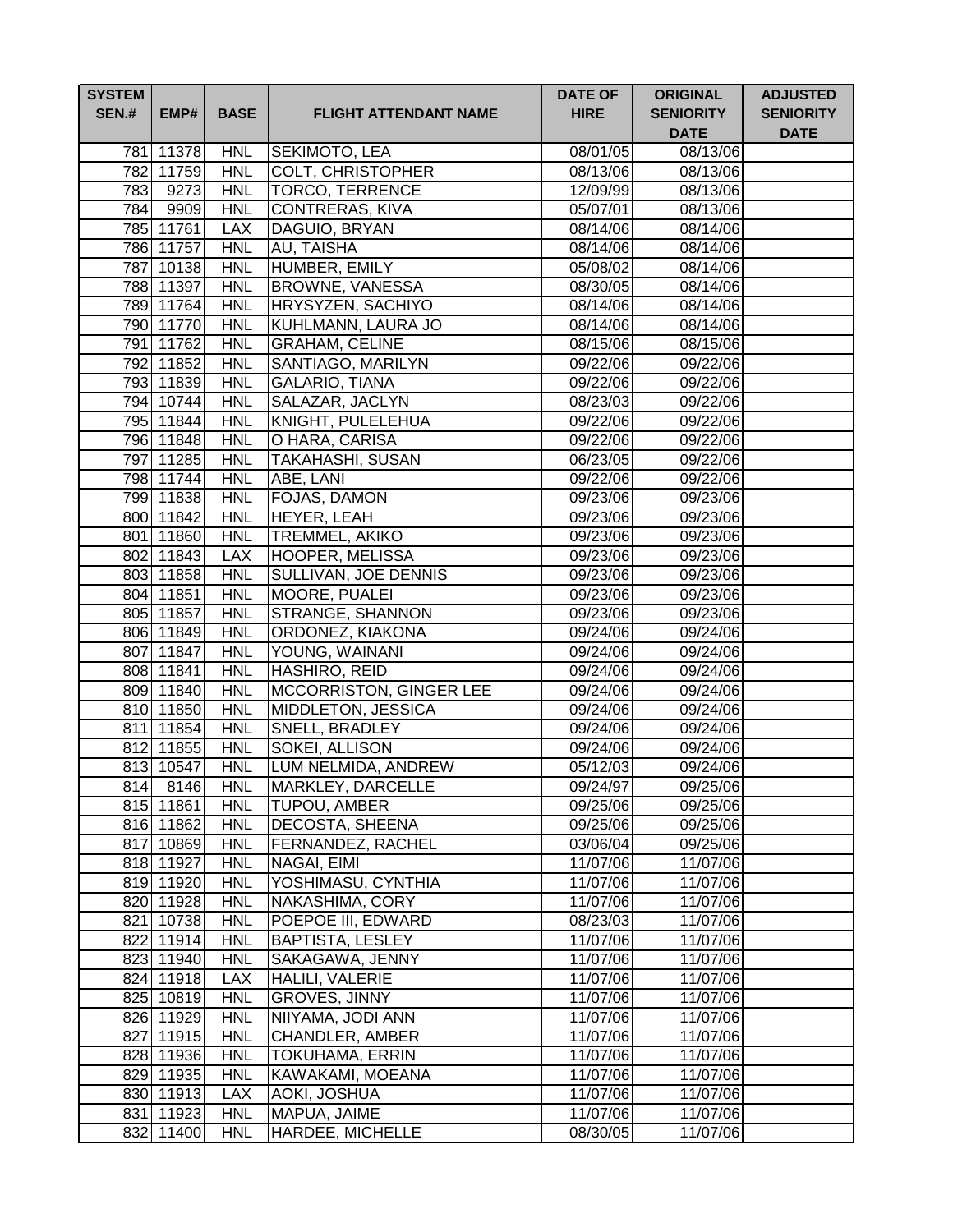| <b>SYSTEM</b><br><b>SEN.#</b> | EMP#                   | <b>BASE</b>              | <b>FLIGHT ATTENDANT NAME</b>        | <b>DATE OF</b><br><b>HIRE</b> | <b>ORIGINAL</b><br><b>SENIORITY</b><br><b>DATE</b> | <b>ADJUSTED</b><br><b>SENIORITY</b><br><b>DATE</b> |
|-------------------------------|------------------------|--------------------------|-------------------------------------|-------------------------------|----------------------------------------------------|----------------------------------------------------|
|                               | 833 11916              | <b>HNL</b>               | CHINGCUANGCO, JANEEN                | 11/07/06                      | 11/07/06                                           |                                                    |
|                               | 834 11919              | <b>HNL</b>               | <b>STEINKE, NICOLE</b>              | 11/07/06                      | 11/07/06                                           |                                                    |
|                               | 835 11926              | <b>HNL</b>               | MORISHIGE, RYAN                     | 11/07/06                      | 11/07/06                                           |                                                    |
|                               | 836 11939              | <b>HNL</b>               | <b>WHITFORD, CHARLA</b>             | 11/07/06                      | 11/07/06                                           |                                                    |
|                               | 837 11934              | <b>HNL</b>               | STRAUSS, KANA                       | 11/07/06                      | 11/07/06                                           |                                                    |
|                               | 838 10863              | <b>HNL</b>               | POKIPALA, JOANN                     | 02/06/04                      | 11/07/06                                           |                                                    |
|                               | 839 12020              | <b>HNL</b>               | <b>TANGALIN, SHAWN</b>              | 12/19/06                      | 12/19/06                                           |                                                    |
|                               | 840 10219              | <b>HNL</b>               | <b>HASHIMOTO, SHALLON</b>           | 11/13/04                      | 12/19/06                                           |                                                    |
|                               | 841 12010              | <b>HNL</b>               | <b>CARABALLO, TREVOR</b>            | 12/19/06                      | 12/19/06                                           |                                                    |
|                               | 842 12021              | <b>HNL</b>               | <b>TITO, DARYL</b>                  | 12/19/06                      | 12/19/06                                           |                                                    |
|                               | 843 9894               | <b>HNL</b>               | KANOA, LAWREN FRANC                 | 05/01/01                      | 12/19/06                                           |                                                    |
|                               | 844 12019              | <b>HNL</b>               | TASAKA, WESLEY                      | 12/19/06                      | 12/19/06                                           |                                                    |
|                               | 845 12012              | <b>HNL</b>               | KEKUA, HEATHER                      | 12/19/06                      | 12/19/06                                           |                                                    |
|                               | 846 11150              | <b>HNL</b>               | <b>MICHIOKA, JUSTINE</b>            | 11/23/04                      | 12/19/06                                           |                                                    |
|                               | 847 9676               | <b>HNL</b>               | YORKMAN, PILIALOHA                  | 07/03/00                      | $\frac{1}{2}$ /19/06                               |                                                    |
|                               | 848 10418              | <b>HNL</b>               | MATSUOKA, NICOLE                    | 06/23/05                      | 12/19/06                                           |                                                    |
|                               | 849 3532               | <b>HNL</b>               | LUKE, MARIE                         | 12/19/06                      | 12/19/06                                           |                                                    |
|                               | 850 10603              | <b>HNL</b>               | <b>BILLENA, MICHAEL</b>             | 06/18/03                      | 12/19/06                                           |                                                    |
|                               | 851 12014              | <b>HNL</b>               | MACDONALD, JAMIE                    | 12/19/06                      | 12/19/06                                           |                                                    |
|                               | 852 10221              | <b>HNL</b>               | MIRA, MARK                          | 06/08/02                      | 12/19/06                                           |                                                    |
|                               | 853 12017              | <b>LAX</b>               | SMITH, MONICA                       | 12/19/06                      | 12/19/06                                           |                                                    |
|                               | 854 12016              | <b>HNL</b>               | PASCIUTA, KALEIOLANI                | 12/19/06                      | 12/19/06                                           |                                                    |
|                               | 855 11365              | <b>HNL</b>               | KIAAINA, TIANA                      | 08/01/05                      | 12/19/06                                           |                                                    |
|                               | 856 12011              | <b>HNL</b>               | LINDSEY, MAHEALANI                  | 12/19/06                      | 12/19/06                                           |                                                    |
|                               | 857 8754               | <b>HNL</b>               | FURUKAWA, JEANNE                    | 04/26/99                      | 12/19/06                                           |                                                    |
|                               | 858 10881              | <b>HNL</b><br><b>HNL</b> | <b>FERNANDEZ, PAUL</b>              | 03/13/04<br>02/09/07          | 12/19/06<br>02/09/07                               |                                                    |
|                               | 859 12146<br>860 12137 | <b>HNL</b>               | <b>CORREA, TEITI</b><br>DAU, AMANDA | 02/09/07                      | 02/09/07                                           |                                                    |
|                               | 861 11097              | <b>HNL</b>               | <b>VIVAS, SHANEL</b>                | 08/07/04                      | 02/09/07                                           |                                                    |
|                               | 862 12134              | <b>HNL</b>               | AWAI, VITA                          | 02/09/07                      | 02/09/07                                           |                                                    |
|                               | 863 12135              | <b>HNL</b>               | <b>BULLER, MICHAEL</b>              | 02/10/07                      | 02/10/07                                           |                                                    |
|                               | 864 12144              | <b>HNL</b>               | LUM, STEPHANIE                      | 02/10/07                      | 02/10/07                                           |                                                    |
|                               | 865 12143              | <b>HNL</b>               | <b>KEOHOKAPU, URSULA</b>            | 02/10/07                      | 02/10/07                                           |                                                    |
|                               | 866 12133              | <b>HNL</b>               | <b>ANTONIO, BRIDGET</b>             | 02/10/07                      | 02/10/07                                           |                                                    |
|                               | 867 12147              | <b>HNL</b>               | <b>SURIYAKAM, JASON</b>             | 02/10/07                      | 02/10/07                                           |                                                    |
|                               | 868 12149              | <b>HNL</b>               | <b>WOLFSON, CANDEE</b>              | 02/10/07                      | 02/10/07                                           |                                                    |
|                               | 869 12141              | <b>HNL</b>               | INOUYE, DAWN                        | 02/11/07                      | 02/11/07                                           |                                                    |
|                               | 870 12150              | <b>HNL</b>               | FONG, BRENNAN LEE                   | 02/11/07                      | 02/11/07                                           |                                                    |
|                               | 871 12225              | <b>HNL</b>               | <b>BARON, SASCHA</b>                | 04/13/07                      | 04/13/07                                           |                                                    |
|                               | 872 10903              | <b>HNL</b>               | KEDRO, ASHLEY                       | 03/20/04                      | 04/13/07                                           |                                                    |
|                               | 873 12230              | <b>HNL</b>               | LOVELL, JORDAN                      | 04/14/07                      | 04/14/07                                           |                                                    |
|                               | 874 12228              | <b>HNL</b>               | LACOUNT, HAYLEY                     | 04/14/07                      | 04/14/07                                           |                                                    |
| 875                           | 9826                   | <b>HNL</b>               | MOTUAPUAKA, LISA                    | 03/21/01                      | 04/14/07                                           |                                                    |
|                               | 876 12224              | <b>LAX</b>               | <b>MC FADDEN, IRIS</b>              | 04/15/07                      | 04/15/07                                           |                                                    |
|                               | 877 12236              | <b>HNL</b>               | GAYAGAS, MEGAN                      | 04/15/07                      | 04/15/07                                           |                                                    |
|                               | 878 11517              | <b>HNL</b>               | CHOI, CHRISTINE                     | 10/28/05                      | 04/16/07                                           |                                                    |
|                               | 879 11597              | <b>HNL</b>               | ALCOSIBA, TANIA                     | 02/04/06                      | 04/16/07                                           |                                                    |
|                               | 880 12234              | <b>HNL</b>               | VICTORINO, JESSICA ANNE             | 04/16/07                      | 04/16/07                                           |                                                    |
|                               | 881 12233              | <b>HNL</b>               | TERADA PAGDILAO, LOPAKA             | 04/17/07                      | 04/17/07                                           |                                                    |
|                               | 882 12231              | <b>HNL</b>               | LUKE, KELLIE                        | 04/17/07                      | 04/17/07                                           |                                                    |
|                               | 883 12232              | <b>LAX</b>               | DAGUIO, TORI                        | 04/18/07                      | 04/18/07                                           |                                                    |
| 884                           | 9560                   | <b>HNL</b>               | OH, GRACE                           | 05/25/00                      | 04/18/07                                           |                                                    |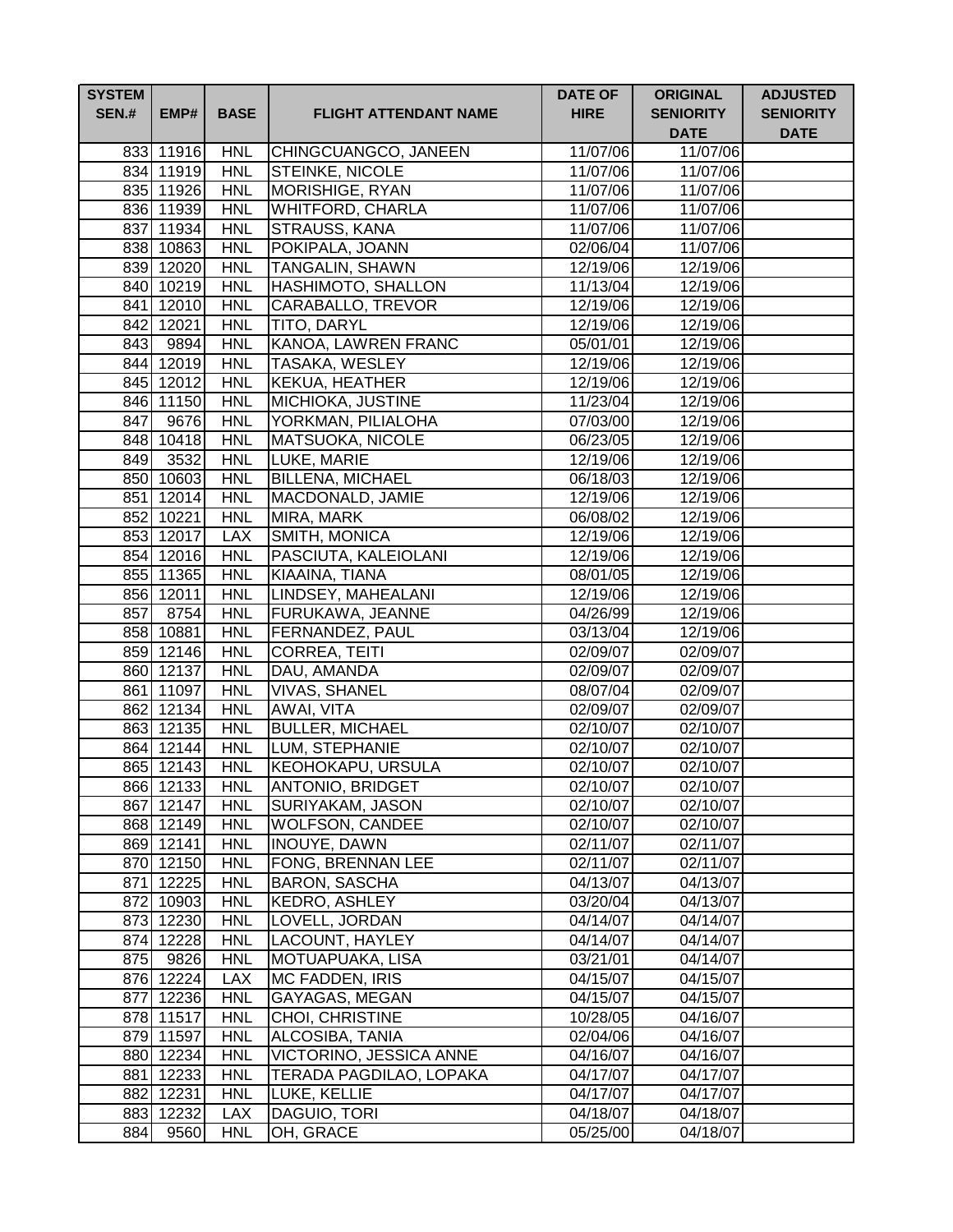| <b>SYSTEM</b><br><b>SEN.#</b> | EMP#             | <b>BASE</b> | <b>FLIGHT ATTENDANT NAME</b>       | <b>DATE OF</b><br><b>HIRE</b> | <b>ORIGINAL</b><br><b>SENIORITY</b><br><b>DATE</b> | <b>ADJUSTED</b><br><b>SENIORITY</b><br><b>DATE</b> |
|-------------------------------|------------------|-------------|------------------------------------|-------------------------------|----------------------------------------------------|----------------------------------------------------|
|                               | 885 12287        | <b>HNL</b>  | MCGURN, GABRIELLE                  | 05/25/07                      | 05/25/07                                           |                                                    |
|                               | 886 8328         | <b>HNL</b>  | <b>TAPATI, RISE</b>                | 05/26/07                      | 05/26/07                                           |                                                    |
|                               | 887 12280        | <b>HNL</b>  | POLOA, KANDICE                     | 05/26/07                      | 05/26/07                                           |                                                    |
|                               | 888 11533        | <b>HNL</b>  | MAKA, ERIKA                        | 11/14/05                      | 05/26/07                                           |                                                    |
|                               | 889 12047        | <b>HNL</b>  | <b>BURGESS, SHAWNA</b>             | 12/16/06                      | 05/26/07                                           |                                                    |
|                               | 890 12282        | <b>HNL</b>  | <b>ENFIELD, ERICA</b>              | 05/27/07                      | 05/27/07                                           |                                                    |
|                               | 891 12278        | <b>HNL</b>  | CHO, SUZETTE                       | 05/27/07                      | 05/27/07                                           |                                                    |
|                               | 892 12290        | <b>HNL</b>  | <b>THURMAN BEY, ELISA</b>          | 05/28/07                      | 05/28/07                                           |                                                    |
|                               | 893 12283        | <b>HNL</b>  | DALEY, ROSE                        | 05/28/07                      | 05/28/07                                           |                                                    |
|                               | 894 12284        | <b>HNL</b>  | IZAWA, LILLIAN                     | 05/29/07                      | 05/29/07                                           |                                                    |
|                               | 895 12288        | <b>HNL</b>  | <b>OMORI, JAMIE</b>                | 05/29/07                      | 05/29/07                                           |                                                    |
|                               | 896 12279        | <b>HNL</b>  | CONRAD, CHRISTYN                   | 05/29/07                      | 05/29/07                                           |                                                    |
| 897                           | 9860             | <b>HNL</b>  | KEKUMU, MAITE                      | 04/24/01                      | 05/30/07                                           |                                                    |
|                               | 898 11040        | <b>HNL</b>  | CHAU, CHRIS                        | 07/31/04                      | 07/07/07                                           |                                                    |
|                               | 899 12331        | <b>HNL</b>  | KALAMA, BREE                       | 07/08/07                      | 07/08/07                                           |                                                    |
|                               | 900 12336        | <b>HNL</b>  | MANUMA, SUMMER                     | 07/08/07                      | 07/08/07                                           |                                                    |
| 901                           | 9639             | <b>HNL</b>  | SLADE, SATCHADANAND                | 07/08/07                      | 07/08/07                                           |                                                    |
|                               | 902 12337        | <b>HNL</b>  | <b>ISIP, WARREN</b>                | 07/10/07                      | 07/10/07                                           |                                                    |
|                               | 903 12341        | <b>HNL</b>  | <b>ZUTTERMEISTER, KAHANUOLAONA</b> | 07/11/07                      | 07/11/07                                           |                                                    |
|                               | 904 12340        | <b>HNL</b>  | CHUN, CRISTINA                     | 07/11/07                      | 07/11/07                                           |                                                    |
|                               | 905 12491        | <b>HNL</b>  | KAM, OULILANI                      | 02/15/08                      | 02/15/08                                           |                                                    |
|                               | 906 12172        | <b>HNL</b>  | PADILLA, YESENIA                   | 02/16/07                      | $\overline{02/1}5/08$                              |                                                    |
|                               | 907 12513        | <b>HNL</b>  | <b>AVERY, MELISSA</b>              | $\overline{02/15/08}$         | 02/15/08                                           |                                                    |
|                               | 908 12485        | <b>HNL</b>  | ARIZUMI, LEANNA                    | 02/15/08                      | 02/15/08                                           |                                                    |
|                               | 909 12495        | <b>HNL</b>  | HONJO, ROSS                        | 02/16/08                      | 02/16/08                                           |                                                    |
|                               | 910 12493        | <b>HNL</b>  | FUKE, JEFFREY                      | 02/16/08                      | 02/16/08                                           |                                                    |
|                               | 911 12498        | <b>HNL</b>  | KAUKA, KAIPO GEORGE                | 02/16/08                      | 02/16/08                                           |                                                    |
| 912                           | $\frac{1}{3647}$ | <b>HNL</b>  | ECLARIN FINN, CORAZON              | 02/16/08                      | 02/16/08                                           |                                                    |
|                               | 913 12497        | <b>HNL</b>  | POWELL, CHERISH                    | 02/17/08                      | 02/17/08                                           |                                                    |
|                               | 914 12511        | <b>HNL</b>  | TAMURA, DERIKA                     | 02/17/08                      | 02/17/08                                           |                                                    |
|                               | 915 10428        | <b>HNL</b>  | HASHIRO, ERIN                      | 02/17/08                      | 02/17/08                                           |                                                    |
|                               | 916 10308        | <b>HNL</b>  | PERREIRA, HULALI                   | 07/04/02                      | 02/17/08                                           |                                                    |
|                               | 917 12490        | <b>HNL</b>  | CRAIG, SEAN                        | 02/17/08                      | 02/17/08                                           |                                                    |
|                               | 918 12503        | <b>HNL</b>  | <b>WIETLISBACH, KRISTIN</b>        | 02/18/08                      | 02/18/08                                           |                                                    |
|                               | 919 12512        | <b>HNL</b>  | <b>TANGONAN, IRMA</b>              | 02/18/08                      | 02/18/08                                           |                                                    |
|                               | 920 12489        | <b>HNL</b>  | DANIELS, KEAOHIWAHIWA              | 02/18/08                      | 02/18/08                                           |                                                    |
|                               | 921 12504        | <b>HNL</b>  | ONO, JENNA                         | 02/18/08                      | 02/18/08                                           |                                                    |
|                               | 922 12502        | <b>HNL</b>  | NAHALEA MARAMA, TAUARII            | 02/19/08                      | 02/19/08                                           |                                                    |
|                               | 923 12500        | <b>HNL</b>  | <b>MAKANUI, SHANON</b>             | 02/19/08                      | 02/19/08                                           |                                                    |
|                               | 924 12487        | <b>HNL</b>  | CASSADY V, JOSEPH                  | 02/20/08                      | 02/20/08                                           |                                                    |
|                               | 925 12510        | <b>HNL</b>  | TAKAMINE, JEFFREY                  | 02/20/08                      | 02/20/08                                           |                                                    |
|                               | 926 12652        | <b>HNL</b>  | AWA LEE, TRISHA                    | 05/31/08                      | 05/31/08                                           |                                                    |
|                               | 927 12670        | <b>HNL</b>  | HABU, NINA MAE                     | 05/31/08                      | 05/31/08                                           |                                                    |
|                               | 928 12657        | <b>HNL</b>  | NEESON, KORYN                      | 05/31/08                      | 05/31/08                                           |                                                    |
|                               | 929 12654        | <b>HNL</b>  | MEDEIROS, MAXINE                   | 06/01/08                      | 06/01/08                                           |                                                    |
|                               | 930 12663        | <b>HNL</b>  | LUM NELMIDA, MICHAEL               | 06/01/08                      | 06/01/08                                           |                                                    |
|                               | 931 10525        | <b>HNL</b>  | NELSON, JOHN                       | 06/01/08                      | 06/01/08                                           |                                                    |
|                               | 932 10117        | <b>HNL</b>  | TONU, JOYLYNN                      | 06/01/08                      | 03/24/07                                           |                                                    |
|                               | 933 12668        | <b>HNL</b>  | SUZUKAWA, ALLISON                  | 06/01/08                      | 06/01/08                                           |                                                    |
|                               | 934 12669        | <b>HNL</b>  | SUZUKI, LIANA                      | 06/01/08                      | 06/01/08                                           |                                                    |
|                               | 935 12662        | <b>HNL</b>  | LAM, BERNADETTE                    | 06/02/08                      | 06/02/08                                           |                                                    |
|                               | 936 12656        | <b>HNL</b>  | DOMINGO, KAIMANA                   | 06/02/08                      | 06/02/08                                           |                                                    |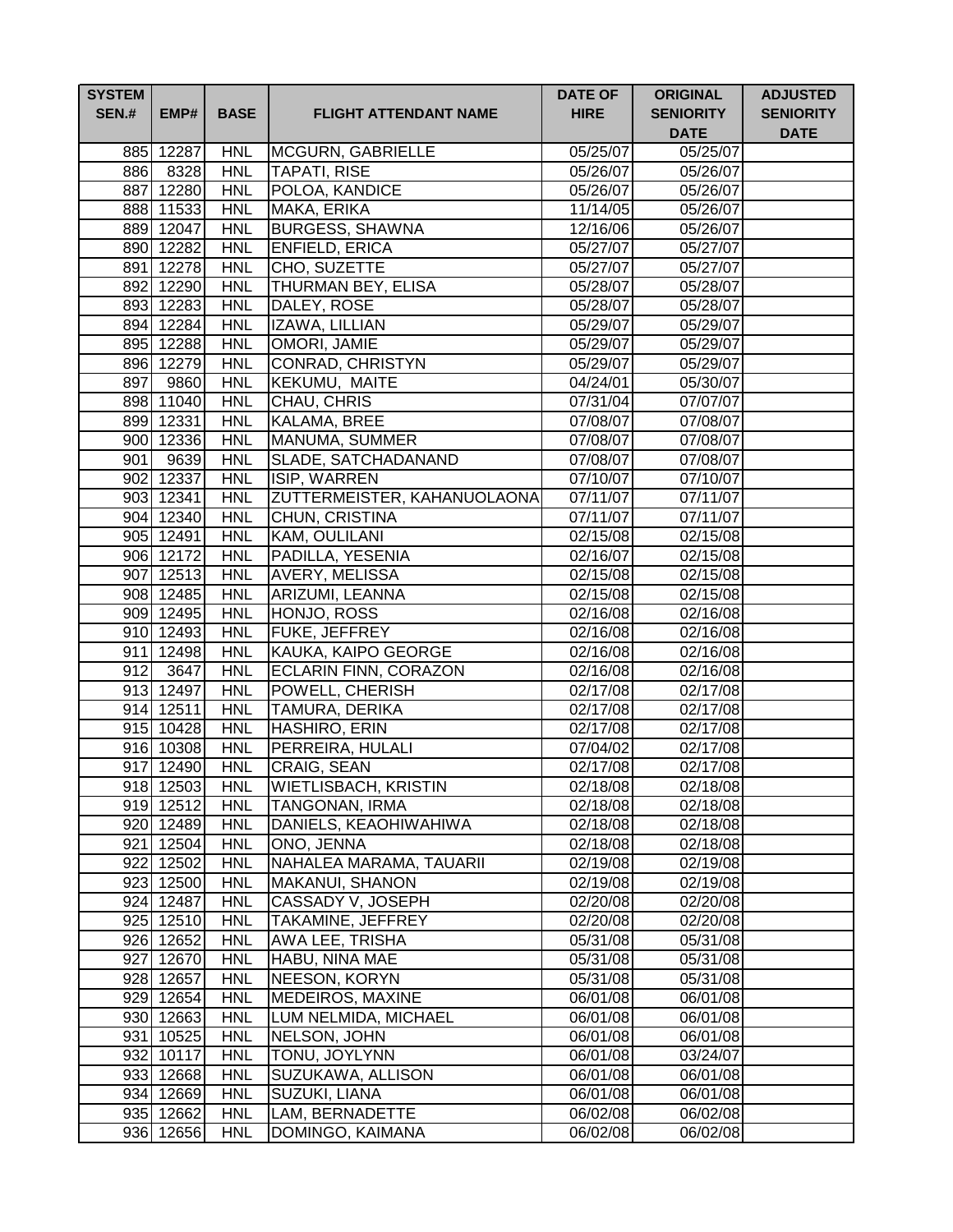| <b>SYSTEM</b><br><b>SEN.#</b> | EMP#                   | <b>BASE</b>              | <b>FLIGHT ATTENDANT NAME</b>      | <b>DATE OF</b><br><b>HIRE</b> | <b>ORIGINAL</b><br><b>SENIORITY</b><br><b>DATE</b> | <b>ADJUSTED</b><br><b>SENIORITY</b><br><b>DATE</b> |
|-------------------------------|------------------------|--------------------------|-----------------------------------|-------------------------------|----------------------------------------------------|----------------------------------------------------|
|                               | 937 12653              | <b>HNL</b>               | CHANG, JOHN                       | 06/02/08                      | 06/02/08                                           |                                                    |
|                               | 938 12667              | <b>HNL</b>               | SANICO, RYAN                      | 06/02/08                      | 06/02/08                                           |                                                    |
|                               | 939 12672              | <b>HNL</b>               | <b>OWENS, CORYNN</b>              | 06/03/08                      | 06/03/08                                           |                                                    |
|                               | 940 12651              | <b>HNL</b>               | AOKI, CAROLYN                     | 06/03/08                      | 06/03/08                                           |                                                    |
|                               | 941 10789              | <b>HNL</b>               | AKIONA, VALERIE ANN               | 06/10/08                      | 06/03/08                                           |                                                    |
|                               | 942 12666              | <b>HNL</b>               | PERREIRA, DAWN                    | 06/04/08                      | 06/04/08                                           |                                                    |
|                               | 943 12655              | <b>HNL</b>               | DEKNEEF, WENDY                    | 06/04/08                      | 06/04/08                                           |                                                    |
|                               | 944 12659              | <b>LAX</b>               | KAWASAKI, SHAWNA                  | 06/04/08                      | 06/04/08                                           |                                                    |
|                               | 945 12658              | <b>HNL</b>               | HAYES, NATALIE                    | 06/04/08                      | 06/04/08                                           |                                                    |
|                               | 946 12664              | <b>HNL</b>               | KANOA, NITIMA                     | 06/04/08                      | 06/04/08                                           |                                                    |
|                               | 947 12650              | <b>HNL</b>               | ALCANTARA, MARIE                  | 06/04/08                      | 06/04/08                                           |                                                    |
| 948                           | 7863                   | <b>HNL</b>               | <b>GRACE, LEON</b>                | 06/05/08                      | 06/05/08                                           |                                                    |
|                               | $\overline{949}$ 12661 | <b>HNL</b>               | KOBAYASHI, ALANA                  | 06/05/08                      | 06/05/08                                           |                                                    |
|                               | 950 8932               | <b>HNL</b>               | PAULO, JASON                      | 06/05/08                      | $\sqrt{08/30/05}$                                  |                                                    |
| 951                           | 8821                   | <b>HNL</b>               | ARNOLD, NINA                      | 06/05/08                      | 06/05/08                                           |                                                    |
|                               | 952 12877              | <b>HNL</b>               | ALLEN, CINDY                      | 07/11/08                      | 07/11/08                                           |                                                    |
|                               | 953 12901              | <b>HNL</b>               | YOGI, TAMI                        | 07/11/08                      | 07/11/08                                           |                                                    |
|                               | 954 12892              | <b>HNL</b>               | <b>MACUGAY, STACEY</b>            | 07/11/08                      | $\overline{07}/11/08$                              |                                                    |
|                               | 955 12878              | <b>HNL</b>               | <b>BAJO, BRONSON</b>              | 07/11/08                      | 07/11/08                                           |                                                    |
|                               | 956 12897              | <b>HNL</b>               | STOVER, MARIA LIZA                | 07/12/08                      | 07/12/08                                           |                                                    |
|                               | 957 12900              | <b>HNL</b>               | <b>VERDADERO, MISTY</b>           | 07/12/08                      | 07/12/08                                           |                                                    |
|                               | 958 12895              | <b>HNL</b>               | <b>TABURA, KANANI</b>             | $\overline{07/1}2/08$         | 07/12/08                                           |                                                    |
|                               | 959 12883              | <b>HNL</b>               | CORPUZ, ORLANDO                   | 07/12/08                      | 07/12/08                                           |                                                    |
|                               | 960 12888              | <b>HNL</b>               | KAPOI, ALLISON                    | 07/12/08                      | 07/12/08                                           |                                                    |
|                               | 961 12893              | <b>LAX</b>               | MANOI, GARY LI                    | 07/12/08                      | 07/12/08                                           |                                                    |
|                               | 962 12880              | <b>HNL</b>               | <b>BRUHN, RILEY</b>               | 07/13/08                      | 07/13/08                                           |                                                    |
|                               | 963 12886              | <b>HNL</b>               | <b>HEWETT MADRONA, JENA</b>       | 07/13/08                      | 07/13/08                                           |                                                    |
|                               | 964 12891              | <b>HNL</b>               | KUAANA, BARBARA                   | 07/13/08                      | 07/13/08                                           |                                                    |
|                               | 965 11982              | <b>HNL</b>               | KOMATSU, TROY                     | 07/14/08                      | 11/08/06                                           |                                                    |
|                               | 966 12882              | <b>HNL</b>               | CHANG, JILL                       | 07/14/08                      | 07/14/08                                           |                                                    |
|                               | 967 12896              | <b>HNL</b>               | <b>SEARLE, TRACY</b>              | 07/14/08                      | 07/14/08                                           |                                                    |
|                               | 968 12885              | <b>HNL</b>               | <b>GARCIA, CRYSTAL</b>            | 07/14/08                      | 07/14/08                                           |                                                    |
|                               | 969 12894              | <b>HNL</b>               | MATSUDA, ARDITH                   | 07/14/08                      | 07/14/08                                           |                                                    |
|                               | 970 12898<br>971 12887 | <b>HNL</b><br><b>HNL</b> | <b>SUE, SANDRA</b><br>HOLT, DAVID | 07/14/08<br>07/14/08          | 07/14/08<br>07/14/08                               |                                                    |
|                               | 972 12890              | <b>HNL</b>               | LAYBON, CORINNE                   | 07/15/08                      | 07/15/08                                           |                                                    |
|                               | 973 12881              | <b>HNL</b>               | CAMPOS, KELSI                     | 07/15/08                      | 07/15/08                                           |                                                    |
|                               | 974 12889              | <b>HNL</b>               | KANESHIRO, PUA                    | 07/15/08                      | 07/15/08                                           |                                                    |
|                               | 975 12899              | <b>HNL</b>               | <b>THOMAS, ANDREA</b>             | 07/15/08                      | 07/15/08                                           |                                                    |
|                               | 976 13550              | <b>HNL</b>               | DIAS, LEIHAAHEO                   | 06/15/10                      | 06/15/10                                           |                                                    |
|                               | 977 13529              | <b>HNL</b>               | <b>BULATAO, JODI</b>              | 06/15/10                      | 06/15/10                                           |                                                    |
|                               | 978 13530              | <b>HNL</b>               | CASTRO, DONNA                     | 06/15/10                      | 06/15/10                                           |                                                    |
|                               | 979 13548              | <b>HNL</b>               | YAMAMOTO, JUSTINN                 | 06/15/10                      | 06/15/10                                           |                                                    |
|                               | 980 13542              | <b>HNL</b>               | MAKAIAU, CHAD                     | 06/16/10                      | 06/16/10                                           |                                                    |
|                               | 981 13532              | <b>HNL</b>               | DUNG, DENBY                       | 06/16/10                      | 06/16/10                                           |                                                    |
|                               | 982 12945              | <b>HNL</b>               | SCHUMAN, LANIWAI                  | 06/16/10                      | 06/16/10                                           |                                                    |
|                               | 983 13359              | <b>HNL</b>               | YIM, LEAH                         | 12/05/09                      | 06/16/10                                           |                                                    |
|                               | 984 13547              | <b>HNL</b>               | PREZA, ELAINE                     | 06/17/10                      | 06/17/10                                           |                                                    |
|                               | 985 12859              | <b>HNL</b>               | NAKAAHIKI, ASHLEY                 | 06/13/08                      | 06/17/10                                           |                                                    |
|                               | 986 13527              | <b>HNL</b>               | AKIMOTO, SACHIKO                  | 06/17/10                      | 06/17/10                                           |                                                    |
|                               | 987 13539              | <b>LAX</b>               | KWAK, HALEY                       | 06/17/10                      | 06/17/10                                           |                                                    |
|                               | 988 8104               | <b>HNL</b>               | COOK, KANANI                      | 06/19/97                      | 06/17/10                                           |                                                    |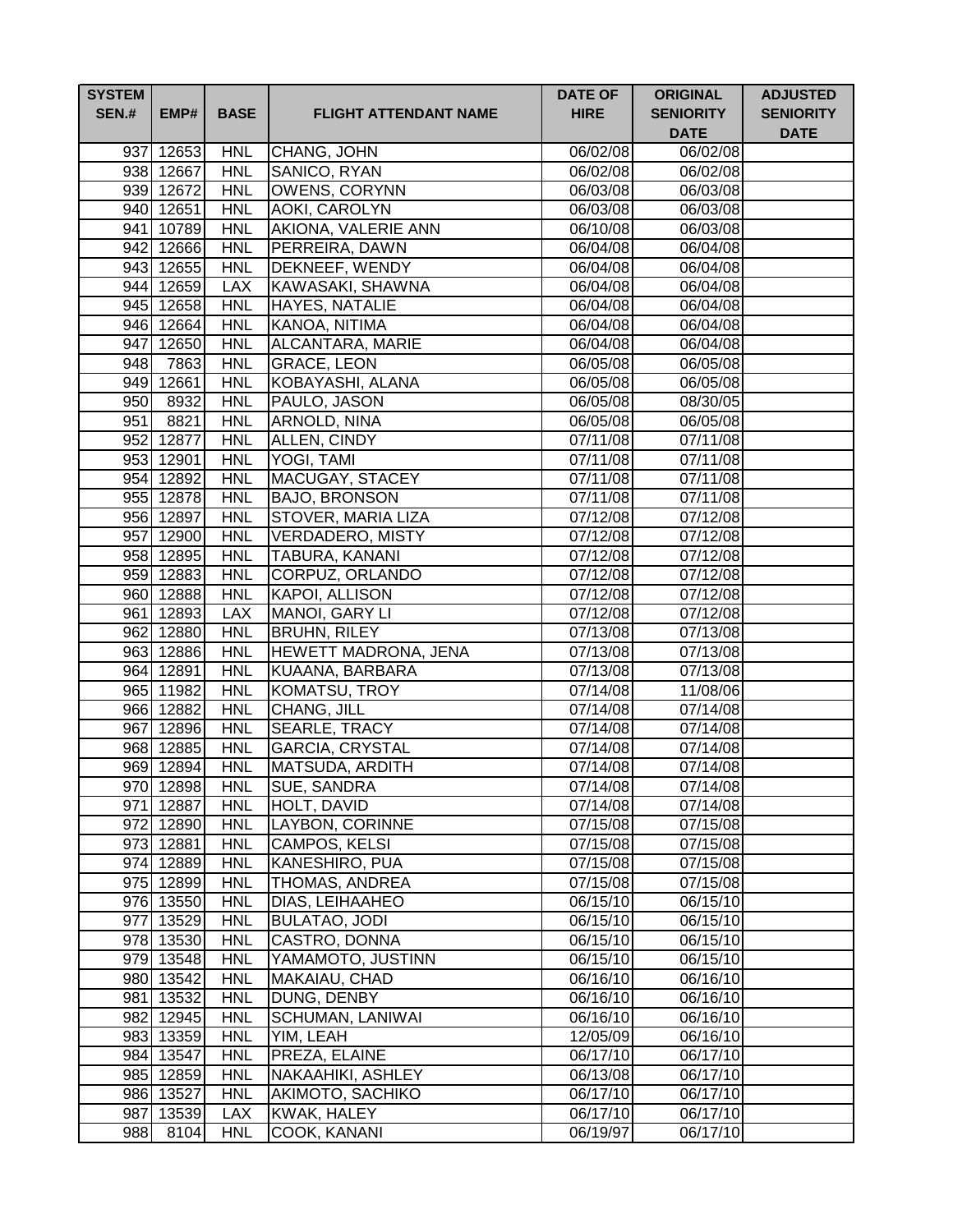| <b>SYSTEM</b><br><b>SEN.#</b> | EMP#                     | <b>BASE</b>              | <b>FLIGHT ATTENDANT NAME</b>                | <b>DATE OF</b><br><b>HIRE</b> | <b>ORIGINAL</b><br><b>SENIORITY</b><br><b>DATE</b> | <b>ADJUSTED</b><br><b>SENIORITY</b><br><b>DATE</b> |
|-------------------------------|--------------------------|--------------------------|---------------------------------------------|-------------------------------|----------------------------------------------------|----------------------------------------------------|
|                               | 989 13533                | <b>HNL</b>               | <b>FUJIMORI, KEALA JOE</b>                  | 06/17/10                      | 06/17/10                                           |                                                    |
|                               | 990 13545                | <b>HNL</b>               | <b>OKAWACHI, FUMITOSHI</b>                  | 06/17/10                      | 06/17/10                                           |                                                    |
|                               | 991 13549                | <b>HNL</b>               | YAMAMOTO, DUSTIN                            | 06/17/10                      | 06/17/10                                           |                                                    |
|                               | 992 12854                | <b>HNL</b>               | <b>MORITA, ROBBY</b>                        | 06/02/08                      | 06/17/10                                           |                                                    |
|                               | 993 10733                | <b>HNL</b>               | <b>KAWAMURA, CURTIS</b>                     | 08/23/03                      | 06/18/10                                           |                                                    |
|                               | 994 13541                | <b>HNL</b>               | LUM, KEKAI                                  | 06/18/10                      | 06/18/10                                           |                                                    |
|                               | 995 13526                | <b>HNL</b>               | AKAU, AKEMI                                 | 06/18/10                      | $\overline{0}$ 6/18/10                             |                                                    |
|                               | 996 13588                | <b>HNL</b>               | CHIU, LEIF                                  | 08/02/10                      | 08/02/10                                           |                                                    |
|                               | 997 11965                | <b>HNL</b>               | LOPRESTO, WILLIAM                           | 11/04/06                      | 08/02/10                                           |                                                    |
|                               | 998 13574                | <b>HNL</b>               | <b>GOTO, CHRISTINE</b>                      | 08/02/10                      | 08/02/10                                           |                                                    |
|                               | 999 13577                | <b>HNL</b>               | <b>WOOD, DANIEL</b>                         | 08/02/10                      | 08/02/10                                           |                                                    |
|                               | 1000 13575               | <b>HNL</b>               | MAHIMER, CIELITAH                           | 08/03/10                      | 08/03/10                                           |                                                    |
|                               | 1001 10987               | <b>HNL</b>               | HAI III, ADAM                               | 05/22/04                      | 08/03/10                                           |                                                    |
|                               | 1002 13593               | <b>HNL</b>               | SASANO EBERSBACH, NORIKO                    | 08/03/10                      | 08/03/10                                           |                                                    |
|                               | 1003 13579               | <b>HNL</b>               | <b>BOUGARD, FRANCOIS</b>                    | 08/03/10                      | 08/03/10                                           |                                                    |
|                               | 1004 12860               | <b>HNL</b>               | <b>KENOI, TAKAKO</b>                        | 03/20/10                      | 08/03/10                                           |                                                    |
|                               | 1005 13578               | <b>HNL</b>               | DUNG, DARAH                                 | 08/04/10                      | $\sqrt{08}/04/10$                                  |                                                    |
|                               | 1006 13598               | <b>HNL</b>               | <b>FUKUDA NISSLE, YUKA</b>                  | 08/04/10                      | 08/04/10                                           |                                                    |
|                               | 1007 10153               | <b>HNL</b>               | SULLIVAN, CATHERINE                         | 08/04/10                      | 08/04/10                                           |                                                    |
|                               | 1008 13587               | <b>HNL</b>               | NIIMI FISHER, KYOKO                         | 08/04/10                      | 08/04/10                                           |                                                    |
|                               | 1009 13599               | <b>HNL</b>               | OGASAWARA SUTTON, YUKIKO                    | 08/04/10                      | 08/04/10                                           |                                                    |
|                               | 1010 11649               | <b>HNL</b>               | JOHNSON, VANESSA                            | 03/28/06                      | $\overline{11}/08/10$                              |                                                    |
|                               | 1011 13573               | <b>HNL</b><br><b>HNL</b> | OKUMURA, ALICIA                             | 11/08/10<br>11/09/10          | 11/08/10<br>11/09/10                               |                                                    |
|                               | 1012 13678<br>1013 13681 | <b>HNL</b>               | DANGERFIELD, STEPHEN<br>IMHOLTE JR, CLINTON | 11/09/10                      | 11/09/10                                           |                                                    |
|                               | 1014 13672               | <b>HNL</b>               | CHOY, ANNELIESE                             | 11/09/10                      | 11/09/10                                           |                                                    |
|                               | 1015 13684               | <b>HNL</b>               | SCHOLTEN, SE KYONG                          | 11/09/10                      | 11/09/10                                           |                                                    |
|                               | 1016 13675               | <b>HNL</b>               | <b>INOUE, HISAKO</b>                        | 11/10/10                      | 11/10/10                                           |                                                    |
|                               | 1017 13685               | <b>HNL</b>               | LEE, KEUM PUNG                              | 11/10/10                      | 11/10/10                                           |                                                    |
|                               | 1018 13666               | <b>HNL</b>               | PALMER, EMI                                 | 11/10/10                      | 11/10/10                                           |                                                    |
|                               | 1019 13663               | <b>HNL</b>               | <b>GERBER, HATSUMI</b>                      | 11/10/10                      | 11/10/10                                           |                                                    |
|                               | 1020 13667               | <b>HNL</b>               | SANAMI, AKI                                 | 11/10/10                      | 11/10/10                                           |                                                    |
|                               | 1021 13677               | <b>HNL</b>               | SUGA, MIEKO                                 | 11/11/10                      | 11/11/10                                           |                                                    |
|                               | 1022 13671               | <b>HNL</b>               | YONEKURA, YUKI                              | 11/11/10                      | 11/11/10                                           |                                                    |
|                               | 1023 13682               | <b>HNL</b>               | KIDO, LEIGH                                 | 11/11/10                      | 11/11/10                                           |                                                    |
|                               | 1024 13689               | <b>HNL</b>               | <b>HICKS, CHRISTINA</b>                     | 11/11/10                      | 11/11/10                                           |                                                    |
|                               | 1025 13732               | <b>HNL</b>               | SHIMOMURA, WILLIAM                          | 12/06/10                      | 12/06/10                                           |                                                    |
|                               | 1026 13743               | <b>HNL</b>               | KWON NAPPI, MIN JEONG                       | 12/06/10                      | 12/06/10                                           |                                                    |
|                               | 1027 13734               | <b>HNL</b>               | SUZUKI KAINA, AIKA                          | 12/07/10                      | 12/07/10                                           |                                                    |
|                               | 1028 13723               | <b>HNL</b>               | KIM, JI HYE                                 | 12/06/10                      | 12/06/10                                           |                                                    |
|                               | 1029 13729               | <b>HNL</b>               | NIHEI, HANAE                                | 12/06/10                      | 12/06/10                                           |                                                    |
|                               | 1030 13727               | <b>HNL</b>               | LEE, NOORI                                  | 12/06/10                      | 12/06/10                                           |                                                    |
|                               | 1031 13728               | <b>HNL</b>               | NICHOLAS, MICHAEL                           | 12/07/10                      | 12/07/10                                           |                                                    |
|                               | 1032 13745               | <b>HNL</b>               | CHANG, SUYON                                | 12/07/10                      | 12/07/10                                           |                                                    |
|                               | 1033 13576               | <b>HNL</b>               | GOTO, COLLEEN                               | 12/07/10                      | 12/07/10                                           |                                                    |
|                               | 1034 13773               | <b>HNL</b>               | GOTO, PAULINE                               | 01/17/11                      | 01/17/11                                           |                                                    |
|                               | 1035 13780               | <b>HNL</b>               | YOUNG, EVAN                                 | 01/17/11                      | 01/17/11                                           |                                                    |
|                               | 1036 13779               | <b>HNL</b>               | UYEDA, MARIA RIANNA                         | 01/17/11                      | 01/17/11                                           |                                                    |
|                               | 1037 13670               | <b>HNL</b>               | YOSHIDA, AYAKO                              | 01/18/11                      | 01/18/11                                           |                                                    |
|                               | 1038 13721               | <b>HNL</b>               | ARIZUMI, NINA                               | 01/18/11                      | 01/18/11                                           |                                                    |
|                               | 1039 13664               | <b>HNL</b>               | HASEGAWA SAKUMA, KIYOMI                     | 01/18/11                      | 01/18/11                                           |                                                    |
|                               | 1040 13591               | <b>HNL</b>               | SATO YOKOE, NAOKO                           | 01/19/11                      | 01/19/11                                           |                                                    |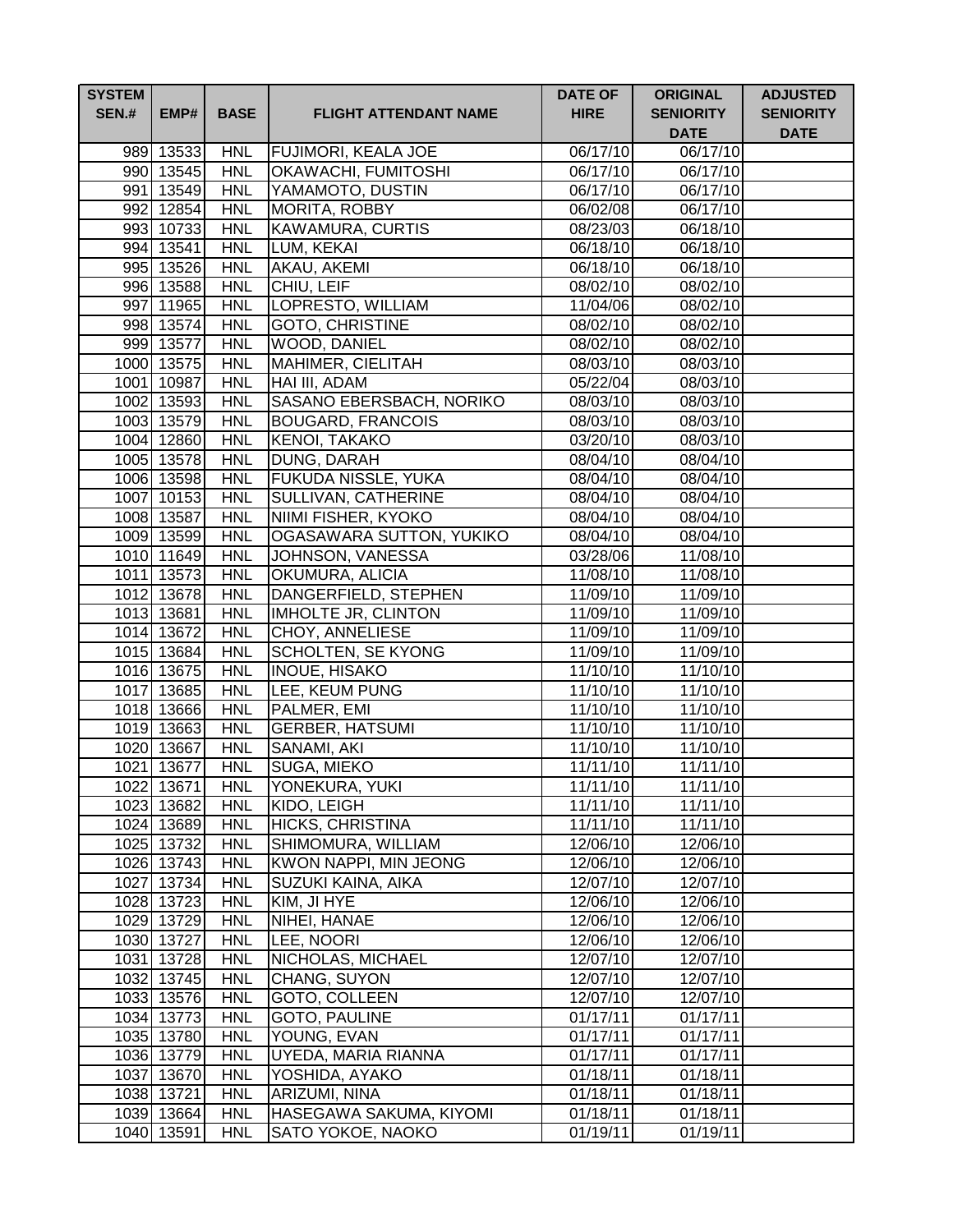| <b>SYSTEM</b><br><b>SEN.#</b> | EMP#                     | <b>BASE</b>              | <b>FLIGHT ATTENDANT NAME</b>               | <b>DATE OF</b><br><b>HIRE</b> | <b>ORIGINAL</b><br><b>SENIORITY</b><br><b>DATE</b> | <b>ADJUSTED</b><br><b>SENIORITY</b><br><b>DATE</b> |
|-------------------------------|--------------------------|--------------------------|--------------------------------------------|-------------------------------|----------------------------------------------------|----------------------------------------------------|
|                               | 1041 13786               | <b>HNL</b>               | UEHARA VALMOJA, NANASE                     | 01/19/11                      | 01/19/11                                           |                                                    |
|                               | 1042 13744               | <b>HNL</b>               | CHO, ALICIA                                | 01/19/11                      | $\overline{01/19/11}$                              |                                                    |
|                               | 1043 13726               | <b>HNL</b>               | OKAI, CAROLINE                             | 01/20/11                      | 01/20/11                                           |                                                    |
|                               | 1044 13680               | <b>HNL</b>               | LAU, RIEKO                                 | 01/20/11                      | 01/20/11                                           |                                                    |
|                               | 1045 13592               | <b>HNL</b>               | <b>DESANTOS, NILDA</b>                     | 01/20/11                      | 01/20/11                                           |                                                    |
|                               | 1046 13774               | <b>HNL</b>               | IM, KERSTIN                                | 03/14/11                      | 03/14/11                                           |                                                    |
|                               | 1047 13838               | <b>HNL</b>               | WOLFE, MIMI                                | 03/15/11                      | 03/15/11                                           |                                                    |
|                               | 1048 13836               | <b>HNL</b>               | OMORI, SHIZUHO                             | 03/15/11                      | 03/15/11                                           |                                                    |
|                               | 1049 13833               | <b>HNL</b>               | LI, JENNIFER                               | 03/16/11                      | 03/16/11                                           |                                                    |
|                               | 1050 13830               | <b>HNL</b>               | KIM, SOON                                  | 03/16/11                      | 03/16/11                                           |                                                    |
|                               | 1051 13832               | <b>LAX</b>               | LEE, ALBERT                                | 03/16/11                      | 03/16/11                                           |                                                    |
|                               | 1052 13829               | <b>HNL</b>               | FOWLER, PETER                              | 03/16/11                      | 03/16/11                                           |                                                    |
|                               | 1053 13306               | <b>HNL</b>               | KIM, JERRY                                 | 10/26/09                      | 03/17/11                                           |                                                    |
|                               | 1054 13831               | <b>HNL</b>               | <b>LARSON, MATTHEW</b>                     | 03/17/11                      | 03/17/11                                           |                                                    |
|                               | 1055 13881               | <b>HNL</b>               | <b>KUCHAR, RACHEL</b>                      | 04/25/11                      | 04/25/11                                           |                                                    |
|                               | 1056 13510               | <b>HNL</b>               | <b>SHEA MIYAMOTO, HA AHEO</b>              | 04/27/10                      | 04/25/11                                           |                                                    |
|                               | 1057 13875               | <b>HNL</b>               | DELGADO, JACK                              | 04/25/11                      | 04/25/11                                           |                                                    |
|                               | 1058 13876               | <b>HNL</b>               | <b>FOWLER, JAMES</b>                       | 04/25/11                      | $\overline{0}4/25/11$                              |                                                    |
|                               | 1059 13899               | <b>HNL</b>               | YAMAGUCHI, STAGG                           | 04/26/11                      | 04/26/11                                           |                                                    |
|                               | 1060 13890               | <b>HNL</b>               | PIMENTAL, HEIDI                            | 04/26/11                      | 04/26/11                                           |                                                    |
|                               | 1061 13397               | <b>HNL</b>               | <b>MATSUI, DIOANNA</b>                     | 01/13/10                      | 04/26/11                                           |                                                    |
|                               | 1062 13897               | <b>HNL</b>               | SOMA, KARLA                                | 04/26/11                      | 04/26/11                                           |                                                    |
|                               | 1063 12325               | <b>HNL</b>               | <b>GAYAGAS, ANTHONY</b>                    | 06/14/07                      | 04/26/11                                           |                                                    |
|                               | 1064 13787<br>1065 13885 | <b>HNL</b><br><b>LAX</b> | <b>IKEGAMI MASUDA, YUKO</b>                | 04/26/11                      | 04/26/11                                           |                                                    |
|                               | 1066 13873               | <b>HNL</b>               | <b>SOLOMON, SARAH</b><br>CAZIMERO, BRANDIE | 04/26/11<br>04/27/11          | 04/26/11<br>04/27/11                               |                                                    |
|                               | 1067 13894               | <b>HNL</b>               | OHAI, JESSE                                | 04/27/11                      | 04/27/11                                           |                                                    |
|                               | 1068 13896               | <b>HNL</b>               | PLUMMER, JOHN                              | 04/27/11                      | 04/27/11                                           |                                                    |
|                               | 1069 13874               | <b>HNL</b>               | SUGIMURA, LILIA                            | 04/27/11                      | 04/27/11                                           |                                                    |
| 1070                          | 8536                     | <b>HNL</b>               | KOMATSU, LIANE                             | 02/01/99                      | 04/27/11                                           |                                                    |
|                               | 1071 13878               | <b>HNL</b>               | JAKAHI, AYAKO                              | 04/27/11                      | 04/27/11                                           |                                                    |
|                               | 1072 13719               | <b>HNL</b>               | FISHER, KELA                               | 10/27/10                      | 04/27/11                                           |                                                    |
|                               | 1073 13889               | <b>HNL</b>               | <b>BEDIAMOL, YOKO</b>                      | 04/28/11                      | 04/28/11                                           |                                                    |
|                               | 1074 13893               | <b>HNL</b>               | NG, THALIA                                 | 04/28/11                      | 04/28/11                                           |                                                    |
|                               | 1075 10855               | <b>HNL</b>               | MANANDIC, TROY                             | 04/28/11                      | 04/28/11                                           |                                                    |
|                               | 1076 13887               | <b>HNL</b>               | <b>MATSUMOTO, LAYNE</b>                    | 04/28/11                      | 04/28/11                                           |                                                    |
|                               | 1077 13907               | <b>HNL</b>               | COLOZZI, MARC                              | 04/28/11                      | 04/28/11                                           |                                                    |
|                               | 1078 12506               | <b>HNL</b>               | <b>KANUHA, CHARLENE</b>                    | 02/16/08                      | 04/28/11                                           |                                                    |
|                               | 1079 13905               | <b>HNL</b>               | CAGULADA, TYLER                            | 04/29/11                      | 04/29/11                                           |                                                    |
|                               | 1080 13921               | <b>HNL</b>               | <b>KAONOHI, AMBER</b>                      | 04/30/11                      | 04/30/11                                           |                                                    |
|                               | 1081 13936               | <b>HNL</b>               | SAGON, ANITA                               | 04/30/11                      | 04/30/11                                           |                                                    |
|                               | 1082 13941               | <b>HNL</b>               | VENTURA, LOVEYANN                          | $\overline{0}4/30/11$         | 04/30/11                                           |                                                    |
|                               | 1083 13449               | <b>HNL</b>               | <b>EBERLE, KECIA</b>                       | 03/20/10                      | 04/30/11                                           |                                                    |
|                               | 1084 13928               | <b>HNL</b>               | LORENZO, MEGAN                             | 04/30/11                      | 04/30/11                                           |                                                    |
|                               | 1085 13920               | <b>HNL</b>               | KAEO, IVANA                                | 05/01/11                      | 05/01/11                                           |                                                    |
|                               | 1086 13521               | <b>HNL</b>               | MOODY, CHASSIS                             | 05/01/10                      | 05/01/11                                           |                                                    |
|                               | 1087 10391               | <b>HNL</b>               | <b>TOGIAI, EMMA</b>                        | 08/21/09                      | 05/01/11                                           |                                                    |
|                               | 1088 13355               | <b>HNL</b>               | PASCUAL, ARDEE                             | 12/05/09                      | 05/01/11                                           |                                                    |
|                               | 1089 12603               | <b>HNL</b>               | PEKELO, ROY                                | 05/10/08                      | 05/01/11                                           |                                                    |
| 1090                          | 9566                     | <b>HNL</b>               | YOSHIMURA, RACHEAL                         | 05/26/11                      | 05/02/11                                           |                                                    |
|                               | 1091 13939               | <b>HNL</b>               | THOMPSON, WILLIAM                          | 05/02/11                      | 05/02/11                                           |                                                    |
|                               | 1092 13937               | <b>HNL</b>               | SAKATA, STEPHANIE                          | 05/02/11                      | 05/02/11                                           |                                                    |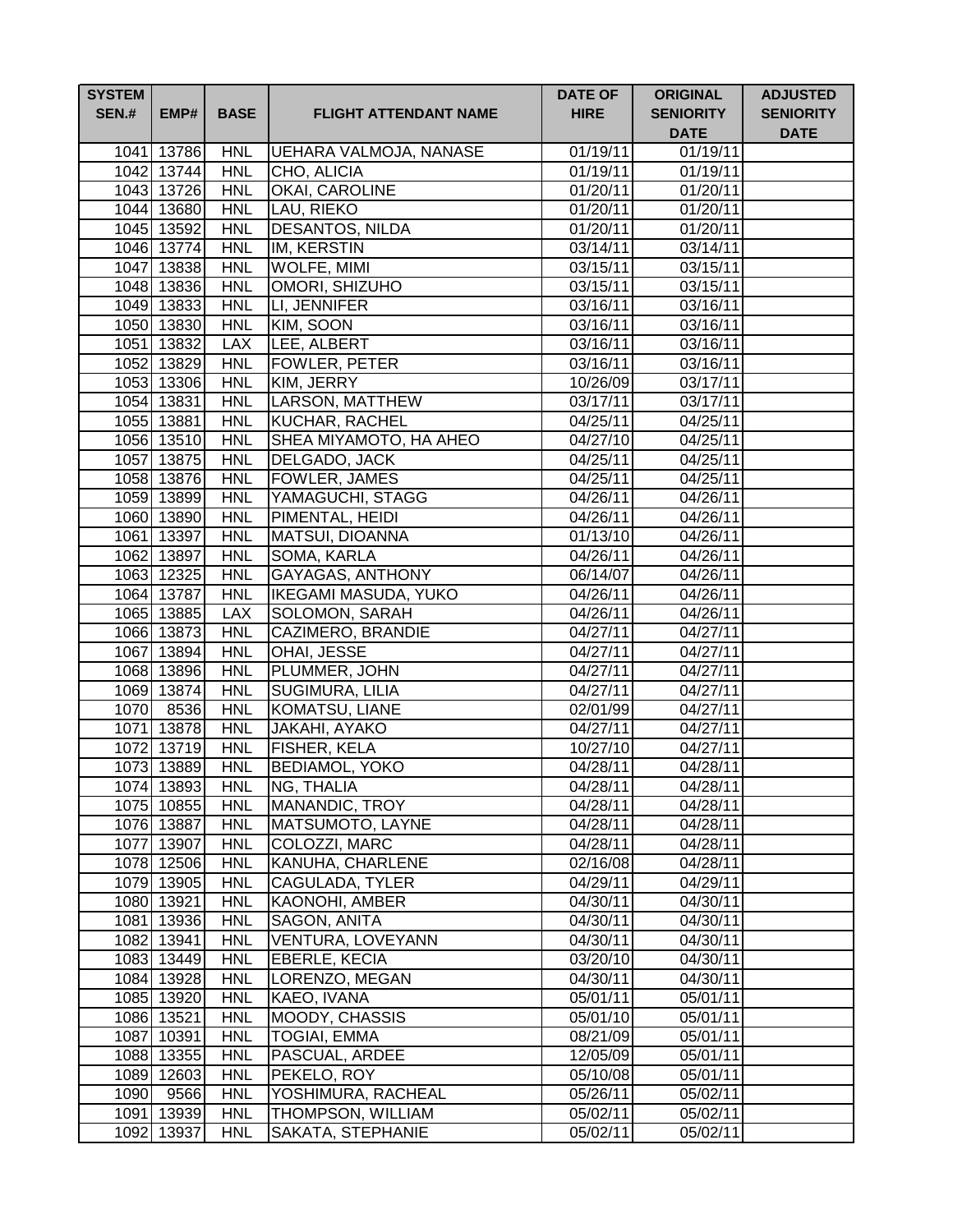| <b>SYSTEM</b><br><b>SEN.#</b> | EMP#                     | <b>BASE</b>              | <b>FLIGHT ATTENDANT NAME</b>         | <b>DATE OF</b><br><b>HIRE</b> | <b>ORIGINAL</b><br><b>SENIORITY</b><br><b>DATE</b> | <b>ADJUSTED</b><br><b>SENIORITY</b><br><b>DATE</b> |
|-------------------------------|--------------------------|--------------------------|--------------------------------------|-------------------------------|----------------------------------------------------|----------------------------------------------------|
|                               | 1093 13912               | <b>HNL</b>               | FUJIMOTO, SHENRI ANN                 | 05/03/11                      | 05/03/11                                           |                                                    |
|                               | 1094 13902               | <b>HNL</b>               | <b>BACHRAN, ELIZABETH</b>            | 05/03/11                      | 05/03/11                                           |                                                    |
|                               | 1095 11186               | <b>HNL</b>               | <b>VICENTE, ILIMA</b>                | 02/15/05                      | 05/03/11                                           |                                                    |
|                               | 1096 13477               | <b>HNL</b>               | DUVALL, NICOLE                       | 05/03/11                      | 05/03/11                                           |                                                    |
|                               | 1097 13924               | <b>HNL</b>               | KIKUCHI, NICOLE                      | 05/03/11                      | 05/03/11                                           |                                                    |
|                               | 1098 13926               | <b>HNL</b>               | LARSEN, JESSELI                      | 05/03/11                      | 05/03/11                                           |                                                    |
|                               | 1099 13917               | <b>HNL</b>               | <b>HIGHTOWER, JAIME</b>              | 05/03/11                      | 05/03/11                                           |                                                    |
|                               | 1100 13922               | <b>LAX</b>               | <b>KAPAHUA FUJITA, WADE</b>          | 05/04/11                      | 05/04/11                                           |                                                    |
|                               | 1101 13909               | <b>HNL</b>               | FERN, SARAH CELEST                   | 05/04/11                      | 05/04/11                                           |                                                    |
|                               | 1102 13930               | <b>HNL</b>               | MONIZ, TONI                          | 05/04/11                      | 05/04/11                                           |                                                    |
|                               | 1103 13927               | <b>HNL</b>               | SPENCER KENNEDY, SHAELA              | 05/04/11                      | 05/04/11                                           |                                                    |
|                               | 1104 13903               | <b>HNL</b>               | BORDEN JR, JOHN                      | 05/04/11                      | 05/04/11                                           |                                                    |
|                               | 1105 13935               | <b>HNL</b>               | PICADURA, ADAM                       | 05/04/11                      | 05/04/11                                           |                                                    |
|                               | 1106 13918               | <b>HNL</b>               | <b>IGNACIO, ALBERT</b>               | 05/04/11                      | 05/04/11                                           |                                                    |
|                               | 1107 13925               | <b>HNL</b>               | KIMOTO, BETH                         | 05/04/11                      | 05/04/11                                           |                                                    |
|                               | 1108 13498               | <b>HNL</b>               | LIGHTFOOT, KRISTY ANN                | 05/05/10                      | 05/05/11                                           |                                                    |
|                               | 1109 13910               | <b>HNL</b>               | DAVIS, LEAGHA MAE                    | 05/05/11                      | 05/05/11                                           |                                                    |
|                               | 1110 13919               | <b>HNL</b>               | MARGENAU, KIMBERLY                   | 05/05/11                      | 05/05/11                                           |                                                    |
|                               | 1111 13474               | <b>HNL</b>               | <b>WIEDEMANN, NICOLE</b>             | 04/03/10                      | 05/05/11                                           |                                                    |
| 1112                          | 9795                     | <b>HNL</b>               | AHUNA, KATHLEEN                      | 12/25/00                      | 05/05/11                                           |                                                    |
|                               | 1113 14015               | <b>HNL</b>               | <b>KERR, DARLENE</b>                 | 06/13/11                      | 06/13/11                                           |                                                    |
|                               | 1114 13834               | <b>HNL</b>               | LIM, MELISSA                         | 06/13/11                      | $\overline{06/1}3/11$                              |                                                    |
|                               | 1115 12761               | <b>HNL</b>               | PROVINZANO, MATTHEW                  | 05/31/08                      | 06/13/11                                           |                                                    |
|                               | 1116 13304<br>1117 11466 | <b>HNL</b><br><b>HNL</b> | ABIVA, LOREN                         | 10/26/09<br>10/10/05          | 06/13/11<br>06/13/11                               |                                                    |
|                               | 1118 13990               | <b>HNL</b>               | FAUFATA, TAKOA<br>DERBY, TARA        | 06/14/11                      | 06/14/11                                           |                                                    |
|                               | 1119 11511               | <b>HNL</b>               | AKANA, SHAWNEE                       | 10/28/05                      | 06/14/11                                           |                                                    |
|                               | 1120 12261               | <b>HNL</b>               | <b>WONG, ERIKA</b>                   | 05/07/07                      | 06/14/11                                           |                                                    |
|                               | 1121 10497               | <b>HNL</b>               | MAURICIO, TINA MARIE                 | 03/12/03                      | 06/14/11                                           |                                                    |
|                               | 1122 14028               | <b>HNL</b>               | SOLOMON, JONETTE                     | 06/15/11                      | 06/15/11                                           |                                                    |
|                               | 1123 14039               | <b>HNL</b>               | CHUN BARTOLOME, MELISSA ANN          | 06/15/11                      | 06/15/11                                           |                                                    |
|                               | 1124 10938               | <b>HNL</b>               | KANESHIRO, JEFF                      | 04/26/04                      | 06/15/11                                           |                                                    |
|                               | 1125 13475               | <b>HNL</b>               | HANSON, JAMIE                        | 04/03/10                      | 06/16/11                                           |                                                    |
|                               | 1126 13998               | <b>LAX</b>               | <b>FOSTER, CRIMSON</b>               | 06/16/11                      | 06/16/11                                           |                                                    |
|                               | 1127 13991               | <b>LAX</b>               | DUGGINS, ELISE                       | 06/16/11                      | 06/16/11                                           |                                                    |
|                               | 1128 14040               | <b>HNL</b>               | KAWAGUCHI, MISHON                    | 06/16/11                      | 06/16/11                                           |                                                    |
|                               | 1129 14031               | <b>HNL</b>               | <b>VELASCO, JERI</b>                 | 06/16/11                      | 06/16/11                                           |                                                    |
|                               | 1130 14041               | <b>HNL</b>               | <b>OSHITA, HEATHER</b>               | 06/17/11                      | 06/17/11                                           |                                                    |
|                               | 1131 13999               | <b>HNL</b>               | GILKEY, CRISTINA                     | 06/17/11                      | 06/17/11                                           |                                                    |
|                               | 1132 13514               | <b>HNL</b>               | TOM, TRUDY                           | 05/01/10                      | 06/17/11                                           |                                                    |
|                               | 1133 14027               | <b>HNL</b>               | SANTOS, KANANI                       | 06/17/11                      | 06/17/11                                           |                                                    |
|                               | 1134 13976               | <b>HNL</b>               | GREENWELL, CRYSTAL                   | 06/17/11                      | 06/17/11                                           |                                                    |
|                               | 1135 14046               | <b>HNL</b>               | <b>TINAO, LEAH</b>                   | 06/18/11                      | $\overline{06}/18/11$                              |                                                    |
|                               | 1136 13993               | <b>HNL</b>               | EMATA, GERILYN                       | 06/18/11                      | 06/18/11                                           |                                                    |
|                               | 1137 14026               | <b>HNL</b>               | SILVA, CODY                          | 06/18/11                      | 06/18/11                                           |                                                    |
|                               | 1138 14044               | <b>HNL</b>               | MIHARA, TAYLOR                       | 06/18/11                      | 06/18/11                                           |                                                    |
|                               | 1139 14013               | <b>HNL</b>               | NOBRIGA, RENEE                       | 06/18/11                      | 06/18/11                                           |                                                    |
|                               | 1140 14000               | <b>HNL</b>               | <b>GRIMM, CAMERON</b>                | 06/18/11                      | 06/18/11                                           |                                                    |
|                               | 1141 14007               | <b>HNL</b>               | DELOS SANTOS, SEASON                 | 06/19/11                      | 06/19/11                                           |                                                    |
|                               | 1142 14011               | <b>HNL</b><br><b>HNL</b> | MOCHIDA, RAI<br>AKIONA, KELIIHOOMALU | 06/19/11                      | 06/19/11                                           |                                                    |
|                               | 1143 13979               | <b>HNL</b>               |                                      | 06/19/11                      | 06/19/11                                           |                                                    |
|                               | 1144 14024               |                          | SHIBUYA, RANDI                       | 06/19/11                      | 06/19/11                                           |                                                    |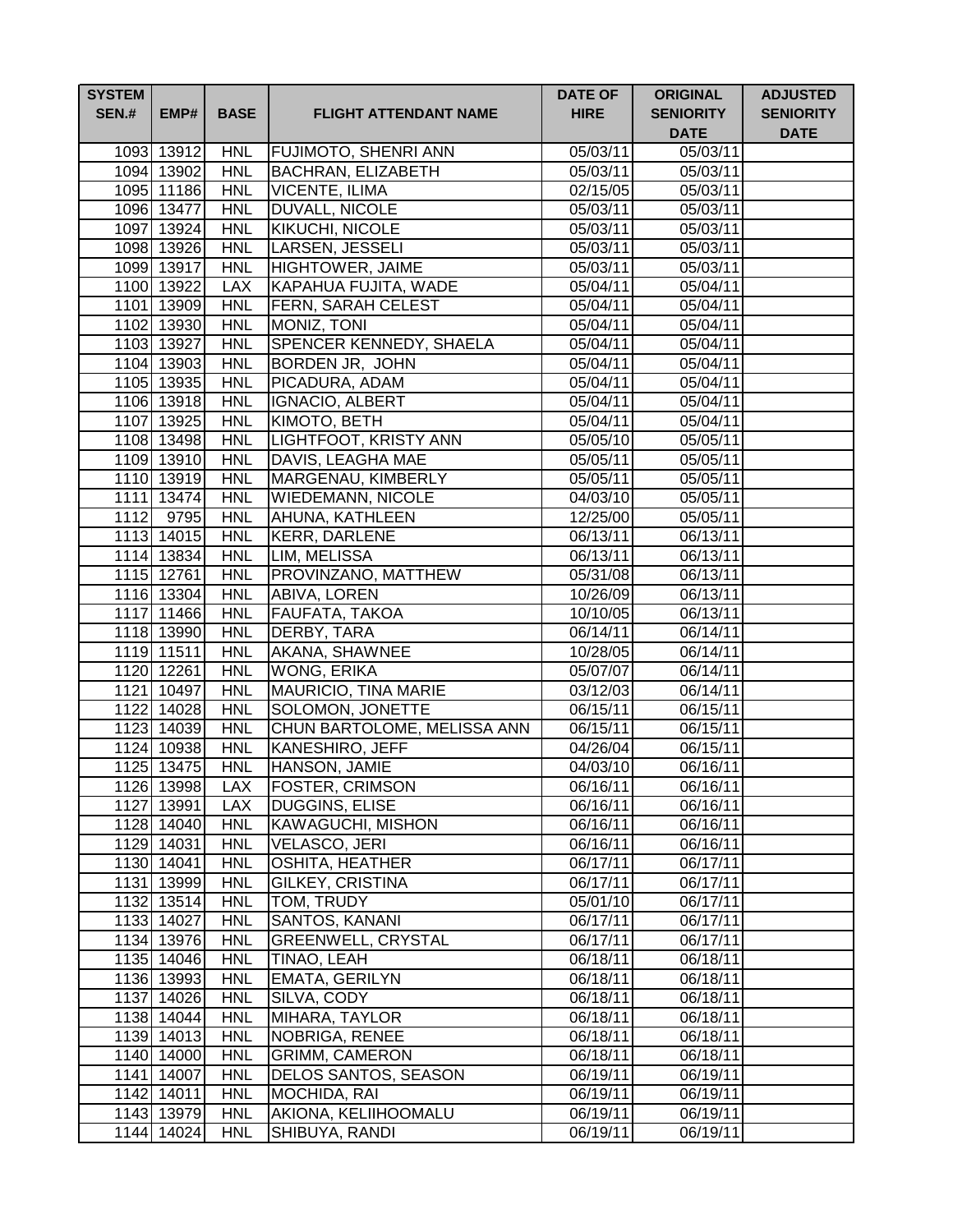| <b>SYSTEM</b><br><b>SEN.#</b> | EMP#                     | <b>BASE</b>              | <b>FLIGHT ATTENDANT NAME</b>           | <b>DATE OF</b><br><b>HIRE</b> | <b>ORIGINAL</b><br><b>SENIORITY</b><br><b>DATE</b> | <b>ADJUSTED</b><br><b>SENIORITY</b><br><b>DATE</b> |
|-------------------------------|--------------------------|--------------------------|----------------------------------------|-------------------------------|----------------------------------------------------|----------------------------------------------------|
|                               | 1145 14005               | <b>HNL</b>               | SANTANA KOANUI, KANANI                 | 06/20/11                      | 06/20/11                                           |                                                    |
|                               | 1146 14043               | <b>HNL</b>               | <b>FRIEDEMANN, DANNA</b>               | 06/20/11                      | 06/20/11                                           |                                                    |
|                               | 1147 14017               | <b>HNL</b>               | KEOLANUI, KAWAHINEHAAH                 | 06/20/11                      | 06/20/11                                           |                                                    |
|                               | 1148 14018               | <b>HNL</b>               | PACARRO, RACHEL                        | 06/20/11                      | 06/20/11                                           |                                                    |
|                               | 1149 13981               | <b>HNL</b>               | ALLEN, CRYSTAL                         | 06/20/11                      | 06/20/11                                           |                                                    |
|                               | 1150 14033               | <b>HNL</b>               | MASAGATANI, JENNA LEI                  | 06/20/11                      | 06/20/11                                           |                                                    |
|                               | 1151 13986               | <b>HNL</b>               | CABRAL, NICOLE                         | 06/20/11                      | $\overline{06}/20/11$                              |                                                    |
|                               | 1152 14029               | <b>HNL</b>               | TABA, LILLIAN                          | 06/20/11                      | 06/20/11                                           |                                                    |
|                               | 1153 14014               | <b>HNL</b>               | <b>NORRIS, KIMBERLY</b>                | 06/21/11                      | 06/21/11                                           |                                                    |
|                               | 1154 13997               | <b>LAX</b>               | FIESTA, TYSON                          | 06/21/11                      | 06/21/11                                           |                                                    |
|                               | 1155 13994               | <b>HNL</b>               | DOWSON, GAIL                           | 06/21/11                      | 06/21/11                                           |                                                    |
|                               | 1156 14006               | <b>HNL</b>               | <b>KOSKO, ROBERT</b>                   | 06/21/11                      | 06/21/11                                           |                                                    |
|                               | 1157 13984               | <b>HNL</b>               | JOHNSON, TATIANA                       | 06/22/11                      | 06/22/11                                           |                                                    |
|                               | 1158 13370               | <b>HNL</b>               | AUWAE, THEODORA                        | 12/05/09                      | 06/22/11                                           |                                                    |
|                               | 1159 14021               | <b>HNL</b>               | RUTH, KEONI                            | 06/22/11                      | 06/22/11                                           |                                                    |
|                               | 1160 14002               | <b>HNL</b>               | KAMAKEEAINA, KAHOKUOKEKAI              | 06/22/11                      | 06/22/11                                           |                                                    |
|                               | 1161 14030               | <b>HNL</b>               | <b>TAYLOR, THECLA</b>                  | 06/23/11                      | 06/23/11                                           |                                                    |
|                               | 1162 13073               | <b>HNL</b>               | <b>VILLAGOMEZ, ADRIENNE</b>            | 02/12/09                      | 06/23/11                                           |                                                    |
|                               | 1163 13983               | <b>HNL</b>               | <b>BARNETT, LIGIA</b>                  | 06/23/11                      | 06/23/11                                           |                                                    |
|                               | 1164 14001               | <b>HNL</b>               | HIRAMOTO, DEBORAH                      | 06/23/11                      | 06/23/11                                           |                                                    |
|                               | 1165 14023<br>1166 14279 | <b>HNL</b><br><b>HNL</b> | <b>SANCHEZ, ALEXIS</b>                 | 06/23/11                      | 06/23/11                                           |                                                    |
|                               | 1167 14286               | <b>HNL</b>               | <b>MIYOSHI, MITSURU</b><br>KIM, SYLVIA | 12/03/11<br>12/03/11          | 12/03/11<br>$\overline{12}/03/11$                  |                                                    |
|                               | 1168 11446               | <b>HNL</b>               | KADOOKA, CAMERON                       | 12/03/11                      | 12/03/11                                           |                                                    |
|                               | 1169 14278               | <b>HNL</b>               | MANIO, GAIL                            | 12/03/11                      | 12/03/11                                           |                                                    |
|                               | 1170 14303               | <b>HNL</b>               | SATELE, JOY                            | 12/04/11                      | 12/04/11                                           |                                                    |
|                               | 1171 13985               | <b>HNL</b>               | <b>BROWN, YUN SUN</b>                  | 12/04/11                      | 12/04/11                                           |                                                    |
|                               | 1172 14111               | <b>HNL</b>               | SOEJIMA, TOKO                          | 12/04/11                      | 12/04/11                                           |                                                    |
|                               | 1173 14283               | <b>HNL</b>               | LEE, WILLIAM                           | 12/04/11                      | 12/04/11                                           |                                                    |
|                               | 1174 13837               | <b>HNL</b>               | THOMAS, KELLY                          | 12/04/11                      | 12/04/11                                           |                                                    |
|                               | 1175 14277               | <b>HNL</b>               | SAKAE, EMILY                           | 12/04/11                      | 12/04/11                                           |                                                    |
|                               | 1176 14289               | <b>HNL</b>               | OKANO WATANABE, KUMIKO                 | 12/04/11                      | 12/04/11                                           |                                                    |
|                               | 1177 14304               | HNL                      | LAFI, HEATHER                          | 12/04/11                      | 12/04/11                                           |                                                    |
|                               | 1178 14280               | <b>HNL</b>               | <b>LEE, KIMBERLY</b>                   | 12/05/11                      | 12/05/11                                           |                                                    |
|                               | 1179 14294               | <b>HNL</b>               | HASEBE, JASON                          | 12/05/11                      | 12/05/11                                           |                                                    |
|                               | 1180 14282               | <b>HNL</b>               | KO, KEVIN                              | 12/05/11                      | 12/05/11                                           |                                                    |
|                               | 1181 14293               | <b>HNL</b>               | <b>HATTORI, NAMI</b>                   | 12/05/11                      | 12/05/11                                           |                                                    |
|                               | 1182 14296               | <b>HNL</b>               | CHUN, SEAN                             | 12/05/11                      | 12/05/11                                           |                                                    |
|                               | 1183 14301               | <b>HNL</b>               | HETTWER, LEINA                         | 12/05/11                      | 12/05/11                                           |                                                    |
|                               | 1184 13765               | <b>HNL</b>               | MUN, JIHO                              | 12/05/11                      | 12/05/11                                           |                                                    |
|                               | 1185 14285               | <b>HNL</b>               | MIYAGAWA, NOELLE                       | 12/05/11                      | 12/05/11                                           |                                                    |
|                               | 1186 14276               | <b>HNL</b>               | SUZUKI, FELICIA                        | 12/06/11                      | 12/06/11                                           |                                                    |
|                               | 1187 14288               | <b>HNL</b>               | SAWADA, GO                             | 12/06/11                      | 12/06/11                                           |                                                    |
|                               | 1188 14295               | <b>HNL</b>               | ANTIPALA, GRACE                        | 12/06/11                      | 12/06/11                                           |                                                    |
|                               | 1189 14281               | <b>HNL</b>               | MAENG, JI HYUN                         | 12/06/11                      | 12/06/11                                           |                                                    |
|                               | 1190 14298               | <b>LAX</b>               | LEMUS, JOSE                            | 12/06/11                      | 12/06/11                                           |                                                    |
|                               | 1191 14290               | <b>HNL</b>               | KIM, MIN                               | 12/07/11                      | 12/07/11                                           |                                                    |
|                               | 1192 12918               | <b>HNL</b>               | GOODHUE, KEAWE                         | 02/19/11                      | 02/19/11                                           |                                                    |
|                               | 1193 14417               | <b>HNL</b>               | ANDERSON, MOLLY                        | 02/19/11                      | 02/19/11                                           |                                                    |
|                               | 1194 14443               | <b>HNL</b><br><b>HNL</b> | <b>GUSHI, NICOLE</b><br>OAKES, THOMAS  | 02/19/11                      | 02/19/11<br>02/20/12                               |                                                    |
|                               | 1195 14470<br>1196 14471 | <b>HNL</b>               | OKADA, TAMMY                           | 02/20/12<br>02/20/12          | 02/20/12                                           |                                                    |
|                               |                          |                          |                                        |                               |                                                    |                                                    |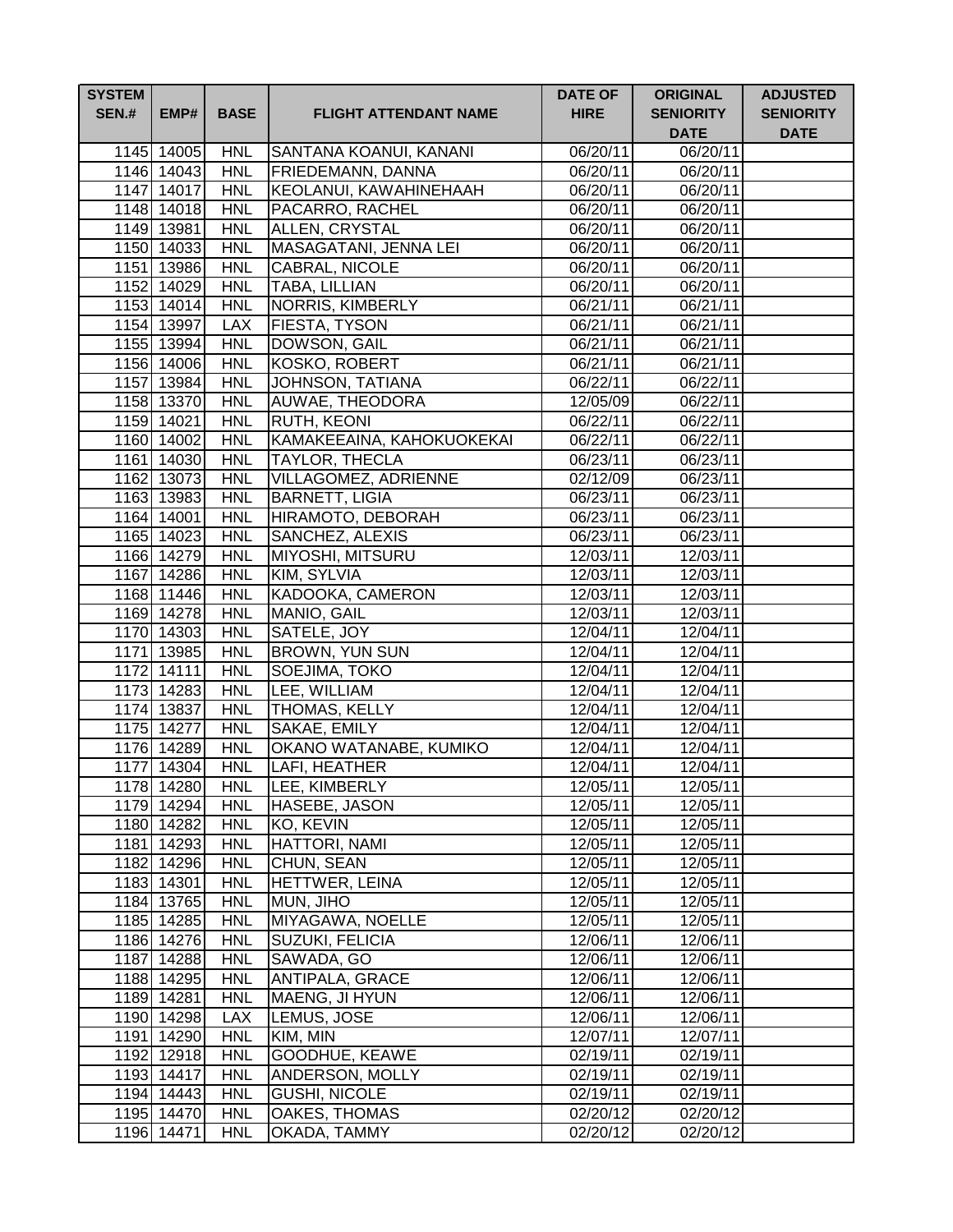| <b>SYSTEM</b><br><b>SEN.#</b> | EMP#       | <b>BASE</b> | <b>FLIGHT ATTENDANT NAME</b> | <b>DATE OF</b><br><b>HIRE</b> | <b>ORIGINAL</b><br><b>SENIORITY</b><br><b>DATE</b> | <b>ADJUSTED</b><br><b>SENIORITY</b><br><b>DATE</b> |
|-------------------------------|------------|-------------|------------------------------|-------------------------------|----------------------------------------------------|----------------------------------------------------|
|                               | 1197 14457 | <b>HNL</b>  | MULLEITNER, MONICA           | 02/20/12                      | 02/20/12                                           |                                                    |
|                               | 1198 9751  | <b>HNL</b>  | WONG, JAMIE                  | 02/20/12                      | $\overline{02}/20/12$                              |                                                    |
|                               | 1199 14445 | <b>HNL</b>  | HANCOCK, ANIKA               | 02/20/11                      | 02/20/11                                           |                                                    |
|                               | 1200 14495 | <b>HNL</b>  | VAN VOORHIS, SARANYA         | 02/20/11                      | 02/20/11                                           |                                                    |
|                               | 1201 14453 | <b>HNL</b>  | KAANANA, DANIEL              | $\overline{02}/20/11$         | 02/20/11                                           |                                                    |
|                               | 1202 14480 | <b>HNL</b>  | RIBAO, JODY                  | 02/20/11                      | 02/20/11                                           |                                                    |
|                               | 1203 14428 | <b>HNL</b>  | <b>TANGALIN, CHARLEEN</b>    | 02/21/11                      | 02/21/11                                           |                                                    |
|                               | 1204 14459 | <b>HNL</b>  | LAURONAL II, DEREK           | 02/21/12                      | 02/21/12                                           |                                                    |
|                               | 1205 13783 | <b>LAX</b>  | <b>RIZARRI, MICHAEL</b>      | 02/21/12                      | 02/21/12                                           |                                                    |
|                               | 1206 14429 | <b>HNL</b>  | DATA, KEONI                  | 02/21/11                      | 02/21/11                                           |                                                    |
|                               | 1207 14478 | <b>HNL</b>  | RANDALL, THOMAS              | 02/21/11                      | 02/21/11                                           |                                                    |
|                               | 1208 14449 | <b>HNL</b>  | HOOHULI, RADASHA             | 02/22/11                      | 02/22/11                                           |                                                    |
|                               | 1209 14430 | <b>HNL</b>  | MAYO AKEO, CYNDI             | 02/22/11                      | 02/22/11                                           |                                                    |
|                               | 1210 14474 | <b>HNL</b>  | OTA, RICKIE                  | 02/22/11                      | 02/22/11                                           |                                                    |
|                               | 1211 14431 | <b>HNL</b>  | DE COSTA, SAGE               | 02/22/11                      | 02/22/11                                           |                                                    |
|                               | 1212 14496 | <b>HNL</b>  | WALKER, VAILIMA              | 02/22/11                      | 02/22/11                                           |                                                    |
|                               | 1213 14436 | <b>HNL</b>  | <b>FALATEA, MARY ANN</b>     | 02/23/12                      | 02/23/12                                           |                                                    |
|                               | 1214 14492 | <b>HNL</b>  | <b>TOM, KORYNN</b>           | 02/23/12                      | 02/23/12                                           |                                                    |
|                               | 1215 14465 | <b>HNL</b>  | MEDEIROS, KALEE              | 02/23/11                      | 02/23/11                                           |                                                    |
|                               | 1216 12063 | <b>HNL</b>  | ORTIZ, LIONEL                | 02/23/11                      | 02/23/11                                           |                                                    |
|                               | 1217 14423 | <b>HNL</b>  | SHIKI, KAORU                 | 02/23/11                      | 02/23/11                                           |                                                    |
|                               | 1218 14491 | <b>HNL</b>  | TOM, BRUCE                   | 02/23/11                      | 02/23/11                                           |                                                    |
|                               | 1219 14461 | <b>HNL</b>  | MAC DONALD, KATHRYN          | 02/23/11                      | 02/23/11                                           |                                                    |
|                               | 1220 14435 | <b>HNL</b>  | <b>WHITWORTH, GABRIELLE</b>  | 02/23/11                      | 02/23/11                                           |                                                    |
|                               | 1221 14483 | <b>HNL</b>  | <b>SHASTID, KIMBERLY</b>     | 02/24/11                      | 02/24/11                                           |                                                    |
|                               | 1222 14468 | <b>HNL</b>  | <b>FISO, SINA</b>            | 02/24/12                      | 02/24/12                                           |                                                    |
|                               | 1223 14473 | <b>HNL</b>  | LOYOLA, JASMINE              | 02/24/12                      | 02/24/12                                           |                                                    |
|                               | 1224 14485 | <b>HNL</b>  | TIMOKO, BARBARA              | 02/24/12                      | 02/24/12                                           |                                                    |
|                               | 1225 14454 | <b>HNL</b>  | KALAHIKI, KANANI             | 02/24/12                      | 02/24/12                                           |                                                    |
|                               | 1226 14463 | <b>HNL</b>  | MALUO, AARON                 | 02/24/11                      | 02/24/11                                           |                                                    |
|                               | 1227 14442 | <b>HNL</b>  | GUO, RUDY                    | 02/24/11                      | 02/24/11                                           |                                                    |
|                               | 1228 14493 | <b>HNL</b>  | TUITELE, CHANTELLE           | 02/25/12                      | 02/25/12                                           |                                                    |
|                               | 1229 14415 | <b>HNL</b>  | AKINA, DAYA                  | 02/25/12                      | 02/25/12                                           |                                                    |
|                               | 1230 14418 | <b>HNL</b>  | <b>BADIS, DARNELLA</b>       | 02/25/11                      | 02/25/11                                           |                                                    |
|                               | 1231 14422 | <b>HNL</b>  | <b>BURCH, CHAD</b>           | 02/25/11                      | 02/25/11                                           |                                                    |
|                               | 1232 14452 | <b>HNL</b>  | IZUMI, RANDON                | 02/25/12                      | 02/25/12                                           |                                                    |
|                               | 1233 14456 | <b>HNL</b>  | <b>KRUGER, ASHLEY ANN</b>    | 02/25/12                      | $02/25/\overline{12}$                              |                                                    |
|                               | 1234 10538 | <b>HNL</b>  | AKAU, MIKIALA                | 02/26/11                      | 02/26/11                                           |                                                    |
|                               | 1235 14486 | <b>HNL</b>  | NAEOLE, LANEA                | 02/26/11                      | 02/26/11                                           |                                                    |
|                               | 1236 14425 | <b>HNL</b>  | CHUN, MICHAEL                | 02/26/12                      | 02/26/12                                           |                                                    |
|                               | 1237 14424 | <b>HNL</b>  | CHANG, SUSAN                 | 02/26/12                      | 02/26/12                                           |                                                    |
|                               | 1238 14419 | <b>HNL</b>  | <b>BECK, KIMBERLY ANN</b>    | 02/26/12                      | 02/26/12                                           |                                                    |
|                               | 1239 13929 | <b>HNL</b>  | MCCABE, JOHN                 | 02/26/12                      | 02/26/12                                           |                                                    |
|                               | 1240 14488 | <b>HNL</b>  | HIMENO, AYUMI                | 02/26/12                      | 02/26/12                                           |                                                    |
|                               | 1241 14477 | <b>HNL</b>  | POOI, CHRISTIAN              | 02/26/12                      | 02/26/12                                           |                                                    |
|                               | 1242 14447 | <b>HNL</b>  | HEEN, TYRONE                 | 02/27/12                      | 02/27/12                                           |                                                    |
|                               | 1243 11371 | <b>HNL</b>  | KAAIHUE, PUA                 | 02/27/12                      | 02/27/12                                           |                                                    |
|                               | 1244 13845 | <b>HNL</b>  | <b>MAURER, TRICIA</b>        | 02/27/11                      | 02/27/11                                           |                                                    |
|                               | 1245 14479 | <b>HNL</b>  | <b>REZENTS, RANDI LEE</b>    | 02/27/11                      | 02/27/11                                           |                                                    |
|                               | 1246 10580 | <b>HNL</b>  | <b>BARON, JON</b>            | 02/27/11                      | 02/27/11                                           |                                                    |
|                               | 1247 14433 | <b>HNL</b>  | DUNG, DANA LI                | 02/27/12                      | 02/27/12                                           |                                                    |
|                               | 1248 14414 | <b>HNL</b>  | AHLO, BRANDON                | 02/28/12                      | 02/28/12                                           |                                                    |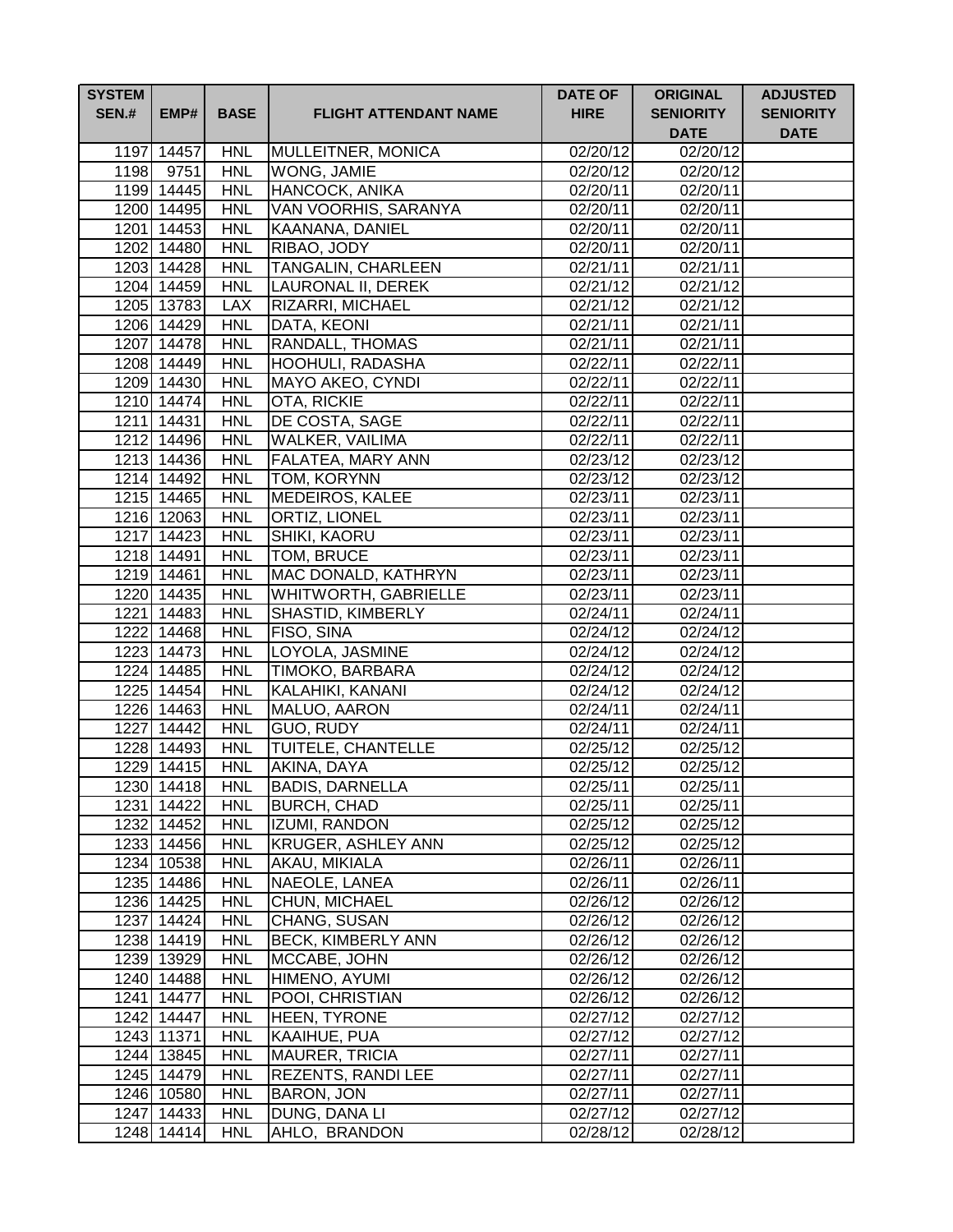| <b>SYSTEM</b><br><b>SEN.#</b> | EMP#                     | <b>BASE</b>              | <b>FLIGHT ATTENDANT NAME</b>             | <b>DATE OF</b><br><b>HIRE</b> | <b>ORIGINAL</b><br><b>SENIORITY</b><br><b>DATE</b> | <b>ADJUSTED</b><br><b>SENIORITY</b><br><b>DATE</b> |
|-------------------------------|--------------------------|--------------------------|------------------------------------------|-------------------------------|----------------------------------------------------|----------------------------------------------------|
|                               | 1249 14458               | <b>HNL</b>               | LACY, DANA                               | 02/28/11                      | 02/28/11                                           |                                                    |
|                               | 1250 14484               | <b>HNL</b>               | SILVA, RAYLYNNE                          | 02/28/12                      | 02/28/12                                           |                                                    |
|                               | 1251 14444               | <b>HNL</b>               | HAMAMOTO, TRACI                          | 02/28/12                      | 02/28/12                                           |                                                    |
|                               | 1252 14450               | <b>LAX</b>               | PINEDA, TIARRA                           | 02/28/11                      | 02/28/11                                           |                                                    |
|                               | 1253 14475               | <b>HNL</b>               | PASION, SHARIS                           | 02/29/12                      | 02/29/12                                           |                                                    |
|                               | 1254 14482               | <b>HNL</b>               | SCHMIDT, TYLER                           | 02/29/12                      | 02/29/12                                           |                                                    |
|                               | 1255 14426               | <b>LAX</b>               | LOWNEY, JINAH                            | 02/29/12                      | 02/29/12                                           |                                                    |
|                               | 1256 14464               | <b>HNL</b>               | MANSANAS, MALIA                          | 02/29/12                      | 02/29/12                                           |                                                    |
|                               | 1257 14610               | <b>HNL</b>               | NOA, WAIKOLOA                            | 04/01/12                      | 04/01/12                                           |                                                    |
|                               | 1258 12371               | <b>HNL</b>               | KALAMA BAJET, JULIE                      | 04/01/12                      | 04/01/12                                           |                                                    |
|                               | 1259 14605               | <b>HNL</b>               | <b>MCGUIRE, MYRA LEE</b>                 | 04/01/12                      | 04/01/12                                           |                                                    |
|                               | 1260 14628               | <b>HNL</b>               | USHIRO, JON                              | 04/01/12                      | 04/01/12                                           |                                                    |
|                               | 1261 14570               | <b>HNL</b>               | AWANA, GORDON                            | 04/02/12                      | 04/02/12                                           |                                                    |
|                               | 1262 14626               | <b>HNL</b>               | <b>TOGUCHI, JANEL</b>                    | 04/02/12                      | 04/02/12                                           |                                                    |
|                               | 1263 14571               | <b>LAX</b>               | <b>APFFEL, MARCIE</b>                    | 04/02/12                      | 04/02/12                                           |                                                    |
|                               | 1264 14578               | <b>HNL</b>               | COVELL, SARAH                            | 04/02/12                      | 04/02/12                                           |                                                    |
|                               | 1265 14613               | <b>HNL</b>               | <b>FUJII, DAWN</b>                       | 04/02/12                      | 04/02/12                                           |                                                    |
|                               | 1266 14599               | <b>HNL</b>               | LUCRECIO, LORRAINE                       | 04/02/12                      | 04/02/12                                           |                                                    |
|                               | 1267 14595               | <b>HNL</b><br><b>HNL</b> | LACAMBRA, CHRISTOPHER<br>SALVADOR, JASON | 04/03/12                      | 04/03/12                                           |                                                    |
|                               | 1268 10960<br>1269 12683 | <b>HNL</b>               | <b>BERTELMANN, SHARON MAE</b>            | 04/03/12<br>04/03/12          | 04/03/12<br>04/03/12                               |                                                    |
|                               | 1270 14589               | <b>LAX</b>               | JOHNSON, ALANA                           | 04/03/12                      | 04/03/12                                           |                                                    |
|                               | 1271 14630               | <b>HNL</b>               | KAMAKAALA, KAWENA                        | 04/03/12                      | 04/03/12                                           |                                                    |
|                               | 1272 14607               | <b>HNL</b>               | MIYASHIRO, CY                            | 04/03/12                      | 04/03/12                                           |                                                    |
|                               | 1273 14580               | <b>HNL</b>               | DOUGHTY, JONATHAN                        | 04/04/12                      | 04/04/12                                           |                                                    |
|                               | 1274 14612               | <b>HNL</b>               | OSHIRO, ASHLEY NICOL                     | 04/04/12                      | 04/04/12                                           |                                                    |
|                               | 1275 14617               | <b>HNL</b>               | RIVERA, NAOMI                            | 04/04/12                      | 04/04/12                                           |                                                    |
|                               | 1276 14569               | <b>HNL</b>               | ALVAREZ, KRISTA                          | 04/04/12                      | 04/04/12                                           |                                                    |
|                               | 1277 13571               | <b>LAX</b>               | COOKSON, ADELL                           | 04/04/12                      | 04/04/12                                           |                                                    |
|                               | 1278 14576               | <b>HNL</b>               | CHUNG, KIANNA                            | 04/04/12                      | 04/04/12                                           |                                                    |
|                               | 1279 14620               | <b>HNL</b>               | SHIGEMOTO, BROOKS                        | 04/05/12                      | 04/05/12                                           |                                                    |
|                               | 1280 14585               | <b>HNL</b>               | HOWARD, CARL                             | 04/05/12                      | 04/05/12                                           |                                                    |
|                               | 1281 14577               | <b>HNL</b>               | CONNER, KANANILEHUA                      | 04/05/12                      | 04/05/12                                           |                                                    |
|                               | 1282 14621               | <b>HNL</b>               | STRINGFIELD, BRANDI                      | 04/05/12                      | 04/05/12                                           |                                                    |
| 1283                          | 6284                     | <b>HNL</b>               | DE FRIES, BETTY JO                       | 04/06/12                      | 04/06/12                                           |                                                    |
|                               | 1284 14611               | <b>HNL</b>               | OGURA, MIKA                              | 04/06/12                      | 04/06/12                                           |                                                    |
|                               | 1285 14582               | <b>HNL</b>               | FURUKAWA, RYAN                           | 04/06/12                      | 04/06/12                                           |                                                    |
|                               | 1286 14588               | <b>HNL</b>               | JANDOC, KELSEY                           | 04/06/12                      | 04/06/12                                           |                                                    |
|                               | 1287 14567               | <b>HNL</b>               | CASSADY, ARIELLE                         | 04/06/12                      | 04/06/12                                           |                                                    |
|                               | 1288 14122               | <b>HNL</b>               | NAVARRO, CHAD                            | 04/07/12                      | 04/07/12                                           |                                                    |
| 1289                          | 3232                     | <b>HNL</b>               | SIO MC LIN, FOGAVAIUTA                   | 04/07/12                      | 04/07/12                                           |                                                    |
|                               | 1290 14624               | <b>HNL</b>               | TEIXEIRA, JAMES                          | 04/08/12                      | 04/08/12                                           |                                                    |
|                               | 1291 14352               | <b>HNL</b>               | ANACAN, RICHARD                          | 04/08/12                      | 04/08/12                                           |                                                    |
|                               | 1292 14568               | <b>HNL</b>               | ALLADO, HEIZEL                           | 04/09/12                      | 04/09/12                                           |                                                    |
|                               | 1293 14586               | <b>HNL</b>               | IMAI, ARIEL                              | 02/09/12                      | 02/09/12                                           |                                                    |
|                               | 1294 11018               | <b>HNL</b>               | MC CAULLEY, NOREEN                       | 04/10/12                      | 04/10/12                                           |                                                    |
|                               | 1295 14597               | <b>HNL</b>               | LEE, SHANTI                              | 04/10/12                      | 04/10/12                                           |                                                    |
|                               | 1296 14616               | <b>HNL</b>               | REED, TIANA                              | 04/10/12                      | 04/10/12                                           |                                                    |
|                               | 1297 14593               | <b>HNL</b>               | <b>KEDRO, HOLLIE</b>                     | 04/10/12                      | 04/10/12                                           |                                                    |
|                               | 1298 14566               | <b>HNL</b>               | ALBARADO, KATHERINE                      | 04/10/12                      | 04/10/12                                           |                                                    |
|                               | 1299 12271               | <b>HNL</b>               | ALALEM, JERILYN                          | 04/11/12                      | 04/11/12                                           |                                                    |
|                               | 1300 14633               | <b>HNL</b>               | <b>ZUKEMURA, KRISTL</b>                  | 04/11/12                      | 04/11/12                                           |                                                    |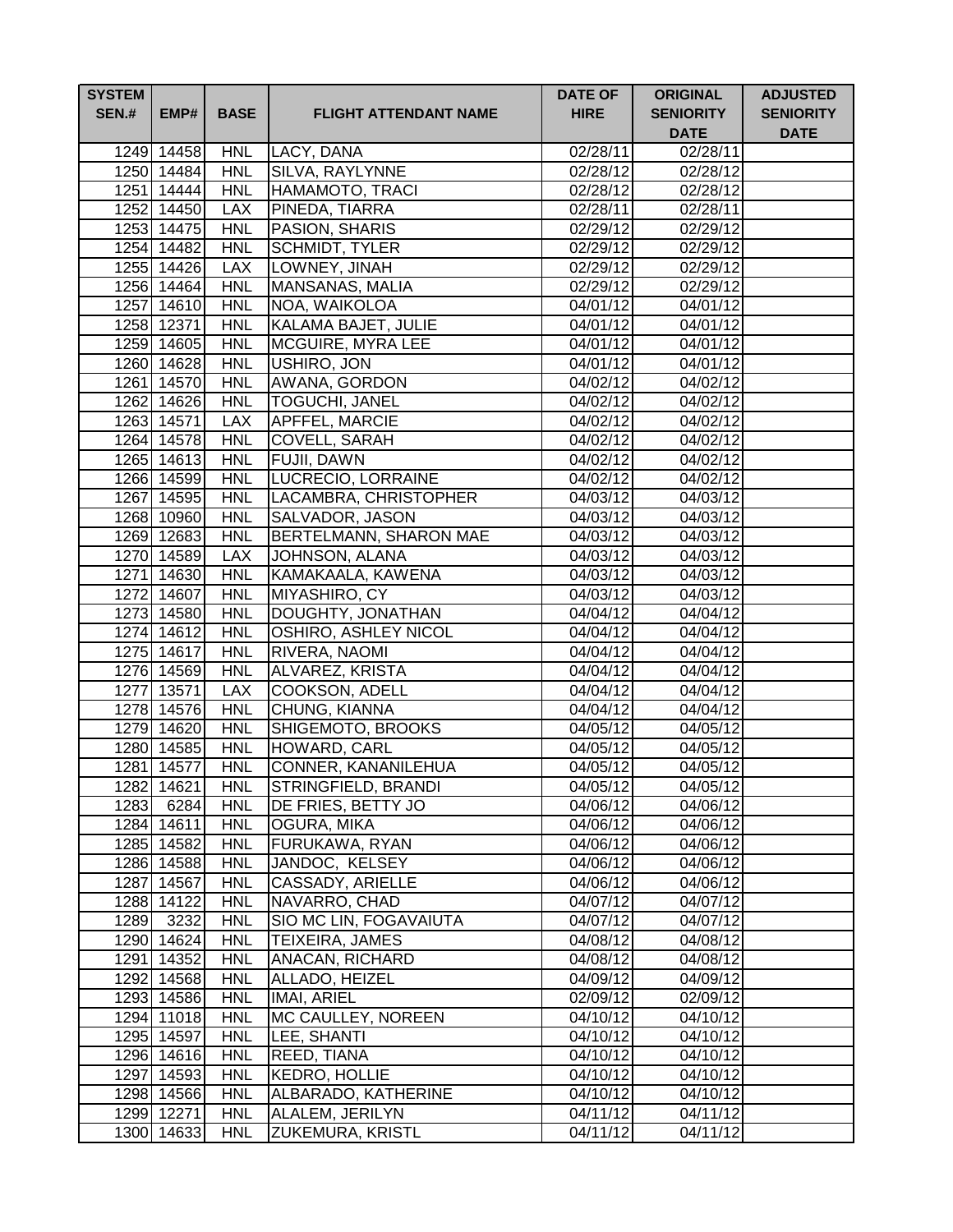| <b>SYSTEM</b><br><b>SEN.#</b> | EMP#                     | <b>BASE</b>              | <b>FLIGHT ATTENDANT NAME</b>            | <b>DATE OF</b><br><b>HIRE</b> | <b>ORIGINAL</b><br><b>SENIORITY</b><br><b>DATE</b> | <b>ADJUSTED</b><br><b>SENIORITY</b><br><b>DATE</b> |
|-------------------------------|--------------------------|--------------------------|-----------------------------------------|-------------------------------|----------------------------------------------------|----------------------------------------------------|
|                               | 1301 14716               | <b>HNL</b>               | <b>SOUZA, RICKI LEE</b>                 | 05/13/12                      | 05/13/12                                           |                                                    |
|                               | 1302 14711               | <b>HNL</b>               | NASCIMENTO, CHELSEA                     | 05/13/12                      | 05/13/12                                           |                                                    |
|                               | 1303 14697               | <b>HNL</b>               | KAM, BRENDAN                            | 05/13/12                      | 05/13/12                                           |                                                    |
|                               | 1304 14725               | <b>HNL</b>               | <b>WILSON, RANCEE</b>                   | 05/13/12                      | 05/13/12                                           |                                                    |
|                               | 1305 14688               | <b>HNL</b>               | FRYXELL, KARL                           | 05/13/12                      | 05/13/12                                           |                                                    |
|                               | 1306 14723               | <b>HNL</b>               | VITALE, VIENI                           | 05/13/12                      | 05/13/12                                           |                                                    |
|                               | 1307 14726               | <b>HNL</b>               | WONG, PHILIP                            | 05/13/12                      | 05/13/12                                           |                                                    |
|                               | 1308 11659               | <b>HNL</b>               | <b>GARCIA, NICHOLAS</b>                 | 05/13/12                      | 05/13/12                                           |                                                    |
|                               | 1309 14712               | <b>HNL</b>               | <b>REAVIS, DONALD</b>                   | 05/14/12                      | 05/14/12                                           |                                                    |
|                               | 1310 12687               | <b>LAX</b>               | <b>SCOTT, EUNICIA</b>                   | 05/14/12                      | 05/14/12                                           |                                                    |
|                               | 1311 10524               | <b>HNL</b>               | ROLDAN, NICHOLLE                        | 05/14/12                      | 05/14/12                                           |                                                    |
|                               | 1312 14694               | <b>HNL</b>               | SOUZA, KEALAONALEHU                     | 05/14/12                      | 05/14/12                                           |                                                    |
|                               | 1313 14722               | <b>LAX</b>               | VIENA LOTA, ANALEE                      | 05/14/12                      | 05/14/12                                           |                                                    |
|                               | 1314 14698               | <b>HNL</b>               | KATSUNO, RYAN                           | 05/14/12                      | 05/14/12                                           |                                                    |
|                               | 1315 14686               | <b>HNL</b>               | DEFRIES, DANIELLE                       | 05/14/12                      | 05/14/12                                           |                                                    |
|                               | 1316 14701               | <b>HNL</b>               | <b>KUNG, VANESSA</b>                    | 05/14/12                      | 05/14/12                                           |                                                    |
|                               | 1317 14713               | <b>HNL</b>               | SHOOK, TARA                             | 05/15/12                      | 05/15/12                                           |                                                    |
|                               | 1318 14062               | <b>HNL</b>               | <b>SATO DRAGESET, FUMIKO</b>            | 05/15/12                      | 05/15/12                                           |                                                    |
|                               | 1319 14132               | <b>HNL</b>               | HASHIDA, DARRYL                         | 05/15/12                      | 05/15/12                                           |                                                    |
|                               | 1320 14699               | <b>HNL</b>               | MOCHIZUKI KOGA, YUKO                    | 05/16/12                      | 05/16/12                                           |                                                    |
|                               | 1321 14702               | <b>HNL</b>               | LUCRISIA, NALEISHA                      | 05/16/12                      | 05/16/12                                           |                                                    |
|                               | 1322 14117               | <b>HNL</b>               | ANTONIO, ALVIN                          | 05/15/12                      | $\overline{05}/15/12$                              |                                                    |
|                               | 1323 14678               | <b>HNL</b>               | <b>BAGLIO, FRANCESCA</b>                | 05/15/12                      | 05/15/12                                           |                                                    |
|                               | 1324 14685<br>1325 14690 | <b>HNL</b><br><b>HNL</b> | CHUN, JORDAN<br><b>GUEVARA, MATTHEW</b> | 05/15/12<br>05/15/12          | 05/15/12<br>05/15/12                               |                                                    |
|                               | 1326 14717               | <b>HNL</b>               | <b>GAEA, NICOLE</b>                     | 05/16/12                      | 05/16/12                                           |                                                    |
|                               | 1327 14719               | <b>HNL</b>               | TOOMEY JR, WAYNE                        | 05/16/12                      | 05/16/12                                           |                                                    |
|                               | 1328 14704               | <b>HNL</b>               | MANUFEKAI, SHERILYNN                    | 05/16/12                      | 05/16/12                                           |                                                    |
|                               | 1329 14681               | <b>HNL</b>               | IWASAKI BLEDSOE, JUNKO                  | 05/16/12                      | 05/16/12                                           |                                                    |
|                               | 1330 14703               | <b>HNL</b>               | MAENG, DIANA                            | 05/16/12                      | 05/16/12                                           |                                                    |
|                               | 1331 14728               | <b>HNL</b>               | YONEMURA, SHANE                         | 05/17/12                      | 05/17/12                                           |                                                    |
|                               | 1332 14113               | <b>HNL</b>               | <b>MIYOSHI, KORI</b>                    | 05/17/12                      | 05/17/12                                           |                                                    |
|                               | 1333 14679               | <b>HNL</b>               | <b>BARRETT MOORE, HAELI</b>             | 05/17/12                      | 05/17/12                                           |                                                    |
|                               | 1334 13861               | <b>HNL</b>               | MC KEE, BRANDON                         | 05/18/12                      | 05/18/12                                           |                                                    |
|                               | 1335 14706               | <b>HNL</b>               | <b>MEDINA, KELSEY</b>                   | 05/18/12                      | 05/18/12                                           |                                                    |
|                               | 1336 14693               | <b>HNL</b>               | PARKER, MARY                            | 05/17/12                      | $05/17/\overline{12}$                              |                                                    |
|                               | 1337 13437               | <b>HNL</b>               | <b>BORGES, SHAWN JORDAN</b>             | 05/18/12                      | $05/18/\overline{12}$                              |                                                    |
|                               | 1338 14709               | <b>HNL</b>               | MURPHEY, JULIETTE                       | 05/18/12                      | 05/18/12                                           |                                                    |
|                               | 1339 14727               | <b>HNL</b>               | YAMADA, KYLIE                           | 05/18/12                      | 05/18/12                                           |                                                    |
|                               | 1340 14554               | <b>HNL</b>               | SIM KUNIOKA, BORAM                      | 05/18/12                      | 05/18/12                                           |                                                    |
|                               | 1341 14708               | <b>HNL</b>               | <b>MUKAIDA, CHARLES</b>                 | 05/18/12                      | 05/18/12                                           |                                                    |
|                               | 1342 14696               | <b>HNL</b>               | JACANG, JAY                             | 05/19/12                      | 05/19/12                                           |                                                    |
|                               | 1343 14689               | <b>HNL</b>               | GAEA, HYMAN                             | 05/19/12                      | 05/19/12                                           |                                                    |
|                               | 1344 14700               | <b>HNL</b>               | KONG, KAUINOHEA                         | 05/19/12                      | 05/19/12                                           |                                                    |
|                               | 1345 14724               | <b>HNL</b>               | WEATHERWAX, KANAIAUPUNI                 | 05/20/12                      | 05/20/12                                           |                                                    |
|                               | 1346 14145               | <b>LAX</b>               | TOTI, ANTHONY                           | 05/20/12                      | 05/20/12                                           |                                                    |
|                               | 1347 13412               | <b>HNL</b>               | <b>TOLEDO, CHASITY</b>                  | 05/19/12                      | 05/19/12                                           |                                                    |
|                               | 1348 11769               | <b>HNL</b>               | PEDRO, RUTH                             | 05/19/12                      | 05/19/12                                           |                                                    |
|                               | 1349 14692               | <b>LAX</b>               | <b>HARRIS, GABRIEL</b>                  | $\overline{0}5/19/12$         | 05/19/12                                           |                                                    |
|                               | 1350 14683               | <b>HNL</b>               | CHOCK, MONICA MARIE                     | 05/20/12                      | 05/20/12                                           |                                                    |
|                               | 1351 14687               | <b>LAX</b>               | FINN, BRANDON                           | 05/20/12                      | 05/20/12                                           |                                                    |
|                               | 1352 14902               | <b>HNL</b>               | IFUKU, DAWN                             | 08/19/12                      | 08/19/12                                           |                                                    |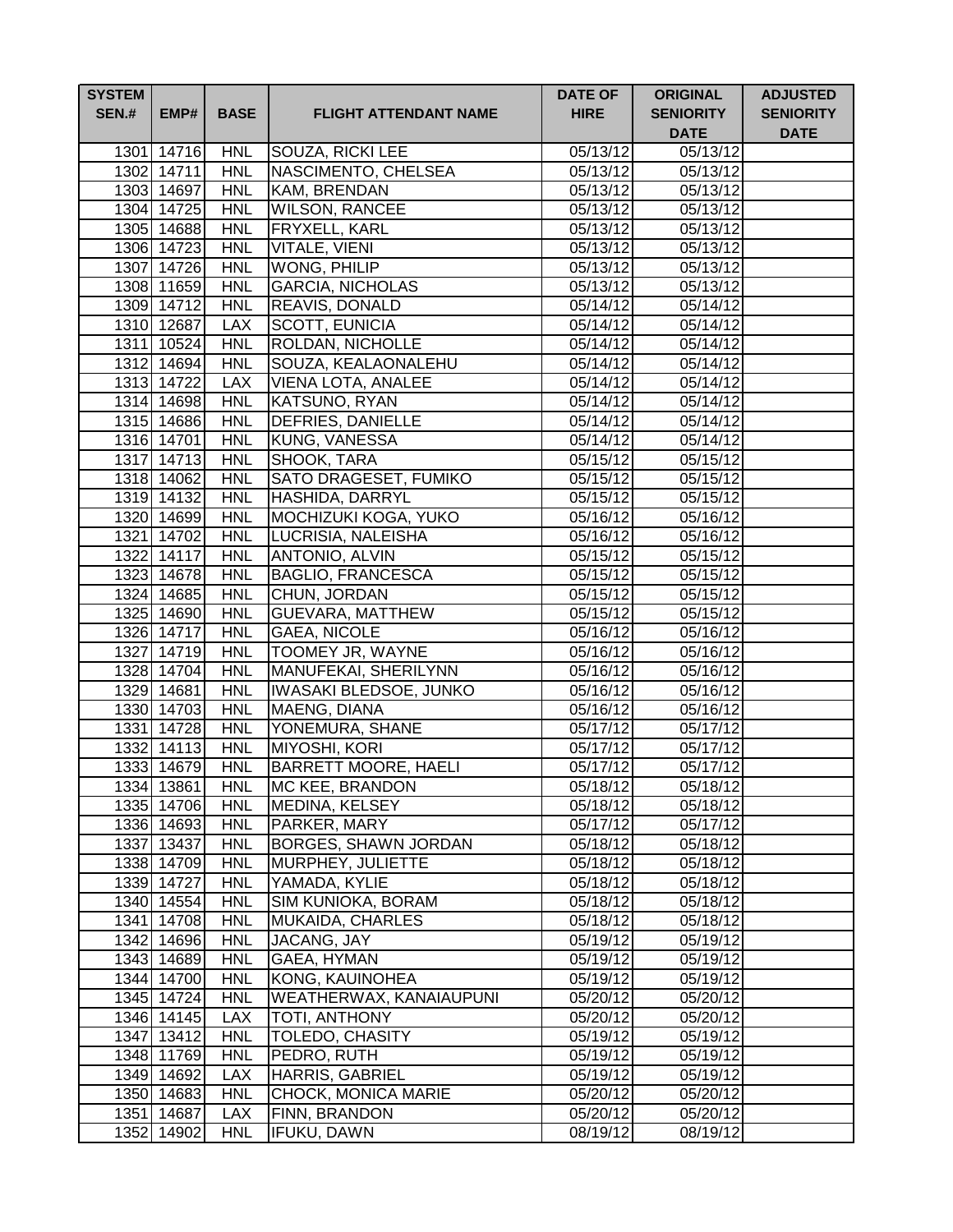| <b>SYSTEM</b> |                          |                          |                                  | <b>DATE OF</b>        | <b>ORIGINAL</b>                 | <b>ADJUSTED</b>                 |
|---------------|--------------------------|--------------------------|----------------------------------|-----------------------|---------------------------------|---------------------------------|
| <b>SEN.#</b>  | EMP#                     | <b>BASE</b>              | <b>FLIGHT ATTENDANT NAME</b>     | <b>HIRE</b>           | <b>SENIORITY</b><br><b>DATE</b> | <b>SENIORITY</b><br><b>DATE</b> |
|               | 1353 14903               | <b>HNL</b>               | <b>IMAMURA, PRESTON</b>          | 08/19/12              | 08/19/12                        |                                 |
|               | 1354 14928               | <b>HNL</b>               | LIN, INES                        | 08/19/12              | 08/19/12                        |                                 |
|               | 1355 14905               | <b>HNL</b>               | KALAMA, POMAIKAINOKE             | 08/19/12              | 08/19/12                        |                                 |
|               | 1356 14907               | <b>HNL</b>               | MAEKADO, MICHELLE                | 08/20/12              | 08/20/12                        |                                 |
|               | 1357 14915               | <b>HNL</b>               | <b>BROOKMAN, KRISTI</b>          | 08/20/12              | 08/20/12                        |                                 |
|               | 1358 14891               | <b>HNL</b>               | <b>GONZALES, ANGELA</b>          | $\overline{08}/20/12$ | 08/20/12                        |                                 |
|               | 1359 13766               | <b>HNL</b>               | LEE, IN HEE                      | 08/20/12              | 08/20/12                        |                                 |
|               | 1360 14900               | <b>HNL</b>               | HERNANDEZ, JENNIFER              | 08/20/12              | 08/20/12                        |                                 |
|               | 1361 14895               | <b>HNL</b>               | <b>DUNN, KESHA</b>               | 08/20/12              | 08/20/12                        |                                 |
|               | 1362 14919               | <b>LAX</b>               | <b>SUGAMOTO, KASEY</b>           | 08/20/12              | 08/20/12                        |                                 |
|               | 1363 14890               | <b>HNL</b>               | <b>CASTRO, CYNTHIA</b>           | 08/21/12              | 08/21/12                        |                                 |
| 1364          | 9802                     | <b>HNL</b>               | <b>NASH, MICHELE</b>             | 08/21/12              | 08/21/12                        |                                 |
|               | 1365 14925               | <b>LAX</b>               | <b>TSUE, DAYNA</b>               | 08/21/12              | 08/21/12                        |                                 |
|               | 1366 10663               | <b>HNL</b>               | <b>WONG, CHRISTINE</b>           | 08/21/12              | 08/21/12                        |                                 |
|               | 1367 14906               | <b>LAX</b>               | KOJIMA, SHIHO                    | 08/21/12              | 08/21/12                        |                                 |
|               | 1368 14904               | <b>HNL</b>               | KAMANAO, JAMIE                   | 08/21/12              | 08/21/12                        |                                 |
|               | 1369 14896               | <b>HNL</b>               | FABELLA, CODI                    | 08/21/12              | 08/21/12                        |                                 |
|               | 1370 14888               | <b>HNL</b>               | CABEBE, JENNA                    | 08/22/12              | 08/22/12                        |                                 |
|               | 1371 14923               | <b>HNL</b>               | <b>THOMPSON, CHRISTOPHER</b>     | 08/22/12              | 08/22/12                        |                                 |
|               | 1372 14899               | <b>HNL</b>               | <b>GUERRERO, SHANNON</b>         | 08/22/12              | 08/22/12                        |                                 |
|               | 1373 14912               | <b>HNL</b>               | NITE, AMMON                      | 08/22/12              | 08/22/12                        |                                 |
|               | 1374 14916               | <b>HNL</b>               | SHITAMOTO, MARCIE                | 08/22/12              | 08/22/12                        |                                 |
|               | 1375 14929               | <b>HNL</b>               | YOSHIOKA, JAMIE                  | 08/22/12              | 08/22/12                        |                                 |
|               | 1376 14914               | <b>HNL</b>               | PADUA, NORLAN                    | 08/23/12              | 08/23/12                        |                                 |
|               | 1377 14908               | <b>LAX</b>               | MANALOTO, KASSERINE              | 08/23/12              | $\sqrt{08}/23/12$               |                                 |
|               | 1378 14913               | <b>HNL</b>               | NUNES, LEILANI                   | 08/23/12              | 08/23/12                        |                                 |
|               | 1379 14909               | <b>HNL</b><br><b>HNL</b> | MAYEDA, JUANITA                  | 08/23/12              | 08/23/12                        |                                 |
|               | 1380 14887<br>1381 13633 | <b>HNL</b>               | ARCE JR, NORMAN                  | 08/23/12              | 08/23/12                        |                                 |
|               | 1382 14918               | <b>HNL</b>               | NAKAMAEJO, GARET<br>SONE, NICOLE | 08/23/12<br>08/24/12  | 08/23/12<br>08/24/12            |                                 |
|               | 1383 14897               | <b>HNL</b>               | FONG, JODI                       | 08/24/12              | 08/24/12                        |                                 |
|               | 1384 14910               | <b>HNL</b>               | MIZUTANI, JEMAL                  | 08/24/12              | 08/24/12                        |                                 |
|               | 1385 14889               | <b>HNL</b>               | CANDELARIO, ALDO                 | 08/25/12              | 08/25/12                        |                                 |
|               | 1386 14920               | <b>HNL</b>               | SUZUKI, RYOKO                    | 08/25/12              | 08/25/12                        |                                 |
|               | 1387 15039               | <b>HNL</b>               | LAM, MICHELLE                    | 09/28/12              | 09/28/12                        |                                 |
|               | 1388 15051               | <b>HNL</b>               | PIERCY, AKIKO                    | 09/28/12              | 09/28/12                        |                                 |
|               | 1389 13965               | <b>HNL</b>               | OKURA, LINDA                     | 09/29/12              | 09/29/12                        |                                 |
|               | 1390 15056               | <b>HNL</b>               | <b>TAKEUCHI, JARED</b>           | 09/29/12              | 09/29/12                        |                                 |
|               | 1391 15042               | <b>HNL</b>               | <b>MAKITA SIMON, CAMILLE</b>     | 09/29/12              | 09/29/12                        |                                 |
|               | 1392 15041               | <b>HNL</b>               | LIU, ORNCHUMA                    | 09/29/12              | 09/29/12                        |                                 |
|               | 1393 14504               | <b>HNL</b>               | OFUJI SONG, AYA                  | 09/29/12              | 09/29/12                        |                                 |
|               | 1394 15045               | <b>HNL</b>               | NAITO JETER, AKIKO               | 09/29/12              | 09/29/12                        |                                 |
|               | 1395 15053               | <b>HNL</b>               | ROOS, SUWATCHAREE                | 09/30/12              | 09/30/12                        |                                 |
|               | 1396 15037               | <b>HNL</b>               | KANAYAMA, CHIZUKA                | 09/30/12              | 09/30/12                        |                                 |
|               | 1397 15034               | <b>HNL</b>               | TANAKA HO, MINAKO                | 09/30/12              | 09/30/12                        |                                 |
|               | 1398 15057               | <b>HNL</b>               | TENG, ALEX                       | 09/30/12              | 09/30/12                        |                                 |
|               | 1399 15035               | <b>HNL</b>               | LI, YUANYUAN                     | 09/30/12              | 09/30/12                        |                                 |
|               | 1400 15032               | <b>HNL</b>               | CASEY, HELAM                     | 10/01/12              | 10/01/12                        |                                 |
|               | 1401 15049               | <b>HNL</b>               | OZAWA BARRO, YOSHIKO             | 10/01/12              | 10/01/12                        |                                 |
|               | 1402 14215               | <b>HNL</b>               | MITSUI, KEIKO                    | 10/01/12              | 10/01/12                        |                                 |
|               | 1403 15052               | <b>HNL</b>               | RIDING, TENA MARIE               | 10/01/12              | 10/01/12                        |                                 |
|               | 1404 15038               | <b>HNL</b>               | KOZLOWSKI, MIKA                  | 10/02/12              | 10/02/12                        |                                 |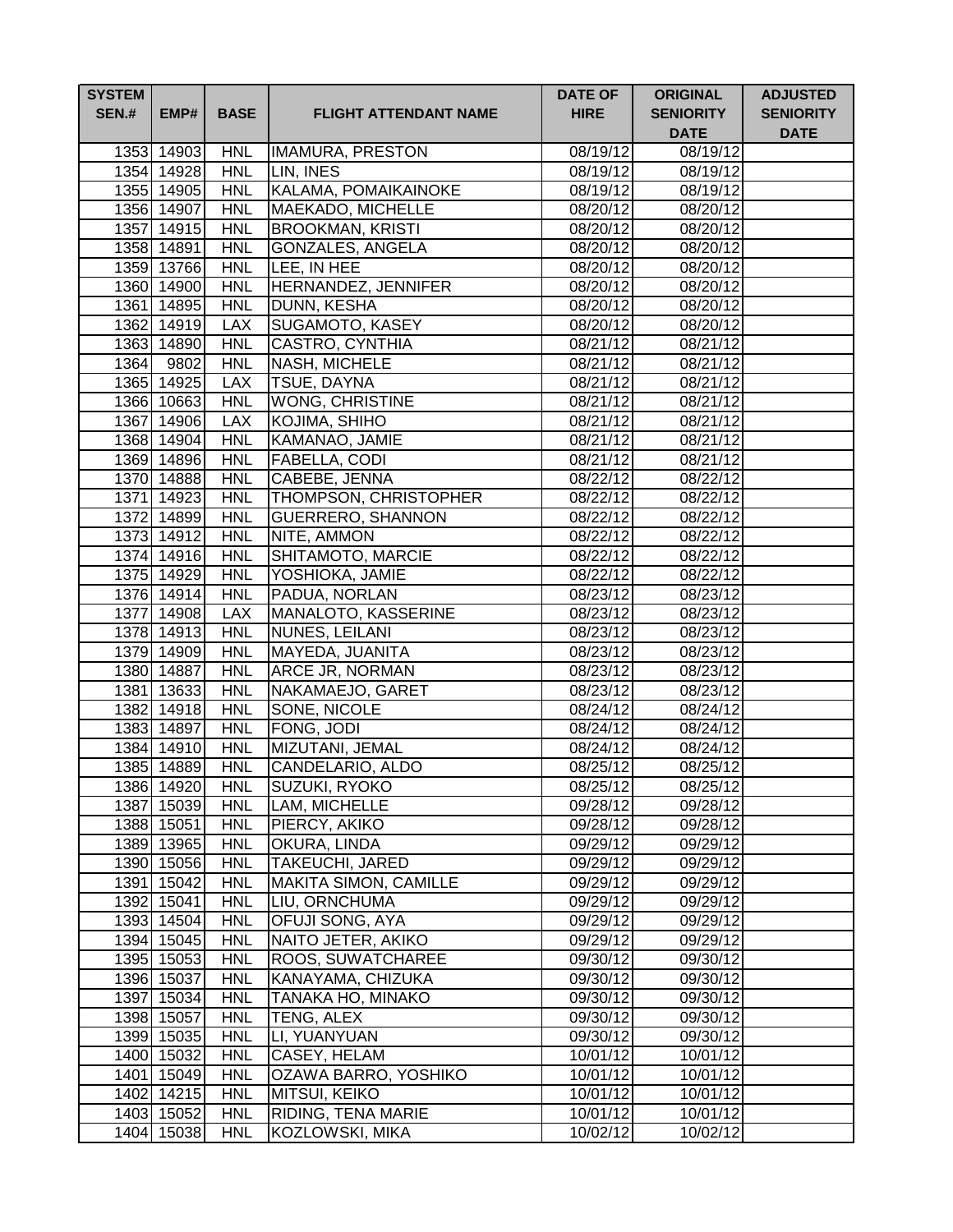| <b>SYSTEM</b><br><b>SEN.#</b> | EMP#                     | <b>BASE</b>              | <b>FLIGHT ATTENDANT NAME</b>    | <b>DATE OF</b><br><b>HIRE</b> | <b>ORIGINAL</b><br><b>SENIORITY</b><br><b>DATE</b> | <b>ADJUSTED</b><br><b>SENIORITY</b><br><b>DATE</b> |
|-------------------------------|--------------------------|--------------------------|---------------------------------|-------------------------------|----------------------------------------------------|----------------------------------------------------|
|                               | 1405 15318               | <b>HNL</b>               | MATSUMOTO, YEN JUN CHEE         | 02/17/13                      | 02/17/13                                           |                                                    |
|                               | 1406 15361               | <b>HNL</b>               | SALVANI, MEHANANANI             | 02/17/13                      | 02/17/13                                           |                                                    |
|                               | 1407 15369               | <b>HNL</b>               | <b>VENZON, SHANNA ROSE</b>      | $\overline{02/17/13}$         | $02/17/\overline{13}$                              |                                                    |
|                               | 1408 15309               | <b>HNL</b>               | AKIYAMA, KARA                   | 02/17/13                      | 02/17/13                                           |                                                    |
|                               | 1409 15359               | <b>HNL</b>               | PENG, ANNA                      | 02/18/13                      | 02/18/13                                           |                                                    |
|                               | 1410 15340               | <b>HNL</b>               | <b>KUNZ, STEPHENIE</b>          | 02/18/13                      | 02/18/13                                           |                                                    |
|                               | 1411 15345               | <b>HNL</b>               | LIU, SZU CHIA                   | 02/18/13                      | 02/18/13                                           |                                                    |
|                               | 1412 14439               | <b>HNL</b>               | GARDNER, LEVON                  | 02/19/13                      | 02/19/13                                           |                                                    |
|                               | 1413 15357               | <b>HNL</b>               | PAI, DANNY                      | 02/19/13                      | 02/19/13                                           |                                                    |
|                               | 1414 15372               | <b>HNL</b>               | YEONG VAN DYCK, CECILIA         | 02/19/13                      | 02/19/13                                           |                                                    |
|                               | 1415 15348               | <b>HNL</b>               | MA, LIYUAN                      | 02/19/13                      | 02/19/13                                           |                                                    |
|                               | 1416 15362               | <b>HNL</b>               | SANTIAGO, SHELDON               | 02/19/13                      | 02/19/13                                           |                                                    |
|                               | 1417 15360               | <b>HNL</b>               | ROBSON, KANOEUILANI             | 02/19/13                      | 02/19/13                                           |                                                    |
|                               | 1418 14490               | <b>HNL</b>               | THOMPSON, NICOLE                | 02/19/13                      | 02/19/13                                           |                                                    |
|                               | 1419 15352               | <b>HNL</b>               | MOTU, PENI                      | 02/19/13                      | 02/19/13                                           |                                                    |
|                               | 1420 15314               | <b>HNL</b>               | CABAL, NANAKO                   | 02/20/13                      | 02/20/13                                           |                                                    |
|                               | 1421 15350               | <b>HNL</b>               | MATSUMOTO, KIMBERLY             | 02/20/13                      | 02/20/13                                           |                                                    |
|                               | 1422 15316               | <b>HNL</b>               | CASTILLO, JANAE                 | 02/20/13                      | 02/20/13                                           |                                                    |
|                               | 1423 15354               | <b>HNL</b>               | NISHIHIRA, KORI                 | 02/20/13                      | 02/20/13                                           |                                                    |
|                               | 1424 14339               | <b>HNL</b>               | <b>KING, ANTHONY</b>            | 02/20/13                      | 02/20/13                                           |                                                    |
|                               | 1425 15335               | <b>HNL</b>               | KAUHANE, TAMILYN                | 02/20/13                      | 02/20/13                                           |                                                    |
|                               | 1426 15329               | <b>HNL</b>               | <b>HOWSER, CAMERON</b>          | 02/20/13                      | $\overline{02}/20/13$                              |                                                    |
|                               | 1427 15368               | <b>HNL</b>               | VELASCO, JARREAU                | 02/20/13                      | 02/20/13                                           |                                                    |
|                               | 1428 15371<br>1429 14357 | <b>HNL</b><br><b>HNL</b> | YABES, TISHANNA<br>JETTE, KELLY | 02/21/13<br>02/21/13          | $\overline{02/21/13}$<br>02/21/13                  |                                                    |
|                               | 1430 14553               | <b>HNL</b>               | SANO, CHI HYE                   | 02/21/13                      | $\sqrt{02}/21/13$                                  |                                                    |
|                               | 1431 14342               | <b>HNL</b>               | SMITH, JANICE                   | 02/21/13                      | 02/21/13                                           |                                                    |
|                               | 1432 15351               | <b>HNL</b>               | MC CARTNEY, GRANTLYN            | 02/21/13                      | 02/21/13                                           |                                                    |
|                               | 1433 15346               | <b>HNL</b>               | LOUI, CHELSEA                   | 02/21/13                      | 02/21/13                                           |                                                    |
|                               | 1434 15312               | <b>HNL</b>               | <b>BAILEY, MIKA</b>             | 02/21/13                      | 02/21/13                                           |                                                    |
|                               | 1435 15310               | <b>HNL</b>               | ALEXANDER, GEOFFREY             | 02/21/13                      | 02/21/13                                           |                                                    |
|                               | 1436 15363               | <b>HNL</b>               | SHANNON, ANN                    | 02/22/13                      | 02/22/13                                           |                                                    |
|                               | 1437 15366               | <b>HNL</b>               | UHL, BRITTANY                   | 02/22/13                      | 02/22/13                                           |                                                    |
|                               | 1438 15358               | <b>HNL</b>               | PARISH, KALAE                   | 02/22/13                      | 02/22/13                                           |                                                    |
|                               | 1439 15339               | <b>HNL</b>               | KONG, WENDY                     | 02/22/13                      | 02/22/13                                           |                                                    |
|                               | 1440 11501               | <b>HNL</b>               | <b>MC GRATH, DANIEL</b>         | 02/22/13                      | 02/22/13                                           |                                                    |
|                               | 1441 15323               | <b>HNL</b>               | FOLEY, JOYCE                    | 02/22/13                      | 02/22/13                                           |                                                    |
|                               | 1442 15330               | <b>HNL</b>               | HSIA, MICHAEL                   | 02/22/13                      | 02/22/13                                           |                                                    |
|                               | 1443 15336               | <b>HNL</b>               | KIM, NICOLE                     | 02/22/13                      | 02/22/13                                           |                                                    |
|                               | 1444 15325               | <b>HNL</b>               | GOROSPE, DON                    | 02/23/13                      | 02/23/13                                           |                                                    |
|                               | 1445 15341               | <b>HNL</b>               | LABOY, SCOTT                    | 02/23/13                      | 02/23/13                                           |                                                    |
|                               | 1446 15331               | <b>HNL</b>               | HAYAMA, YUKA                    | 02/23/13                      | 02/23/13                                           |                                                    |
|                               | 1447 15308               | <b>HNL</b>               | <b>ACKLEY, ALISON</b>           | 02/23/13                      | 02/23/13                                           |                                                    |
|                               | 1448 15356               | <b>HNL</b>               | OLIVE, CHRISTINA                | 02/23/13                      | 02/23/13                                           |                                                    |
|                               | 1449 15327               | <b>HNL</b>               | HAYES, TALIYA                   | 02/23/13                      | 02/23/13                                           |                                                    |
|                               | 1450 15326               | <b>HNL</b>               | HAIA, WILLIAM                   | 02/24/13                      | 02/24/13                                           |                                                    |
|                               | 1451 15328               | <b>HNL</b>               | HEE, AARON                      | 02/24/13                      | 02/24/13                                           |                                                    |
|                               | 1452 15355               | <b>HNL</b>               | OGASAWARA, CHIYO                | 02/24/13                      | 02/24/13                                           |                                                    |
|                               | 1453 15320               | <b>HNL</b>               | CHUN, DESEREE                   | 02/24/13                      | 02/24/13                                           |                                                    |
|                               | 1454 15321               | <b>HNL</b>               | COLOZZI, MICHAEL                | 02/24/13                      | 02/24/13                                           |                                                    |
|                               | 1455 15317               | <b>HNL</b>               | CHANG, CHIEN HUA                | 02/24/13                      | 02/24/13                                           |                                                    |
|                               | 1456 15311               | <b>HNL</b>               | AYALA, JOY                      | 02/24/13                      | 02/24/13                                           |                                                    |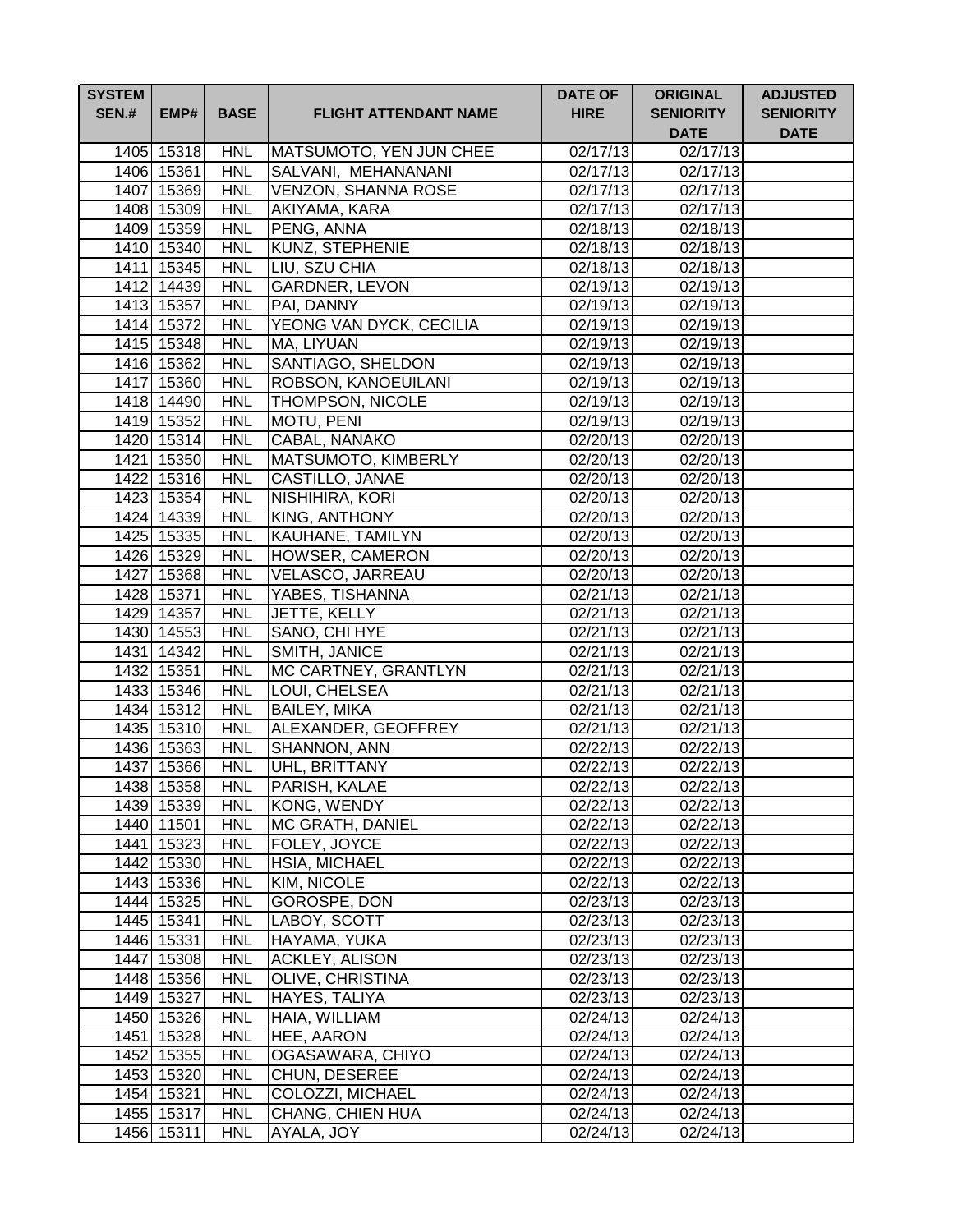| <b>SYSTEM</b><br><b>SEN.#</b> | EMP#       | <b>BASE</b> | <b>FLIGHT ATTENDANT NAME</b> | <b>DATE OF</b><br><b>HIRE</b> | <b>ORIGINAL</b><br><b>SENIORITY</b><br><b>DATE</b> | <b>ADJUSTED</b><br><b>SENIORITY</b><br><b>DATE</b> |
|-------------------------------|------------|-------------|------------------------------|-------------------------------|----------------------------------------------------|----------------------------------------------------|
|                               | 1457 15367 | <b>HNL</b>  | <b>UYEHARA, SANDEE</b>       | 02/24/13                      | 02/24/13                                           |                                                    |
|                               | 1458 15333 | <b>HNL</b>  | <b>KANNO, WALLANCE MEN</b>   | 02/25/13                      | 02/25/13                                           |                                                    |
|                               | 1459 15343 | <b>HNL</b>  | KANESHIRO, JESSICA           | 02/25/13                      | 02/25/13                                           |                                                    |
|                               | 1460 15322 | <b>HNL</b>  | ELDREDGE, MARIE MONIQU       | 02/25/13                      | 02/25/13                                           |                                                    |
|                               | 1461 15324 | <b>HNL</b>  | <b>GARCIA, KANOELANI</b>     | 02/25/13                      | 02/25/13                                           |                                                    |
|                               | 1462 15457 | <b>HNL</b>  | KAJIWARA JR, KENNETH         | 03/31/13                      | $\overline{03/3}1/13$                              |                                                    |
|                               | 1463 15471 | <b>HNL</b>  | <b>MORIKAMI, IOLANI</b>      | 03/31/13                      | 03/31/13                                           |                                                    |
|                               | 1464 14614 | <b>HNL</b>  | <b>RALSTON, TAYLOR</b>       | 03/31/13                      | 03/31/13                                           |                                                    |
|                               | 1465 15473 | <b>HNL</b>  | NIKAIDO, TITANIA             | 03/31/13                      | 03/31/13                                           |                                                    |
|                               | 1466 15481 | <b>HNL</b>  | KAUI, BRIANNA                | 04/01/13                      | 04/01/13                                           |                                                    |
|                               | 1467 15451 | <b>HNL</b>  | DOWSON III, JOSEPH           | 04/01/13                      | 04/01/13                                           |                                                    |
|                               | 1468 15456 | <b>HNL</b>  | MILE, KANDELLE               | 04/01/13                      | 04/01/13                                           |                                                    |
|                               | 1469 14590 | <b>HNL</b>  | KAHALEPAUOLE, LILINOE        | 04/01/13                      | 04/01/13                                           |                                                    |
|                               | 1470 15452 | <b>HNL</b>  | <b>FRANKS, SHAYNA</b>        | 04/01/13                      | 04/01/13                                           |                                                    |
|                               | 1471 15466 | <b>HNL</b>  | LIN, CHIEN YANG              | 04/01/13                      | 04/01/13                                           |                                                    |
|                               | 1472 15492 | <b>HNL</b>  | <b>TENGAN, BRANDON</b>       | 04/01/13                      | 04/01/13                                           |                                                    |
|                               | 1473 15458 | <b>HNL</b>  | KALAMA, LEIMOMI              | 04/01/13                      | $\sqrt{04/01/13}$                                  |                                                    |
|                               | 1474 14666 | <b>HNL</b>  | <b>KENOI OKAJIMA, SARAH</b>  | 04/02/13                      | 04/02/13                                           |                                                    |
|                               | 1475 15479 | <b>HNL</b>  | PERRY, GENEVA                | 04/02/13                      | 04/02/13                                           |                                                    |
|                               | 1476 15437 | <b>HNL</b>  | <b>ASSILY, CHRISTOPHER</b>   | 04/02/13                      | 04/02/13                                           |                                                    |
|                               | 1477 15453 | <b>HNL</b>  | FUJINAKA, TRACY              | 04/02/13                      | 04/02/13                                           |                                                    |
|                               | 1478 15439 | <b>LAX</b>  | <b>BERG, PATIKA</b>          | 04/02/13                      | 04/02/13                                           |                                                    |
|                               | 1479 15477 | <b>HNL</b>  | OTENBRIET, CAREN             | 04/02/13                      | 04/02/13                                           |                                                    |
|                               | 1480 15498 | <b>HNL</b>  | <b>WILLIAMS, KEONI</b>       | 04/02/13                      | $\sqrt{04}/02/13$                                  |                                                    |
|                               | 1481 15474 | <b>HNL</b>  | NOPUENTE, ETHAN              | 04/03/13                      | $\overline{0}4/03/13$                              |                                                    |
|                               | 1482 15449 | <b>HNL</b>  | HAIA, DEVON                  | 04/03/13                      | 04/03/13                                           |                                                    |
|                               | 1483 15478 | <b>HNL</b>  | PAALUHI, ANDREW              | 04/03/13                      | 04/03/13                                           |                                                    |
|                               | 1484 15497 | <b>HNL</b>  | PUKAHI, NAOMI                | 04/03/13                      | 04/03/13                                           |                                                    |
|                               | 1485 13179 | <b>HNL</b>  | GOSHIMA, RYAN                | 04/03/13                      | 04/03/13                                           |                                                    |
|                               | 1486 15444 | <b>HNL</b>  | CANIONERO, ANGELA            | 04/03/13                      | 04/03/13                                           |                                                    |
|                               | 1487 15482 | <b>HNL</b>  | RANDAZZO, DOMINIQUE          | 04/03/13                      | 04/03/13                                           |                                                    |
|                               | 1488 15499 | <b>HNL</b>  | YAM, LACEY                   | 04/04/13                      | 04/04/13                                           |                                                    |
|                               | 1489 15496 | <b>HNL</b>  | VIDAD, MISHA                 | 04/04/13                      | 04/04/13                                           |                                                    |
|                               | 1490 15435 | <b>HNL</b>  | <b>AOKI, DALE</b>            | 04/04/13                      | 04/04/13                                           |                                                    |
|                               | 1491 15441 | <b>HNL</b>  | CABABAG, VALERIE             | 04/04/13                      | 04/04/13                                           |                                                    |
|                               | 1492 15495 | <b>HNL</b>  | <b>TULLY, BRIDGET</b>        | 04/04/13                      | 04/04/13                                           |                                                    |
|                               | 1493 15461 | <b>HNL</b>  | KAUKA JR, DEWEY              | 04/04/13                      | 04/04/13                                           |                                                    |
|                               | 1494 15487 | <b>LAX</b>  | MAWAE, DANIEL                | 04/04/13                      | 04/04/13                                           |                                                    |
|                               | 1495 15465 | <b>HNL</b>  | LEE, KEVIN                   | 04/05/13                      | 04/05/13                                           |                                                    |
| 1496                          | 7182       | <b>HNL</b>  | <b>GARRETT, KILILEO</b>      | 04/05/13                      | 04/05/13                                           |                                                    |
|                               | 1497 15455 | <b>HNL</b>  | HIROKAWA, JEREMY             | 04/05/13                      | 04/05/13                                           |                                                    |
|                               | 1498 15448 | <b>LAX</b>  | DAJANO, ALVIN                | 04/05/13                      | 04/05/13                                           |                                                    |
|                               | 1499 15463 | <b>HNL</b>  | KELIIHOOMALU, SARAH          | 04/05/13                      | $\overline{0}4/05/13$                              |                                                    |
|                               | 1500 15500 | <b>HNL</b>  | YAMAGUCHI, CHASON            | 04/05/13                      | 04/05/13                                           |                                                    |
|                               | 1501 13390 | <b>HNL</b>  | RUBALCAVA, THOMAS            | 04/05/13                      | 04/05/13                                           |                                                    |
|                               | 1502 15447 | <b>HNL</b>  | CORNEAU, ROBYNN              | 04/05/13                      | 04/05/13                                           |                                                    |
|                               | 1503 15469 | <b>HNL</b>  | MC GILL, JONATHAN            | 04/06/13                      | 04/06/13                                           |                                                    |
|                               | 1504 15488 | <b>HNL</b>  | PACARRO, LOUISE              | 04/06/13                      | 04/06/13                                           |                                                    |
|                               | 1505 15446 | <b>LAX</b>  | CHING, JONATHAN              | 04/06/13                      | 04/06/13                                           |                                                    |
|                               | 1506 10879 | <b>HNL</b>  | DIMOND, CRISTOPHER           | 04/06/13                      | 04/06/13                                           |                                                    |
|                               | 1507 15454 | <b>HNL</b>  | <b>GOLD, CORINNE</b>         | 04/06/13                      | 04/06/13                                           |                                                    |
|                               | 1508 15491 | <b>HNL</b>  | TEEGARDEN, CHERYL            | 04/06/13                      | 04/06/13                                           |                                                    |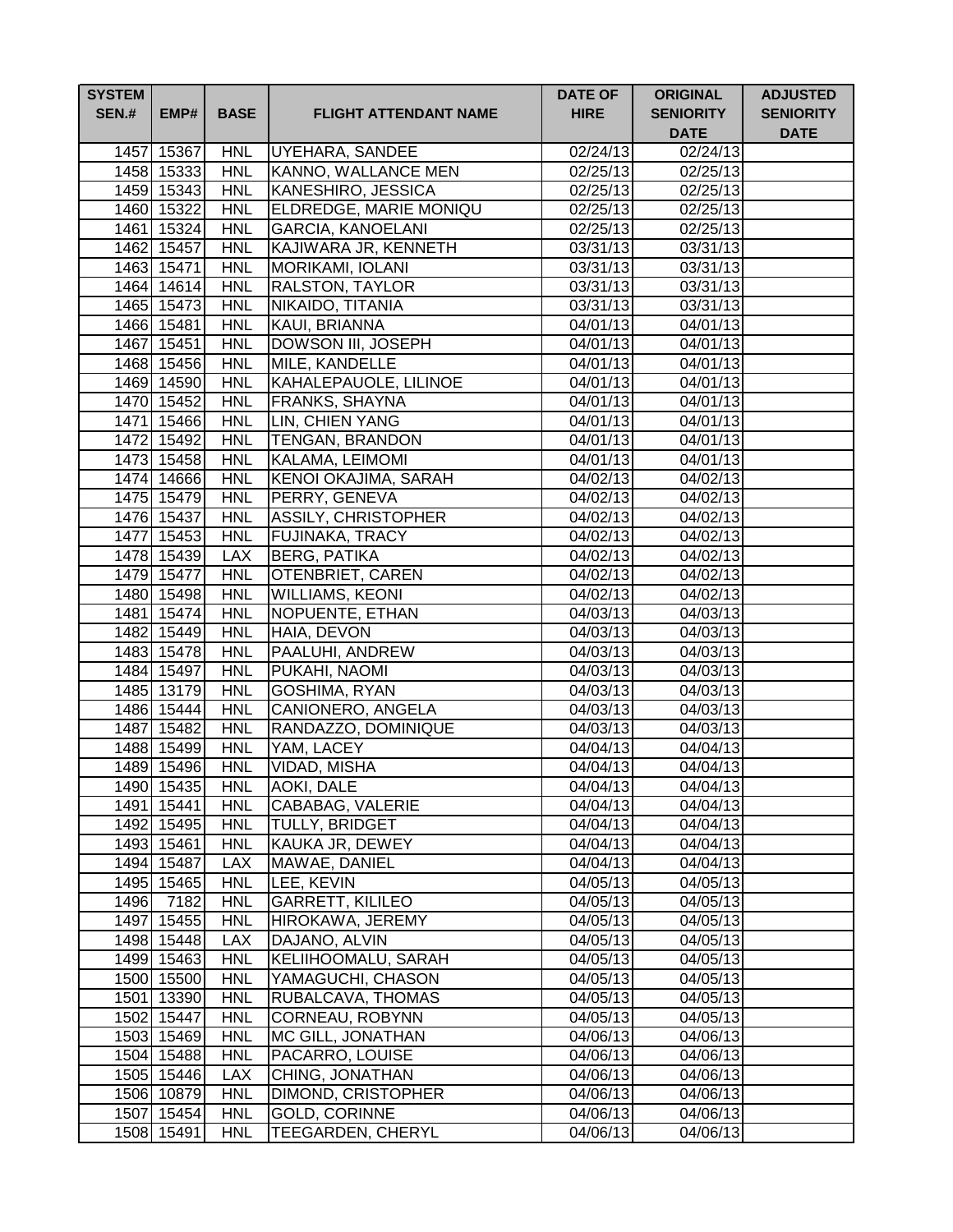| <b>SYSTEM</b><br><b>SEN.#</b> | EMP#                     | <b>BASE</b>              | <b>FLIGHT ATTENDANT NAME</b>     | <b>DATE OF</b><br><b>HIRE</b> | <b>ORIGINAL</b><br><b>SENIORITY</b><br><b>DATE</b> | <b>ADJUSTED</b><br><b>SENIORITY</b><br><b>DATE</b> |
|-------------------------------|--------------------------|--------------------------|----------------------------------|-------------------------------|----------------------------------------------------|----------------------------------------------------|
|                               | 1509 15468               | <b>HNL</b>               | MAIKUI, MARISSA                  | 04/06/13                      | 04/06/13                                           |                                                    |
|                               | 1510 15489               | <b>HNL</b>               | MILLER, AMETHYST                 | 04/07/13                      | 04/07/13                                           |                                                    |
|                               | 1511 13019               | <b>HNL</b>               | IP, HOWARD                       | 04/07/13                      | 04/07/13                                           |                                                    |
|                               | 1512 15450               | <b>HNL</b>               | <b>DIMOND, STEPHAN</b>           | 04/07/13                      | 04/07/13                                           |                                                    |
|                               | 1513 10742               | <b>HNL</b>               | KANE, MARCLYNN                   | 04/07/13                      | 04/07/13                                           |                                                    |
|                               | 1514 15483               | <b>HNL</b>               | RAWLINS, EVAN                    | 04/07/13                      | $\sqrt{04}/07/13$                                  |                                                    |
|                               | 1515 15501               | <b>HNL</b>               | YIM, JONATHAN                    | 04/07/13                      | $\sqrt{04}/07/13$                                  |                                                    |
|                               | 1516 15436               | <b>HNL</b>               | ARITA, TRAVIS                    | 04/07/13                      | 04/07/13                                           |                                                    |
|                               | 1517 15494               | <b>LAX</b>               | TJORVATJOGLOU, HOOLAIKAHILU      | 04/08/13                      | 04/08/13                                           |                                                    |
|                               | 1518 15438               | <b>HNL</b>               | BELTRAME TEVAGA, LEHUALANI       | 04/08/13                      | 04/08/13                                           |                                                    |
|                               | 1519 15210               | <b>HNL</b>               | LEONG, RACHELLE                  | 04/08/13                      | 04/08/13                                           |                                                    |
|                               | 1520 15459               | <b>HNL</b>               | KEOPUHIWA, ANELA                 | 04/08/13                      | 04/08/13                                           |                                                    |
|                               | 1521 15464               | <b>HNL</b>               | KIM, YURI                        | 04/08/13                      | 04/08/13                                           |                                                    |
|                               | 1522 15475               | <b>HNL</b>               | NOSAKA, ROCLYNN                  | 04/08/13                      | 04/08/13                                           |                                                    |
|                               | 1523 15490               | <b>HNL</b>               | <b>TARAYAO, JANELLE</b>          | 04/08/13                      | 04/08/13                                           |                                                    |
|                               | 1524 15467               | <b>HNL</b>               | MAHOE, DAVID                     | 04/08/13                      | 04/08/13                                           |                                                    |
|                               | 1525 15472               | <b>HNL</b>               | NAKASONE, TANNER                 | 04/08/13                      | 04/08/13                                           |                                                    |
|                               | 1526 14210               | <b>HNL</b>               | <b>KAHAWAII, LOVISA</b>          | 04/09/13                      | 04/09/13                                           |                                                    |
|                               | 1527 15522               | <b>HNL</b>               | <b>AVEI, FOLAFOLAGA</b>          | 05/12/13                      | 05/12/13                                           |                                                    |
|                               | 1528 13012               | <b>HNL</b>               | <b>KILBORN, TYLER</b>            | 05/12/13                      | 05/12/13                                           |                                                    |
|                               | 1529 15558               | <b>HNL</b>               | SUMMERS, JAYDEN                  | 05/13/13                      | 05/13/13                                           |                                                    |
|                               | 1530 15565               | <b>HNL</b>               | CANON, RYAN                      | 05/13/13                      | $\overline{05/1}3/13$                              |                                                    |
|                               | 1531 15548               | <b>HNL</b>               | <b>MCLEOD, NICOLE</b>            | 05/13/13                      | 05/13/13                                           |                                                    |
|                               | 1532 15581               | <b>HNL</b>               | YOUNG, MATTHEW                   | 05/13/13                      | 05/13/13                                           |                                                    |
|                               | 1533 15580<br>1534 15579 | <b>HNL</b><br><b>HNL</b> | YONAOSHI, BRYCE<br>YAMANE, ROBIN | 05/13/13<br>05/13/13          | 05/13/13<br>05/13/13                               |                                                    |
|                               | 1535 13860               | <b>HNL</b>               | ALOISIO, SALVACIO                | 05/13/13                      | 05/13/13                                           |                                                    |
|                               | 1536 15552               | <b>HNL</b>               | OWEN, MARISSA                    | 05/13/13                      | 05/13/13                                           |                                                    |
|                               | 1537 15569               | <b>HNL</b>               | CRIADO, BRENDA                   | 05/14/13                      | 05/14/13                                           |                                                    |
|                               | 1538 15524               | <b>HNL</b>               | <b>BURNETT, CHERYL</b>           | 05/14/13                      | 05/14/13                                           |                                                    |
|                               | 1539 15566               | <b>HNL</b>               | CHEN, ANNIE                      | 05/14/13                      | 05/14/13                                           |                                                    |
|                               | 1540 15577               | <b>LAX</b>               | TAKEGUMA, BROOKE                 | 05/14/13                      | 05/14/13                                           |                                                    |
|                               | 1541 15536               | <b>HNL</b>               | JAYNE, CATHERINE                 | 05/14/13                      | 05/14/13                                           |                                                    |
|                               | 1542 15545               | <b>HNL</b>               | LOO, KURTIS                      | 05/14/13                      | 05/14/13                                           |                                                    |
|                               | 1543 15564               | <b>HNL</b>               | <b>CAIN, SARAH</b>               | 05/14/13                      | 05/14/13                                           |                                                    |
|                               | 1544 15546               | <b>HNL</b>               | MA ALBERTSON, REYHAN             | 05/14/13                      | 05/14/13                                           |                                                    |
|                               | 1545 15539               | <b>HNL</b>               | KALEOPAA, MALIA                  | 05/15/13                      | 05/15/13                                           |                                                    |
|                               | 1546 15538               | <b>HNL</b>               | KALEHUAWEHE GOMES, KAPENA        | 05/15/13                      | 05/15/13                                           |                                                    |
|                               | 1547 15515               | <b>HNL</b>               | KAPOI, THEONA                    | 05/15/13                      | 05/15/13                                           |                                                    |
|                               | 1548 15574               | <b>HNL</b>               | ROONEY, BRYAN                    | 05/15/13                      | $\overline{0}5/15/13$                              |                                                    |
|                               | 1549 15529               | <b>HNL</b>               | FLOYD, ALLICYN                   | 05/15/13                      | 05/15/13                                           |                                                    |
|                               | 1550 15531               | <b>LAX</b>               | HAWELU, SHEELANA                 | 05/15/13                      | 05/15/13                                           |                                                    |
|                               | 1551 15540               | <b>HNL</b>               | KAWAI, SUZANNE                   | 05/15/13                      | 05/15/13                                           |                                                    |
|                               | 1552 15572               | <b>HNL</b>               | NORDSTROM, JESSICA               | 05/15/13                      | 05/15/13                                           |                                                    |
|                               | 1553 15544               | <b>HNL</b>               | LEE, JOANNA                      | 05/16/13                      | 05/16/13                                           |                                                    |
|                               | 1554 15560               | <b>HNL</b>               | TANSIONGCO, JOSE                 | 05/16/13                      | 05/16/13                                           |                                                    |
|                               | 1555 15528               | <b>HNL</b>               | DICKSON, STANLEY                 | 05/16/13                      | 05/16/13                                           |                                                    |
|                               | 1556 15534               | <b>LAX</b>               | HUGHES, JADE                     | 05/16/13                      | 05/16/13                                           |                                                    |
|                               | 1557 15094               | <b>HNL</b>               | KOBASHIGAWA, BLAINE              | 05/16/13                      | 05/16/13                                           |                                                    |
|                               | 1558 15561               | <b>HNL</b>               | <b>KERR, MALIA</b>               | 05/16/13                      | 05/16/13                                           |                                                    |
|                               | 1559 15533               | <b>LAX</b>               | HUANG, RUBY                      | 05/16/13                      | 05/16/13                                           |                                                    |
|                               | 1560 13183               | <b>HNL</b>               | OILI, BRONSON                    | 05/17/13                      | 05/17/13                                           |                                                    |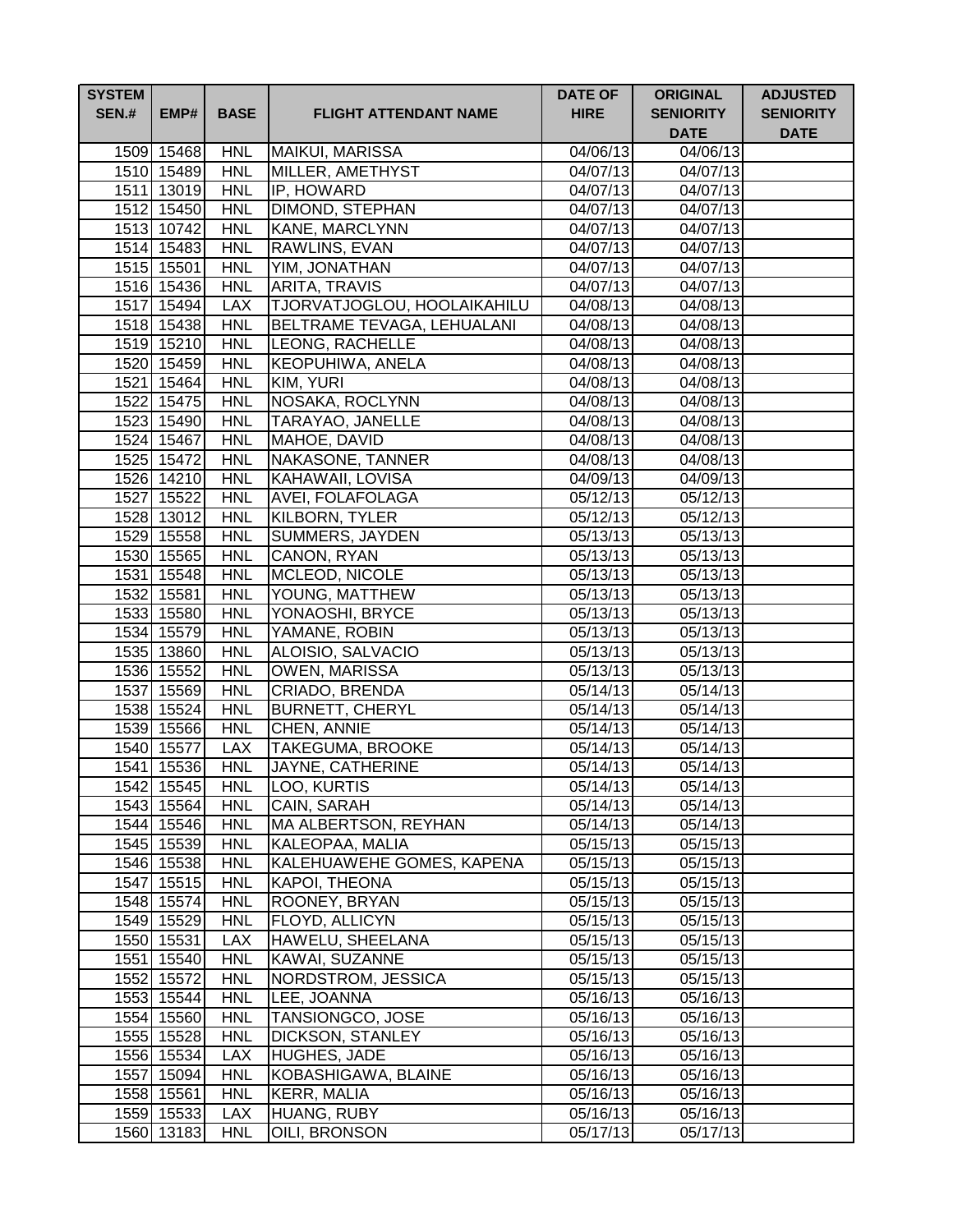| <b>SYSTEM</b><br><b>SEN.#</b> | EMP#                     | <b>BASE</b>              | <b>FLIGHT ATTENDANT NAME</b>      | <b>DATE OF</b><br><b>HIRE</b> | <b>ORIGINAL</b><br><b>SENIORITY</b><br><b>DATE</b> | <b>ADJUSTED</b><br><b>SENIORITY</b><br><b>DATE</b> |
|-------------------------------|--------------------------|--------------------------|-----------------------------------|-------------------------------|----------------------------------------------------|----------------------------------------------------|
| 1561                          | 15567                    | <b>HNL</b>               | <b>CHEN, CHAUNCEY</b>             | 05/17/13                      | 05/17/13                                           |                                                    |
| 1562                          | 3975                     | <b>HNL</b>               | CHANG, PAUL                       | 05/17/13                      | 05/17/13                                           |                                                    |
|                               | 1563 15521               | <b>HNL</b>               | <b>ARZADON, RUMAR</b>             | 05/17/13                      | 05/17/13                                           |                                                    |
|                               | 1564 15526               | <b>HNL</b>               | CHEN, GRACE                       | 05/17/13                      | 05/17/13                                           |                                                    |
|                               | 1565 15541               | <b>HNL</b>               | AQUINO, KAILEE                    | 05/17/13                      | $\overline{05}/17/13$                              |                                                    |
|                               | 1566 15537               | <b>HNL</b>               | JOVERO, JARED                     | 05/17/13                      | $\overline{05/17/13}$                              |                                                    |
|                               | 1567 15553               | <b>LAX</b>               | PEREZ, GABRIELA                   | 05/18/13                      | 05/18/13                                           |                                                    |
|                               | 1568 15555               | <b>HNL</b>               | <b>RISTA, BRITTANY</b>            | 05/18/13                      | 05/18/13                                           |                                                    |
|                               | 1569 15520               | <b>HNL</b>               | <b>ABEYTIA, GABRIEL</b>           | 05/18/13                      | 05/18/13                                           |                                                    |
|                               | 1570 15559               | <b>HNL</b>               | <b>TAKEUCHI, NICHOLE</b>          | 05/18/13                      | 05/18/13                                           |                                                    |
|                               | 1571 15543               | <b>HNL</b>               | <b>KONDO LEONG, SUSAN</b>         | 05/18/13                      | 05/18/13                                           |                                                    |
| 1572                          | 15557                    | <b>HNL</b>               | SAKAGUCHI, PI CHU                 | 05/18/13                      | 05/18/13                                           |                                                    |
|                               | 1573 15516               | <b>HNL</b>               | OJIRI, JEREMY                     | 05/18/13                      | 05/18/13                                           |                                                    |
|                               | 1574 15530               | <b>HNL</b>               | HANOHANO, BARBARA                 | 05/19/13                      | 05/19/13                                           |                                                    |
|                               | 1575 15549               | <b>HNL</b>               | <b>MEISNER, RACHAEL</b>           | 05/19/13                      | 05/19/13                                           |                                                    |
|                               | 1576 15556               | <b>HNL</b>               | SAKABA, JODY                      | 05/19/13                      | 05/19/13                                           |                                                    |
|                               | 1577 15671               | <b>HNL</b>               | RIGGAN, CHANDA                    | 06/23/13                      | 06/23/13                                           |                                                    |
|                               | 1578 15668               | <b>HNL</b>               | KANG, JAJA                        | 06/23/13                      | 06/23/13                                           |                                                    |
|                               | 1579 15709               | <b>HNL</b>               | KWAK, AI                          | 06/23/13                      | 06/23/13                                           |                                                    |
|                               | 1580 15672               | <b>HNL</b>               | <b>TSUI, YAO YU</b>               | 06/24/13                      | 06/24/13                                           |                                                    |
|                               | 1581 15698               | <b>HNL</b>               | <b>FABIAN, MIHO</b>               | 06/24/13                      | 06/24/13                                           |                                                    |
|                               | 1582 15670               | <b>HNL</b>               | RITA, LING                        | 06/24/13                      | $\overline{06}/24/13$                              |                                                    |
|                               | 1583 15674               | <b>HNL</b>               | WANG, JEFFREY                     | 06/24/13                      | 06/24/13                                           |                                                    |
|                               | 1584 15675               | <b>HNL</b>               | YAO, KATE                         | 06/24/13                      | 06/24/13                                           |                                                    |
|                               | 1585 15666               | <b>HNL</b>               | HASHIMOTO, KADE                   | 06/24/13                      | 06/24/13                                           |                                                    |
|                               | 1586 16234               | <b>HNL</b>               | CORREA, KRISTY                    | 06/06/14                      | 11/13/14                                           |                                                    |
|                               | 1587 16410               | <b>HNL</b><br><b>HNL</b> | SOON, LEILANI                     | 11/13/14                      | 11/13/14<br>11/13/14                               |                                                    |
|                               | 1588 15090<br>1589 15612 | <b>HNL</b>               | FISO, MALONE<br>TIAVE, HAAHEO     | 11/13/14<br>04/18/13          | 11/13/14                                           |                                                    |
|                               | 1590 16418               | <b>HNL</b>               | YATSU, AMI                        | 11/14/14                      | 11/14/14                                           |                                                    |
|                               | 1591 16407               | <b>HNL</b>               | KAMAKELE, NICOLE                  | 11/14/14                      | 11/14/14                                           |                                                    |
|                               | 1592 15017               | <b>HNL</b>               | <b>ENDO, TAKAHIRO</b>             | 09/14/12                      | 11/14/14                                           |                                                    |
|                               | 1593 11977               | <b>HNL</b>               | SILVA, DAWN                       | 11/18/06                      | 11/14/14                                           |                                                    |
|                               | 1594 15145               | <b>HNL</b>               | <b>FALETOESE, HEPERONA</b>        | 11/01/12                      | 11/14/14                                           |                                                    |
|                               | 1595 16046               | <b>HNL</b>               | OSHIRO, DANIEL                    | 01/20/14                      | 11/14/14                                           |                                                    |
|                               | 1596 16403               | <b>HNL</b>               | GOZUM, CINDY                      | 11/14/14                      | 11/14/14                                           |                                                    |
|                               | 1597 16405               | <b>HNL</b>               | MAEVA, JULIUS                     | 11/15/14                      | 11/15/14                                           |                                                    |
|                               | 1598 16409               | <b>HNL</b>               | PRALLE, MARK                      | 11/15/14                      | 11/15/14                                           |                                                    |
|                               | 1599 16404               | <b>HNL</b>               | RAMSEY, KATHRYN                   | 11/15/14                      | 11/15/14                                           |                                                    |
|                               | 1600 16412               | <b>HNL</b>               | <b>TAKEUCHI, ALLISON</b>          | 11/15/14                      | 11/15/14                                           |                                                    |
|                               | 1601 16398               | <b>HNL</b>               | <b>BROWN, CHERYL</b>              | 11/15/14                      | 11/15/14                                           |                                                    |
|                               | 1602 13816               | <b>HNL</b>               | HOSOZAWA, TAITO                   | 03/19/11                      | 11/16/14                                           |                                                    |
|                               | 1603 15403               | <b>LAX</b>               | ANDERSON, JRAGEN                  | 02/26/13                      | 11/16/14                                           |                                                    |
|                               | 1604 13248               | <b>HNL</b>               | FUJIMOTO, RUSSELL                 | 08/24/09                      | 11/16/14                                           |                                                    |
|                               | 1605 16414               | <b>HNL</b>               | TUPOLA, LEA                       | 11/17/14                      | 11/17/14                                           |                                                    |
|                               | 1606 16278               | <b>HNL</b>               | FERREIRA, ANDREW                  | 06/05/14                      | 11/17/14                                           |                                                    |
|                               | 1607 13868               | <b>HNL</b>               | WONG, RYAN                        | 03/19/11                      | 11/17/14                                           |                                                    |
|                               | 1608 16411               | <b>HNL</b>               | STARKS, CHRISTMASEDN              | 11/17/14                      | 11/17/14                                           |                                                    |
|                               | 1609 10572               | <b>HNL</b>               | MINDERS, RAINBOW                  | 05/24/03                      | 11/17/14                                           |                                                    |
|                               | 1610 14332               | <b>HNL</b><br><b>HNL</b> | YAMAKI, SHANNON<br>APANA, TIFFANY | 12/04/11                      | 11/17/14                                           |                                                    |
|                               | 1611 15848               | <b>HNL</b>               |                                   | 08/25/13                      | 11/17/14                                           |                                                    |
|                               | 1612 16402               |                          | GOO, LESLY                        | 11/17/14                      | 11/17/14                                           |                                                    |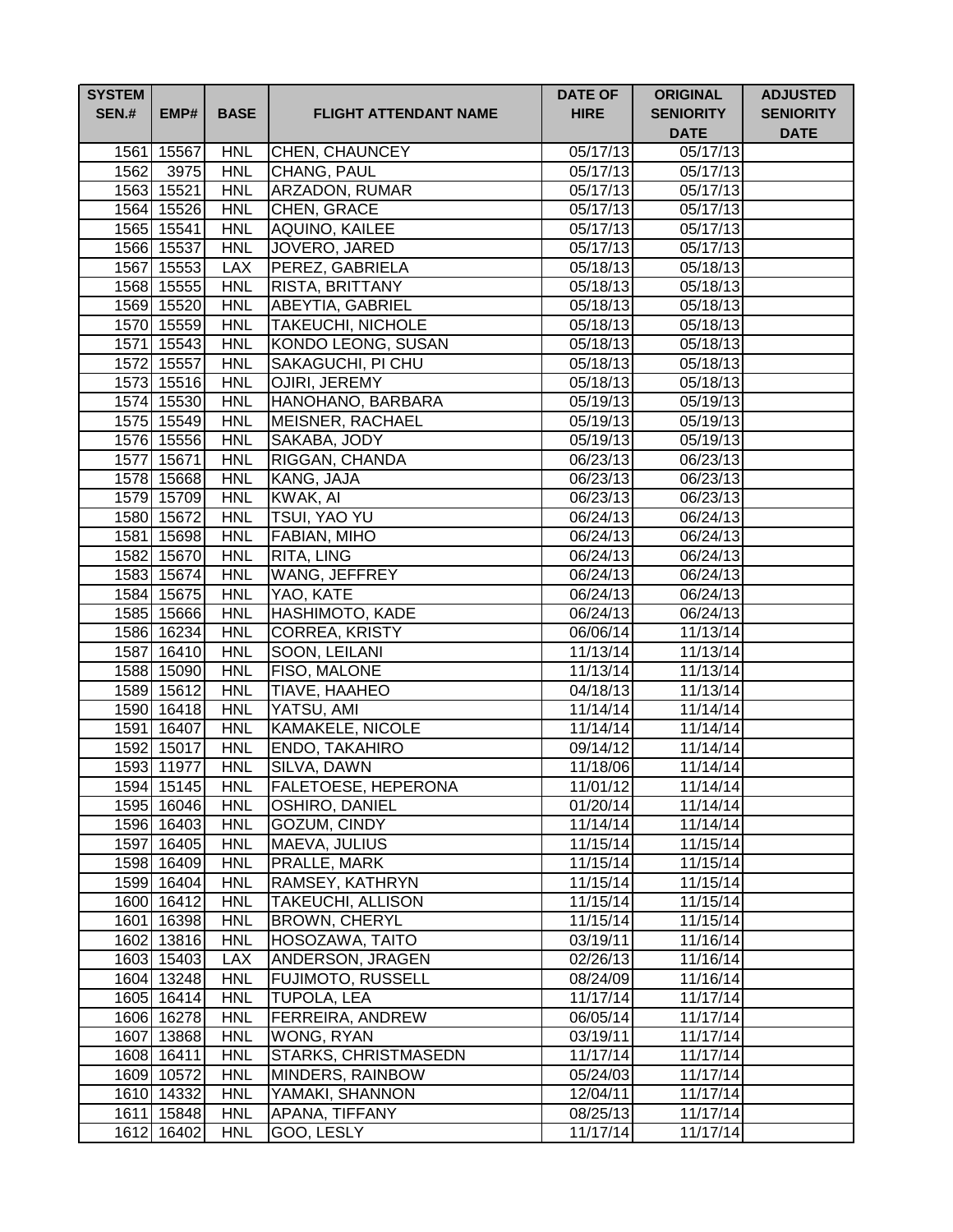| <b>SYSTEM</b><br><b>SEN.#</b> | EMP#                     | <b>BASE</b>              | <b>FLIGHT ATTENDANT NAME</b>                     | <b>DATE OF</b><br><b>HIRE</b> | <b>ORIGINAL</b><br><b>SENIORITY</b><br><b>DATE</b> | <b>ADJUSTED</b><br><b>SENIORITY</b><br><b>DATE</b> |
|-------------------------------|--------------------------|--------------------------|--------------------------------------------------|-------------------------------|----------------------------------------------------|----------------------------------------------------|
|                               | 1613 16416               | <b>HNL</b>               | HAYASAKA WILLIAMS, MIHO                          | 11/18/14                      | 11/18/14                                           |                                                    |
|                               | 1614 15091               | <b>HNL</b>               | <b>GOOD JR, STANLEY</b>                          | 10/04/12                      | 11/18/14                                           |                                                    |
|                               | 1615 16400               | <b>HNL</b>               | <b>FUIMAONO, MELONE</b>                          | 11/18/14                      | $\overline{11}/18/14$                              |                                                    |
|                               | 1616 16578               | <b>HNL</b>               | <b>GROENDYKE, JENNA</b>                          | 04/05/15                      | 04/05/15                                           |                                                    |
|                               | 1617 16584               | <b>HNL</b>               | NGUYEN, LAUREN                                   | 04/05/15                      | $\frac{1}{04}{\sqrt{05}}/15$                       |                                                    |
|                               | 1618 16574               | <b>HNL</b>               | <b>BULATAO, NICOLE</b>                           | 04/05/15                      | 04/05/15                                           |                                                    |
|                               | 1619 16583               | <b>HNL</b>               | MAEDA, MARI                                      | 04/05/15                      | 04/05/15                                           |                                                    |
|                               | 1620 16586               | <b>HNL</b>               | <b>SERHANT, SHARDEAH</b>                         | 04/05/15                      | 04/05/15                                           |                                                    |
|                               | 1621 16580               | <b>HNL</b>               | HENRIQUES, NEI MOANA                             | 04/06/15                      | 04/06/15                                           |                                                    |
|                               | 1622 16582               | <b>LAX</b>               | KIA COX, CLIFFORD                                | 04/06/15                      | 04/06/15                                           |                                                    |
|                               | 1623 16573               | <b>HNL</b>               | <b>BASCUK, SUSAN</b>                             | 04/06/15                      | 04/06/15                                           |                                                    |
|                               | 1624 16585               | <b>HNL</b>               | PILA, REYNA                                      | 04/06/15                      | 04/06/15                                           |                                                    |
|                               | 1625 16579               | <b>HNL</b>               | HAFOKA, CRYSTAL                                  | 04/06/15                      | 04/06/15                                           |                                                    |
|                               | 1626 16587               | <b>HNL</b>               | <b>WATANABE WONG, HANAE</b>                      | 04/06/15                      | 04/06/15                                           |                                                    |
|                               | 1627 15920               | <b>HNL</b>               | MACADANGDANG, KORY                               | 11/01/13                      | 04/06/15                                           |                                                    |
|                               | 1628 16577               | <b>HNL</b>               | <b>KIM DAVIS, NAOMI</b>                          | 04/06/15                      | 04/06/15                                           |                                                    |
|                               | 1629 16576               | <b>HNL</b>               | DELA CRUZ, STACCEY                               | 04/06/15                      | 04/06/15                                           |                                                    |
|                               | 1630 14814               | <b>HNL</b>               | <b>JOSE, KENT</b>                                | 06/04/12                      | 04/06/15                                           |                                                    |
|                               | 1631 16575               | <b>HNL</b>               | <b>BURGESS, BIANCA</b>                           | 04/07/15                      | $\overline{0}4/07/15$                              |                                                    |
|                               | 1632 16659               | <b>HNL</b>               | NIUMATALOLO, ALEXCIA                             | 05/21/15                      | 05/21/15                                           |                                                    |
|                               | 1633 16645               | <b>HNL</b>               | <b>FLORES, SERAFINA</b>                          | 05/21/15                      | 05/21/15                                           |                                                    |
|                               | 1634 15253               | <b>HNL</b>               | <b>HASHIMOTO, RONALD</b>                         | 12/03/12                      | 05/21/15                                           |                                                    |
|                               | 1635 16639               | <b>HNL</b>               | ANDRADE, KALEINANI                               | 05/21/15                      | 05/21/15                                           |                                                    |
|                               | 1636 16651               | <b>HNL</b><br><b>HNL</b> | JOHNSON, CHASE                                   | 05/21/15                      | 05/21/15                                           |                                                    |
|                               | 1637 16656<br>1638 16642 | <b>HNL</b>               | LASTIMADO, CHRISTOPHER<br><b>CARTER, HANALEI</b> | 05/22/15<br>05/22/15          | 05/22/15<br>05/22/15                               |                                                    |
| 1639                          | 7793                     | <b>HNL</b>               | <b>TAYLOR, MICHAEL</b>                           | 05/22/15                      | 05/22/15                                           |                                                    |
|                               | 1640 16655               | <b>HNL</b>               | LAFONTAINE, JOVAN                                | 05/22/15                      | 05/22/15                                           |                                                    |
|                               | 1641 16669               | <b>HNL</b>               | STEPHENSON, SAMANTHA                             | 05/22/15                      | 05/22/15                                           |                                                    |
|                               | 1642 16663               | <b>HNL</b>               | PIMENTAL, KALIHAU                                | 05/22/15                      | 05/22/15                                           |                                                    |
|                               | 1643 16672               | <b>HNL</b>               | <b>WASSMAN, RUSSELL</b>                          | 05/22/15                      | 05/22/15                                           |                                                    |
|                               | 1644 14788               | <b>HNL</b>               | LUI BOGERT, KERRI ANN                            | 05/04/12                      | 05/22/15                                           |                                                    |
|                               | 1645 16662               | <b>HNL</b>               | OTINERU, KAWENA                                  | 05/22/15                      | 05/22/15                                           |                                                    |
|                               | 1646 16650               | <b>HNL</b>               | <b>HO HENRY, KULIAIKAPONO</b>                    | 05/22/15                      | 05/22/15                                           |                                                    |
|                               | 1647 16668               | <b>LAX</b>               | VASAS, BERNADETT                                 | 05/22/15                      | 05/22/15                                           |                                                    |
|                               | 1648 16637               | <b>HNL</b>               | ALEXANDER, LAURA                                 | 05/23/15                      | $05/23/\overline{15}$                              |                                                    |
|                               | 1649 16649               | <b>HNL</b>               | <b>GRIMMER, MEREDITH</b>                         | 05/23/15                      | 05/23/15                                           |                                                    |
|                               | 1650 16673               | <b>HNL</b>               | YOKOYAMA, WILLIAM                                | 05/23/15                      | 05/23/15                                           |                                                    |
|                               | 1651 16664               | <b>HNL</b>               | <b>REYES, VIRGINIA</b>                           | 05/23/15                      | 05/23/15                                           |                                                    |
|                               | 1652 16660               | <b>HNL</b>               | OKETANI, RANDI                                   | 05/24/15                      | 05/23/15                                           |                                                    |
|                               | 1653 11325               | <b>HNL</b>               | KAMAHELE, RACHEL                                 | 05/23/15                      | 05/23/15                                           |                                                    |
|                               | 1654 16654               | <b>HNL</b>               | KUAIWA, DEVYN ALEXYS                             | 05/23/15                      | 05/23/15                                           |                                                    |
|                               | 1655 16641               | <b>HNL</b>               | CADAOAS, MEGHAN                                  | 05/24/15                      | 05/24/15                                           |                                                    |
|                               | 1656 16648               | <b>HNL</b>               | GAEA, ADRIANNE                                   | 05/24/15                      | 05/24/15                                           |                                                    |
|                               | 1657 16653               | <b>HNL</b>               | KAMAUOHA, SOLOIA                                 | 05/24/15                      | 05/24/15                                           |                                                    |
|                               | 1658 12046               | <b>HNL</b>               | GRACE, WANDA                                     | 12/16/06                      | 05/24/15                                           |                                                    |
|                               | 1659 16666               | <b>HNL</b>               | ROWE, RAECHEL                                    | 05/24/15                      | 05/24/15                                           |                                                    |
|                               | 1660 16661               | <b>HNL</b>               | OKETANI, CASEY                                   | 05/23/15                      | 05/24/15                                           |                                                    |
|                               | 1661 16640               | <b>HNL</b>               | BEER, TYLER                                      | 05/24/15                      | 05/24/15                                           |                                                    |
|                               | 1662 16644               | <b>HNL</b>               | <b>ESTEBAN, CHANELLE</b>                         | 05/24/15                      | 05/24/15                                           |                                                    |
|                               | 1663 16671               | <b>HNL</b>               | <b>UMOTO, RAMONA</b>                             | 05/25/15                      | 05/25/15                                           |                                                    |
|                               | 1664 16127               | <b>HNL</b>               | ISHIKAWA LAMPPERT, AYAKO                         | 03/18/14                      | 05/25/15                                           |                                                    |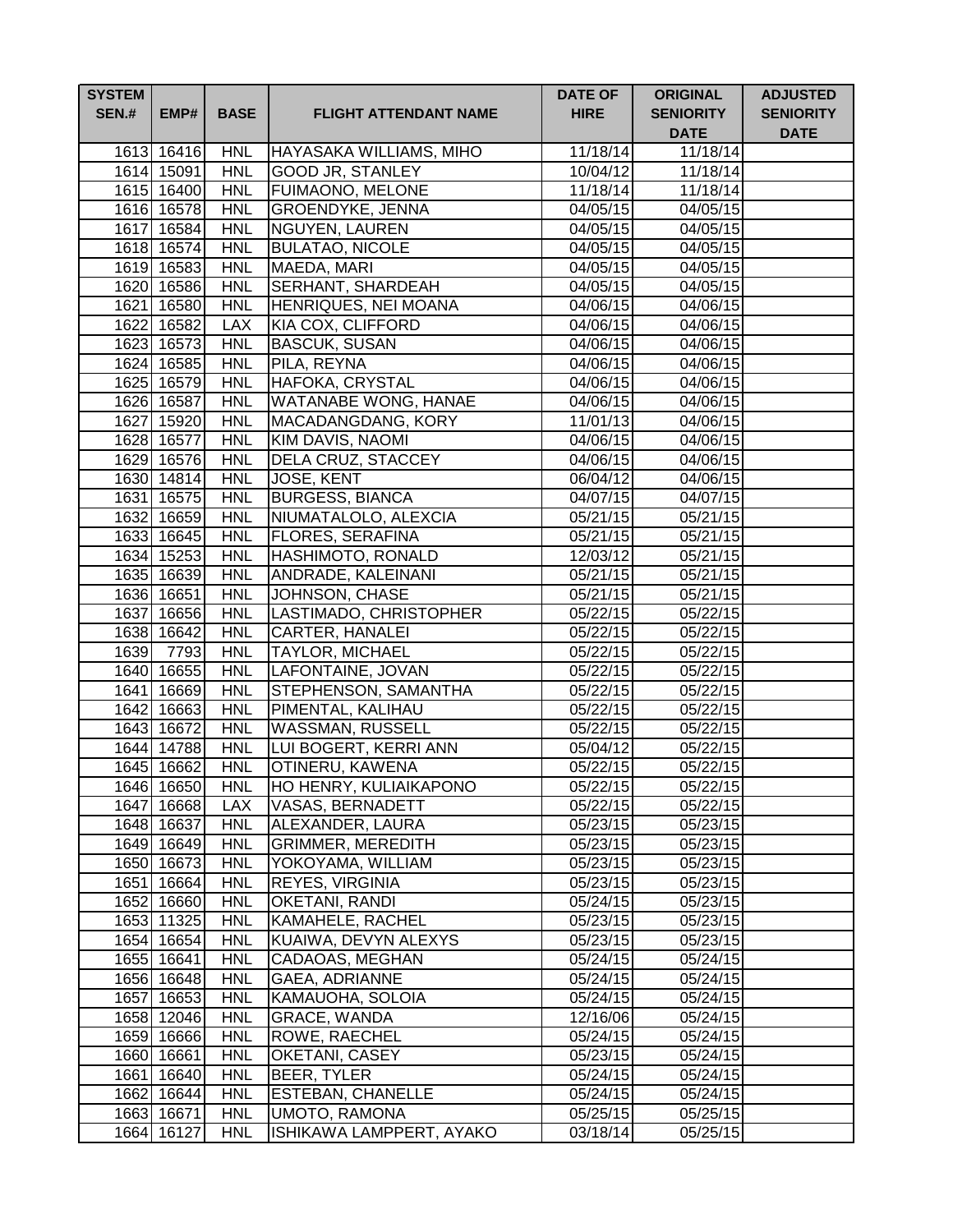| <b>SYSTEM</b><br><b>SEN.#</b> | EMP#                     | <b>BASE</b>              | <b>FLIGHT ATTENDANT NAME</b>          | <b>DATE OF</b><br><b>HIRE</b> | <b>ORIGINAL</b><br><b>SENIORITY</b> | <b>ADJUSTED</b><br><b>SENIORITY</b> |
|-------------------------------|--------------------------|--------------------------|---------------------------------------|-------------------------------|-------------------------------------|-------------------------------------|
|                               |                          |                          |                                       |                               | <b>DATE</b>                         | <b>DATE</b>                         |
|                               | 1665 16646               | <b>HNL</b>               | <b>FOSS, TIFFANY</b>                  | 05/25/15                      | 05/25/15                            |                                     |
|                               | 1666 16647               | <b>HNL</b>               | <b>FUJIMORI, CHRISTOPHER</b>          | $\overline{05}/25/15$         | 05/25/15                            |                                     |
|                               | 1667 16658               | <b>HNL</b>               | MITSUNAGA, DANE                       | 05/25/15                      | 05/25/15                            |                                     |
|                               | 1668 15961               | <b>HNL</b>               | JANG, MI                              | 05/25/15                      | 05/25/15                            |                                     |
|                               | 1669 17073               | <b>LAX</b>               | <b>TAM, KEATON</b>                    | 02/12/16                      | 02/12/16                            |                                     |
|                               | 1670 17066               | <b>HNL</b>               | NACAPOY, BRANDON                      | 02/12/16                      | 02/12/16                            |                                     |
|                               | 1671 16284               | <b>LAX</b><br><b>HNL</b> | TAWATA, ALEX<br><b>WILLIAMS, ADAM</b> | 05/15/14<br>02/12/16          | 02/12/16                            |                                     |
|                               | 1672 17075<br>1673 13425 | <b>HNL</b>               | <b>KANNO, AARON</b>                   | 02/12/16                      | 02/12/16<br>02/12/16                |                                     |
|                               | 1674 17069               | <b>HNL</b>               | <b>OWENS, JESSICA</b>                 | 02/12/16                      | 02/12/16                            |                                     |
|                               | 1675 17076               | <b>LAX</b>               | WITT, MARC                            | 02/13/16                      | 02/13/16                            |                                     |
|                               | 1676 17067               | <b>HNL</b>               | NAKAMA, KENNETH                       | 02/13/16                      | 02/13/16                            |                                     |
|                               | 1677 17055               | <b>HNL</b>               | KAHELE MANNERS, SASHA                 | 02/13/16                      | 02/13/16                            |                                     |
|                               | 1678 17065               | <b>HNL</b>               | MCCARTHY, MELISSA                     | 02/13/16                      | 02/13/16                            |                                     |
|                               | 1679 17070               | <b>HNL</b>               | PETERS, KELAN                         | 02/13/16                      | 02/13/16                            |                                     |
|                               | 1680 17047               | <b>HNL</b>               | <b>BERARDY, MEGAN</b>                 | 02/13/16                      | 02/13/16                            |                                     |
|                               | 1681 17078               | <b>HNL</b>               | <b>YEN, KAINALU</b>                   | 02/13/16                      | 02/13/16                            |                                     |
|                               | 1682 17054               | <b>HNL</b>               | IMAI, AIMEE                           | 02/13/16                      | 02/13/16                            |                                     |
|                               | 1683 17053               | <b>HNL</b>               | COSTA, JACQUELINE                     | 02/13/16                      | 02/13/16                            |                                     |
|                               | 1684 17059               | <b>HNL</b>               | LANCENDORFER, MEGAN                   | 02/13/16                      | 02/13/16                            |                                     |
|                               | 1685 17052               | <b>HNL</b>               | CANE, ASHLEE                          | 02/13/16                      | 02/13/16                            |                                     |
|                               | 1686 17071               | <b>HNL</b>               | RAMIREZ, ROXANNE                      | 02/13/16                      | $\overline{02/1}3/16$               |                                     |
|                               | 1687 17064               | <b>HNL</b>               | MADRIGAL, NATALIA                     | 02/13/16                      | 02/13/16                            |                                     |
|                               | 1688 17050               | <b>HNL</b>               | <b>BUTLER, LARISSA</b>                | 02/14/16                      | $\overline{02/14/16}$               |                                     |
|                               | 1689 17072               | <b>HNL</b>               | <b>SPANGLER, ERIKA</b>                | 02/14/16                      | 02/14/16                            |                                     |
|                               | 1690 17056               | <b>HNL</b>               | KAM, HAYLEE                           | 02/14/16                      | 02/14/16                            |                                     |
|                               | 1691 17046               | <b>HNL</b>               | AOKI, BRENDAN                         | 02/14/16                      | 02/14/16                            |                                     |
|                               | 1692 17058               | <b>HNL</b>               | LA BOY, RICHARD                       | 02/14/16                      | 02/14/16                            |                                     |
|                               | 1693 17061               | <b>HNL</b>               | LORENZO, MAHINANOHEA                  | 02/14/16                      | 02/14/16                            |                                     |
|                               | 1694 17048               | <b>HNL</b>               | <b>BOLSON, GERALD</b>                 | 02/14/16                      | 02/14/16                            |                                     |
|                               | 1695 17077               | <b>HNL</b>               | WOOD, POOKELA                         | 02/14/16                      | 02/14/16                            |                                     |
|                               | 1696 14559               | <b>HNL</b>               | KOKI, KIMBERLEE                       | 03/08/12                      | 02/15/16                            |                                     |
|                               | 1697 17068               | <b>HNL</b>               | OLVERA, DANIELLE                      | 02/15/16                      | 02/15/16                            |                                     |
|                               | 1698 15306               | <b>HNL</b>               | RAMES, TASHA                          | 01/14/13                      | 02/15/16                            |                                     |
|                               | 1699 10282               | <b>HNL</b>               | <b>MEDEIROS, LUNETTA</b>              | 06/13/11                      | 04/01/16                            |                                     |
|                               | 1700 15212               | <b>HNL</b>               | <b>BURROWS, KAMYL</b>                 | 11/22/12                      | 04/01/16                            |                                     |
|                               | 1701 15065               | <b>HNL</b>               | YURA CRAWFORD, KAYO                   | 09/25/12                      | 04/01/16                            |                                     |
|                               | 1702 15069               | <b>HNL</b>               | KIM, KELLY                            | 10/11/12                      | 04/01/16                            |                                     |
|                               | 1703 17314               | <b>HNL</b>               | NISHIDA SALAS, KAORI                  | 04/01/16                      | 04/01/16                            |                                     |
|                               | 1704 17094               | <b>LAX</b>               | YAMAZAKI, SHINGO                      | 04/02/16                      | 04/02/16                            |                                     |
|                               | 1705 17291               | <b>HNL</b>               | LAM, GRACE                            | 04/02/16                      | 04/02/16                            |                                     |
|                               | 1706 16132               | <b>HNL</b>               | SUNAOKA, SCOTT                        | 03/24/14                      | $\sqrt{04/02/16}$                   |                                     |
|                               | 1707 17087               | <b>HNL</b>               | NISHIMURA, AYANO                      | 04/02/16                      | 04/02/16                            |                                     |
|                               | 1708 17090               | <b>HNL</b>               | SHETLER, NINA                         | 04/02/16                      | 04/02/16                            |                                     |
|                               | 1709 17293               | <b>HNL</b>               | HUO, XIA                              | 04/02/16                      | 04/02/16                            |                                     |
|                               | 1710 17092               | <b>HNL</b>               | WICKER, KANOELANI                     | 04/02/16                      | 04/02/16                            |                                     |
|                               | 1711 17088               | <b>HNL</b>               | RAMES, TANYA                          | 04/02/16                      | 04/02/16                            |                                     |
|                               | 1712 17091               | <b>HNL</b>               | SOUZA, SANOE                          | 04/02/16                      | 04/02/16                            |                                     |
| 1713                          | 9461<br>1714 17081       | <b>HNL</b><br><b>HNL</b> | LAI, LISA<br>COELHO, WILLIAM          | 04/21/00<br>04/03/16          | 04/02/16<br>04/03/16                |                                     |
|                               | 1715 17296               | <b>HNL</b>               | <b>INABA, MIKA</b>                    | 04/03/16                      | 04/03/16                            |                                     |
|                               | 1716 17079               | <b>HNL</b>               | ASHLEY, KIMBERLY                      | 04/03/16                      | 04/03/16                            |                                     |
|                               |                          |                          |                                       |                               |                                     |                                     |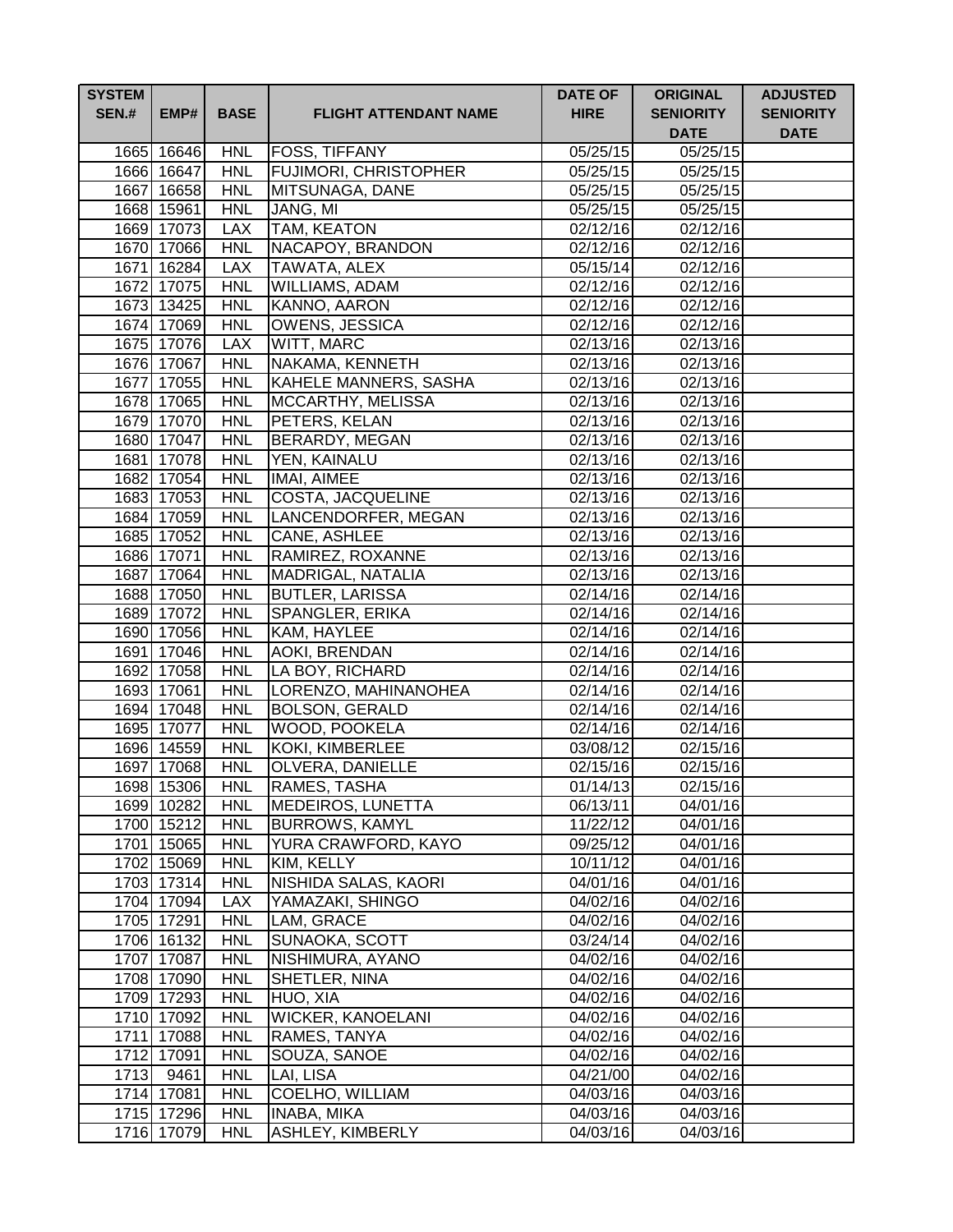| <b>SYSTEM</b><br><b>SEN.#</b> | EMP#                     | <b>BASE</b>              | <b>FLIGHT ATTENDANT NAME</b>       | <b>DATE OF</b><br><b>HIRE</b> | <b>ORIGINAL</b><br><b>SENIORITY</b><br><b>DATE</b> | <b>ADJUSTED</b><br><b>SENIORITY</b><br><b>DATE</b> |
|-------------------------------|--------------------------|--------------------------|------------------------------------|-------------------------------|----------------------------------------------------|----------------------------------------------------|
|                               | 1717 17292               | <b>HNL</b>               | MCCURRY, JUNKO                     | 04/03/16                      | 04/03/16                                           |                                                    |
|                               | 1718 17093               | <b>HNL</b>               | <b>WILLIAMS, SUSAN</b>             | 04/03/16                      | 04/03/16                                           |                                                    |
|                               | 1719 14659               | <b>HNL</b>               | NOBE, KUMI                         | 04/25/12                      | 04/03/16                                           |                                                    |
|                               | 1720 15682               | <b>HNL</b>               | MANGOLD, NING                      | 06/10/13                      | 04/03/16                                           |                                                    |
|                               | 1721 15645               | <b>HNL</b>               | LAU, PHYLLIS                       | 05/24/13                      | $\sqrt{04}/04/16$                                  |                                                    |
|                               | 1722 17294               | <b>HNL</b>               | LABANG, AI                         | 04/04/16                      | $\sqrt{04}/04/16$                                  |                                                    |
|                               | 1723 17462               | <b>HNL</b>               | CHUN, SUN MIN                      | 05/20/16                      | 05/20/16                                           |                                                    |
|                               | 1724 17096               | <b>HNL</b>               | <b>DUCOSIN, SHAINA</b>             | 05/20/16                      | 05/20/16                                           |                                                    |
|                               | 1725 17411               | <b>HNL</b>               | <b>NEBEKER, NOHEALANI</b>          | 05/20/16                      | 05/20/16                                           |                                                    |
|                               | 1726 17410               | <b>HNL</b>               | <b>MARCIEL, TAYLOR</b>             | 05/20/16                      | 05/20/16                                           |                                                    |
|                               | 1727 17400               | <b>HNL</b>               | DE FRIES, HOPE                     | 05/20/16                      | 05/20/16                                           |                                                    |
|                               | 1728 17413               | <b>HNL</b>               | OPEDAL, KELLY                      | 05/20/16                      | 05/20/16                                           |                                                    |
| 1729                          | 17397                    | <b>HNL</b>               | AULD, KELSEA                       | 05/20/16                      | 05/20/16                                           |                                                    |
|                               | 1730 17455               | <b>HNL</b>               | ATISANOE, BRIAHNIMARIE             | 05/20/16                      | 05/20/16                                           |                                                    |
|                               | 1731 17408               | <b>HNL</b>               | LEE, LINDEN                        | 05/20/16                      | 05/20/16                                           |                                                    |
|                               | 1732 17401               | <b>HNL</b>               | <b>GUNDERSON, JASON</b>            | 05/21/16                      | 05/21/16                                           |                                                    |
|                               | 1733 17464               | <b>HNL</b>               | KAHAWAI, JASMYN                    | 05/21/16                      | 05/21/16                                           |                                                    |
|                               | 1734 13502               | <b>HNL</b>               | HANANO, KELLEY                     | 05/21/16                      | $\overline{05/21/16}$                              |                                                    |
|                               | 1735 17407               | <b>HNL</b>               | <b>JUAN, KAILA</b>                 | 05/21/16                      | 05/21/16                                           |                                                    |
|                               | 1736 17459               | <b>HNL</b>               | <b>BACOS, MICAH</b>                | 05/21/16                      | 05/21/16                                           |                                                    |
|                               | 1737 17454               | <b>HNL</b>               | ALVAREZ, ASHLYN                    | 05/21/16                      | 05/21/16                                           |                                                    |
|                               | 1738 17403               | <b>HNL</b>               | <b>HARRINGTON, LISA</b>            | 05/21/16                      | 05/21/16                                           |                                                    |
|                               | 1739 17405<br>1740 17409 | <b>HNL</b>               | HIRATA, JUSTINE                    | 05/21/16                      | 05/21/16                                           |                                                    |
|                               | 1741 17415               | <b>HNL</b><br><b>LAX</b> | LIGHTER, JULIET                    | 05/21/16<br>05/21/16          | 05/21/16<br>05/21/16                               |                                                    |
|                               | 1742 17414               | <b>HNL</b>               | WHITTEN, DANIELLE<br>PANG, MICHAEL | 05/21/16                      | 05/21/16                                           |                                                    |
|                               | 1743 17460               | <b>HNL</b>               | GOURLAY, SUSAN                     | 05/22/16                      | 05/22/16                                           |                                                    |
|                               | 1744 17416               | <b>HNL</b>               | YAMAMOTO, DANIELLE                 | 05/22/16                      | 05/22/16                                           |                                                    |
|                               | 1745 17398               | <b>HNL</b>               | CAMPBELL, LAAKEAOKAMAH             | 05/22/16                      | 05/22/16                                           |                                                    |
|                               | 1746 17412               | <b>HNL</b>               | <b>OLSSON, KIMBERLY</b>            | 05/22/16                      | 05/22/16                                           |                                                    |
|                               | 1747 17100               | <b>HNL</b>               | TUPINIO, DANE                      | 05/22/16                      | 05/22/16                                           |                                                    |
|                               | 1748 17095               | <b>HNL</b>               | DEPONTE, RAYCHERIE                 | 05/22/16                      | 05/22/16                                           |                                                    |
|                               | 1749 17457               | <b>HNL</b>               | CASTLE, KAYLA                      | 05/22/16                      | 05/22/16                                           |                                                    |
|                               | 1750 17465               | LAX                      | <b>RAIO, MICHAEL</b>               | 05/22/16                      | 05/22/16                                           |                                                    |
|                               | 1751 17458               | <b>HNL</b>               | CONDON, JAMES                      | 05/22/16                      | 05/22/16                                           |                                                    |
|                               | 1752 17404               | <b>LAX</b>               | HILL, DYLAN                        | 05/22/16                      | 05/22/16                                           |                                                    |
|                               | 1753 15187               | <b>HNL</b>               | ARCANGEL HUDGENS, MICHORIAN        | 12/26/12                      | 05/22/16                                           |                                                    |
|                               | 1754 17097               | <b>HNL</b>               | MEGURO DUDREY, NOBUKO              | 05/22/16                      | 05/22/16                                           |                                                    |
|                               | 1755 17461               | <b>LAX</b>               | EARL, MICHAEL                      | 05/23/16                      | 05/23/16                                           |                                                    |
|                               | 1756 17466               | <b>HNL</b>               | WOJNAROWICZ, MANUELA               | 05/23/16                      | 05/23/16                                           |                                                    |
|                               | 1757 15982               | <b>HNL</b>               | WEISBARTH TAFAOIMALO, KEKOO        | 05/23/16                      | 05/23/16                                           |                                                    |
|                               | 1758 17099               | <b>HNL</b>               | <b>MYERS, STEPHANIE</b>            | 05/23/16                      | 05/23/16                                           |                                                    |
|                               | 1759 18081               | <b>HNL</b>               | KALAKAU, POMAIKAI                  | 11/18/16                      | 11/18/16                                           |                                                    |
|                               | 1760 18061               | <b>HNL</b>               | CAOUETTE, CHEYENNE                 | 11/18/16                      | 11/18/16                                           |                                                    |
| 1761                          | 18068                    | <b>HNL</b>               | KUO, MENG LING                     | 11/18/16                      | 11/18/16                                           |                                                    |
| 1762                          | 3546                     | <b>HNL</b>               | <b>KEALOHA, PEARL</b>              | 11/18/16                      | 11/18/16                                           |                                                    |
|                               | 1763 18090               | <b>HNL</b>               | TSUKAYAMA, SAYO                    | 11/18/16                      | 11/18/16                                           |                                                    |
|                               | 1764 18064               | <b>HNL</b>               | <b>VIERNES, COURTNEY</b>           | 11/18/16                      | 11/18/16                                           |                                                    |
|                               | 1765 18080               | <b>HNL</b>               | TAU, LAUREN                        | 11/19/16                      | 11/19/16                                           |                                                    |
|                               | 1766 18079               | <b>HNL</b>               | REESE, LINDSEY                     | 11/19/16                      | 11/19/16                                           |                                                    |
|                               | 1767 18065               | <b>HNL</b>               | CASTRO, DEANDRA                    | 11/19/16                      | 11/19/16                                           |                                                    |
|                               | 1768 18071               | <b>HNL</b>               | RAMEY, GAIL                        | 11/19/16                      | 11/19/16                                           |                                                    |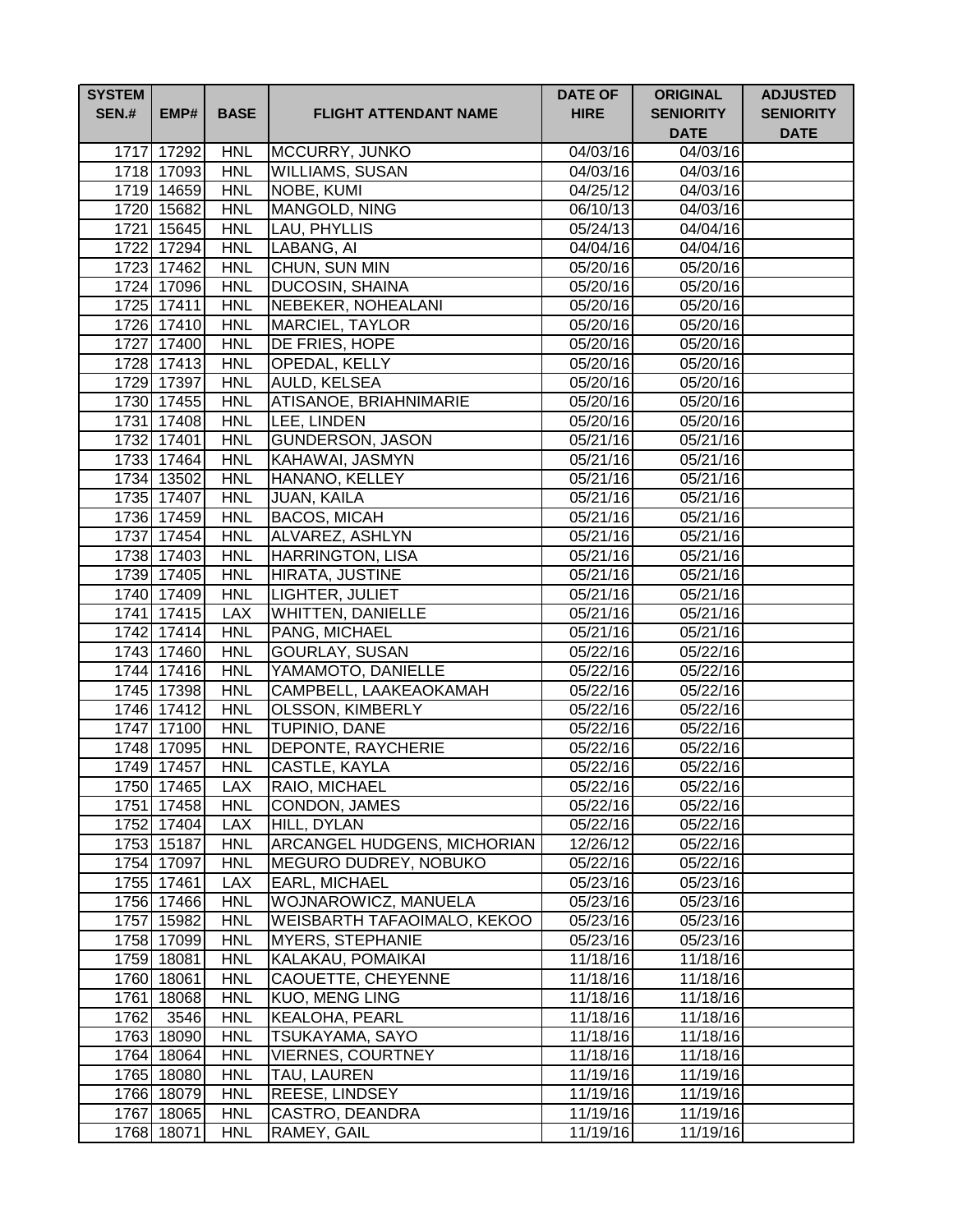| <b>SYSTEM</b><br><b>SEN.#</b> | EMP#                     | <b>BASE</b>              | <b>FLIGHT ATTENDANT NAME</b>            | <b>DATE OF</b><br><b>HIRE</b> | <b>ORIGINAL</b><br><b>SENIORITY</b><br><b>DATE</b> | <b>ADJUSTED</b><br><b>SENIORITY</b><br><b>DATE</b> |
|-------------------------------|--------------------------|--------------------------|-----------------------------------------|-------------------------------|----------------------------------------------------|----------------------------------------------------|
|                               | 1769 18062               | <b>LAX</b>               | POOLE GASCA, CHERISA                    | 11/19/16                      | 11/19/16                                           |                                                    |
|                               | 1770 18087               | <b>HNL</b>               | <b>WONG, CHI TUNG</b>                   | 11/19/16                      | 11/19/16                                           |                                                    |
|                               | 1771 18067               | <b>HNL</b>               | <b>KONDO KATONA, ERI</b>                | 11/19/16                      | 11/19/16                                           |                                                    |
|                               | 1772 18091               | <b>HNL</b>               | SKWIERCZYNSKI, MEGAN                    | 11/19/16                      | 11/19/16                                           |                                                    |
|                               | 1773 18083               | <b>HNL</b>               | <b>VIERRA, MCKENNA</b>                  | 11/19/16                      | 11/19/16                                           |                                                    |
|                               | 1774 18082               | <b>HNL</b>               | CARVALHO, KIANA                         | 11/20/16                      | 11/20/16                                           |                                                    |
|                               | 1775 15211               | <b>HNL</b>               | <b>XOUMANIVONG, NANCY</b>               | 11/20/16                      | $\overline{11}/20/16$                              |                                                    |
|                               | 1776 15688               | <b>LAX</b>               | <b>JORNACION, GRANT</b>                 | 11/16/16                      | 11/16/16                                           |                                                    |
|                               | 1777 18084               | <b>LAX</b>               | <b>SAUDER, MICAL RYAN</b>               | 11/20/16                      | 11/20/16                                           |                                                    |
|                               | 1778 18066               | <b>HNL</b>               | <b>CARLSON, DENNAE</b>                  | 11/20/16                      | 11/20/16                                           |                                                    |
|                               | 1779 18078               | <b>LAX</b>               | OLIVEIRA, LEVI                          | 11/20/16                      | 11/20/16                                           |                                                    |
|                               | 1780 18072               | <b>HNL</b>               | RAMIREZ, YURIA                          | 11/20/16                      | 11/20/16                                           |                                                    |
|                               | 1781 18092               | <b>HNL</b>               | CARVER, TARA                            | 11/20/16                      | 11/20/16                                           |                                                    |
|                               | 1782 18086               | <b>HNL</b>               | PASSI, LIANNE                           | 11/20/16                      | 11/20/16                                           |                                                    |
|                               | 1783 18089               | <b>HNL</b>               | <b>GRAY, PATRICE</b>                    | 11/20/16                      | 11/20/16                                           |                                                    |
|                               | 1784 18073               | <b>HNL</b>               | HU, YI LIN                              | 11/21/16                      | 11/21/16                                           |                                                    |
|                               | 1785 18063               | <b>HNL</b>               | <b>ISA REAL, CLIFFORD</b>               | 11/21/16                      | 11/21/16                                           |                                                    |
|                               | 1786 18070               | <b>HNL</b>               | <b>ISHIHARA, TAKANE</b>                 | 11/21/16                      | 11/21/16                                           |                                                    |
|                               | 1787 18058               | <b>HNL</b>               | KUHAULUA, ASHKHON                       | 11/21/16                      | 11/21/16                                           |                                                    |
|                               | 1788 18077               | <b>LAX</b>               | <b>OCONNOR, KATERIN</b>                 | 11/21/16                      | $\overline{11}/21/16$                              |                                                    |
|                               | 1789 18391               | <b>HNL</b>               | <b>ZEPEDA, HITOMI</b>                   | 03/23/17                      | $\overline{03}/23/17$                              |                                                    |
|                               | 1790 18400               | <b>HNL</b>               | RABAGO, PIILANI                         | 03/23/17                      | $\overline{03/2}3/17$                              |                                                    |
|                               | 1791 18390               | <b>HNL</b>               | <b>MUSASHI, KEN</b>                     | 03/24/17                      | 03/24/17                                           |                                                    |
|                               | 1792 18386<br>1793 18380 | <b>HNL</b><br><b>HNL</b> | <b>MARSDEN, KEITH</b><br>CHUNG, TSZ MAN | 03/24/17<br>03/24/17          | 03/24/17<br>03/24/17                               |                                                    |
|                               | 1794 18389               | <b>HNL</b>               | MONIZ, JIAYI                            | 03/24/17                      | $\overline{03}/24/17$                              |                                                    |
|                               | 1795 18395               | <b>HNL</b>               | PAULSON, JENNA                          | 03/24/17                      | 03/24/17                                           |                                                    |
|                               | 1796 16889               | <b>HNL</b>               | <b>OWEN, REBEKAH</b>                    | 03/24/17                      | 03/24/17                                           |                                                    |
|                               | 1797 17105               | <b>HNL</b>               | SMITH, NADINE                           | 03/24/17                      | 03/24/17                                           |                                                    |
|                               | 1798 18384               | <b>HNL</b>               | IAEA, KAIANA                            | 03/24/17                      | 03/24/17                                           |                                                    |
|                               | 1799 18388               | <b>HNL</b>               | MELTEBEKE, ALEXI                        | 03/25/17                      | 03/25/17                                           |                                                    |
|                               | 1800 18398               | <b>HNL</b>               | SILVA, JACOB                            | 03/25/17                      | 03/25/17                                           |                                                    |
|                               | 1801 18381               | <b>HNL</b>               | ETTLEMAN, HAILY                         | 03/25/17                      | 03/25/17                                           |                                                    |
|                               | 1802 18394               | <b>HNL</b>               | PARANADA, DENISE                        | 03/25/17                      | 03/25/17                                           |                                                    |
|                               | 1803 18382               | <b>HNL</b>               | <b>GRIPP, LAUREN</b>                    | 03/25/17                      | 03/25/17                                           |                                                    |
|                               | 1804 18383               | <b>HNL</b>               | HALFORD, REYN                           | 03/25/17                      | 03/25/17                                           |                                                    |
|                               | 1805 17861               | <b>HNL</b>               | KEANU BLANCO, ASHLEY                    | 03/25/17                      | 03/25/17                                           |                                                    |
|                               | 1806 18496               | <b>HNL</b>               | <b>MATSUDAIRA, NOEMI</b>                | 05/18/17                      | 05/18/17                                           |                                                    |
|                               | 1807 18484               | <b>HNL</b>               | CHAPTON, ELIZABETH                      | 05/18/17                      | 05/18/17                                           |                                                    |
|                               | 1808 18387               | <b>HNL</b>               | MAU, LEI ANA                            | 05/18/17                      | 05/18/17                                           |                                                    |
|                               | 1809 18495               | <b>HNL</b>               | LYONS, MICHELLE                         | 05/18/17                      | 05/18/17                                           |                                                    |
|                               | 1810 18487               | <b>HNL</b>               | <b>GLENN, TOMOMI</b>                    | 05/19/17                      | 05/19/17                                           |                                                    |
|                               | 1811 18505               | <b>HNL</b>               | SUNAOKA, STANTON                        | 05/19/17                      | 05/19/17                                           |                                                    |
|                               | 1812 18507               | <b>LAX</b>               | TOULI, WESLEY                           | 05/19/17                      | 05/19/17                                           |                                                    |
|                               | 1813 18492               | <b>HNL</b>               | KIMOKEO, RUSS                           | 05/19/17                      | 05/19/17                                           |                                                    |
|                               | 1814 16821               | <b>HNL</b>               | GALAZA, EMI                             | 05/19/17                      | 05/19/17                                           |                                                    |
|                               | 1815 18500               | <b>HNL</b>               | PAK, JONI                               | 05/19/17                      | 05/19/17                                           |                                                    |
|                               | 1816 18497               | <b>HNL</b>               | MEDINA, ARANTXA JAN                     | 05/19/17                      | 05/19/17                                           |                                                    |
|                               | 1817 18489               | <b>HNL</b>               | KALAUOKAAEA, TIANA                      | 05/19/17                      | 05/19/17                                           |                                                    |
|                               | 1818 18480               | <b>HNL</b>               | AH LOY, ELIZABETH                       | 05/19/17                      | 05/19/17                                           |                                                    |
|                               | 1819 18510               | <b>HNL</b>               | WHITEHEAD, TIANA                        | 05/19/17                      | 05/19/17                                           |                                                    |
|                               | 1820 18503               | <b>LAX</b>               | SMITH, MICHELLE                         | 05/20/17                      | 05/20/17                                           |                                                    |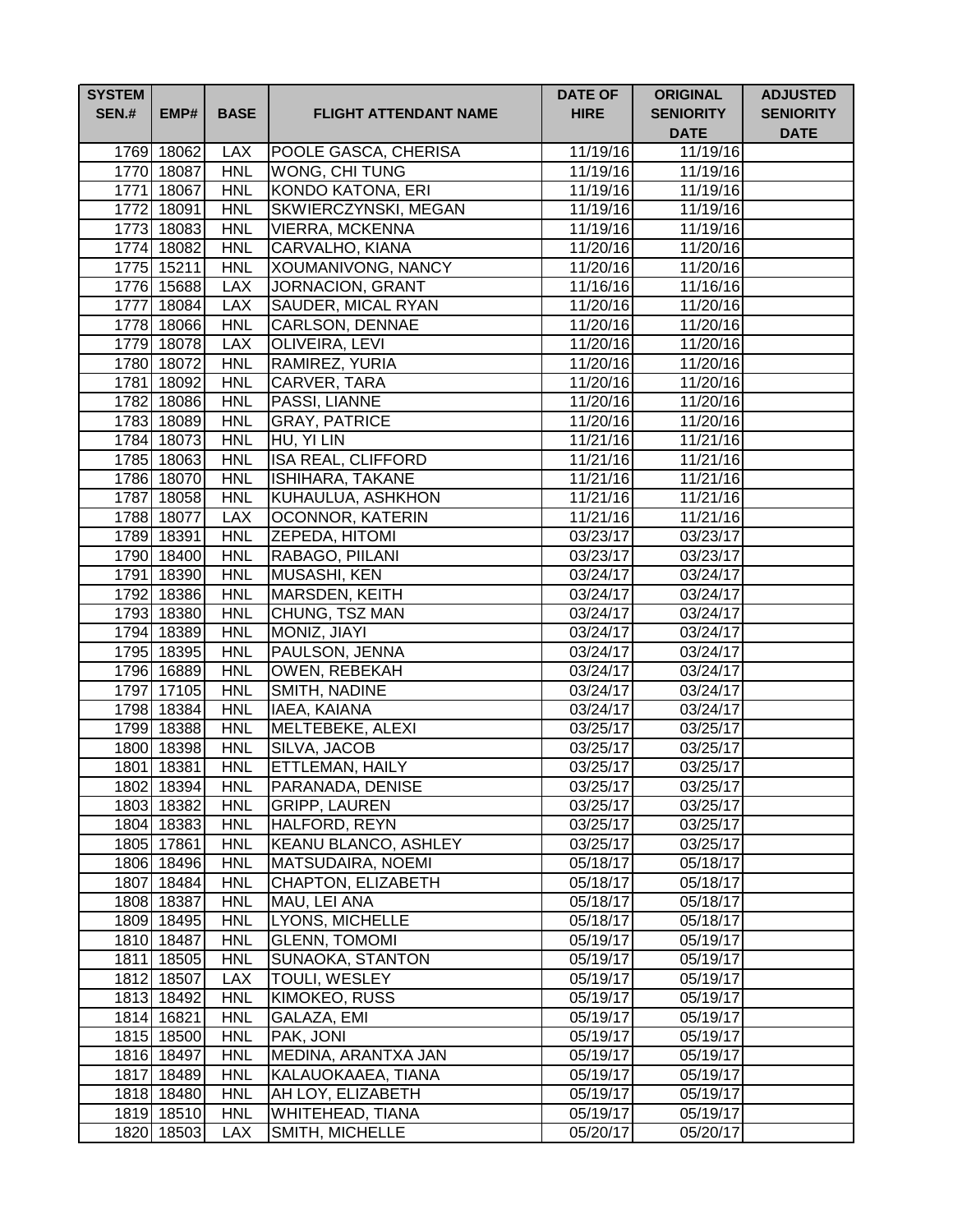| <b>SYSTEM</b><br><b>SEN.#</b> | EMP#                     | <b>BASE</b>              | <b>FLIGHT ATTENDANT NAME</b>             | <b>DATE OF</b><br><b>HIRE</b> | <b>ORIGINAL</b><br><b>SENIORITY</b><br><b>DATE</b> | <b>ADJUSTED</b><br><b>SENIORITY</b><br><b>DATE</b> |
|-------------------------------|--------------------------|--------------------------|------------------------------------------|-------------------------------|----------------------------------------------------|----------------------------------------------------|
|                               | 1821 15741               | <b>HNL</b>               | CABRINHA, AMMON                          | 05/20/17                      | 05/20/17                                           |                                                    |
|                               | 1822 17507               | <b>HNL</b>               | CHA, MINKYUNG                            | 05/20/17                      | 05/20/17                                           |                                                    |
|                               | 1823 18504               | <b>HNL</b>               | <b>SUEOKA, SHANTAY</b>                   | 05/20/17                      | 05/20/17                                           |                                                    |
|                               | 1824 18509               | <b>HNL</b>               | <b>UYEDA, SHANNON</b>                    | 05/20/17                      | 05/20/17                                           |                                                    |
|                               | 1825 18482               | <b>HNL</b>               | <b>BRUNO, BRONSON</b>                    | 05/20/17                      | 05/20/17                                           |                                                    |
|                               | 1826 11176               | <b>HNL</b>               | PALAKIKO, MICHELLE                       | 05/20/17                      | 05/20/17                                           |                                                    |
|                               | 1827 18508               | <b>HNL</b>               | <b>UCHIDA, YUKA</b>                      | 05/21/17                      | 05/21/17                                           |                                                    |
|                               | 1828 16621               | <b>HNL</b>               | SOUZA, KEVIN                             | 05/21/17                      | 05/21/17                                           |                                                    |
|                               | 1829 18483               | <b>HNL</b>               | CHANG, IN SOOK                           | 05/21/17                      | 05/21/17                                           |                                                    |
|                               | 1830 18481               | <b>HNL</b>               | <b>BERGER MATAAFA, SAMALIA</b>           | $05/21/\overline{17}$         | 05/21/17                                           |                                                    |
|                               | 1831 18499               | <b>HNL</b>               | PAIKAI, NAIHE                            | 05/21/17                      | 05/21/17                                           |                                                    |
|                               | 1832 18501               | <b>HNL</b>               | PERRY, JAZMINE                           | 05/21/17                      | 05/21/17                                           |                                                    |
|                               | 1833 18512               | <b>HNL</b>               | ZHANG, LIANG                             | 05/21/17                      | 05/21/17                                           |                                                    |
|                               | 1834 18511               | <b>HNL</b>               | YAMANE, REILYNN                          | 05/22/17                      | 05/22/17                                           |                                                    |
|                               | 1835 3223                | <b>HNL</b>               | NAKAMA KANESHIRO, JAMY                   | 08/09/17                      | 08/09/17                                           |                                                    |
|                               | 1836 18767               | <b>HNL</b>               | <b>KROG, KIRA</b>                        | 08/09/17                      | 08/09/17                                           |                                                    |
|                               | 1837 18750               | <b>HNL</b>               | BABA, JASMIN                             | 08/09/17                      | 08/09/17                                           |                                                    |
|                               | 1838 18759               | <b>HNL</b>               | <b>ESTEVES, AIMEE</b>                    | 08/10/17                      | 08/10/17                                           |                                                    |
|                               | 1839 18776               | <b>HNL</b>               | RAULIUK, TIANA                           | 08/10/17                      | 08/10/17                                           |                                                    |
|                               | 1840 18770               | <b>HNL</b>               | MC COLLISTER, SASHA                      | 08/10/17                      | 08/10/17                                           |                                                    |
|                               | 1841 18783               | <b>HNL</b>               | <b>WEBSTER, DANICA</b>                   | 08/10/17                      | 08/10/17                                           |                                                    |
|                               | 1842 18744               | <b>HNL</b>               | ADKINS, KEALOHA O KA                     | 08/10/17                      | 08/10/17                                           |                                                    |
|                               | 1843 18769               | <b>HNL</b>               | LOUIS SOARES, SHANE DUKE                 | 08/10/17                      | 08/10/17                                           |                                                    |
|                               | 1844 18763<br>1845 18748 | <b>HNL</b><br><b>HNL</b> | KAHAUNAELE CONTRADES, JOSEP              | 08/10/17                      | 08/10/17                                           |                                                    |
|                               | 1846 18764               | <b>HNL</b>               | ARCE, CARRIBEA<br>KAHOOHANOHANO, REBEKAH | 08/11/17<br>08/11/17          | 08/11/17<br>08/11/17                               |                                                    |
|                               | 1847 18768               | <b>LAX</b>               | LEE, KATHY                               | 08/10/17                      | 08/10/17                                           |                                                    |
|                               | 1848 17907               | <b>HNL</b>               | RIBAO, SAMANTHA                          | 08/10/17                      | 08/10/17                                           |                                                    |
|                               | 1849 18334               | <b>HNL</b>               | DULDULAO, RANDOLPH                       | 08/10/17                      | 08/10/17                                           |                                                    |
|                               | 1850 18771               | <b>HNL</b>               | MC GLONE, ERIN                           | 08/11/17                      | 08/11/17                                           |                                                    |
|                               | 1851 18756               | <b>HNL</b>               | DUARTE, CHAD                             | 08/11/17                      | 08/11/17                                           |                                                    |
|                               | 1852 18785               | <b>HNL</b>               | WOODS, KALEO                             | 08/11/17                      | 08/11/17                                           |                                                    |
|                               | 1853 18760               | <b>HNL</b>               | <b>EWART, CHRISTOPHER</b>                | 08/11/17                      | 08/11/17                                           |                                                    |
|                               | 1854 18751               | <b>HNL</b>               | <b>BRENNER, MARY</b>                     | 08/12/17                      | 08/12/17                                           |                                                    |
|                               | 1855 18766               | <b>HNL</b>               | KIMURA, REMI                             | 08/12/17                      | 08/12/17                                           |                                                    |
|                               | 1856 18754               | <b>HNL</b>               | CORONA GUERRERO JR, JORGE                | 08/11/17                      | 08/11/17                                           |                                                    |
|                               | 1857 18765               | <b>HNL</b>               | KANG, MICHELLE                           | 08/11/17                      | 08/11/17                                           |                                                    |
|                               | 1858 18777               | <b>HNL</b>               | REIS, ERIC                               | 08/12/17                      | 08/12/17                                           |                                                    |
|                               | 1859 18761               | <b>HNL</b>               | <b>HICKS, KATHLEEN</b>                   | 08/12/17                      | 08/12/17                                           |                                                    |
|                               | 1860 18749               | <b>HNL</b>               | AU, MICAH                                | 08/12/17                      | 08/12/17                                           |                                                    |
|                               | 1861 18746               | <b>HNL</b>               | AMUNDSON, FILIPPA                        | 08/12/17                      | 08/12/17                                           |                                                    |
|                               | 1862 18747               | <b>HNL</b>               | ANAMA, MIANA                             | 08/12/17                      | 08/12/17                                           |                                                    |
|                               | 1863 18775               | <b>HNL</b>               | NAKAMURA, DONNA                          | 08/12/17                      | 08/12/17                                           |                                                    |
|                               | 1864 16144               | <b>HNL</b>               | TOVIO, JOSHUA                            | 08/13/17                      | 08/13/17                                           |                                                    |
|                               | 1865 18762               | <b>HNL</b>               | JUSTICE, ALEXANDER                       | 08/13/17                      | 08/13/17                                           |                                                    |
|                               | 1866 18780               | <b>HNL</b>               | TORRALBA, CHANIECE NIC                   | 08/11/17                      | 08/11/17                                           |                                                    |
|                               | 1867 18755               | <b>HNL</b>               | DE MOOR, CASSANDRA                       | 08/12/17                      | 08/12/17                                           |                                                    |
| 1868                          | 8950                     | <b>HNL</b>               | <b>WILLIAMS, ROBYN</b>                   | 08/12/17                      | 08/12/17                                           |                                                    |
|                               | 1869 18784               | <b>HNL</b>               | WONG, GEOFF                              | 08/12/17                      | 08/12/17                                           |                                                    |
|                               | 1870 18757               | <b>HNL</b>               | DUHON QUARTERO, FELISHALYN               | 08/13/17                      | 08/13/17                                           |                                                    |
|                               | 1871 18752               | <b>HNL</b>               | <b>BUTLER, ELISE</b>                     | 08/13/17                      | 08/13/17                                           |                                                    |
|                               | 1872 17525               | <b>HNL</b>               | YAMADA, DORI                             | 08/14/17                      | 08/14/17                                           |                                                    |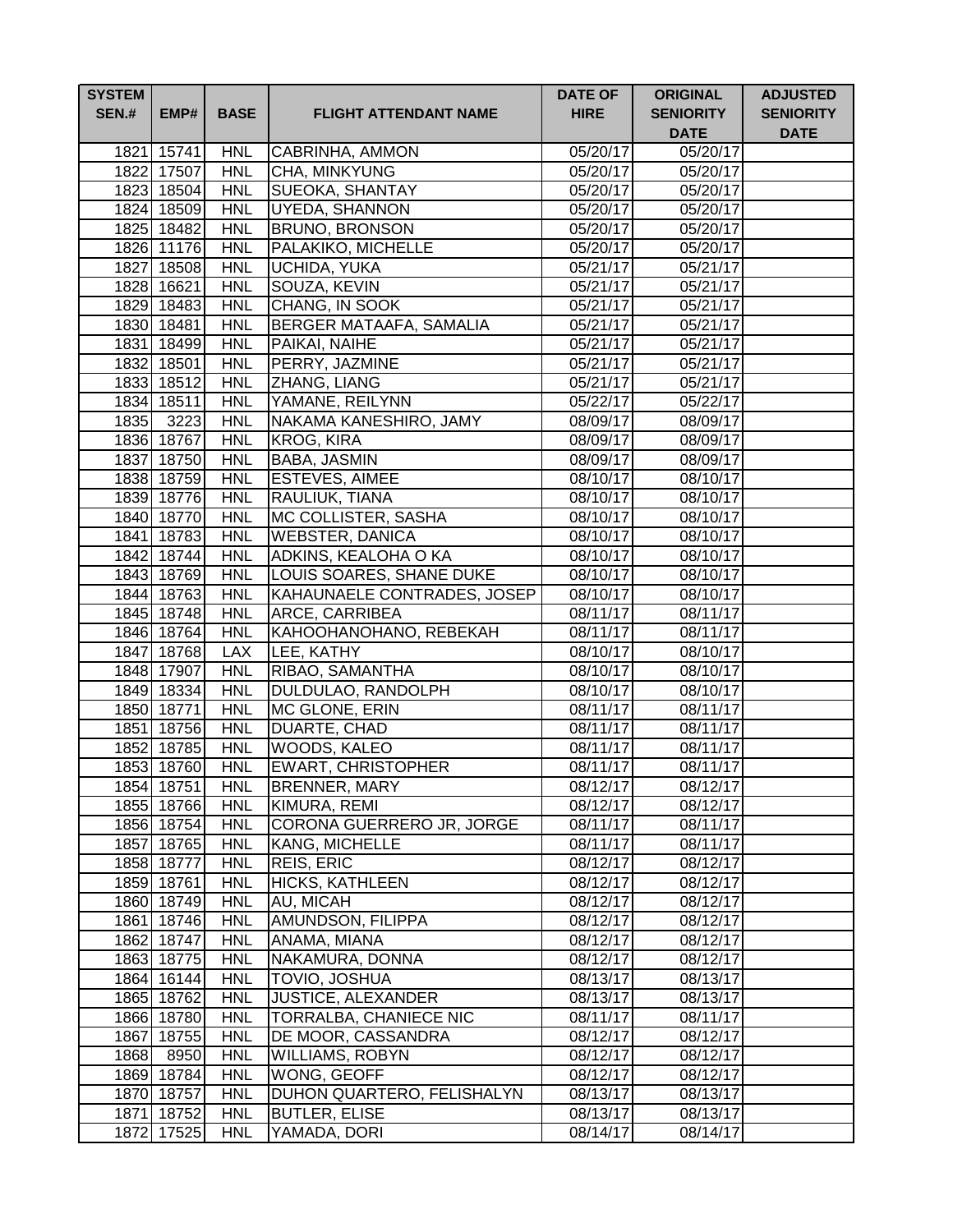| <b>SYSTEM</b><br><b>SEN.#</b> | EMP#                     | <b>BASE</b>              | <b>FLIGHT ATTENDANT NAME</b>         | <b>DATE OF</b><br><b>HIRE</b> | <b>ORIGINAL</b><br><b>SENIORITY</b><br><b>DATE</b> | <b>ADJUSTED</b><br><b>SENIORITY</b><br><b>DATE</b> |
|-------------------------------|--------------------------|--------------------------|--------------------------------------|-------------------------------|----------------------------------------------------|----------------------------------------------------|
|                               | 1873 18773               | <b>HNL</b>               | MIZUSAWA, KELLIE ANN                 | 08/14/17                      | 08/14/17                                           |                                                    |
|                               | 1874 18982               | <b>HNL</b>               | KAUKEANO, JOLENE                     | 10/04/17                      | 10/04/17                                           |                                                    |
|                               | 1875 19001               | <b>HNL</b>               | YAMASHITA, ASHLEY                    | 10/04/17                      | $10/04/\overline{17}$                              |                                                    |
|                               | 1876 19002               | <b>HNL</b>               | YOSHIMURA, EMI                       | 10/04/17                      | 10/04/17                                           |                                                    |
|                               | 1877 18983               | <b>HNL</b>               | LAI, CONNIE                          | 10/04/17                      | 10/04/17                                           |                                                    |
|                               | 1878 18997               | <b>HNL</b>               | <b>TAGAMI, RAND</b>                  | 10/04/17                      | 10/04/17                                           |                                                    |
|                               | 1879 19000               | <b>HNL</b>               | <b>VALENTI, PETER</b>                | 10/04/17                      | 10/04/17                                           |                                                    |
|                               | 1880 18975               | <b>HNL</b>               | <b>GALDEIRA, CHELSIE ANN</b>         | 10/05/17                      | 10/05/17                                           |                                                    |
|                               | 1881 17127               | <b>HNL</b>               | MALAUULU, NATHAN                     | 10/05/17                      | 10/05/17                                           |                                                    |
|                               | 1882 18978               | <b>HNL</b>               | HAYES, KEYLEE                        | 10/05/17                      | 10/05/17                                           |                                                    |
|                               | 1883 18995               | <b>LAX</b>               | <b>SEIDE, JALALL</b>                 | 10/05/17                      | 10/05/17                                           |                                                    |
|                               | 1884 18996               | <b>HNL</b>               | SOUZA, JENNY                         | 10/06/17                      | 10/06/17                                           |                                                    |
|                               | 1885 18985               | <b>HNL</b>               | LEE, AERAN                           | 10/06/17                      | 10/06/17                                           |                                                    |
|                               | 1886 18986               | <b>HNL</b>               | LIGSAY, ISAAC                        | 10/06/17                      | 10/06/17                                           |                                                    |
|                               | 1887 18981               | <b>HNL</b>               | <b>KAHOANO, SHANNON</b>              | 10/06/17                      | 10/06/17                                           |                                                    |
|                               | 1888 18989               | <b>HNL</b>               | OKADA, KELLEY                        | 10/06/17                      | 10/06/17                                           |                                                    |
|                               | 1889 18994               | <b>HNL</b>               | <b>RUIZ, JANET</b>                   | 10/06/17                      | 10/06/17                                           |                                                    |
|                               | 1890 18991               | <b>HNL</b>               | PARK, SU JAN                         | 10/06/17                      | 10/06/17                                           |                                                    |
|                               | 1891 18984               | <b>HNL</b>               | LEDESMA, ERIKA                       | 10/06/17                      | 10/06/17                                           |                                                    |
|                               | 1892 18974               | <b>HNL</b>               | ANI, MICAH                           | 10/06/17                      | 10/06/17                                           |                                                    |
|                               | 1893 18990               | <b>HNL</b>               | ONCHI LAWSON, TAMIE                  | 10/06/17                      | 10/06/17                                           |                                                    |
|                               | 1894 18980               | <b>HNL</b>               | IZAWA, MICHELLE                      | 10/06/17                      | 10/06/17                                           |                                                    |
|                               | 1895 18979               | <b>HNL</b><br><b>HNL</b> | ISHIGAMI, JENIFER<br>CABUS, CHRISTIE | 10/06/17                      | 10/06/17                                           |                                                    |
|                               | 1896 18753<br>1897 19056 | <b>HNL</b>               | MURATA, AKIYO                        | 10/07/17<br>11/15/17          | 10/07/17<br>11/15/17                               |                                                    |
|                               | 1898 17443               | <b>HNL</b>               | DAVIS, CHEYANNE                      | 11/15/17                      | 11/15/17                                           |                                                    |
|                               | 1899 16368               | <b>HNL</b>               | FUNG, IVAN                           | 11/15/17                      | 11/15/17                                           |                                                    |
|                               | 1900 6574                | <b>HNL</b>               | KAMALANI, LEIOLA                     | 11/15/17                      | 11/15/17                                           |                                                    |
|                               | 1901 19047               | <b>HNL</b>               | CHUNG, EUNICE                        | 11/15/17                      | 11/15/17                                           |                                                    |
|                               | 1902 18988               | <b>HNL</b>               | <b>NOAH CASISON, DENNIS</b>          | 11/15/17                      | 11/15/17                                           |                                                    |
|                               | 1903 19063               | <b>HNL</b>               | SALAZAR, ANGELA                      | 11/15/17                      | 11/15/17                                           |                                                    |
|                               | 1904 18999               | <b>HNL</b>               | UMEDA, HARUNA                        | 11/16/17                      | 11/16/17                                           |                                                    |
|                               | 1905 18941               | HNL                      | <b>ITO, KUMIKO</b>                   | 11/16/17                      | 11/16/17                                           |                                                    |
|                               | 1906 16095               | <b>HNL</b>               | KEAWE JR, JAMES                      | 11/16/17                      | 11/16/17                                           |                                                    |
|                               | 1907 19053               | <b>HNL</b>               | KEALANAHELE QUERUBIN, DAYNE          | 11/16/17                      | 11/16/17                                           |                                                    |
|                               | 1908 16698               | <b>HNL</b>               | LEONG, MIO                           | 11/16/17                      | 11/16/17                                           |                                                    |
|                               | 1909 19059               | <b>HNL</b>               | NIIYAMA, MARI                        | 11/16/17                      | 11/16/17                                           |                                                    |
|                               | 1910 19048               | <b>HNL</b>               | FRONDA, ASHLEE                       | 11/17/17                      | 11/17/17                                           |                                                    |
|                               | 1911 19052               | <b>HNL</b>               | JOUNG, CLAUDIA                       | 11/17/17                      | 11/17/17                                           |                                                    |
|                               | 1912 19046               | <b>LAX</b>               | BRUAN, EVA                           | 11/17/17                      | 11/17/17                                           |                                                    |
|                               | 1913 19062               | <b>HNL</b>               | ROWLAND, KELLY                       | 11/18/17                      | 11/18/17                                           |                                                    |
|                               | 1914 19057               | <b>HNL</b>               | NAM, JAEYEON                         | 11/18/17                      | 11/18/17                                           |                                                    |
|                               | 1915 17255               | <b>HNL</b>               | HAN, LYSA                            | 11/17/17                      | 11/17/17                                           |                                                    |
|                               | 1916 18003               | <b>HNL</b>               | JOHNSTON, NICOL                      | 02/11/18                      | 02/11/18                                           |                                                    |
|                               | 1917 19514               | <b>HNL</b>               | STEPHENSON, SHIVANNI                 | 02/11/18                      | 02/11/18                                           |                                                    |
|                               | 1918 19510               | <b>HNL</b>               | SCHULTZ, RYAN                        | 02/11/18                      | 02/11/18                                           |                                                    |
|                               | 1919 19471               | <b>HNL</b>               | COEN, AUSTIN                         | 02/11/18                      | 02/11/18                                           |                                                    |
|                               | 1920 18457               | <b>HNL</b>               | CHONG IV, ALVIN                      | 02/12/18                      | 02/12/18                                           |                                                    |
|                               | 1921 19524               | <b>HNL</b>               | <b>VILLORIA, NICOLE</b>              | 02/12/18                      | 02/12/18                                           |                                                    |
|                               | 1922 19507               | <b>HNL</b>               | RICE HUDSON, HUNTER                  | 02/12/18                      | 02/12/18                                           |                                                    |
|                               | 1923 19526               | <b>HNL</b>               | YOGI, KELLY ANN                      | 02/12/18                      | 02/12/18                                           |                                                    |
|                               | 1924 19495               | <b>HNL</b>               | MACHADO, SARAH                       | 02/12/18                      | 02/12/18                                           |                                                    |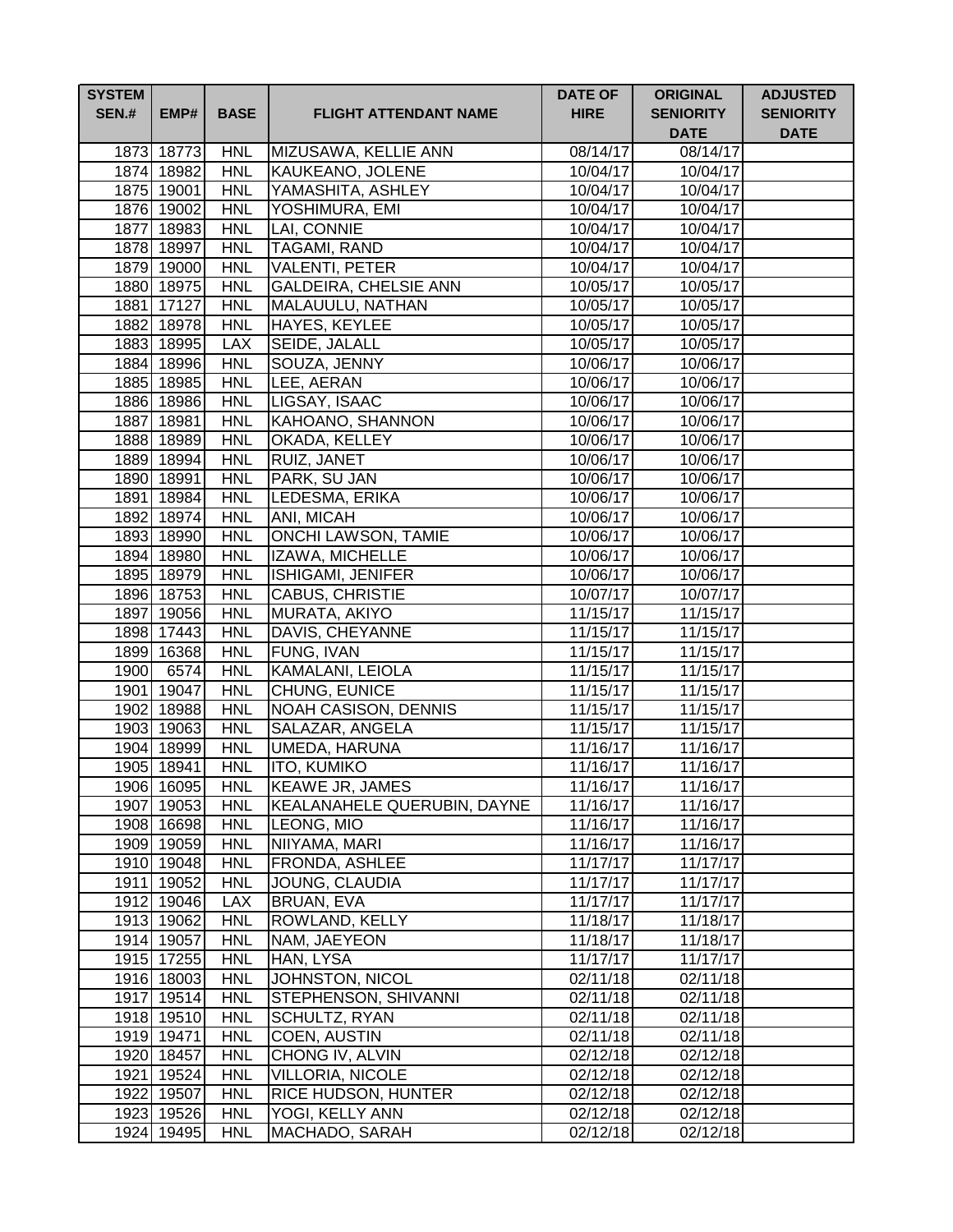| <b>SYSTEM</b><br><b>SEN.#</b> | EMP#       | <b>BASE</b> | <b>FLIGHT ATTENDANT NAME</b> | <b>DATE OF</b><br><b>HIRE</b> | <b>ORIGINAL</b><br><b>SENIORITY</b><br><b>DATE</b> | <b>ADJUSTED</b><br><b>SENIORITY</b><br><b>DATE</b> |
|-------------------------------|------------|-------------|------------------------------|-------------------------------|----------------------------------------------------|----------------------------------------------------|
|                               | 1925 17574 | <b>LAX</b>  | KAUKA II, JAY                | 02/12/18                      | 02/12/18                                           |                                                    |
|                               | 1926 19484 | <b>HNL</b>  | KAEO, CHLOE                  | 02/12/18                      | 02/12/18                                           |                                                    |
|                               | 1927 19478 | <b>HNL</b>  | <b>HEE, BRANDON</b>          | 02/12/18                      | 02/12/18                                           |                                                    |
|                               | 1928 19475 | <b>HNL</b>  | <b>GARCIA, SARA</b>          | 02/12/18                      | 02/12/18                                           |                                                    |
|                               | 1929 19523 | <b>HNL</b>  | VALLEJO SANDERSON, ALEXANDE  | 02/12/18                      | 02/12/18                                           |                                                    |
|                               | 1930 19489 | <b>HNL</b>  | KINO SPELMAN, RYAN           | 02/12/18                      | 02/12/18                                           |                                                    |
|                               | 1931 19488 | <b>HNL</b>  | KIMBALL, KAPENA              | 02/13/18                      | 02/13/18                                           |                                                    |
|                               | 1932 19522 | <b>HNL</b>  | <b>THOENE, KAWEHI</b>        | 02/13/18                      | 02/13/18                                           |                                                    |
|                               | 1933 17516 | <b>HNL</b>  | YANAZAKI, THALIA             | 02/13/18                      | 02/13/18                                           |                                                    |
|                               | 1934 19459 | <b>HNL</b>  | ADAMS, DESIREE               | 02/13/18                      | 02/13/18                                           |                                                    |
|                               | 1935 19509 | <b>HNL</b>  | SAKAGAWA, CHAD               | 02/13/18                      | 02/13/18                                           |                                                    |
|                               | 1936 19491 | <b>HNL</b>  | LAGUANA, BRITTANIE MA        | 02/13/18                      | 02/13/18                                           |                                                    |
|                               | 1937 19468 | <b>HNL</b>  | CASELLA, RHIANNA             | 02/13/18                      | 02/13/18                                           |                                                    |
|                               | 1938 19493 | <b>HNL</b>  | LEITEL, LAURA                | 02/13/18                      | 02/13/18                                           |                                                    |
|                               | 1939 16860 | <b>HNL</b>  | DELIZ, GARY                  | 02/13/18                      | 02/13/18                                           |                                                    |
|                               | 1940 19487 | <b>HNL</b>  | <b>KIM, SEUNG HYON</b>       | 02/13/18                      | 02/13/18                                           |                                                    |
|                               | 1941 19469 | <b>HNL</b>  | CHING, NAINOA                | 02/13/18                      | 02/13/18                                           |                                                    |
|                               | 1942 19481 | <b>HNL</b>  | IONA, KAMAHAO                | 02/13/18                      | 02/13/18                                           |                                                    |
|                               | 1943 19508 | <b>HNL</b>  | ROWLEY, JORDAN               | 02/14/18                      | 02/14/18                                           |                                                    |
|                               | 1944 19477 | <b>HNL</b>  | GOYA, ISAAC                  | 02/14/18                      | 02/14/18                                           |                                                    |
|                               | 1945 19551 | <b>HNL</b>  | LEE, KRISTEN                 | 02/14/18                      | 02/14/18                                           |                                                    |
|                               | 1946 19501 | <b>HNL</b>  | MIRA, NAGEL                  | 02/14/18                      | 02/14/18                                           |                                                    |
|                               | 1947 19515 | <b>HNL</b>  | SUEOKA, BLAKE                | 02/14/18                      | 02/14/18                                           |                                                    |
|                               | 1948 19470 | <b>HNL</b>  | CHOE, ALESHA                 | 02/14/18                      | $\overline{02/14/18}$                              |                                                    |
|                               | 1949 19461 | <b>HNL</b>  | ALABANZA, KYLIE              | 02/14/18                      | 02/14/18                                           |                                                    |
|                               | 1950 19506 | <b>HNL</b>  | PRUETT, SARAH                | 02/14/18                      | 02/14/18                                           |                                                    |
|                               | 1951 19498 | <b>HNL</b>  | MATSUO, JAREN                | 02/14/18                      | 02/14/18                                           |                                                    |
|                               | 1952 19463 | <b>HNL</b>  | <b>BARHAM, HARMONY</b>       | 02/14/18                      | 02/14/18                                           |                                                    |
|                               | 1953 19480 | <b>HNL</b>  | HILSABECK, TIFFANY LYNN      | 02/14/18                      | 02/14/18                                           |                                                    |
|                               | 1954 19517 | <b>HNL</b>  | <b>TAKAHASHI, TROY</b>       | 02/15/18                      | 02/15/18                                           |                                                    |
|                               | 1955 19490 | <b>HNL</b>  | KLEAVER, MAUREEN             | 02/15/18                      | 02/15/18                                           |                                                    |
|                               | 1956 19516 | <b>HNL</b>  | SULLIVAN, KAMALANI           | 02/15/18                      | 02/15/18                                           |                                                    |
|                               | 1957 19472 | <b>HNL</b>  | CUMMINGS, JONATHAN           | 02/15/18                      | 02/15/18                                           |                                                    |
|                               | 1958 19496 | <b>HNL</b>  | MANUMA, MALAMAISAUA          | 02/15/18                      | 02/15/18                                           |                                                    |
|                               | 1959 19512 | <b>HNL</b>  | SIMAO, KARRI                 | 02/15/18                      | 02/15/18                                           |                                                    |
|                               | 1960 19520 | <b>HNL</b>  | TANOUE, JUSTIN               | 02/15/18                      | 02/15/18                                           |                                                    |
|                               | 1961 19503 | <b>HNL</b>  | NOH, JULIANNE                | 02/15/18                      | 02/15/18                                           |                                                    |
|                               | 1962 19513 | <b>HNL</b>  | SMITH, APRIL MAY             | 02/15/18                      | 02/15/18                                           |                                                    |
|                               | 1963 19519 | <b>HNL</b>  | <b>TANAKA, ALYSHA</b>        | 02/15/18                      | 02/15/18                                           |                                                    |
|                               | 1964 12270 | <b>HNL</b>  | KELEKOLIO, KIMO              | 02/16/18                      | 02/16/18                                           |                                                    |
|                               | 1965 19494 | <b>HNL</b>  | LU, KEVIN                    | 02/16/18                      | $\overline{0}$ 2/16/18                             |                                                    |
|                               | 1966 19492 | <b>HNL</b>  | LEE, KALIKO                  | 02/16/18                      | 02/16/18                                           |                                                    |
|                               | 1967 19521 | <b>HNL</b>  | TATUM, AUBREY                | 02/16/18                      | 02/16/18                                           |                                                    |
|                               | 1968 16349 | <b>HNL</b>  | DEGUZMAN, SIERRA             | 02/16/18                      | 02/16/18                                           |                                                    |
|                               | 1969 17500 | <b>HNL</b>  | TAGATAULI, ANNIE LEAH        | 02/16/18                      | 02/16/18                                           |                                                    |
|                               | 1970 19525 | <b>HNL</b>  | YAMASHITA, SCOTT             | 02/16/18                      | 02/16/18                                           |                                                    |
|                               | 1971 19527 | <b>HNL</b>  | YOUNG, CONAN                 | 02/16/18                      | 02/16/18                                           |                                                    |
|                               | 1972 19497 | <b>HNL</b>  | MARIANI, MOMI                | 02/16/18                      | 02/16/18                                           |                                                    |
|                               | 1973 17442 | <b>LAX</b>  | <b>BALTRUS, TIFFANY</b>      | 02/16/18                      | 02/16/18                                           |                                                    |
|                               | 1974 15613 | <b>HNL</b>  | DESHA, ALEX                  | 02/17/18                      | 02/17/18                                           |                                                    |
|                               | 1975 19466 | <b>HNL</b>  | <b>BETELLI, RAPHAEL</b>      | 02/17/18                      | 02/17/18                                           |                                                    |
|                               | 1976 19462 | <b>HNL</b>  | ANDREWS, ALANA               | 02/17/18                      | 02/17/18                                           |                                                    |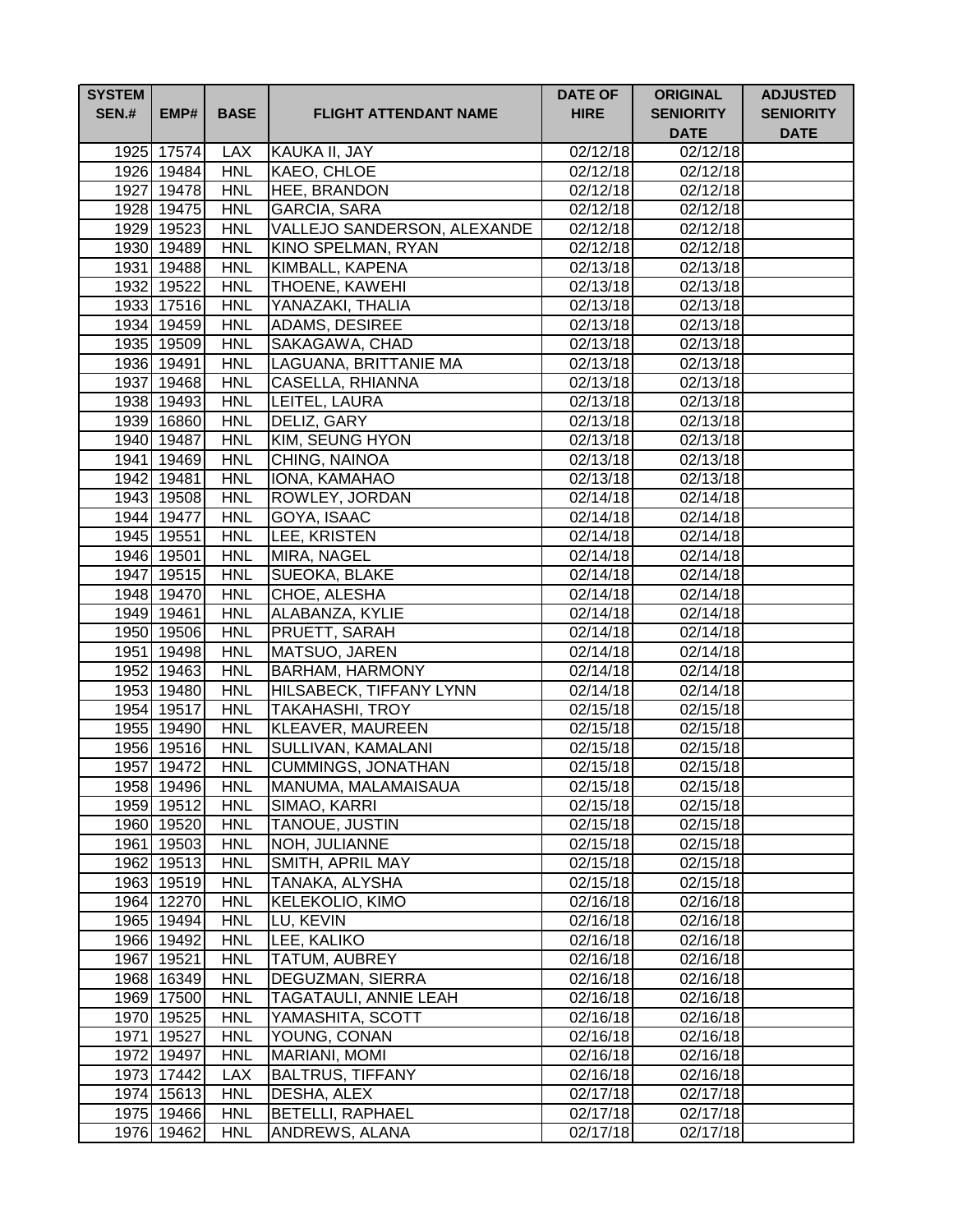| <b>SYSTEM</b><br><b>SEN.#</b> | EMP#                     | <b>BASE</b>              | <b>FLIGHT ATTENDANT NAME</b>         | <b>DATE OF</b><br><b>HIRE</b> | <b>ORIGINAL</b><br><b>SENIORITY</b><br><b>DATE</b> | <b>ADJUSTED</b><br><b>SENIORITY</b><br><b>DATE</b> |
|-------------------------------|--------------------------|--------------------------|--------------------------------------|-------------------------------|----------------------------------------------------|----------------------------------------------------|
| 1977                          | 19485                    | <b>HNL</b>               | KANIHO, CATIA MARIE                  | 02/17/18                      | 02/17/18                                           |                                                    |
|                               | 1978 19528               | <b>HNL</b>               | MANUMA, JACOB                        | 02/18/18                      | 02/18/18                                           |                                                    |
|                               | 1979 19482               | <b>HNL</b>               | JONES, COLTON                        | 02/18/18                      | 02/18/18                                           |                                                    |
|                               | 1980 19511               | <b>HNL</b>               | <b>SERNA, YUKI</b>                   | 02/18/18                      | $\overline{02/18/18}$                              |                                                    |
|                               | 1981 19505               | <b>HNL</b>               | PORTER, BONNIE                       | 02/18/18                      | 02/18/18                                           |                                                    |
|                               | 1982 17987               | <b>HNL</b>               | LAMOUREUX, CHANTE                    | 02/19/18                      | $\overline{02/19/18}$                              |                                                    |
|                               | 1983 19659               | <b>HNL</b>               | KINCAID, MYCAH                       | 03/31/18                      | 03/31/18                                           |                                                    |
|                               | 1984 19661               | <b>HNL</b>               | <b>KUPAU, ASHLEY</b>                 | 03/31/18                      | 03/31/18                                           |                                                    |
|                               | 1985 19689               | <b>HNL</b>               | SOLATORIO, SUNSEARAY                 | 04/01/18                      | 04/01/18                                           |                                                    |
|                               | 1986 19699               | <b>HNL</b>               | <b>TOMARI, SHINO</b>                 | 04/01/18                      | 04/01/18                                           |                                                    |
|                               | 1987 19656               | <b>HNL</b>               | <b>KAAPUNI, SHAIYEN</b>              | 04/02/18                      | 04/02/18                                           |                                                    |
|                               | 1988 17273               | <b>HNL</b>               | CANTERE, JOSEPH                      | 04/02/18                      | 04/02/18                                           |                                                    |
|                               | 1989 19703               | <b>HNL</b>               | YANG, MEI HAN                        | 04/02/18                      | 04/02/18                                           |                                                    |
|                               | 1990 19686               | <b>HNL</b>               | <b>SCHENK, NOAH</b>                  | 04/02/18                      | 04/02/18                                           |                                                    |
|                               | 1991 17549               | <b>HNL</b>               | YOSHIKAWA, LYMAN                     | 04/02/18                      | 04/02/18                                           |                                                    |
|                               | 1992 17797               | <b>HNL</b>               | <b>ROSEHILL, CALYN</b>               | 04/02/18                      | 04/02/18                                           |                                                    |
|                               | 1993 19670               | <b>HNL</b>               | KIM MOORE, JUHYE                     | 04/03/18                      | 04/03/18                                           |                                                    |
|                               | 1994 19672               | <b>HNL</b>               | OKIMOTO, LAUREN                      | 04/03/18                      | $\sqrt{04}/03/18$                                  |                                                    |
|                               | 1995 19673               | <b>HNL</b>               | ONO, YOUKI                           | 04/03/18                      | 04/03/18                                           |                                                    |
|                               | 1996 19665               | <b>HNL</b>               | <b>MAKAINAI, CASSIE</b>              | 04/03/18                      | 04/03/18                                           |                                                    |
|                               | 1997 19716               | <b>HNL</b>               | <b>GRIEP KADOKAWA, TAYLOR</b>        | 04/03/18                      | 04/03/18                                           |                                                    |
|                               | 1998 19649               | <b>HNL</b>               | <b>GOUVEIA JR, GLENN</b>             | 04/03/18                      | $\sqrt{04}/03/18$                                  |                                                    |
|                               | 1999 19657               | <b>HNL</b>               | <b>KAM, CHRISTOPHER</b>              | 04/03/18                      | 04/03/18                                           |                                                    |
|                               | 2000 15208               | <b>HNL</b>               | AGTARAP, ANGELO                      | 04/03/18                      | 04/03/18                                           |                                                    |
|                               | 2001 19664               | <b>HNL</b>               | LEONG, KRISTI                        | 04/04/18                      | 04/04/18                                           |                                                    |
|                               | 2002 19637               | <b>HNL</b>               | CARRIER, ANDREW                      | 04/04/18                      | 04/04/18                                           |                                                    |
|                               | 2003 19701               | <b>HNL</b>               | <b>VIELA JR, PATRICK</b>             | 04/04/18                      | 04/04/18                                           |                                                    |
|                               | 2004 19682               | <b>HNL</b>               | RAMIREZ, CHRISTIAN                   | 04/04/18                      | 04/04/18                                           |                                                    |
|                               | 2005 19695               | <b>HNL</b>               | SWOISH, TORI                         | 04/04/18                      | 04/04/18                                           |                                                    |
|                               | 2006 15883               | <b>HNL</b>               | PERREIRA, ANDREW                     | $\overline{0}$ 4/04/18        | 04/04/18                                           |                                                    |
|                               | 2007 19648               | <b>HNL</b>               | <b>GONZALES, ERIK</b>                | 04/04/18                      | 04/04/18                                           |                                                    |
|                               | 2008 19647               | <b>LAX</b>               | <b>GENOVIA, NATHANIEL</b>            | 04/04/18                      | 04/04/18                                           |                                                    |
|                               | 2009 19692               | <b>HNL</b>               | SUGIYAMA, RACHEL<br>PETERSON, SHARON | 04/05/18                      | 04/05/18                                           |                                                    |
|                               | 2010 19678<br>2011 18541 | <b>HNL</b><br><b>HNL</b> | KOYAMA, NICOLA                       | 04/05/18<br>04/05/18          | 04/05/18<br>04/05/18                               |                                                    |
|                               | 2012 19652               | <b>HNL</b>               | <b>HIROTA, BEATRICE</b>              | 04/05/18                      | 04/05/18                                           |                                                    |
|                               | 2013 19697               | <b>HNL</b>               | <b>TANIGUCHI, ALISA</b>              | 04/05/18                      | $\frac{04}{05}$ /18                                |                                                    |
|                               | 2014 19680               | <b>HNL</b>               | PONTES, BRANDON                      | 04/05/18                      | 04/05/18                                           |                                                    |
|                               | 2015 19644               | <b>HNL</b>               | FEDERIZO, ALEXIS                     | 04/05/18                      | 04/05/18                                           |                                                    |
|                               | 2016 18877               | <b>HNL</b>               | EUM, DA YEA                          | 04/05/18                      | 04/05/18                                           |                                                    |
|                               | 2017 19646               | <b>HNL</b>               | <b>FONACIER, CHLOE</b>               | 04/05/18                      | 04/05/18                                           |                                                    |
|                               | 2018 19681               | <b>HNL</b>               | POWERS, LAKESHA                      | 04/05/18                      | 04/05/18                                           |                                                    |
|                               | 2019 19677               | <b>HNL</b>               | PERREIRA, KRISSY                     | 04/06/18                      | 04/06/18                                           |                                                    |
|                               | 2020 18269               | <b>HNL</b>               | AZEVEDO, OLIVIA                      | 04/06/18                      | 04/06/18                                           |                                                    |
|                               | 2021 19698               | <b>HNL</b>               | TATOM, YVONNE                        | 04/06/18                      | 04/06/18                                           |                                                    |
|                               | 2022 19650               | <b>HNL</b>               | <b>GRINNELL, TIFFANY</b>             | 04/06/18                      | 04/06/18                                           |                                                    |
|                               | 2023 19679               | <b>HNL</b>               | POKINI, TRISTAN                      | 04/06/18                      | 04/06/18                                           |                                                    |
|                               | 2024 19636               | <b>HNL</b>               | <b>BURROWS, SKYE</b>                 | 04/06/18                      | 04/06/18                                           |                                                    |
|                               | 2025 19639               | <b>HNL</b>               | CHANG, MIKAELA                       | 04/06/18                      | 04/06/18                                           |                                                    |
|                               | 2026 19643               | <b>HNL</b>               | DE MELLO, BAILEY                     | 04/05/18                      | 04/05/18                                           |                                                    |
|                               | 2027 19687               | <b>HNL</b>               | SHIMAMURA, MICHAEL                   | 04/05/18                      | 04/05/18                                           |                                                    |
|                               | 2028 19666               | <b>HNL</b>               | MATSUMURA, ARI                       | 04/06/18                      | 04/06/18                                           |                                                    |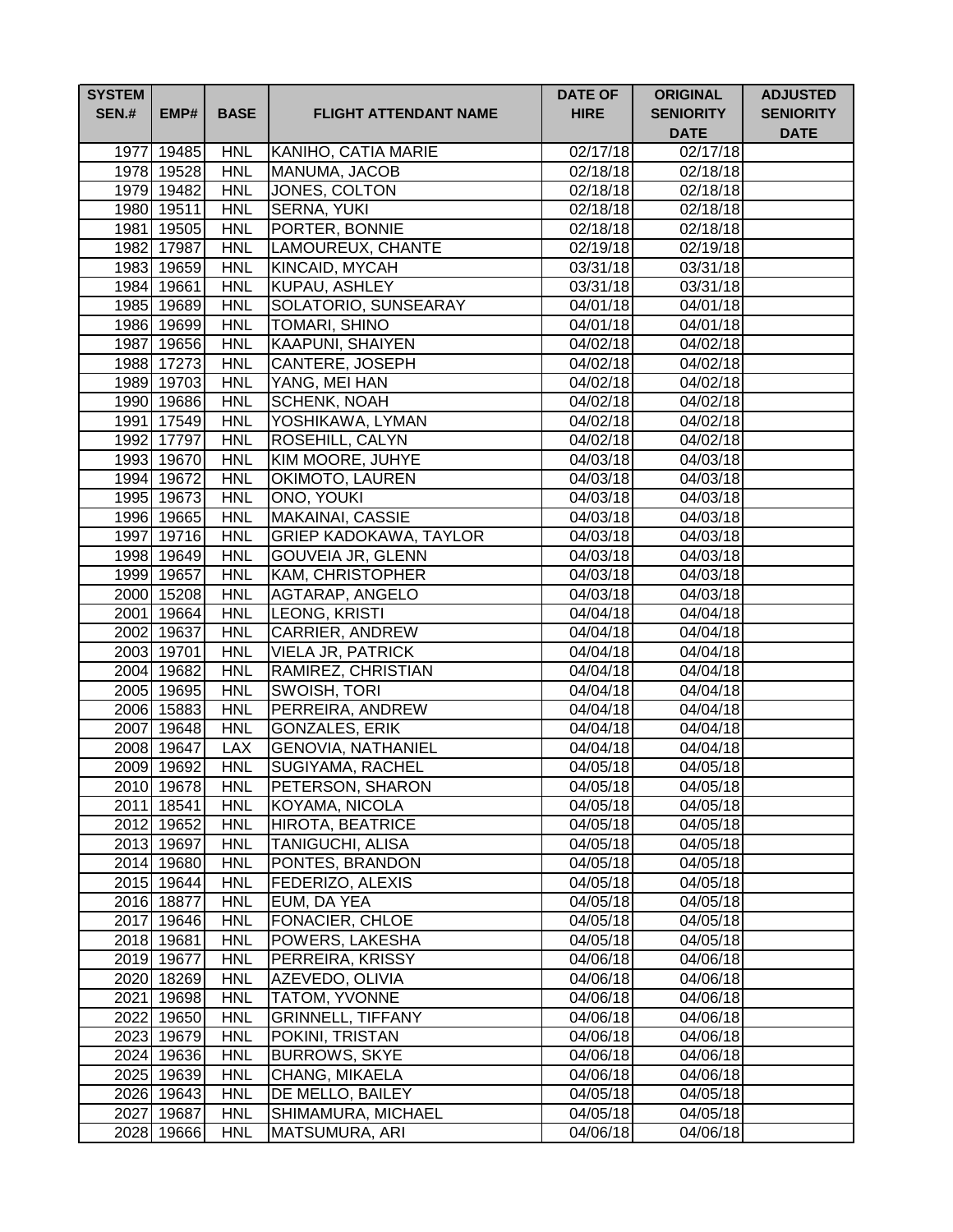| <b>SYSTEM</b><br><b>SEN.#</b> | EMP#                     | <b>BASE</b>              | <b>FLIGHT ATTENDANT NAME</b>      | <b>DATE OF</b><br><b>HIRE</b> | <b>ORIGINAL</b><br><b>SENIORITY</b><br><b>DATE</b> | <b>ADJUSTED</b><br><b>SENIORITY</b><br><b>DATE</b> |
|-------------------------------|--------------------------|--------------------------|-----------------------------------|-------------------------------|----------------------------------------------------|----------------------------------------------------|
|                               | 2029 19683               | <b>LAX</b>               | ROA, ALEXANDRA                    | 04/06/18                      | 04/06/18                                           |                                                    |
|                               | 2030 19696               | <b>HNL</b>               | <b>TAN, KEOLAMAIKALA</b>          | 04/06/18                      | 04/06/18                                           |                                                    |
|                               | 2031 19638               | <b>LAX</b>               | CHANG, CHUN I                     | 04/06/18                      | 04/06/18                                           |                                                    |
|                               | 2032 19688               | <b>HNL</b>               | SMITH, KELLEE                     | 04/06/18                      | 04/06/18                                           |                                                    |
|                               | 2033 19705               | <b>HNL</b>               | ZINCHUK, BRIDGETT                 | 04/07/18                      | 04/07/18                                           |                                                    |
|                               | 2034 19667               | <b>HNL</b>               | MC MOORE, TORI                    | 04/07/18                      | $\overline{04/07/18}$                              |                                                    |
|                               | 2035 19669               | <b>HNL</b>               | MIHM, CHELSEA                     | 04/05/18                      | $\overline{0}$ 4/05/18                             |                                                    |
|                               | 2036 17614               | <b>HNL</b>               | MANOHA, ALYSSA                    | 04/05/18                      | 04/05/18                                           |                                                    |
|                               | 2037 19694               | <b>HNL</b>               | <b>SUZUMURA SANTOS, YURI</b>      | 04/07/18                      | 04/07/18                                           |                                                    |
|                               | 2038 16976               | <b>HNL</b>               | MANUEL, ANGULETA                  | 04/07/18                      | 04/07/18                                           |                                                    |
|                               | 2039 14407               | <b>HNL</b>               | SAKAMOTO, CHIKA                   | 04/07/18                      | 04/07/18                                           |                                                    |
|                               | 2040 19645               | <b>HNL</b>               | FITZGERALD, KAWIKAIKAIKA          | 04/07/18                      | 04/07/18                                           |                                                    |
|                               | 2041 19690               | <b>HNL</b>               | SOLOMON, AULANI                   | 04/07/18                      | 04/07/18                                           |                                                    |
|                               | 2042 19642               | <b>HNL</b>               | COPNEY, ALEXANDRA                 | 04/07/18                      | 04/07/18                                           |                                                    |
|                               | 2043 19655               | <b>HNL</b>               | <b>INABA, MICHAEL</b>             | 04/09/18                      | 04/09/18                                           |                                                    |
|                               | 2044 18474               | <b>HNL</b>               | HIRONO, BRIAN                     | 04/09/18                      | 04/09/18                                           |                                                    |
|                               | 2045 19635               | <b>HNL</b>               | <b>BUMANGLAG, JENNIFER</b>        | 04/09/18                      | 04/09/18                                           |                                                    |
|                               | 2046 19717               | <b>HNL</b>               | MATSUNAGA, BERNICE                | 04/09/18                      | 04/09/18                                           |                                                    |
|                               | 2047 19662               | <b>HNL</b>               | LEE, LAURA                        | 04/09/18                      | 04/09/18                                           |                                                    |
|                               | 2048 19651               | <b>HNL</b>               | HAGIYAMA, DEREK                   | 04/09/18                      | 04/09/18                                           |                                                    |
|                               | 2049 19675               | <b>HNL</b>               | PARK, IN YOUNG                    | 04/09/18                      | 04/09/18                                           |                                                    |
|                               | 2050 19674               | <b>HNL</b>               | PAPALII, MELODY                   | 04/10/18                      | 04/10/18                                           |                                                    |
|                               | 2051 19640<br>2052 19654 | <b>HNL</b>               | <b>CLARK, MORGAN</b>              | 04/10/18                      | $\overline{0}4/10/18$<br>$\overline{0}4/10/18$     |                                                    |
|                               | 2053 19950               | <b>HNL</b><br><b>HNL</b> | HUSSEY, MAILE<br>VON ROHR, JULIET | 04/10/18<br>05/21/18          | 05/21/18                                           |                                                    |
|                               | 2054 19916               | <b>HNL</b>               | KAO, CHING SENG                   | 05/21/18                      | 05/21/18                                           |                                                    |
|                               | 2055 19888               | <b>HNL</b>               | <b>BALTIERRA, JUDITH</b>          | 05/21/18                      | 05/21/18                                           |                                                    |
|                               | 2056 19907               | <b>HNL</b>               | HORIN, JESSICA                    | 05/21/18                      | 05/21/18                                           |                                                    |
|                               | 2057 19884               | <b>HNL</b>               | AKIM, MEGHAN                      | 05/21/18                      | 05/21/18                                           |                                                    |
|                               | 2058 19893               | <b>HNL</b>               | <b>BUNTING, MICHAELA</b>          | 05/21/18                      | 05/21/18                                           |                                                    |
|                               | 2059 19933               | <b>HNL</b>               | NAKAHARA, VERONICA                | 05/21/18                      | 05/21/18                                           |                                                    |
|                               | 2060 19928               | <b>HNL</b>               | MALEPEAI, CHANTEAL                | 05/21/18                      | 05/21/18                                           |                                                    |
|                               | 2061 19946               | <b>HNL</b>               | QUINDARA, MAHEATA                 | 05/22/18                      | 05/22/18                                           |                                                    |
|                               | 2062 19915               | <b>HNL</b>               | KALAKAU, MICHELLE                 | 05/22/18                      | 05/22/18                                           |                                                    |
|                               | 2063 19923               | <b>HNL</b>               | LEE, BARON                        | 05/22/18                      | 05/22/18                                           |                                                    |
|                               | 2064 19898               | <b>HNL</b>               | DUCHNAK, LEILANI                  | 05/22/18                      | 05/22/18                                           |                                                    |
|                               | 2065 19883               | <b>HNL</b>               | <b>AGOSTO PINAL, BRUNI</b>        | 05/22/18                      | 05/22/18                                           |                                                    |
|                               | 2066 19892               | <b>HNL</b>               | BLASZYK, SOPHIA                   | 05/22/18                      | 05/22/18                                           |                                                    |
|                               | 2067 19942               | <b>HNL</b>               | PERICH, PAIGE                     | 05/22/18                      | 05/22/18                                           |                                                    |
|                               | 2068 19940               | <b>LAX</b>               | PENARUBIA, MARC                   | 05/22/18                      | 05/22/18                                           |                                                    |
|                               | 2069 19904               | <b>HNL</b>               | <b>HAROOTIAN, KAILI</b>           | 05/23/18                      | 05/23/18                                           |                                                    |
|                               | 2070 19954               | <b>HNL</b>               | <b>SEGUANCIA, MONICA</b>          | 05/23/18                      | 05/23/18                                           |                                                    |
|                               | 2071 19903               | <b>HNL</b>               | HARA, MOANI                       | 05/23/18                      | 05/23/18                                           |                                                    |
|                               | 2072 19952               | <b>HNL</b>               | SANDOVAL, LETICIA                 | 05/23/18                      | 05/23/18                                           |                                                    |
|                               | 2073 19929               | <b>HNL</b>               | MAON, JONAS                       | 05/23/18                      | 05/23/18                                           |                                                    |
|                               | 2074 19945               | <b>HNL</b>               | PREGIL JR, JOHN                   | 05/23/18                      | 05/23/18                                           |                                                    |
|                               | 2075 19956               | <b>HNL</b>               | SHIMABUKURO, NATASHA              | 05/23/18                      | 05/23/18                                           |                                                    |
|                               | 2076 19937               | <b>HNL</b>               | OM, CHRISTINE                     | 05/23/18                      | 05/23/18                                           |                                                    |
|                               | 2077 19959               | <b>HNL</b>               | TIELL, DEZALYNN                   | 05/23/18                      | 05/23/18                                           |                                                    |
|                               | 2078 19926               | <b>HNL</b>               | MALAKAUA, KHELSEA                 | 05/24/18                      | 05/24/18                                           |                                                    |
|                               | 2079 19932               | <b>HNL</b>               | MONTGOMERY, SARAH                 | 05/24/18                      | 05/24/18                                           |                                                    |
|                               | 2080 19924               | <b>LAX</b>               | LEI, WARREN                       | 05/24/18                      | 05/24/18                                           |                                                    |